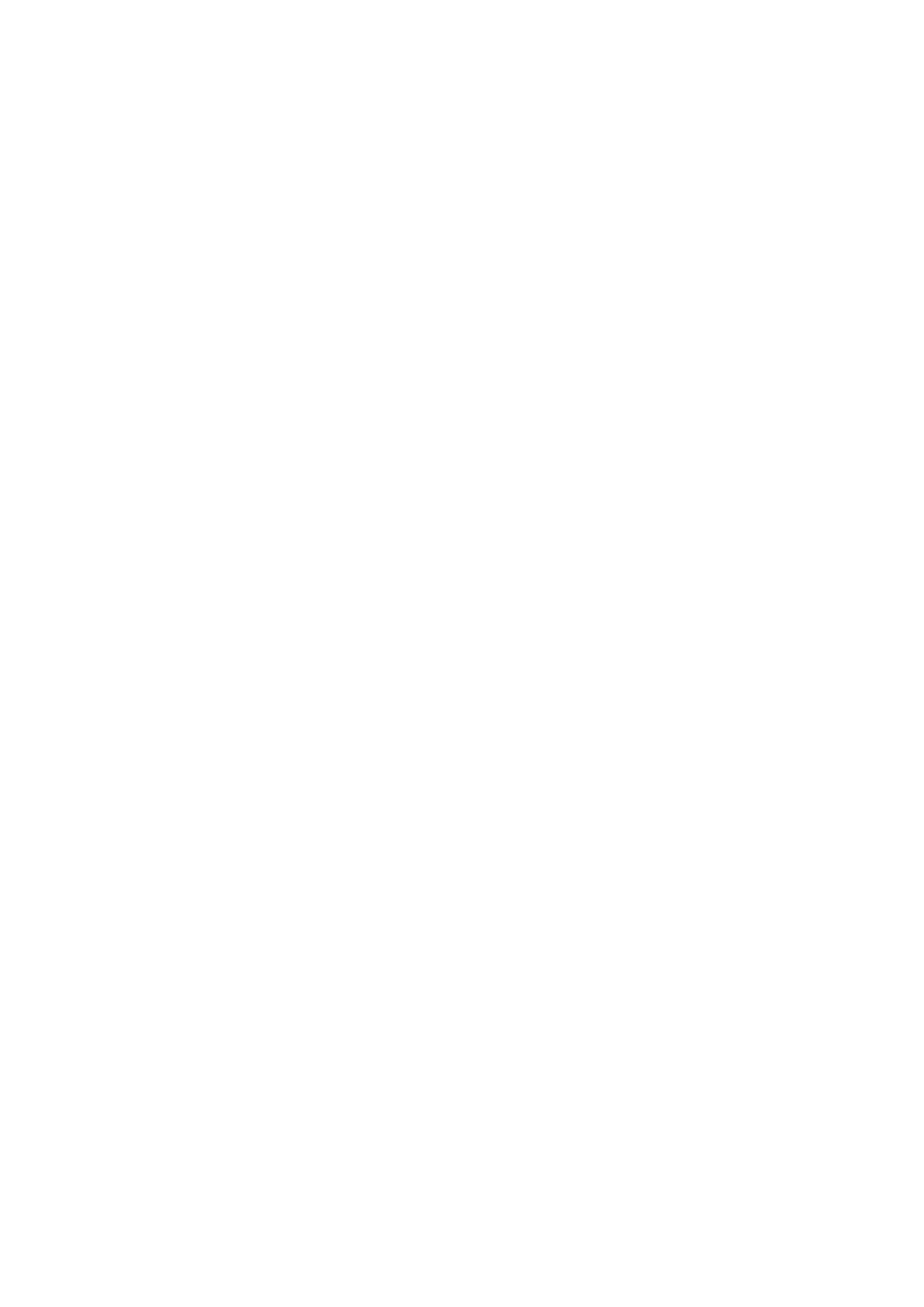# FINANCIAL STATEMENTS OF RWE AG

The financial statements and review of operations of RWE AG for the 2012 fiscal year are submitted to Bundesanzeiger Verlagsgesellschaft mbH, Cologne, Germany, the operator of the electronic Bundesanzeiger (Federal Gazette), and published in the electronic Bundesanzeiger. The review of operations of RWE AG has been combined with the review of operations of the RWE Group and is published in our annual report on pages 31 to 101 and pages 111 to 117.

| <b>Balance Sheet</b>                      |    |
|-------------------------------------------|----|
| Income Statement                          | 3  |
| <b>Notes</b>                              | 3  |
| Dividend Proposal                         | 20 |
| <b>Responsibility Statement</b>           | 21 |
| List of Shareholdings (Part of the Notes) | 22 |
| Boards (Part of the Notes)                | 47 |
| Auditor's Report                          | 51 |
| <b>Financial Calendar</b>                 | 52 |
| Imprint                                   | 53 |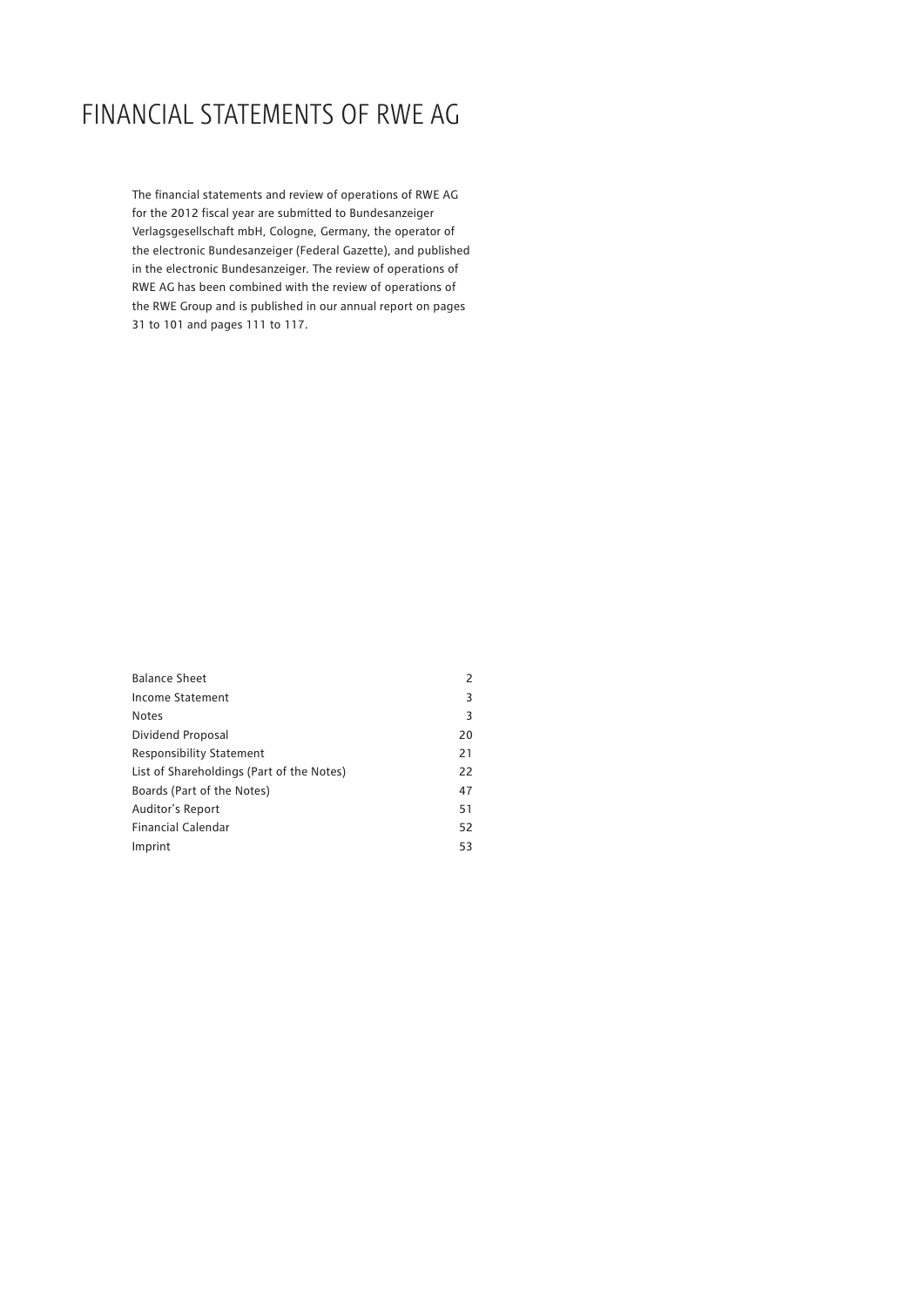| Assets                                              | (Note) | 31 Dec 2012  | 31 Dec 2011 |
|-----------------------------------------------------|--------|--------------|-------------|
| $\epsilon$ million                                  |        |              |             |
| Non-current assets                                  | (1)    |              |             |
| Financial assets                                    |        | 42,440       | 39,246      |
| <b>Current assets</b>                               |        |              |             |
| Accounts receivable and other assets                | (2)    |              |             |
| Accounts receivable from affiliated companies       |        | 9,039        | 7,719       |
| Accounts receivable from investments                |        | $\mathbf{1}$ |             |
| Other assets                                        |        | 121          | 141         |
| Marketable securities                               | (3)    | 351          | 2,357       |
| Cash and cash equivalents                           | (4)    | 1,404        | 697         |
|                                                     |        | 10,916       | 10,914      |
| <b>Prepaid expenses</b>                             | (5)    | 465          | 73          |
| Deferred tax assets                                 | (6)    | 2,221        | 2,761       |
|                                                     |        | 56,042       | 52,994      |
|                                                     |        |              |             |
| <b>Equity and liabilities</b><br>$\epsilon$ million | (Note) | 31 Dec 2012  | 31 Dec 2011 |
| <b>Equity</b>                                       | (7)    |              |             |
| Subscribed capital                                  |        |              |             |
| Common shares                                       |        | 1,474        | 1,474       |
| Preferred shares                                    |        | 100          | 100         |
|                                                     |        | 1,574        | 1,574       |
| Less nominal value of treasury shares               |        |              | $-1$        |
| Capital issued                                      |        | 1,574        | 1,573       |
| Capital reserve                                     |        | 2,385        | 2,385       |
| Retained earnings                                   |        |              |             |
| Other retained earnings                             |        | 4,870        | 4,737       |
| Distributable profit                                |        | 1,229        | 1,230       |
|                                                     |        | 10,058       | 9,925       |
| <b>Provisions</b>                                   | (8)    |              |             |
| Provisions for pensions and similar obligations     |        | 1,302        | 1,066       |
| Provisions for taxes                                |        | 2,616        | 2,473       |
| Other provisions                                    |        | 1,119        | 970         |
|                                                     |        | 5,037        | 4,509       |
| <b>Liabilities</b>                                  | (9)    |              |             |
| <b>Bonds</b>                                        |        | 4,980        | 2,812       |
| Bank debt                                           |        | 957          | 912         |
| Trade accounts payable                              |        | 33           | 18          |
| Accounts payable to affiliated companies            |        | 33,439       | 30,902      |
| Other liabilities                                   |        | 1,509        | 3,883       |
|                                                     |        | 40,918       | 38,527      |
| Deferred income                                     | (10)   | 29           | 33          |
|                                                     |        | 56,042       | 52,994      |

# Balance Sheet at 31 December 2012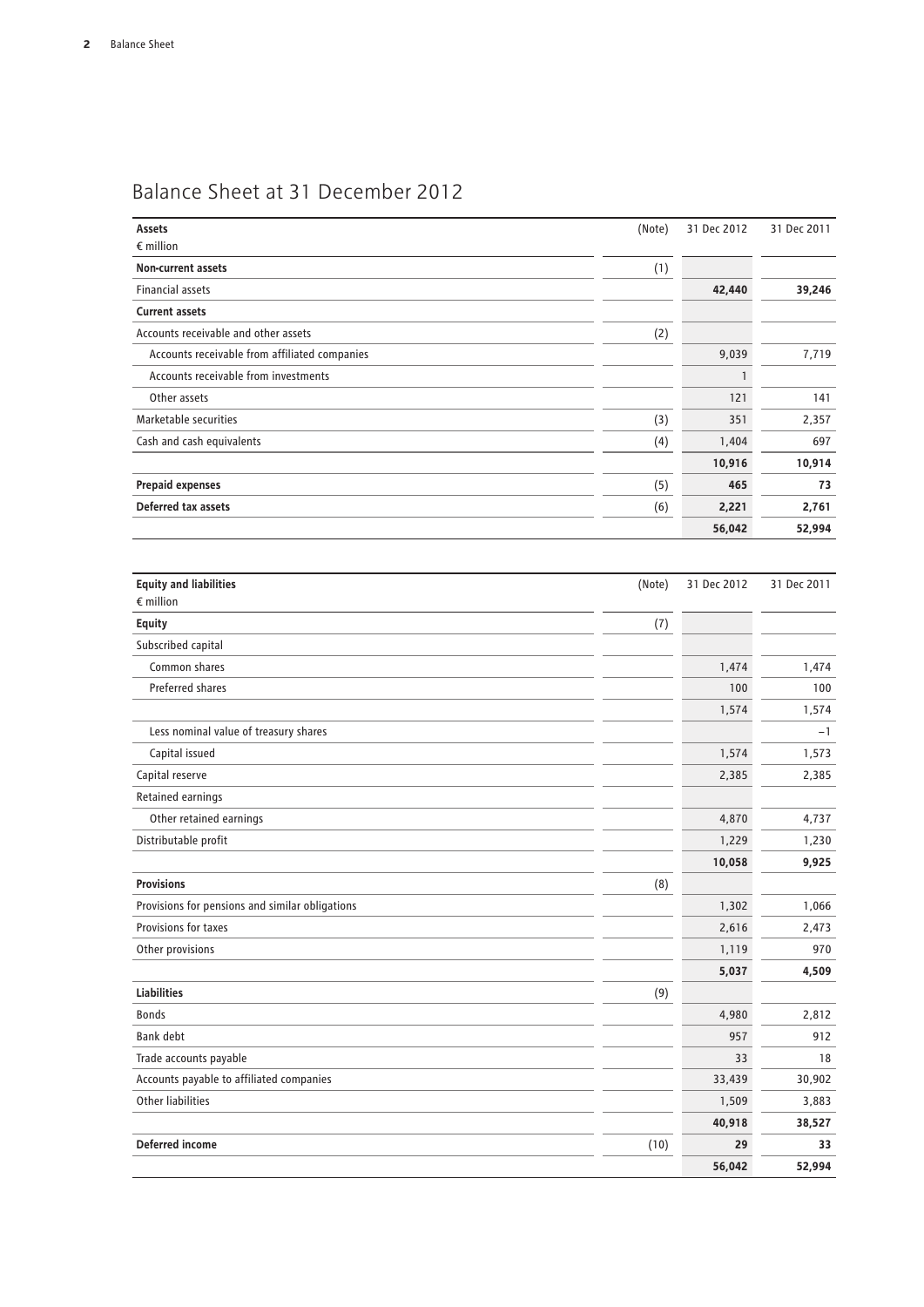| $\epsilon$ million                         | (Note) | 2012     | 2011        |
|--------------------------------------------|--------|----------|-------------|
| Net income from financial assets           | (14)   | 3,259    | $-353$      |
| Net interest                               | (15)   | $-1,219$ | $-1,419$    |
| Other operating income                     | (16)   | 840      | 1,047       |
| Staff costs                                | (17)   | $-112$   | $-115$      |
| Other operating expenses                   | (18)   | $-780$   | $-422$      |
| Profit from ordinary activities            |        | 1,988    | $-1,262$    |
| <b>Extraordinary result</b>                | (19)   |          | 29          |
| Taxes on income                            | (20)   | $-635$   | 2,771       |
| Net profit                                 |        | 1,353    | 1,538       |
| Profit carryforward from the previous year |        |          | $\mathbf 0$ |
| Transfer to other retained earnings        |        | $-125$   | $-308$      |
| Distributable profit                       |        | 1,229    | 1,230       |

# Income Statement for the period from 1 January 2012 to 31 December 2012

0 = small amount.

# Notes at 31 December 2012

| Roll-forward of<br>non-current assets | Cost       |           |                  | Accumulated<br>Carrying amounts<br>amortisation |                   |                | Amortisation<br>for the<br>reporting |        |
|---------------------------------------|------------|-----------|------------------|-------------------------------------------------|-------------------|----------------|--------------------------------------|--------|
|                                       | Balance at | Additions | <b>Disposals</b> | <b>Balance</b> at                               | <b>Balance</b> at | Balance at     | Balance at                           | period |
|                                       | 31 Dec     |           |                  | 31 Dec                                          | 31 Dec            | 31 Dec         | 31 Dec                               |        |
| $\epsilon$ million                    | 2011       |           |                  | 2012                                            | 2012              | 2011           | 2012                                 |        |
| <b>Financial assets</b>               |            |           |                  |                                                 |                   |                |                                      |        |
| Shares in affiliated<br>companies     | 29,356     | 11        | 1,432            | 27,935                                          | 95                | 29,267         | 27,840                               | 6      |
| Loans to affiliated<br>companies      | 9,389      | 4,710     | 138              | 13,961                                          |                   | 9,389          | 13,961                               |        |
| Investments                           | 318        |           |                  | 318                                             |                   | 318            | 318                                  |        |
| Long-term securities                  | 272        | 55        |                  | 327                                             | 8                 | 270            | 319                                  | 6      |
| Other loans                           | 2          |           | $\mathbf{0}$     | $\overline{2}$                                  |                   | $\overline{2}$ | $\overline{2}$                       |        |
|                                       | 39,337     | 4,776     | 1,570            | 42,543                                          | 103               | 39,246         | 42,440                               | 12     |

 $0 =$ small amount.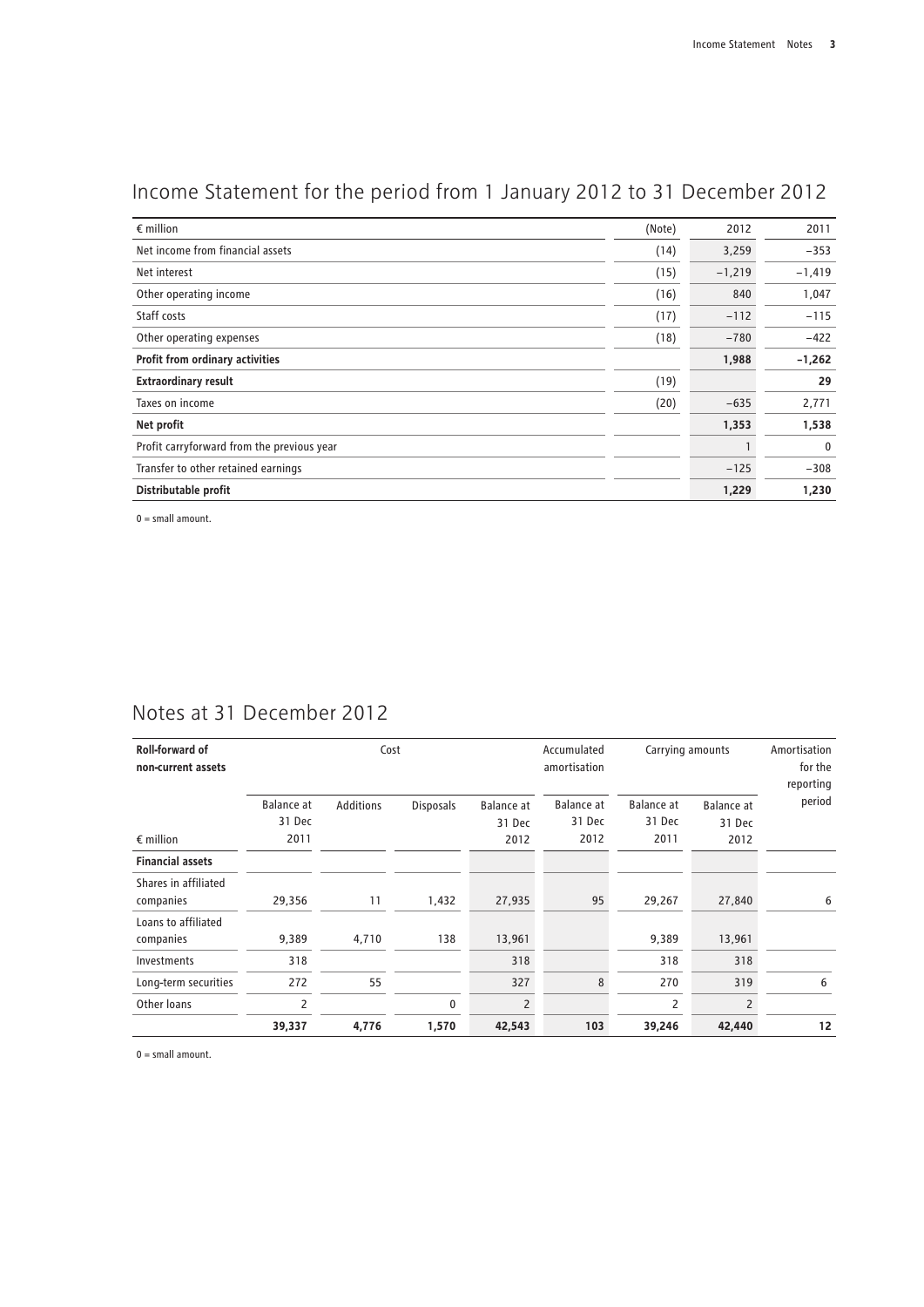## Basis of presentation

The financial statements have been prepared in accordance with the German Commercial Code (HGB) and the German Stock Corporation Act (AktG). Individual balance sheet and income statement items have been combined in order to improve clarity. These items are stated and explained separately in the notes to the financial statements. The income statement has been prepared using the nature of expense method. The financial statements have been prepared in euros  $(\epsilon)$  and amounts are stated in millions of euros (€ million).

## Accounting policies

Investments in affiliated companies and investments are stated at cost or at lower fair values.

Long-term securities are valued at cost or lower market value.

Loans and employer loans are accounted for at nominal value or at lower fair value.

Cash and cash equivalents, accounts receivable and other assets are disclosed at nominal value after deducting required value adjustments. All identifiable individual risks are taken into account. Non-interest-bearing accounts receivable for other assets are discounted to their present value. Current securities are valued at cost or lower market value.

Expenses incurred prior to the balance-sheet date are reported under prepaid expenses if they represent expenses for a certain period thereafter.

Within the framework of the corporate and trade tax group, all deferred taxes of the group are attributable to RWE AG as the parent company and hence as the entity liable to pay tax, insofar as continued existence of the group is expected. The capitalisation option pursuant to Sec. 274 Para 1 Sentence 2 of HGB is exercised in such a manner that, after netting deferred tax assets and deferred tax liabilities, a net asset position is reported as deferred tax assets. The measurement of deferred taxes is based on a group-specific tax rate of 31.4 %.

Provisions for pensions and similar obligations are based on actuarial computations using Klaus Heubeck's 2005G reference tables – which take into account generation-dependent life expectancies – applying the projected unit credit method. They were discounted using the average market interest rates for the previous seven years published by the German Bundesbank, taking an assumed remaining maturity of 15 years as a basis (Sec. 253, Para. 2, Sentence 2 of HGB); the interest rate used

was 5.06 %. In respect of other calculation assumptions, annual wage increases of 2.75 %, pension increases of 1.0 % and 1.75 % and company-specific fluctuation assumptions were taken as a basis. Insofar as there are special-purpose funds pursuant to Sec. 246, Para. 2 of HGB, the provision derives from the balance of the actuarial present value of the obligations and the fair value of the special-purpose funds; the fair value essentially corresponds to the market value of the special-purpose funds. After netting, the impact of changes in the discount rate, changes in the fair value of the special-purpose funds and ongoing returns on the special funds are reported in net interest.

Measurement of provisions for service anniversary obligations and for pre-retirement part-time employment occurs on the basis of actuarial principles, using an interest rate of 5.06 % and 4.12 %, respectively.

All identifiable risks, uncertain liabilities and anticipated losses from pending business transactions are taken into account in the assessment of other provisions. Provisions are recognised at the settlement amount dictated by prudent business judgement.

Liabilities are valued at settlement amounts.

Contingent liabilities are valued according to the extent of liability existing as of the balance-sheet date.

Insofar as possible, valuation units pursuant to Sec. 254 of HGB are formed. Foreign currency transactions are valued at the exchange rate prevailing at the time of first entry or – when hedged – at the forward rate. Receivables and liabilities which are not hedged are measured as at the balance-sheet date, taking into account the imparity principle for maturities over one year.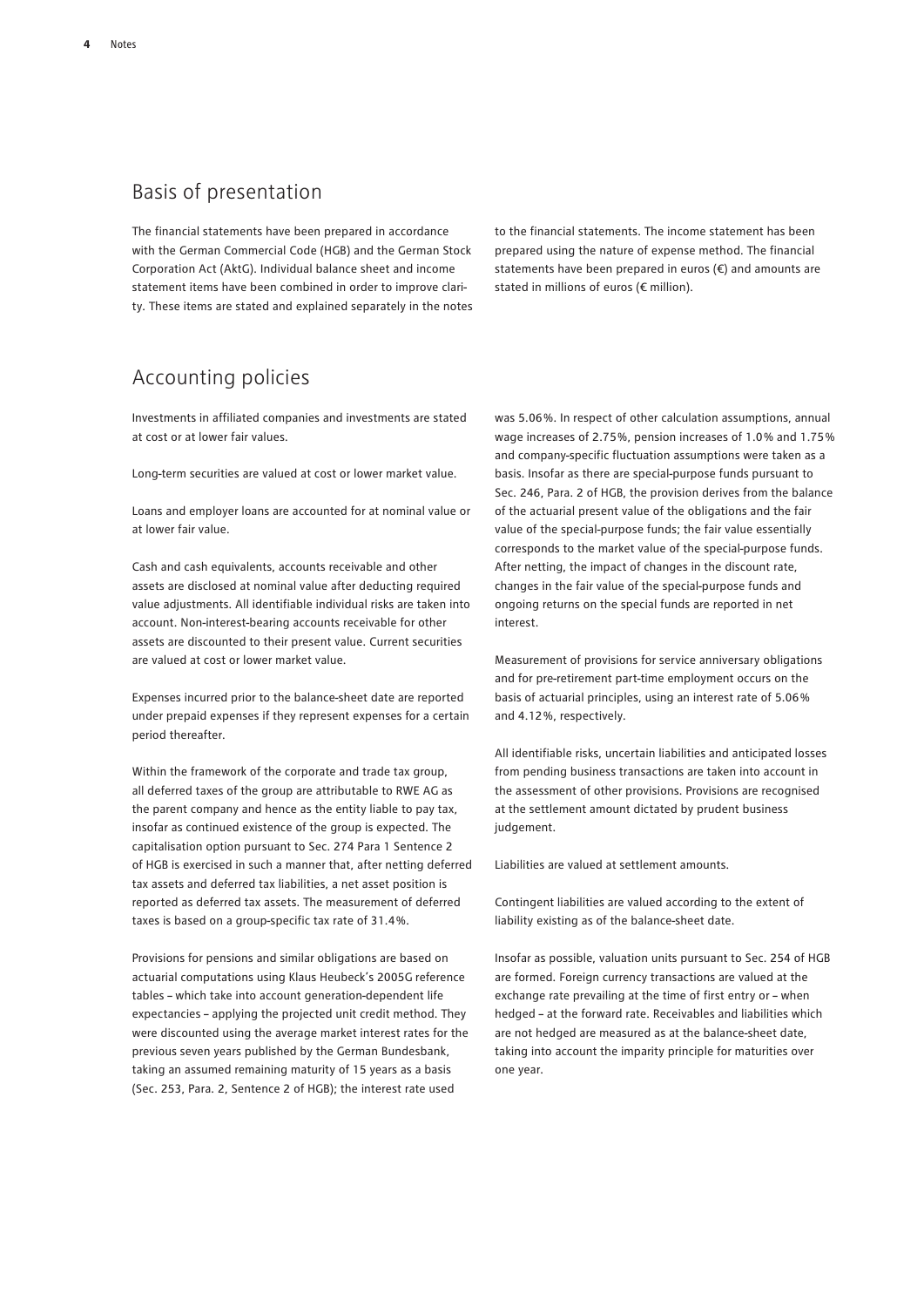## Notes to the Balance Sheet

#### **(1) Non-current assets**

An analysis and description of the movements of non-current assets summarised in the balance sheet for fiscal 2012 is provided on page 3. The following is an overview of material changes in the fiscal year:

The disposals of shares in affiliated companies pertain mostly to the return of capital from Scaris Investment Ltd., Sliema/Malta, in the amount of €1,355 million, which occurred as part of the winding-up procedure.

In respect of loans to affiliated companies, additions primarily resulted from the provision of financing for investments of the Group companies RWE Innogy GmbH, Essen, and RWE Npower plc., Swindon/UK. Above and beyond this, additions contain intra-group loans, which RWE AG took over from Scaris Limited, Sliema/Malta. Disposals primarily relate to the return of the loans to RWE IT GmbH, Essen, and GBV Fünfte Gesellschaft für Beteiligungsverwaltung mbH, Essen.

Long-term securities consist exclusively of units in securities funds.

The information on shareholdings pursuant to Sec. 285, No. 11 of HGB is presented on pages 22 to 46.

#### **(2) Accounts receivable and other assets**

|                                               | 31 Dec 2012 | Of which:       | 31 Dec 2011 | Of which:       |
|-----------------------------------------------|-------------|-----------------|-------------|-----------------|
| $\epsilon$ million                            |             | $RT^1 > 1$ year |             | $RT^1 > 1$ year |
| Accounts receivable from affiliated companies | 9,039       | 1.266           | 7.719       | 1,508           |
| Accounts receivable from investments          |             |                 |             |                 |
| Other assets                                  | 121         |                 | 141         | 21              |
|                                               | 9,161       | 1.283           | 7.860       | 1.529           |

1 RT = remaining term.

Accounts receivable from affiliated companies include claims arising from loans, tax group accounting settlements and ongoing clearing transactions.

Other assets primarily consist of interest accruals and receivables.

#### **(3) Marketable securities**

Other marketable securities relate to money market funds from the investment of cash and cash equivalents.

#### **(4) Cash and cash equivalents**

Cash and cash equivalents relate nearly exclusively to bank balances.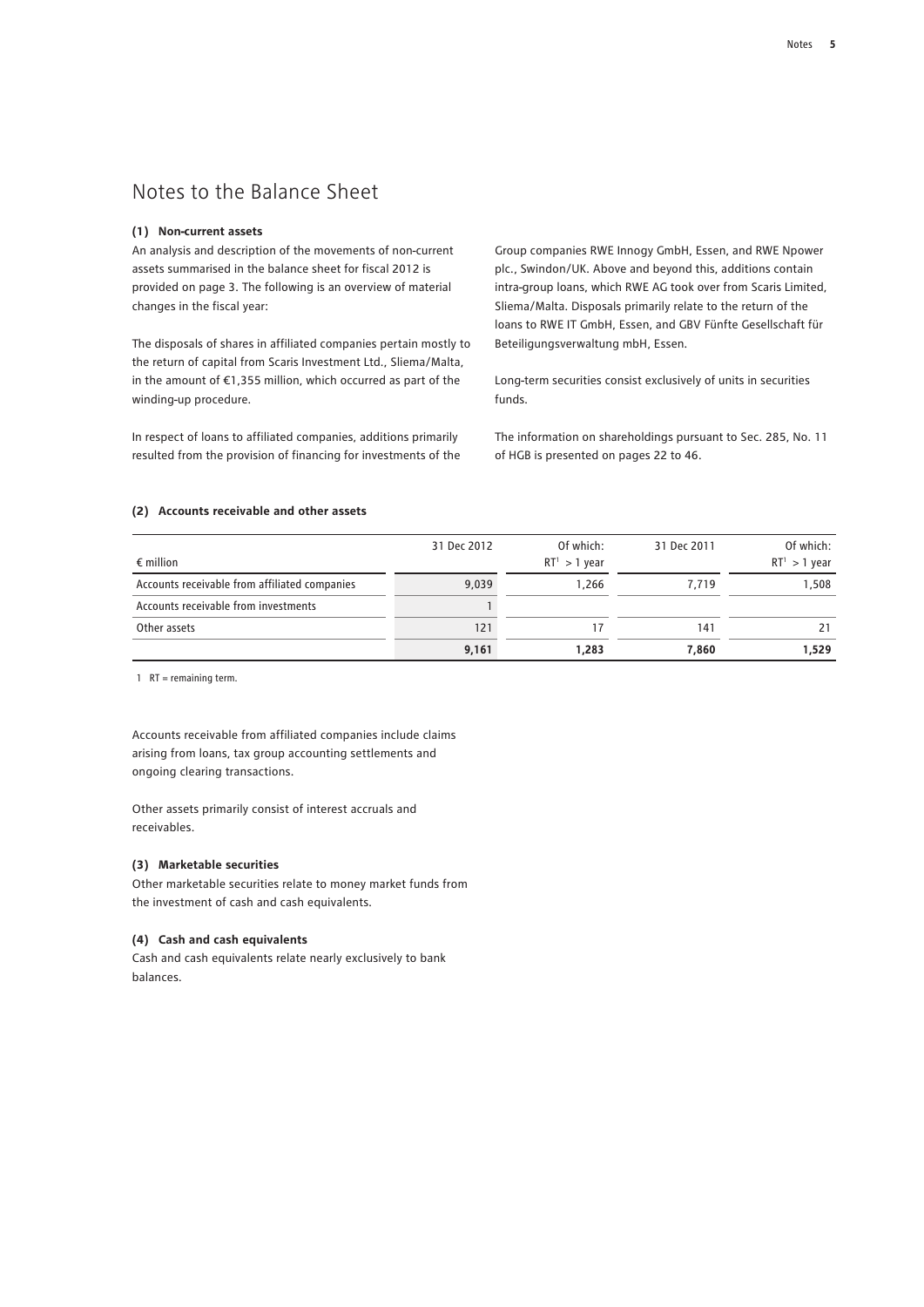### **(5) Prepaid expenses**

| $\epsilon$ million | 31 Dec 2012 | 31 Dec 2011 |
|--------------------|-------------|-------------|
| Premium            | 389         |             |
| Discount           | 50          | 47          |
| Other              | 26          | 26          |
|                    | 465         | 73          |

The item reported as premium results from the takeover of intra-group loans from Scaris Limited.

### **(6) Deferred tax assets**

The tax group's deferred taxes break down as shown in the table below:

| $\epsilon$ million            | 31 Dec 2012  |              | 31 Dec 2011  |              |  |
|-------------------------------|--------------|--------------|--------------|--------------|--|
| Item                          | Deferred tax | Deferred tax | Deferred tax | Deferred tax |  |
|                               | assets       | liabilities  | assets       | liabilities  |  |
| Assets                        |              |              |              |              |  |
| Non-current assets            | 230          | 181          | 208          | 158          |  |
| Current assets, miscellaneous | 332          | 5            | 387          | 5            |  |
| Liabilities                   |              |              |              |              |  |
| <b>Exceptional items</b>      | 0            | 9            | 0            | 9            |  |
| Provisions                    | 1,846        | 28           | 2,345        | 25           |  |
| Liabilities, miscellaneous    | 29           | 14           | 33           | 15           |  |
| Loss carryforwards            |              |              |              |              |  |
| Corporate tax                 | 21           |              |              |              |  |
| Total                         | 2,458        | 237          | 2,973        | 212          |  |
| Balance                       | $-237$       |              | $-212$       |              |  |
| Net asset position            | 2,221        |              | 2,761        |              |  |

0 = small amount.

The corporate tax loss carryforwards were included in the calculation of deferred tax assets, as they will probably be offset against taxable income within the next five years.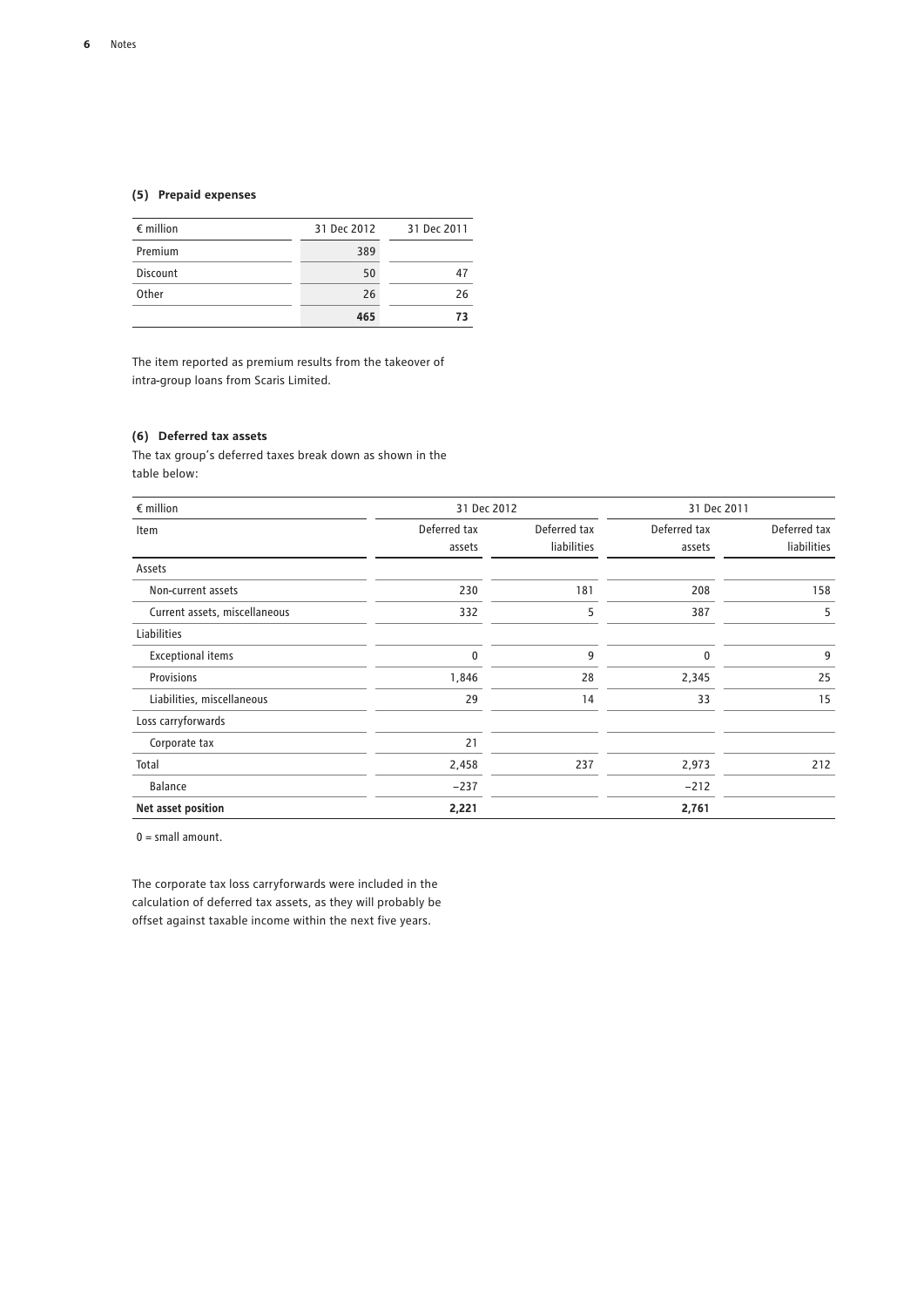#### **(7) Equity**

| Changes in equity       |       | Balance at<br>31 Dec | Sale of<br>treasury | Dividend<br>payments | Net profit |       | Balance at<br>31 Dec |
|-------------------------|-------|----------------------|---------------------|----------------------|------------|-------|----------------------|
| $\epsilon$ million      |       | 2011                 | shares              |                      |            |       | 2012                 |
| Subscribed capital      | 1.574 |                      |                     |                      |            | 1,574 |                      |
| Less nominal value of   |       |                      |                     |                      |            |       |                      |
| treasury shares         | $-1$  | 1,573                |                     |                      |            |       | 1,574                |
| Capital reserve         |       | 2,385                |                     |                      |            |       | 2,385                |
| Retained earnings       |       |                      |                     |                      |            |       |                      |
| Other retained earnings |       | 4,737                | 8                   |                      | 125        |       | 4,870                |
| Distributable profit    |       | 1,230                |                     | $-1,229$             | 1,228      |       | 1,229                |
|                         |       | 9,925                | 9                   | $-1,229$             | 1,353      |       | 10,058               |

RWE AG's share capital amounts to €1,573,748,477.44 and has the following structure:

**Common shares:** 575,745,499 no-par-value common shares in the name of the bearer with 575,745,499 votes (93.7 % of the subscribed capital).

**Preferred shares:** 39,000,000 no-par-value preferred shares in the name of the bearer without voting rights (6.3 % of the subscribed capital).

In the course of the distribution of profits, the non-voting preferred shares are entitled to a preferred dividend of €0.13 per preferred share under certain conditions.

Pursuant to a resolution passed by the Annual General Meeting on 17 April 2008, the Executive Board of RWE AG was authorised to increase the company's capital stock, subject to the Supervisory Board's approval, by up to €287,951,360.00 until 16 April 2013, through the issuance of new, bearer common shares in return for contributions in cash or in kind (authorised capital). In certain cases, the subscription rights of shareholders can be excluded, with the approval of the Supervisory Board. During the previous year, this authorisation was used to the extent of the capital increase in the amount of €133,991,677.44, leaving €153,959,682.56 in authorised capital.

Pursuant to a resolution passed by the Annual General Meeting on 22 April 2009, the Executive Board was further authorised to issue option or convertible bonds until 21 April 2014. The total nominal value of the bonds is limited to €6,000 million. Shareholders' subscription rights may be excluded under certain conditions. The Annual General Meeting decided to

establish €143,975,680 in conditional capital divided into 56,240,500 bearer common shares, in order to redeem the bonds. Shares from the authorised capital are to be deducted from the shares from the conditional capital, insofar as they are both issued with an exclusion of shareholders' subscription rights.

Pursuant to a resolution passed by the Annual General Meeting on 20 April 2011, the Executive Board was authorised, amongst other things, to use treasury shares to discharge the company's obligations from future employee share schemes, excluding shareholders' subscription rights. During the year under review, the Executive Board exercised this authorisation by selling 298,454 no-par-value common shares in RWE AG held as of 1 January 2012, equivalent to €764,042.24 (0.05 % of the subscribed capital), to employees of RWE AG and its subsidiaries within the framework of the employee share scheme, for the purposes of capital formation. Proceeds from the sale of the treasury shares amounted to €10,031,038.94 in the year under review. This amount increased the issued capital by €764,042.24 (0.05 % of the subscribed capital) and retained earnings by €9,266,996.70.

No treasury shares are held as of 31 December 2012.

During fiscal 2012, RWE AG purchased 522,967 RWE common shares at an average cost of €35.06 per share on the capital market. This is equivalent to €1,338,795.52 of the capital stock (0.09 % of subscribed capital). Within the framework of the employee share scheme for capital formation, employees of RWE AG and its subsidiaries received a total of 512,460 shares and 10,335 shares for service anniversaries (at an average price of €33.24 per share). In total, 172 unneeded shares were sold on the capital market (at a share price of €31.35).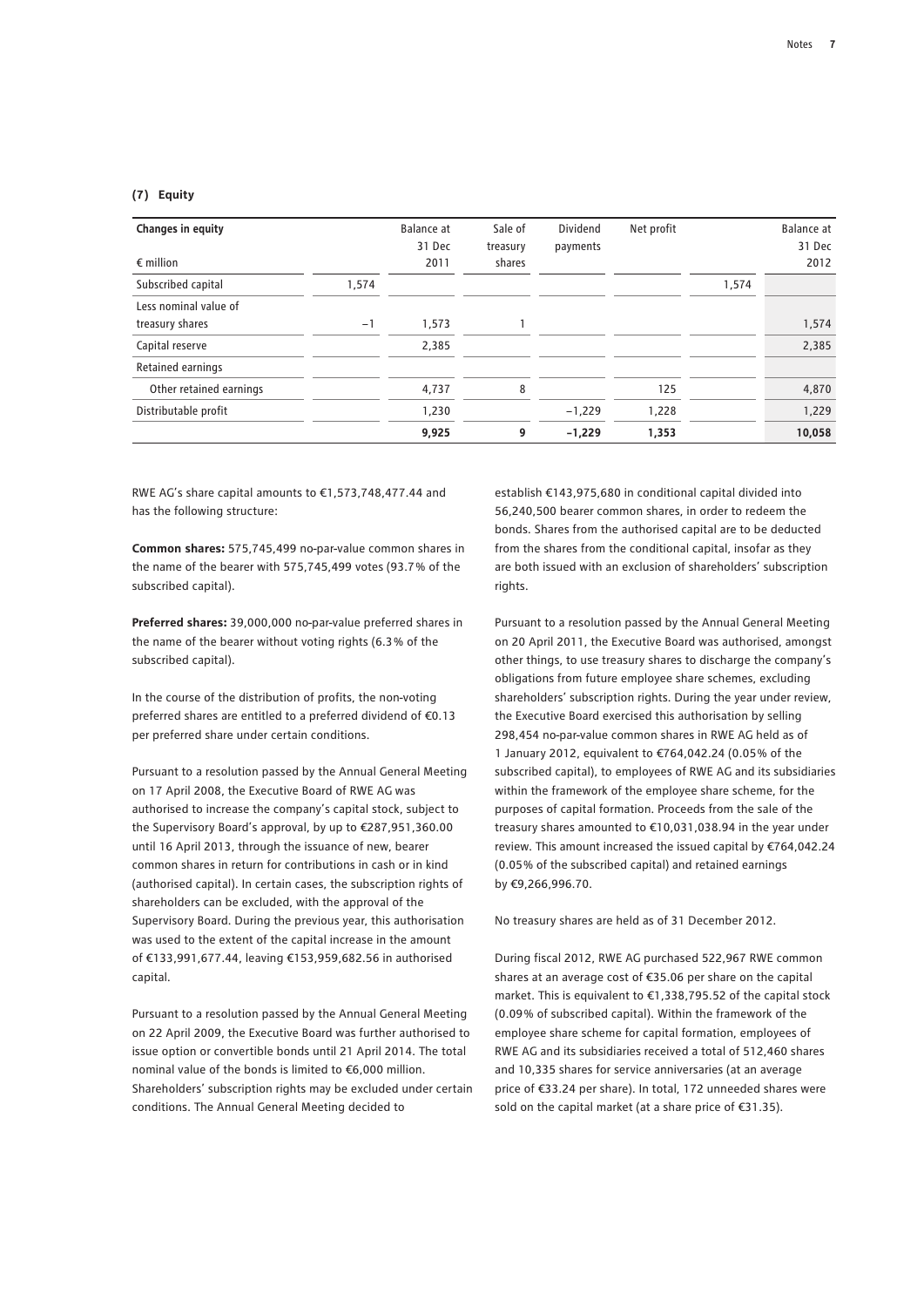This generated total proceeds of €17,383,601.73. The difference compared to the purchase price was offset against freely available retained earnings.

The capitalisation of deferred taxes in the amount of €2,221 million and the result from the fair value measurement of the special-purpose funds over and above cost in the amount of €141 million results in a total sum of €2,362 million, which is

subject to prohibition of distribution; this amount is covered by the freely available reserves.

In the year under review, there were two groupwide share-based payment systems for executives of RWE AG and subordinate affiliates: Beat 2005 and Beat 2010. The expenses associated with these are borne by the respective Group companies which employ the persons holding notional stocks.

|                                                    | <b>Beat 2005</b>                                                                                                                                                                                                                                                                                                                                                                                                                                                                                                                                                                                                                                                                                                                                              |  |  |  |
|----------------------------------------------------|---------------------------------------------------------------------------------------------------------------------------------------------------------------------------------------------------------------------------------------------------------------------------------------------------------------------------------------------------------------------------------------------------------------------------------------------------------------------------------------------------------------------------------------------------------------------------------------------------------------------------------------------------------------------------------------------------------------------------------------------------------------|--|--|--|
|                                                    | 2009 tranche                                                                                                                                                                                                                                                                                                                                                                                                                                                                                                                                                                                                                                                                                                                                                  |  |  |  |
| Grant date                                         | 1 Jan 2009                                                                                                                                                                                                                                                                                                                                                                                                                                                                                                                                                                                                                                                                                                                                                    |  |  |  |
| Number of conditionally granted performance shares | 3,251,625                                                                                                                                                                                                                                                                                                                                                                                                                                                                                                                                                                                                                                                                                                                                                     |  |  |  |
| <b>Term</b>                                        | Three years                                                                                                                                                                                                                                                                                                                                                                                                                                                                                                                                                                                                                                                                                                                                                   |  |  |  |
| Pay-out conditions                                 | Automatic pay-out, if - following a waiting period of three years - an outperformance<br>compared to 25% of the peer group of the STOXX Europe 600 Utilities Index has<br>been achieved, measured in terms of their index weighting as of the inception of the<br>programme. Measurement of outperformance is carried out using Total Shareholder<br>Return, which takes into account both the development of the share price together<br>with reinvested dividends.                                                                                                                                                                                                                                                                                          |  |  |  |
| Determination of payment                           | 1. Determination of the index weighting of the peer group companies which exhibit<br>a lower Total Shareholder Return than RWE at the end of the term.<br>2. Performance factor is calculated by squaring this percentage rate and multiplying<br>it by 1.25.<br>3. Total number of performance shares which can be paid out is calculated by<br>multiplying the performance shares conditionally granted by the performance<br>factor.<br>4. Payment corresponds to the final number of performance shares valued at the<br>average RWE share price during the last 20 exchange trading days prior to<br>expiration of the programme. The payment is limited to twice the value of the<br>performance shares as of the grant date.                           |  |  |  |
| Change in corporate control/merger                 | • If during the waiting period there is a change in corporate control, a compensatory<br>payment is made. This is calculated by multiplying the price paid in the acquisition<br>of the RWE shares by the final number of performance shares. The latter shall be<br>determined as per the plan conditions with regard to the time when the bid for<br>corporate control is submitted.<br>• In the event of merger with another company, the compensatory payment shall<br>be calculated on the basis of the fair value of the performance shares at the<br>time of the merger multiplied by the prorated number of performance shares<br>corresponding to the ratio between the total waiting period and the waiting period<br>until the merger takes place. |  |  |  |
| Form of settlement                                 | Cash settlement                                                                                                                                                                                                                                                                                                                                                                                                                                                                                                                                                                                                                                                                                                                                               |  |  |  |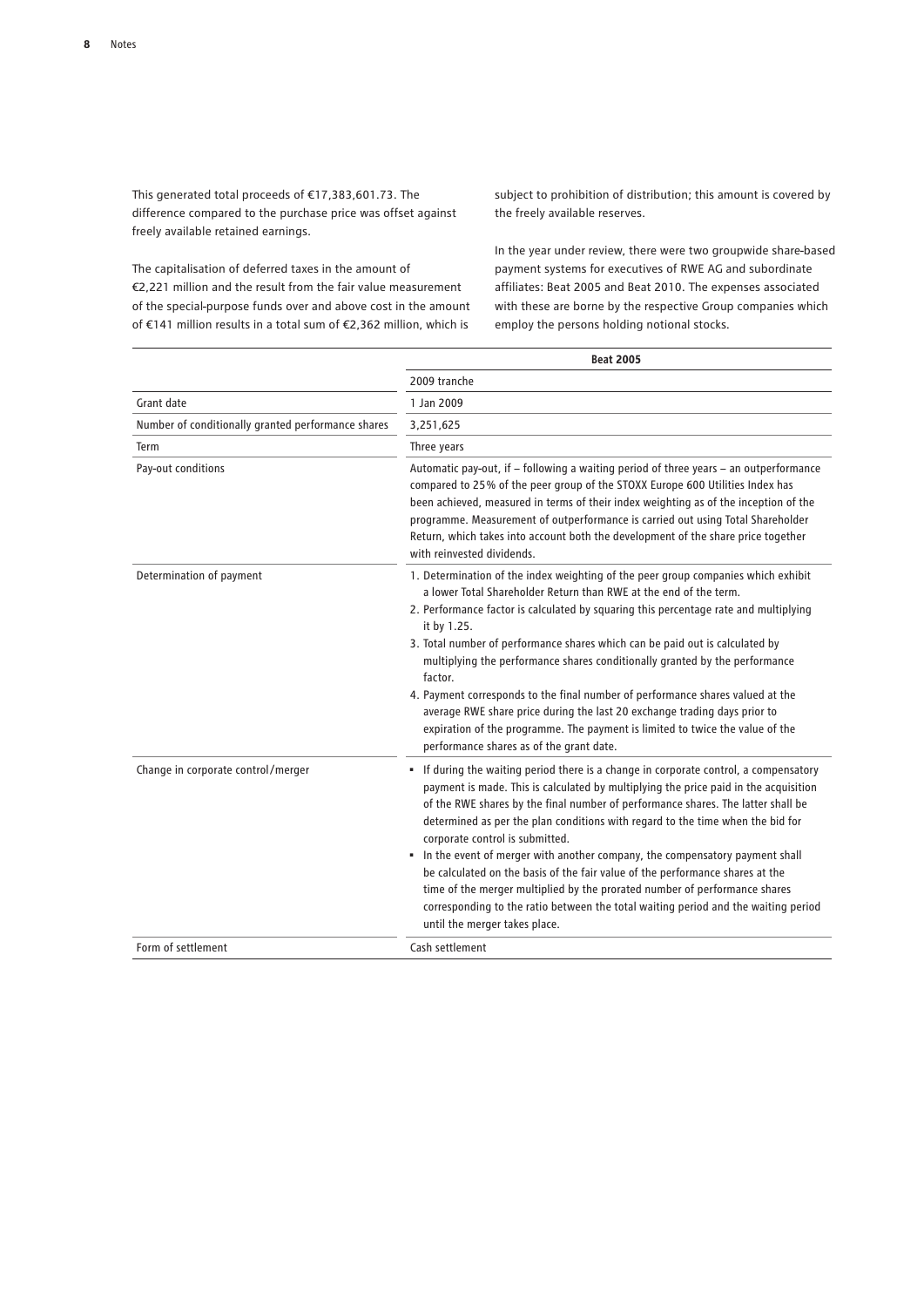| <b>Beat 2010</b>                                           |                                                                                                                                                                                                                                                                                                                                                                                                                                                                                                                                                             |                                                           |                                                                                                                                                                                                                                                                                                                                                                                                                                                                                                                                                                                                                                                                                                                                                                                                                                |                                                                                                                                                                                                                                                     |  |
|------------------------------------------------------------|-------------------------------------------------------------------------------------------------------------------------------------------------------------------------------------------------------------------------------------------------------------------------------------------------------------------------------------------------------------------------------------------------------------------------------------------------------------------------------------------------------------------------------------------------------------|-----------------------------------------------------------|--------------------------------------------------------------------------------------------------------------------------------------------------------------------------------------------------------------------------------------------------------------------------------------------------------------------------------------------------------------------------------------------------------------------------------------------------------------------------------------------------------------------------------------------------------------------------------------------------------------------------------------------------------------------------------------------------------------------------------------------------------------------------------------------------------------------------------|-----------------------------------------------------------------------------------------------------------------------------------------------------------------------------------------------------------------------------------------------------|--|
|                                                            | 2010 tranche<br>Waiting period: 3 years                                                                                                                                                                                                                                                                                                                                                                                                                                                                                                                     | 2010 tranche<br>Waiting period: 4 years                   | 2011 tranche<br>Waiting period: 4 years                                                                                                                                                                                                                                                                                                                                                                                                                                                                                                                                                                                                                                                                                                                                                                                        | 2012 tranche<br>Waiting period: 4 years                                                                                                                                                                                                             |  |
| Grant date                                                 | 1 Jan 2010                                                                                                                                                                                                                                                                                                                                                                                                                                                                                                                                                  | 1 Jan 2010                                                | 1 Jan 2011                                                                                                                                                                                                                                                                                                                                                                                                                                                                                                                                                                                                                                                                                                                                                                                                                     | 1 Jan 2012                                                                                                                                                                                                                                          |  |
| Number of condi-<br>tionally granted<br>performance shares | 826,954                                                                                                                                                                                                                                                                                                                                                                                                                                                                                                                                                     | 1,059,467                                                 | 2,621,542                                                                                                                                                                                                                                                                                                                                                                                                                                                                                                                                                                                                                                                                                                                                                                                                                      | 6,942,033                                                                                                                                                                                                                                           |  |
| Term                                                       | Three years                                                                                                                                                                                                                                                                                                                                                                                                                                                                                                                                                 | Five years                                                | Five years                                                                                                                                                                                                                                                                                                                                                                                                                                                                                                                                                                                                                                                                                                                                                                                                                     | Five years                                                                                                                                                                                                                                          |  |
| Pay-out conditions                                         | Automatic pay-out, if -<br>following a waiting period<br>of three years (valuation<br>date: Dec 31 of the third<br>year) – an outperformance<br>compared to at least 25%<br>of the peer group of the<br>STOXX Europe 600 Utilities<br>Index has been achieved.<br>measured in terms of their<br>index weighting as of the<br>issue of the tranche. Meas-<br>urement of outperformance<br>is carried out using Total<br>Shareholder Return, which<br>takes into account both<br>the development of the<br>share price together with<br>reinvested dividends. |                                                           | Possible pay-out on three exercise dates (valuation dates: Dec 31 of the fourth year, June<br>30 and Dec 31 of the fifth year) if - as of the valuation date - an outperformance com-<br>urement of outperformance is carried out using Total Shareholder Return, which takes<br>into account both the development of the share price together with reinvested dividends.<br>Automatic pay-out occurs on the third valuation date; the number of performance shares<br>available for pay-out can be freely chosen on the first and second valuation date.                                                                                                                                                                                                                                                                      | pared to at least 25% of the peer group of the STOXX Europe 600 Utilities Index has been<br>achieved, measured in terms of their index weighting as of the issue of the tranche. Meas-                                                              |  |
| Determination of<br>payment                                | than RWE at the valuation date.<br>beyond the index weighting of 25%.                                                                                                                                                                                                                                                                                                                                                                                                                                                                                       | the value of each performance share as of the grant date. | 1. Determination of the index weighting of the peer group companies which exhibit a lower Total Shareholder Return<br>2. The total number of performance shares which can be paid out is determined on the basis of a linear payment curve.<br>If the index weighting of 25% is outperformed, 7.5% of the conditionally-granted performance shares can be paid<br>out. Another 1.5% of the performance shares granted can be paid out for each further percentage point above and<br>3. Payment corresponds to the number of payable performance shares valued at the average RWE share price during the<br>last 60 exchange trading days prior to the valuation date. The payment for each performance share is limited to twice                                                                                              |                                                                                                                                                                                                                                                     |  |
| Change in<br>corporate<br>control/merger                   | when the bid for corporate control is submitted.<br>٠                                                                                                                                                                                                                                                                                                                                                                                                                                                                                                       |                                                           | If during the waiting period there is a change in corporate control, a compensatory payment is made. This is<br>calculated by multiplying the price paid in the acquisition of the RWE shares by the final number of performance<br>shares which have not been used. The latter shall be determined as per the plan conditions with regard to the time<br>In the event of merger of RWE AG with another company, the performance shares shall expire and a compensatory<br>payment shall be made. First, the fair value of the performance shares as of the time of merger shall be calculated.<br>entire waiting period of the programme, multiplied by the ratio of the performance shares not yet used as of the time<br>of the merger to the total number of performance shares granted at the beginning of the programme. | This fair value is then multiplied by the number of performance shares granted, reduced pro-rata. The reduction factor<br>is calculated as the ratio of the time from the beginning of the total waiting period until the merger takes place to the |  |
| Personal<br>investment                                     | of the tranche in question.                                                                                                                                                                                                                                                                                                                                                                                                                                                                                                                                 |                                                           | As a prerequisite for participation, plan participants must demonstrably invest one sixth of the gross grant value of the<br>performance shares before taxes in RWE common shares and hold such investment until expiration of the waiting period                                                                                                                                                                                                                                                                                                                                                                                                                                                                                                                                                                              |                                                                                                                                                                                                                                                     |  |
| Form of settlement                                         | Cash settlement                                                                                                                                                                                                                                                                                                                                                                                                                                                                                                                                             |                                                           |                                                                                                                                                                                                                                                                                                                                                                                                                                                                                                                                                                                                                                                                                                                                                                                                                                |                                                                                                                                                                                                                                                     |  |
|                                                            |                                                                                                                                                                                                                                                                                                                                                                                                                                                                                                                                                             |                                                           |                                                                                                                                                                                                                                                                                                                                                                                                                                                                                                                                                                                                                                                                                                                                                                                                                                |                                                                                                                                                                                                                                                     |  |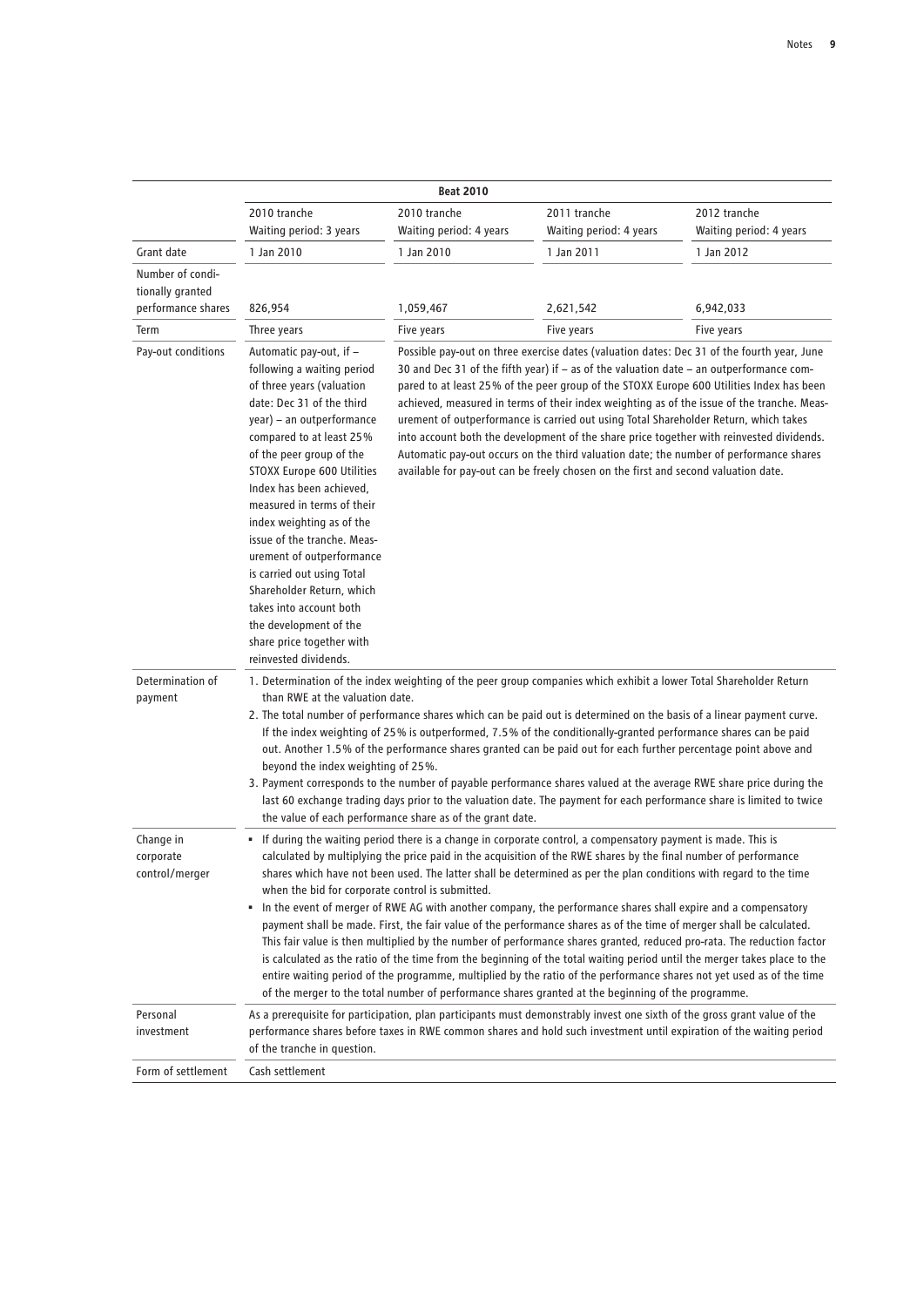The fair value of the performance shares conditionally granted in the Beat programme amounted to €6.66 per share as of the grant date for the 2012 tranche, €17.01 for the 2011 tranche, €25.96 per share for the 2010 tranche (four-year waiting period) and €28.80 per share for the 2010 tranche (three-year waiting period). These values were calculated externally using a stochastic, multivariate Black-Scholes standard model via Monte Carlo simulations on the basis of one million scenarios each. In the calculations, due

consideration was taken of the maximum payment stipulated in the programme's conditions for each conditionally granted performance share, the discount rates for the remaining term, the volatilities and the expected dividends of RWE AG and of peer companies.

In the year under review, the number of performance shares developed as follows:

| <b>Performance Shares from Beat 2005</b>    | 2009 tranche |
|---------------------------------------------|--------------|
| Outstanding at the start of the fiscal year | 3,156,854    |
| Granted                                     |              |
| Change (granted/expired)                    | $-3,156,854$ |
| Paid out                                    | $\mathbf{0}$ |
| Outstanding at the end of the fiscal year   | $\mathbf{0}$ |
| Payable at the end of the fiscal year       | $\mathbf{0}$ |

| <b>Performance Shares from Beat 2010</b>    | 2010 tranche<br>Waiting period:<br>3 years | 2010 tranche<br>Waiting period:<br>4 years | 2011 tranche<br>Waiting period:<br>4 years | 2012 tranche<br>Waiting period:<br>4 years |
|---------------------------------------------|--------------------------------------------|--------------------------------------------|--------------------------------------------|--------------------------------------------|
| Outstanding at the start of the fiscal year | 803,497                                    | 1,032,834                                  | 2,560,618                                  |                                            |
| Granted                                     |                                            |                                            |                                            | 6,942,033                                  |
| Change (granted/expired)                    | $-13,250$                                  | $-16,022$                                  | $-32.295$                                  | $-273,837$                                 |
| Paid out                                    |                                            |                                            |                                            |                                            |
| Outstanding at the end of the fiscal year   | 790.247                                    | 1,016,812                                  | 2,528,323                                  | 6,668,196                                  |
| Payable at the end of the fiscal year       | 0                                          |                                            |                                            |                                            |

The remaining contractual term amounts to four years for the 2012 tranche, three years for the 2011 tranche and two years for the 2010 tranche with four-year waiting period. The

contractual term for the 2010 tranche with three-year waiting period ended upon completion of the year under review. As the pay-out conditions were not fulfilled, no pay-out occurred.

#### **(8) Provisions**

| $\epsilon$ million                              | 31 Dec 2012 | 31 Dec 2011 |
|-------------------------------------------------|-------------|-------------|
| Provisions for pensions and similar obligations | 1,302       | 1,066       |
| Provisions for taxes                            | 2,616       | 2.473       |
| Other provisions                                | 1.119       | 970         |
|                                                 | 5,037       | 4.509       |

Based on existing guarantees, the reported provisions for pensions also include benefits payable to current and former employees of affiliated companies and an investment. Expenses incurred for the retirement benefits of the companies concerned are reimbursed by them.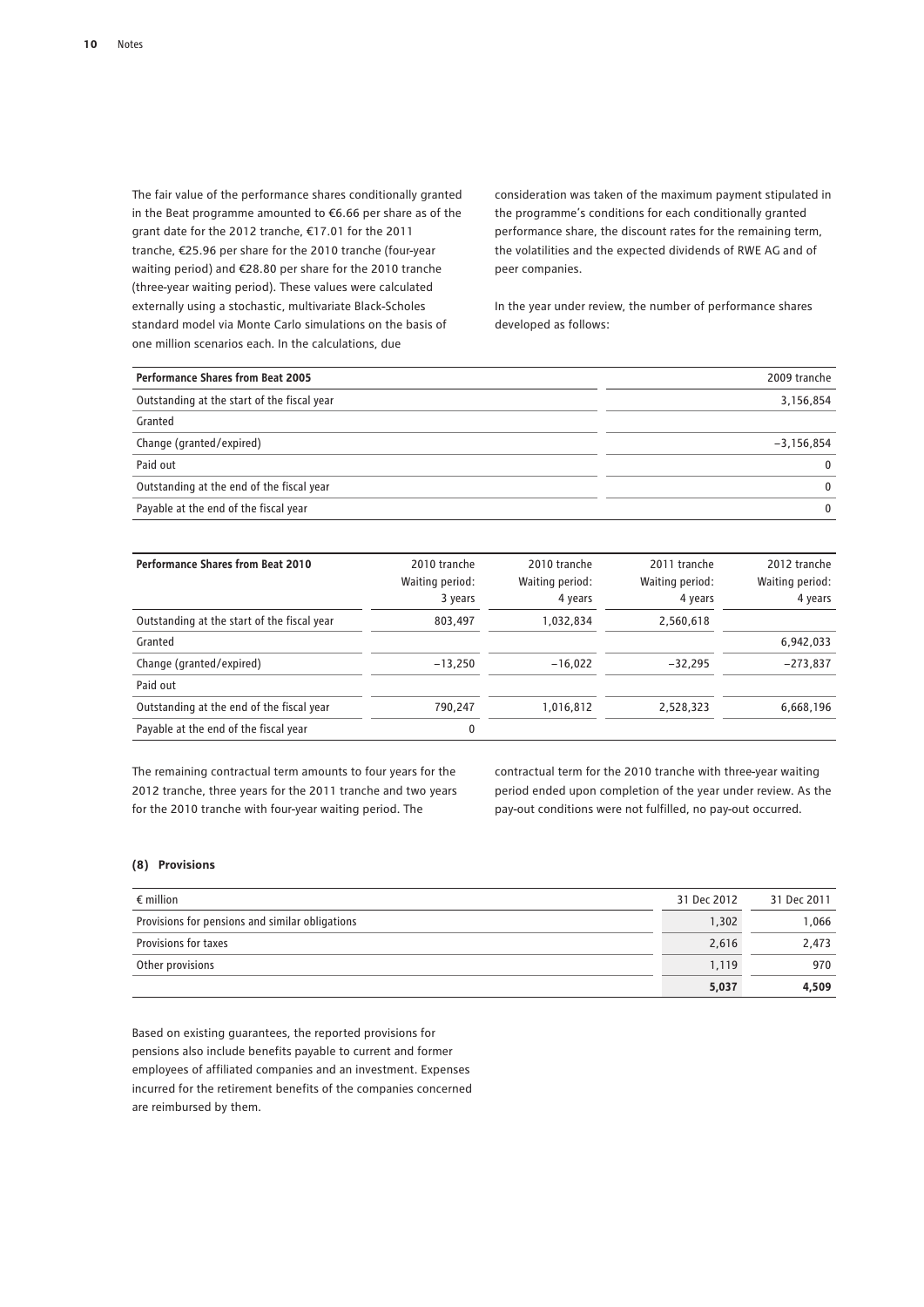The special-purpose funds measured at fair value were netted against the pension obligations covered by the funds:

|                                                        |       | 31 Dec 2012 |                   |
|--------------------------------------------------------|-------|-------------|-------------------|
| $\epsilon$ million                                     | Cost  | Fair value  | Settlement amount |
| Netted assets (special-purpose funds)                  |       |             |                   |
| Shares in affiliated companies                         | 5     | 4           |                   |
| Investments                                            | 272   | 258         |                   |
| Long-term securities                                   | 2,085 | 2,145       |                   |
| Other assets                                           | 17    | 17          |                   |
|                                                        | 2,379 | 2,424       |                   |
| <b>Netted liabilities</b>                              |       |             |                   |
| Settlement amount for pensions and similar obligations |       |             | 3,193             |
|                                                        |       |             | 3,193             |
| Balance of netting assets (pension provisions)         |       |             | 769               |

Provisions for pensions and similar obligations also includes provisions for concessionary allowances of €533 million.

Other provisions primarily relate to risks associated with investments, interest payment obligations, and contingent losses from pending financial transactions.

Provisions for taxes predominantly concern the reporting year as well as tax auditing periods which are still open.

### **(9) Liabilities**

|                                          | 31 Dec 2012 | Of which:          | Of which:        | 31 Dec 2011 | Of which:                        |
|------------------------------------------|-------------|--------------------|------------------|-------------|----------------------------------|
| $\epsilon$ million                       |             | $RT^1 \leq 1$ year | $RT^1 > 5$ years |             | RT <sup>1</sup><br>$\leq$ 1 year |
| <b>Bonds</b>                             | 4,980       |                    | 4,880            | 2,812       |                                  |
| Bank debt                                | 957         | 312                | 645              | 912         | 268                              |
| Trade accounts payable                   | 33          | 33                 |                  | 18          | 18                               |
| Accounts payable to affiliated companies | 33,439      | 23,555             | 7,547            | 30,902      | 11,828                           |
| Accounts payable to investments          |             |                    |                  | 0           | 0                                |
| Other liabilities                        | 1,509       | 1,404              | 102              | 3,883       | 3,733                            |
| of which: tax                            | (262)       | (262)              |                  | (261)       | (261)                            |
| of which: social security                | (3)         | (1)                | (0)              | (4)         | (2)                              |
|                                          | 40,918      | 25,304             | 13,174           | 38,527      | 15,847                           |

1 RT = remaining term.

 $0 =$  small amount.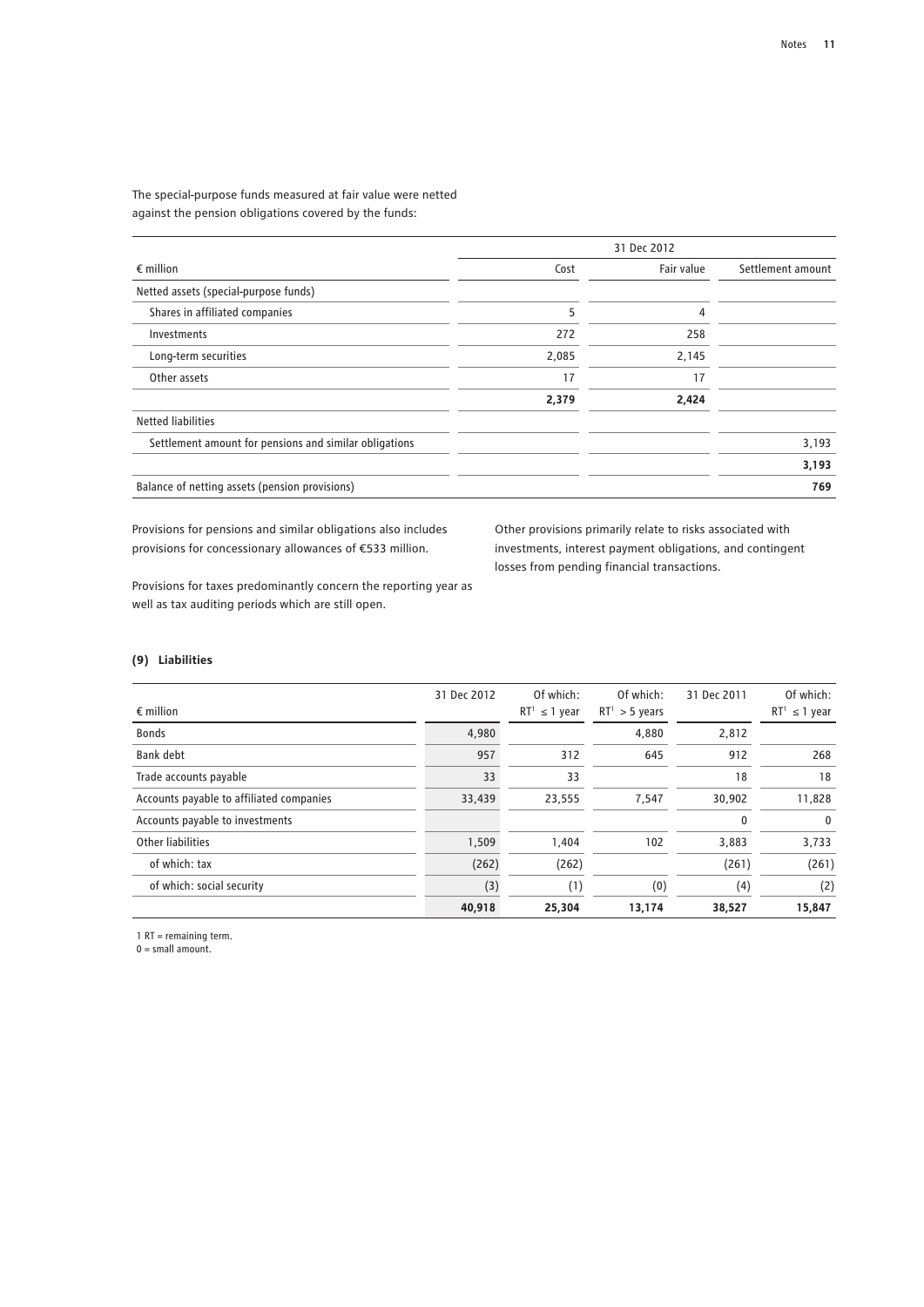In addition to the medium-term notes of RWE AG with varying maturities and interest rates, bonds consist mainly of hybrid bonds.

Following the issuance of hybrid bonds in fiscal 2010 and 2011, the hybrid bond programme announced in August 2011 was implemented in full during the year under review.

In mid-March 2012, RWE AG issued a £750 million hybrid bond. This subordinated bond is a perpetual and may only be called by RWE AG on specific contractually agreed call dates or occasions. It bears an interest rate of 7.0 % p.a. until the first call date, which is in 2019.

At the end of March 2012, RWE AG issued a US\$500 million hybrid bond with a tenor ending in October 2072, which was topped up by the same amount at the end of June 2012. The bond can be called by RWE AG for the first time in 2017. Until the first call date it has a coupon of 7.0 % p.a.

Furthermore, at the end of June 2012, RWE AG placed a CHF150 million hybrid bond with a coupon of 5.0 % p.a. This bond has a tenor ending in July 2072 and can be called by RWE AG for the first time in 2017.

Bank debt principally relates to bank loans and interest accruals for existing swap agreements.

Accounts payable to affiliated companies concern the transfer of financial resources, tax group accounting settlements and ongoing clearing transactions.

Other liabilities primarily relate to commercial paper and tax liabilities.

#### **(10) Deferred income**

This item exclusively relates to accrued interest equalisation payments.

#### **(11) Contingent liabilities**

Contingent liabilities include guarantees, warranty agreements and liabilities from the provision of collateral for external liabilities.

Liabilities from guarantees comprise performance and warranty guarantees totalling €65 million, of which €43 million relate to current business conducted by affiliated companies.

Liabilities from warranty agreements totalled €20,485 million, of which €19,313 million relates to warranties for the benefit of affiliated companies. Specifically, these break down as follows:

Guarantees to third parties were extended in the amount of €5,213 million, of which €5,178 million is for the benefit of affiliated companies.

Joint and several liabilities of €1,421 million relates to the granting of lines of credit (bank guarantees), in accordance with their respective use. Of this, €893 million pertains to guarantees for the benefit of affiliated companies and joint ventures from so-called ancillary facilities.

There were payment guarantees to the creditors of the bonds issued by RWE Finance B.V., `s-Hertogenbosch/Netherlands, (a 100 % subsidiary of RWE AG) totalling €13,122 million, as of the balance-sheet date, within the scope of the debt-issuance programme.

There are joint and several liabilities from the transfer of pension obligations to eight affiliated companies in the amount of €62 million and of €58 million in relation to a notional cash pool.

On the basis of a mutual benefit agreement, which was extended for an additional ten years in the previous year, RWE AG and other parent companies of German nuclear power plant operators undertook to provide €2,244 million in funding to liable nuclear power plant operators to ensure that they are able to meet their payment obligations in the event of nuclear damages. RWE AG has a 25.851 % contractual share in the liability, plus 5 % for damage settlement costs.

Contingent liabilities from the provision of collateral for external liabilities amount to €250 million and include coverage for credit balances stemming from the block model for pre-retirement part-time work, pursuant to Sec. 8a of the Pre-Retirement Part-Time Work Act (AltTZG) and from the management of long-term working hours accounts pursuant to Sec. 7e of the German Code of Social Law (SGB IV) in the RWE Group. To this end, marketable securities in a total amount of €318 million were deposited in a trust account. This coverage applies mainly to the employees of Group companies and to a lesser degree to employees of RWE AG.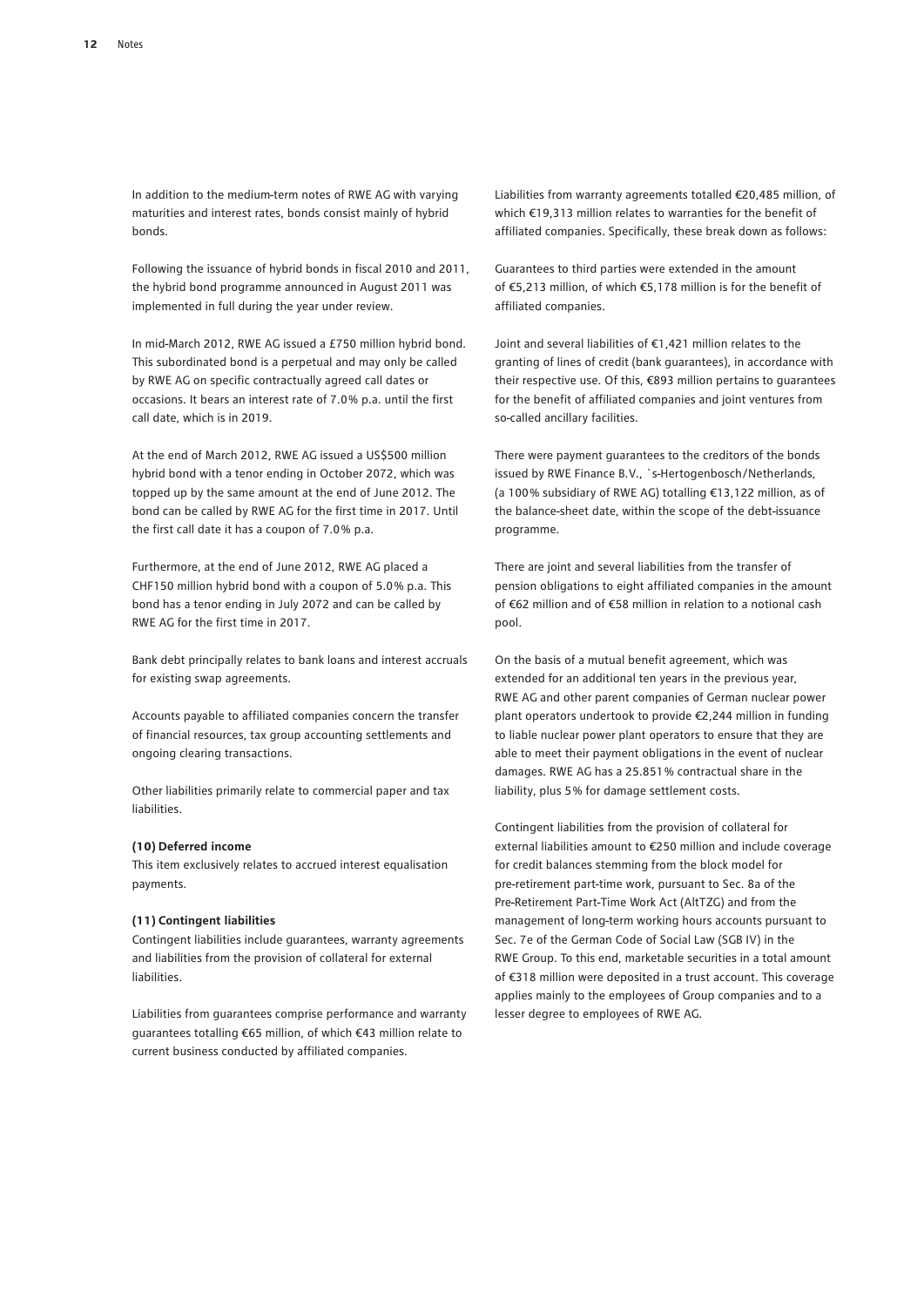RWE AG is a co-guarantor for a joint and several liability in accordance with Sec. 133 of the German Company Transformation Act (UmwG) in connection with transactions under company transformation law.

Contingent liabilities are only assumed within the scope of our business activities and after in-depth analysis of the related risks. We continuously monitor the aforementioned issues within the framework of our risk management system. In our assessment, the underlying liabilities can probably be discharged by the parties with primary responsibility. Accordingly, it is not probable that these will materialise and thus the contingent liabilities assumed need not be recognised as liabilities.

#### **(12) Other financial obligations**

The total amount of other financial obligations is €1,555 million and pertains to the following items:

The co-shareholders of an affiliated company have the right to tender their shares in this company. Full exercise of this right to tender can lead to a financial obligation of €1,318 million.

There is an obligation stemming from financing commitments to effect further contributions of up to €176 million to the equity capital of an investment in the following years.

In relation to a control agreement, there is an obligation to an affiliated Czech company to assume losses if certain conditions are fulfilled.

Other future – undiscounted − financial obligations from leases and rent amounted to €61 million, of which €55 million is related to affiliated companies.

Other currently unquantifiable financial obligations may arise on the basis of the following:

Due to the transfer of certain pension obligations to RWE Pensionsfonds AG in previous years, RWE AG, the affiliated companies and investments which entered into the Pensionsfonds agreement are legally obligated to contribute further capital in their function as employer in the event that the Pensionsfonds has insufficient funds in the future.

RWE AG and some of its subsidiaries are involved in regulatory and anti-trust procedures, lawsuits and arbitration proceedings in connection with their business operations. Out-of-court claims have also been filed. However, RWE does not expect such to have any material negative effects on the RWE Group's economic or financial situation. A number of shareholder compensation claims were also filed by outside shareholders in connection with restructuring programmes under company law to examine the reasonability of the conversion ratios and/or the amount of the cash compensations. RWE AG assumes that the conversion ratios and cash compensations determined by appraisers and verified by auditing firms were reasonable.

#### **(13) Derivative financial instruments and valuation units**

Derivative financial instruments are used to hedge currency, interest rate and price risks from foreign currency items, cash investments and financing transactions.

The following overview shows our derivative financial instruments as of 31 December 2012:

|                                    | Nominal volume |            | Remaining term $> 1$ year |            | Fair value |            |
|------------------------------------|----------------|------------|---------------------------|------------|------------|------------|
|                                    | External       | Within the | External                  | Within the | External   | Within the |
| $\epsilon$ million                 |                | Group      |                           | Group      |            | Group      |
| Foreign currency derivatives       |                |            |                           |            |            |            |
| Foreign exchange forwards          | 2.787          | 18,828     | 807                       | 5,190      | $-7$       | 127        |
| Interest-rate/cross-currency swaps | 19,873         | 5,911      | 4,384                     | 757        | 11         | $-264$     |
|                                    | 22,660         | 24,739     | 5,191                     | 5,947      | 4          | $-137$     |
| Interest rate swaps                | 7,439          | 5,050      | 5,733                     | 3,960      | 219        | 35         |
| Credit derivatives                 | 378            | 378        | 367                       | 367        | $-2$       |            |
|                                    | 30,477         | 30,167     | 11.291                    | 10.274     | 221        | $-100$     |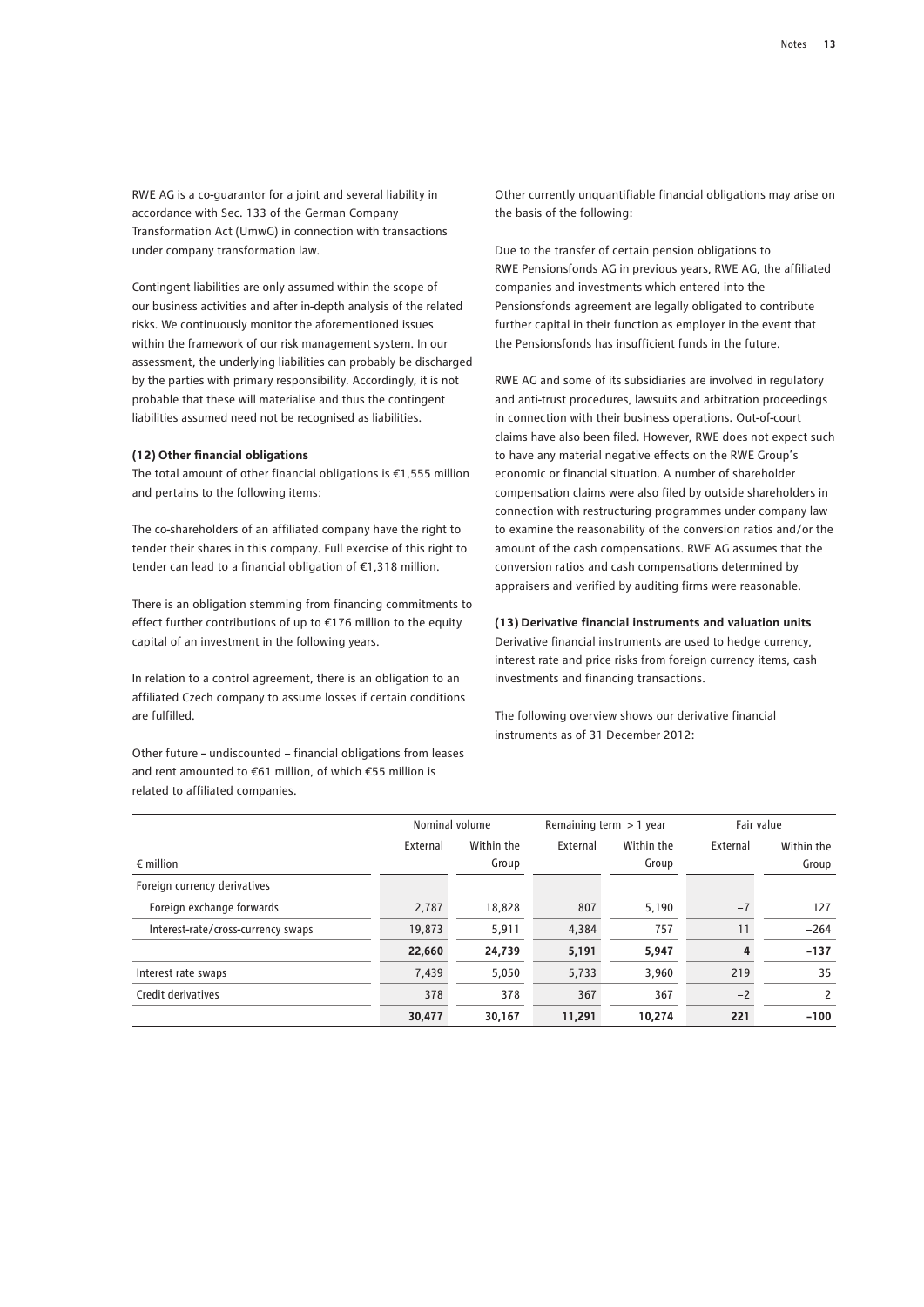The fair value generally corresponds to the market value of the derivative financial instrument, if such value can be reliably determined. If the market value cannot be determined reliably, the fair value is derived from the market value of similar financial instruments or using generally accepted valuation methods, such as the discounted cash flow method and the Black-Scholes model, if options are involved. This occurs taking into consideration current exchange rate relationships and market-conform yield curves.

Almost without exception, the derivatives listed in the table are included in the valuation units described below as underlying or hedging transactions. The volume of risks hedged with valuation units amounts to a total of €1.5 billion; of this, €1.0 billion is related to currency risks, €0.3 billion to interest rate and currency risks, and €0.2 billion to interest rate risks.

Within the scope of currency hedging, among other things, interest-rate/cross-currency swaps as well as matching offsetting transactions have been concluded with wholly-owned subsidiaries. RWE AG's derivative transactions concluded with banks and the respective offsetting transactions are grouped into valuation units, resulting in no re-measurement gains or losses. This occurs with the use of micro hedges (i.e. clear allocation of underlying transactions and hedges). The subsidiaries use these swaps and foreign currency liabilities to hedge the prices of their foreign investments. On termination of a swap, the positive or negative market value is offset against the cost of the underlying transactions without an effect on profit or loss.

Cross-currency swap transactions and combined interest-rate/ cross-currency swaps are concluded to hedge Group companies' foreign-currency receivables and liabilities (micro hedges).

Both interest-rate and interest-rate/cross-currency swaps are used to hedge bonds and notes payable (micro hedges).

Furthermore, currency futures and cross-currency swaps were concluded for individual currency risks associated at RWE AG and Group companies; most of these were passed on to Group companies congruently. These include both micro hedges and portfolio hedges, in which derivatives with the same currency risks are pooled together.

Credit derivatives (credit default swaps) were concluded to hedge risks of default at a subsidiary and were passed on congruently.

Changes in the market value of derivatives are offset by the corresponding opposite changes in the market value of the existing underlying transactions. Effectiveness is demonstrated via a proper, adequate risk management system. Provisions for possible losses of €15 million were formed for the negative balances of portfolio hedges.

Internal directives that are binding upon RWE AG and its subsidiaries define the range of action, responsibilities and controls allowable when trading with derivatives. In particular, with the exception of proprietary energy trading transactions, derivative financial instruments may only be used to hedge risks arising from underlying transactions and associated liquidity investment and financing procedures. All external counterparties have good credit ratings.

Original financial instruments which are included with the aforementioned derivative financial instruments in valuation units (micro hedges) are shown in the following table:

|                                              | Carrying amount | Fair value  | Of which: with a remaining term |               |             |  |
|----------------------------------------------|-----------------|-------------|---------------------------------|---------------|-------------|--|
| $\epsilon$ million                           | 31 Dec 2012     | 31 Dec 2012 | Up to 1 year                    | $2 - 5$ years | $> 5$ years |  |
| <b>Financial receivables</b><br>Hedged risk: |                 |             |                                 |               |             |  |
| Currency                                     | 9,690           | 9,046       | 3,718                           | 14            | 5,314       |  |
| <b>Financial liabilities</b><br>Hedged risk: |                 |             |                                 |               |             |  |
| Currency                                     | $-8,853$        | $-8,250$    | $-4,491$                        |               | $-3,759$    |  |
| Interest rates and currencies                | $-1,438$        | $-1,066$    | $-15$                           | $-1,089$      | 38          |  |
| Interest rates                               | $-400$          | $-472$      |                                 |               | $-472$      |  |
|                                              | $-10,691$       | $-9,788$    | $-4.506$                        | $-1,089$      | $-4,193$    |  |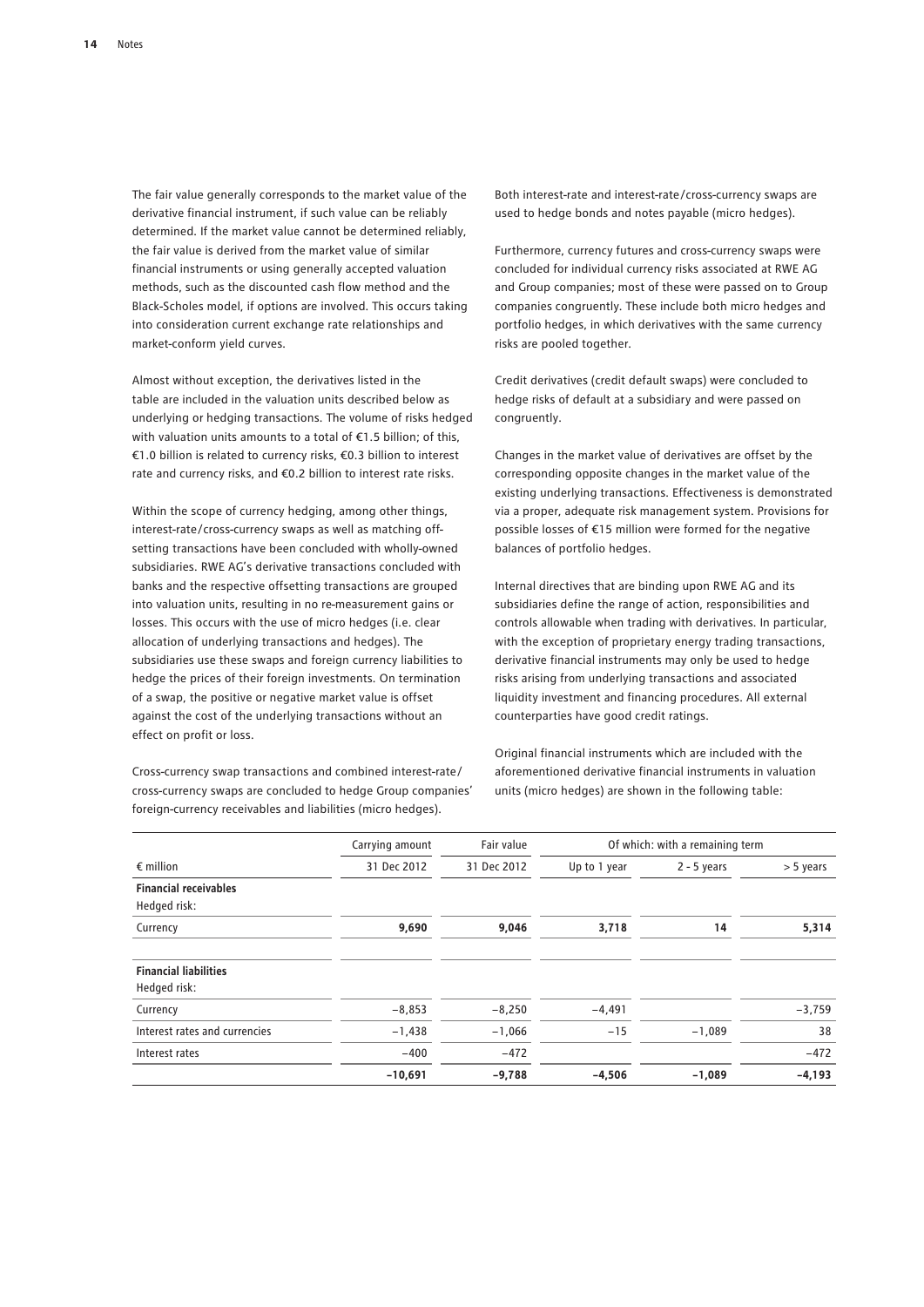Measurement gains and losses on the financial receivables and liabilities are offset by the corresponding opposing amounts from realisations and changes in the fair value of the hedging transactions.

The valuation units were marked by a high level of efficiency, based on the similarity of the amounts, risks and terms involved.

# Notes to the Income Statement

#### **(14) Net income from financial assets**

| $\epsilon$ million                                                          | 2012     | 2011     |
|-----------------------------------------------------------------------------|----------|----------|
| Income from profit and loss transfer agreements with affiliated companies   | 3,554    | 1.549    |
| Income from investments in                                                  |          |          |
| Affiliated companies                                                        | 1,128    | 150      |
| Other companies                                                             | 64       | 40       |
|                                                                             | 1,192    | 190      |
| Expenses from profit and loss transfer agreements with affiliated companies | $-1,843$ | $-2,387$ |
| Income from other securities and loans held as financial assets             | 368      | 296      |
| of which: from affiliated companies                                         | (357)    | (287)    |
| Amortisation of financial assets and current securities                     | $-12$    | $-1$     |
|                                                                             | 3,259    | -353     |

Amortisation of financial assets and current securities pertains to a foreign affiliated company and an investment fund.

### **(15) Net interest**

| $\epsilon$ million                                    | 2012       | 2011        |
|-------------------------------------------------------|------------|-------------|
| Other interest and similar income                     | 338        | 299         |
| of which: from affiliated companies                   | (102)      | (93)        |
| Interest and similar expenses                         | $-1,557$   | $-1.718$    |
| of which: from affiliated companies                   | $(-1,073)$ | $(-1, 111)$ |
| of which: from interest accretion to other provisions | (0)        | (0)         |
|                                                       | $-1,219$   | $-1.419$    |

0 = Small amount.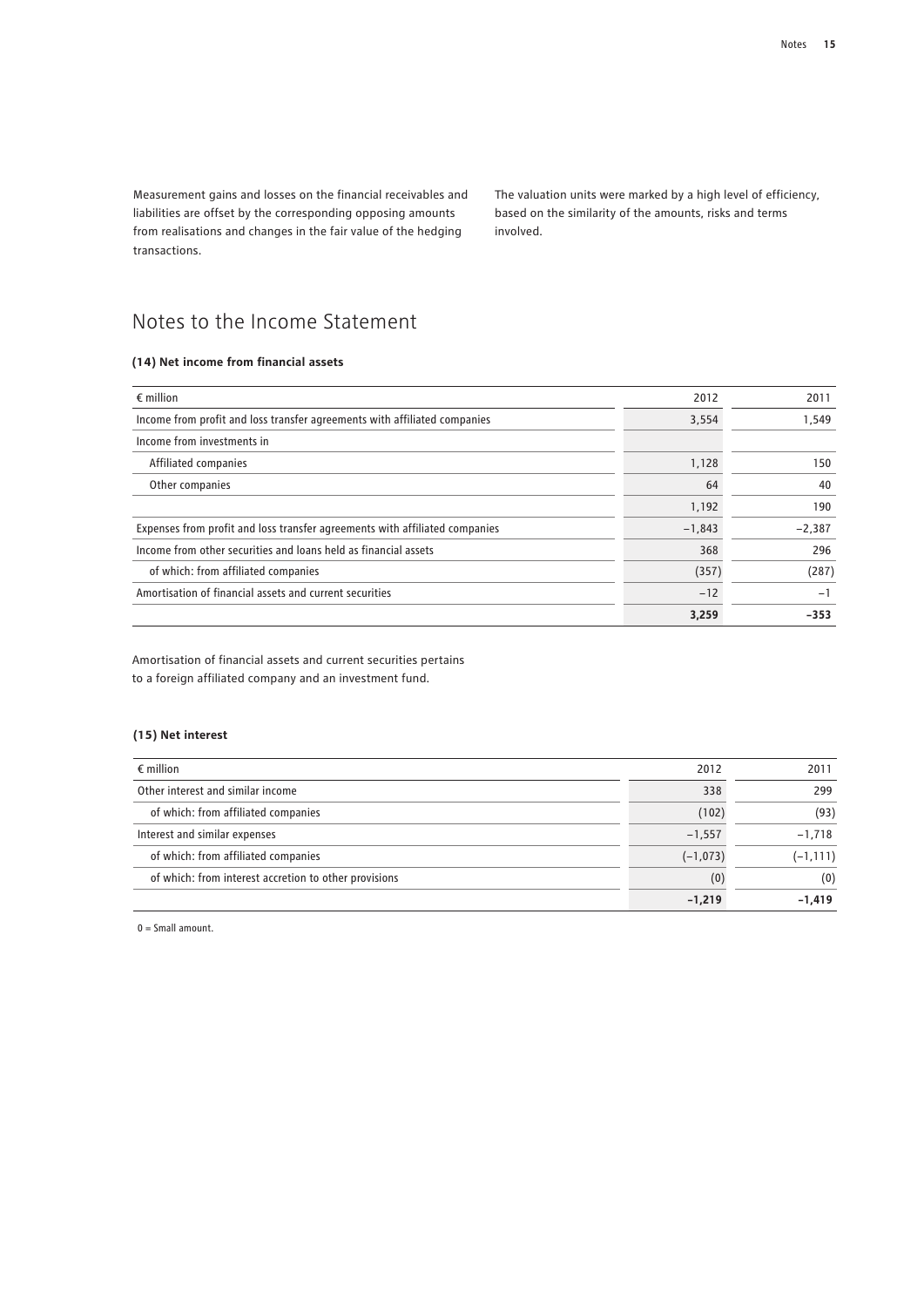During the reporting period, the expense for interest accretion to pension provisions (€148 million) was netted against the increase in fair value and other expenses and income of the

special-purpose funds (€191 million) for pension obligations. The resulting balance is reported in interest and similar income and is shown in the following summary:

| $\epsilon$ million                                                                        | 2012   |
|-------------------------------------------------------------------------------------------|--------|
| Netted expenses                                                                           |        |
| Amortisation of financial assets and current securities                                   | $-40$  |
| Interest and similar expenses                                                             | $-148$ |
| Other operating expenses                                                                  | $-0$   |
|                                                                                           | $-188$ |
| Netted income                                                                             |        |
| Income from investments                                                                   | 5      |
| Other operating income                                                                    | 175    |
| Income from other securities and loans held as financial assets                           | 51     |
|                                                                                           | 231    |
| Balance from netting expenses and income as reported in other interest and similar income | 43     |

 $0 =$  Small amount.

### **(16) Other operating income**

Other operating income essentially consists of income from intragroup tax allocations and from derivatives. Currency

translation resulted in income of €23 million (previous year: expenses of €39 million).

#### **(17) Staff costs**

| $\epsilon$ million                                   | 2012   | 2011    |
|------------------------------------------------------|--------|---------|
| Wages and salaries                                   | $-97$  | $-81$   |
| Cost of social security, pensions and other benefits | $-15$  | $-34$   |
| of which: for pensions                               | $-1$   | $(-27)$ |
|                                                      | $-112$ | $-115$  |

Expenses for pensions include the service cost component of the addition to provisions for pensions; the interest component

of the addition to provisions for pensions is reported in net interest.

| Annual average staff                         | 2012            | 2011 |
|----------------------------------------------|-----------------|------|
| Full-time equivalents                        |                 |      |
| Salaried staff                               | 491             | 516  |
| of which: part-time and fixed-term employees | (55)            | (49) |
| Apprentices                                  | 10 <sup>°</sup> |      |

The figures for employees are shown full-time equivalents. These are equivalent to employees in accordance with the percentage degree of employment.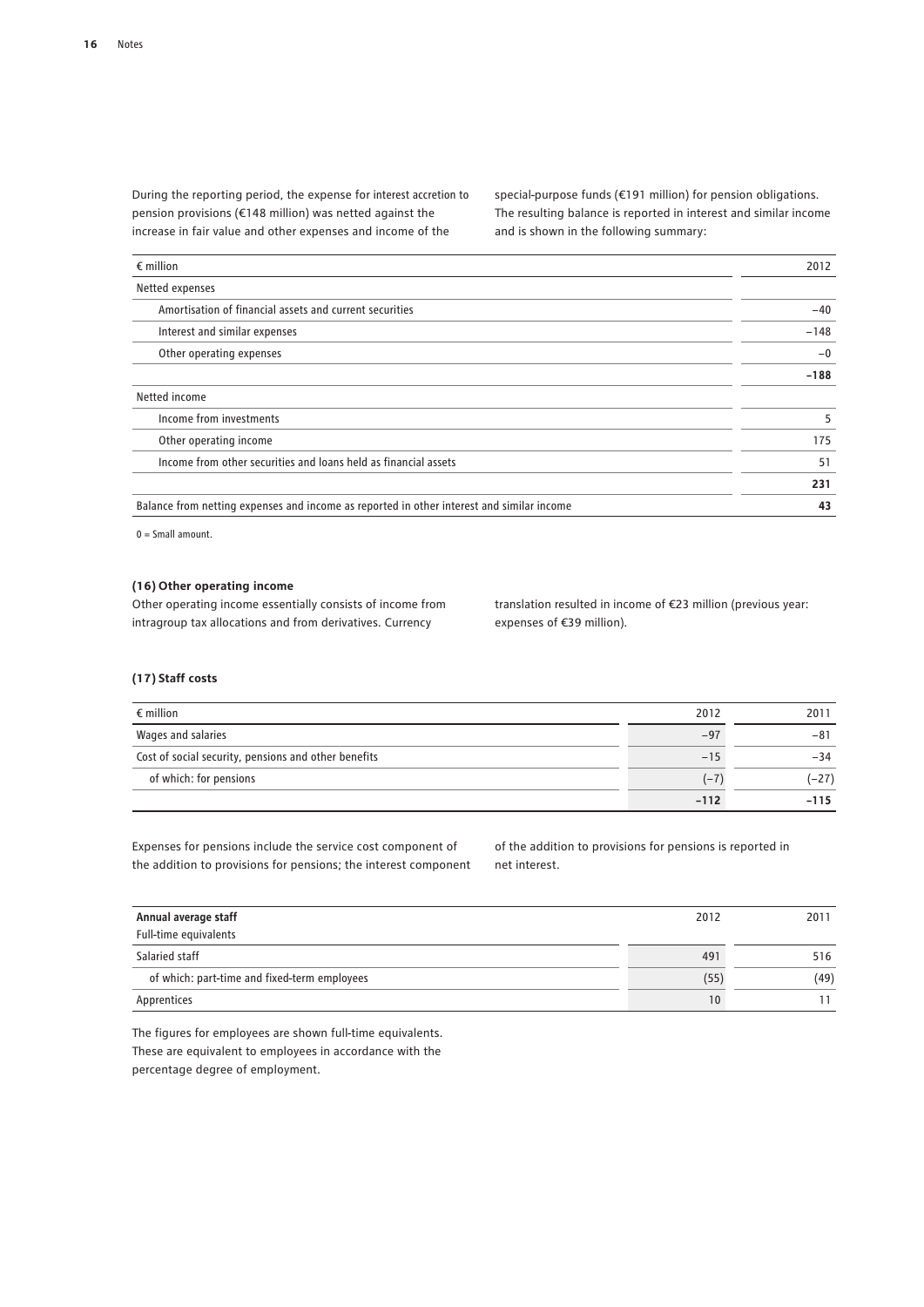#### **(18) Other operating expenses**

Along with expenses on derivatives, other operating expenses primarily include administrative expenses. This item also includes a small amount of other taxes (previous year: €3.7 million).

#### **(19) Extraordinary result**

The extraordinary result reported in the previous year was composed of extraordinary income of €329 million and an extraordinary expense of €300 million, stemming from the ramifications of the first-time application of the German Accounting Modernisation Act (BilMoG) pursuant to Sec. 67 Para. 7 of EGHGB.

# Other disclosures

Information on the members of the Supervisory Board and Executive Board pursuant to Sec. 285, No. 10 of HGB is provided on pages 47 to 50.

The Executive and Supervisory Boards have issued the declaration regarding the German Corporate Governance Code pursuant to Sec. 161 of the German Stock Corporation Act (AktG) and made it permanently accessible to the shareholders on RWE AG's website (www.rwe.com/investor-relations/ corporate-governance/entsprechenserklärung).

The principles of the compensation system and the amount of compensation for the Executive and Supervisory Boards are presented in the compensation report. The compensation report is part of the combined review of operations.

In total, the Executive Board received €15,014,000 in short-term compensation components in fiscal 2012. In addition to this, long-term compensation components from the 2012 tranche of the Beat programme amounting to €4,250,000 were allocated (637,947 performance shares). Total compensation of the Executive Board for fiscal 2012 thus amounts to €19,264,000.

The fixed remuneration paid to members of the Supervisory Board was €1,199,000, and the variable remuneration amounted to €1,282,000.

#### **(20) Taxes on income**

Taxes on income contain an expense of €540 million for the release of deferred tax assets (previous year: income of €2,761 million) and current taxes for the fiscal year and prior years.

During the period under review, no loans or advances were granted to members of the Executive or Supervisory Boards. One employee representative on the Supervisory Board was granted an advance for travel expenses. One other employee representative on the Supervisory Board has an outstanding loan from the period before his membership of the Board.

Former members of the Executive Board of RWE AG and their surviving dependants received €3,074,000. Provisions of €17,418,000 have been formed to cover pension obligations to former members of the Executive Board and their surviving dependants.

As of the balance-sheet date, the Executive Board holds 126,380 performance shares from the 2010 tranche (four-year waiting period), 205,292 performance shares from the 2011 tranche and 664,966 performance shares from the 2012 tranche. The long-term incentive plan is described in detail in the section on equity.

The overall fee charged by the auditor for the year under review as per Sec. 285 No. 17 of HGB is presented in the Notes in the consolidated financial statements.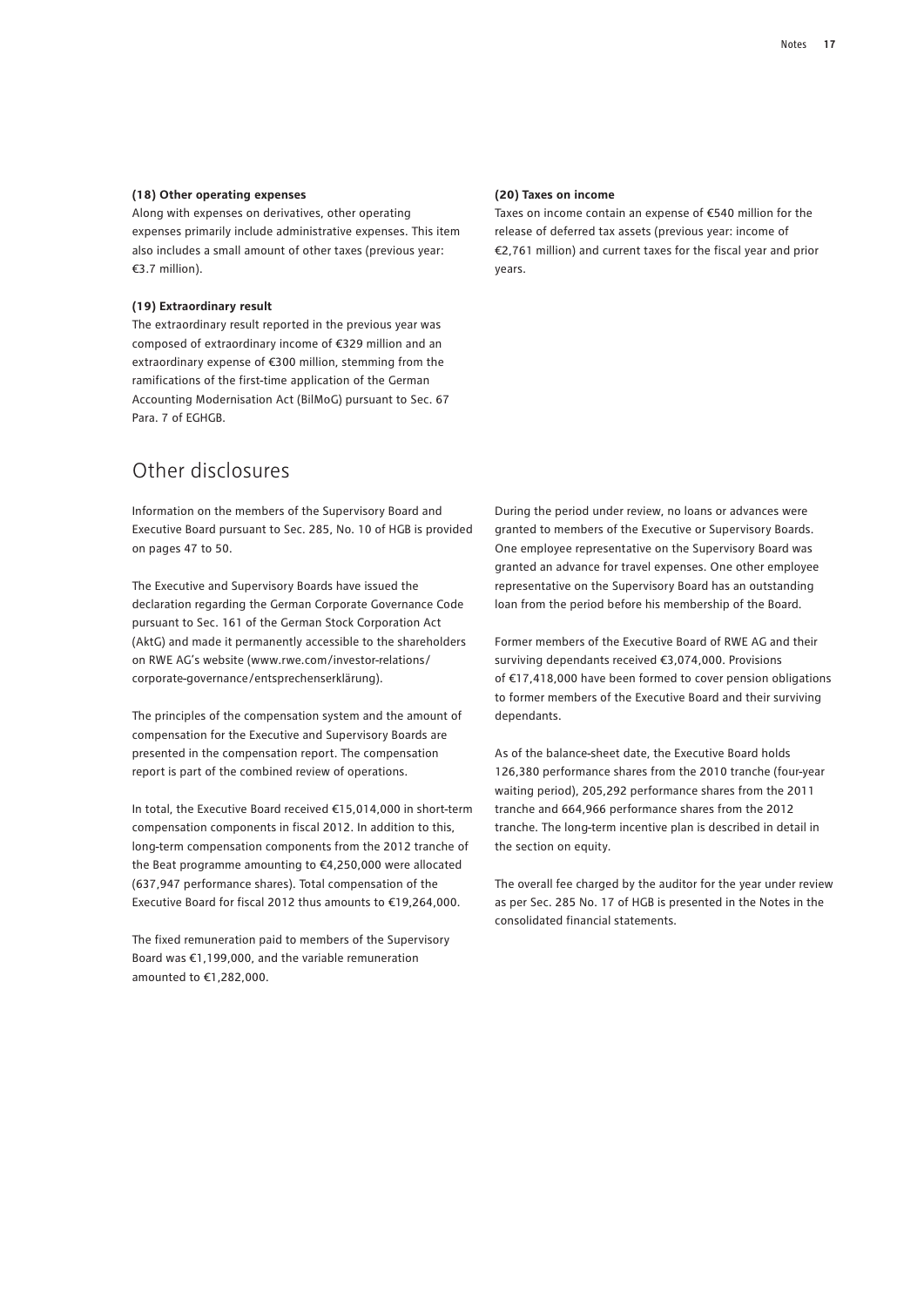| Company name                                            | Domicile                       | $+=$ Exceed-<br>ing<br>$-$ = Falling<br>short of | Notifi-<br>cation<br>threshold | Date<br>of reaching<br>notification<br>threshold | Ratio of voting<br>rights | Number of<br>voting rights | Attributable pursuant<br>to Sec. 22 WpHG                  |
|---------------------------------------------------------|--------------------------------|--------------------------------------------------|--------------------------------|--------------------------------------------------|---------------------------|----------------------------|-----------------------------------------------------------|
|                                                         |                                |                                                  | $\%$                           |                                                  | $\%$                      |                            |                                                           |
| RW Energie-Beteiligungs-<br>gesellschaft mbH & Co. KG   | Dortmund,<br>Germany           |                                                  | 15                             | 20 Dec 2007                                      | 16.09                     | 84, 212, 447               |                                                           |
| Lyxor Asset Management<br>S.A.                          | Paris, France                  |                                                  | 3                              | 20 June 2011                                     | 2.64                      | 13,810,589                 | Sec. 22 Para.1 Sent. 1<br>No.6, Sent. 2 WpHG              |
| Lyxor International Asset<br>Management S.A.            | Paris, France                  |                                                  | 3                              | 20 June 2011                                     | 2.64                      | 13,810,589                 | Sec. 22 Para.1 Sent. 1<br>No.6 WpHG                       |
| Société Générale S.A.                                   | Paris, France                  |                                                  |                                |                                                  |                           |                            | 2.74% as per Sec. 22<br>Para.1 Sent. 1 No.6,              |
| Deutsche Bank AG                                        | Frankfurt                      |                                                  | 3                              | 11 July 2011                                     | 2.93                      | 15,337,041                 | Sent. 2 WpHG                                              |
|                                                         | am Main,<br>Germany            |                                                  | 3                              | 17 Apr 2012                                      | 0.02                      | 100,383                    |                                                           |
| BlackRock, Inc.                                         | New York, USA                  | $\ddot{}$                                        | 5                              | 4 May 2012                                       | 5.31                      | 30,590,627                 | Sec. 22 Para.1 Sent. 1<br>No.6, Sent. 2 WpHG              |
| <b>BlackRock Advisors Hold-</b><br>ings, Inc.           | New York, USA                  | $\qquad \qquad +$                                | 3                              | 4 May 2012                                       | 3.32                      | 19,129,111                 | Sec. 22 Para.1 Sent. 1<br>No.6, Sent. 2 WpHG              |
| <b>BlackRock Financial</b><br>Management, Inc.          | New York, USA                  | $\ddot{}$                                        | 5                              | 4 May 2012                                       | 5.16                      | 29,737,096                 | Sec. 22 Para.1 Sent. 1<br>No.6, Sent. 2 WpHG              |
| <b>BlackRock Group Limited</b>                          | London, U.K.                   | $\begin{array}{c} + \end{array}$                 | 3                              | 4 May 2012                                       | 3.14                      | 18,066,594                 | Sec. 22 Para.1 Sent. 1<br>No.6, Sent. 2 WpHG              |
| BlackRock Holdco 2, Inc.                                | Wilmington,<br>Delaware, USA   | $\ddot{}$                                        | 5                              | 4 May 2012                                       | 5.16                      | 29,737,096                 | Sec. 22 Para.1 Sent. 1<br>No.6, Sent. 2 WpHG              |
| <b>BlackRock International</b><br>Holdings, Inc.        | New York, USA                  | $\ddot{}$                                        | 3                              | 4 May 2012                                       | 3.32                      | 19,100,651                 | Sec. 22 Para.1 Sent. 1<br>No.6, Sent. 2 WpHG              |
| BR Jersey International<br>Holdings, L.P.               | St. Helier,<br>Jersey, Channel |                                                  |                                |                                                  |                           |                            | Sec. 22 Para.1 Sent. 1<br>No.6, Sent. 2 WpHG              |
|                                                         | Islands                        | $\begin{array}{c} + \end{array}$                 | 3                              | 4 May 2012                                       | 3.32                      | 19,100,651                 |                                                           |
| <b>Atlantic Value General</b><br><b>Partner Limited</b> | London, U.K.                   |                                                  | 3                              | 16 May 2012                                      | 2.99                      | 17,188,015                 | Sec. 22 Para.1 Sent. 1<br>No.6, Sent. 2 WpHG              |
| Atlantic Value Investment<br>Partnership LP             | Wilmington,<br>Delaware, USA   |                                                  | 3                              | 16 May 2012                                      | 2.99                      | 17,188,015                 | Sec. 22 Para.1 Sent. 1<br>No.6, Sent. 2 WpHG              |
| <b>MIPL Group Limited</b>                               | London, U.K.                   |                                                  | 3                              | 16 May 2012                                      | 2.99                      | 17,188,015                 | Sec. 22 Para.1 Sent. 1<br>No.6, Sent. 2 WpHG              |
| MIPL Holdings Limited                                   | London, U.K.                   |                                                  |                                |                                                  |                           |                            | Sec. 22 Para.1 Sent. 1                                    |
| Mondrian Investment<br>Partners Limited                 | London, U.K.                   |                                                  | 3<br>3                         | 16 May 2012<br>16 May 2012                       | 2.99<br>2.99              | 17,188,015<br>17,188,015   | No.6, Sent. 2 WpHG<br>Sec. 22 Para.1 Sent. 1<br>No.6 WpHG |

### The list below presents the announcements pursuant to Sec. 21 Para 1 of the German Securities Trading Act (WpHG):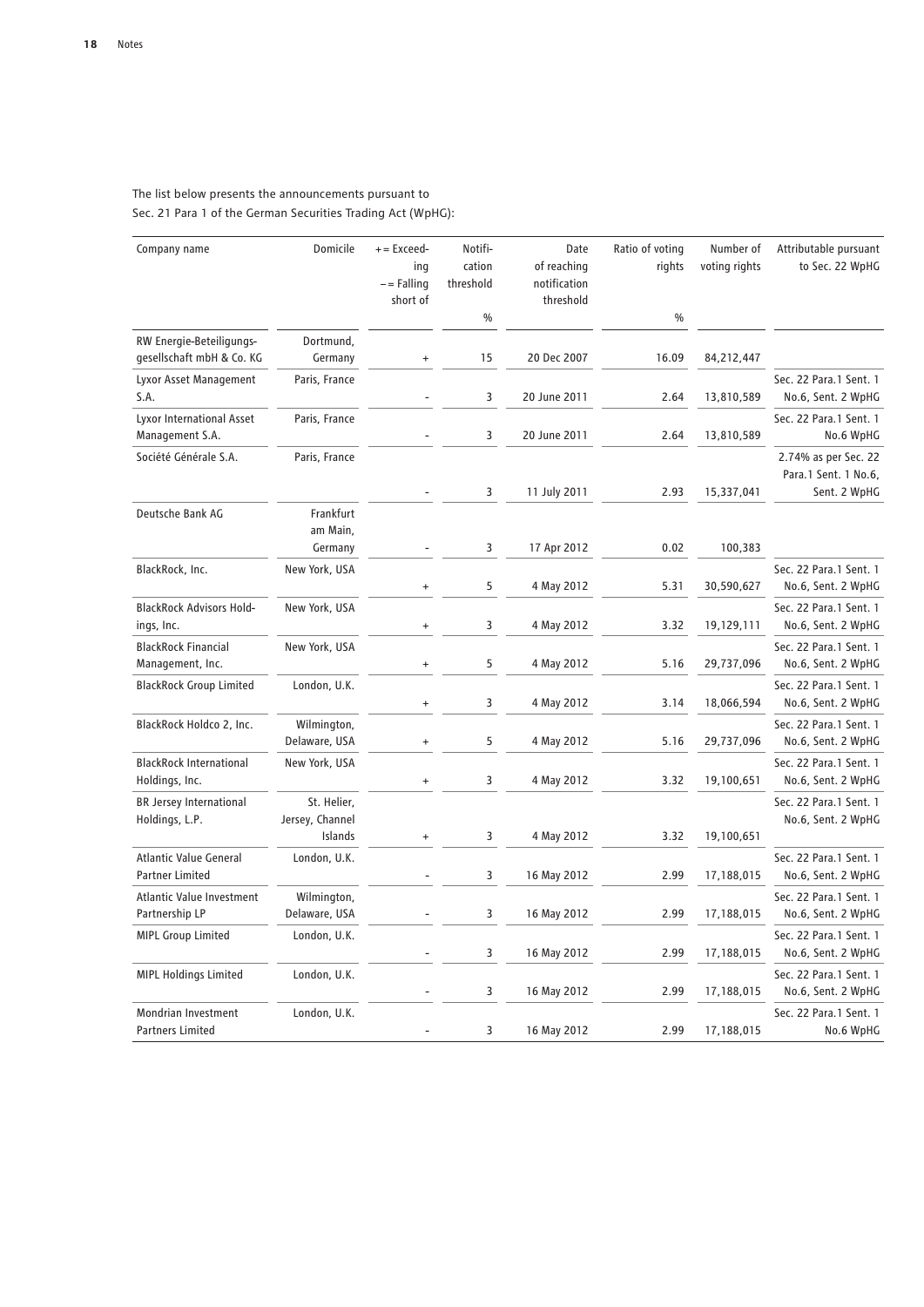|                   | Carrying amount<br>31 Dec 2012 | Fair value<br>31 Dec 2012 | <b>Dividends</b>   | Option of daily<br>redemption | Write-downs not<br>performed |
|-------------------|--------------------------------|---------------------------|--------------------|-------------------------------|------------------------------|
|                   | $\epsilon$ million             | $\epsilon$ million        | $\epsilon$ million |                               |                              |
| Investment goal   |                                |                           |                    |                               |                              |
| Real estate funds | 127                            | 127                       |                    | No                            | No                           |
| Mixed funds       | 1.495                          | 1.495                     | 49                 | Yes                           | No                           |

As of the balance-sheet date, RWE AG held interests of more than 10 % in the following investment assets:

The investment focus of the real estate funds is predominantly restricted to European office and commercial retail property. The mixed funds primarily contain international equities and

bonds. The contractual conditions allow for redemption on a quarterly basis for the real estate funds.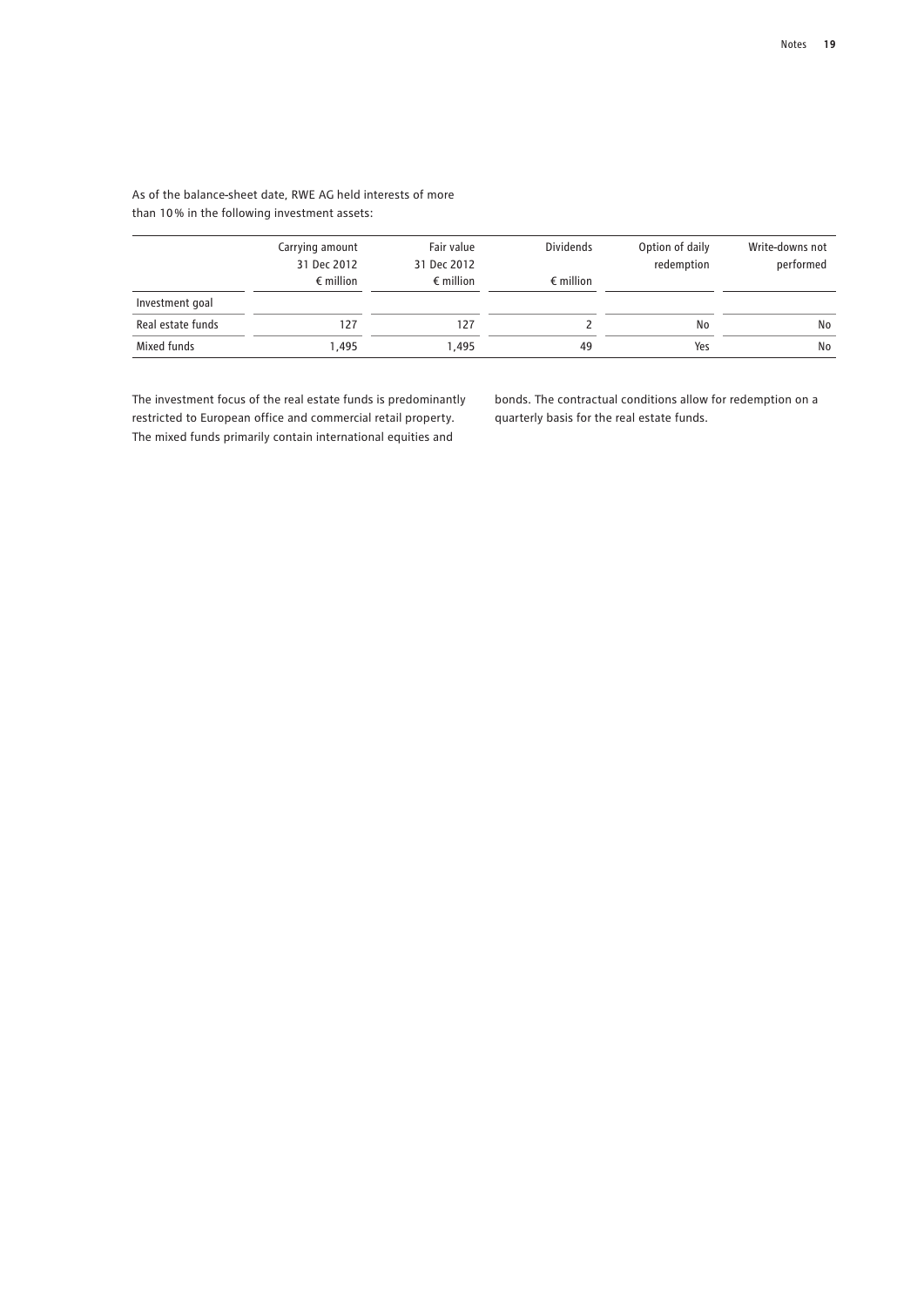# Dividend proposal

Distributable profit developed as follows:

| Net profit                                 | 1,353,390,028.75 |
|--------------------------------------------|------------------|
| Profit carryforward from the previous year | 892.779.53       |
| Transfer to retained earnings              | 124,700,000.00   |
| Distributable profit                       | 1.229.582.808.28 |

We propose to the Annual General Meeting that RWE AG's distributable profit for fiscal 2012 be appropriated as follows:

Distribution of a dividend of €2.00 per individual dividendbearing share:

| Dividend             | 1.229.490.998.00 |
|----------------------|------------------|
| Profit carryforward  | 91.810.28        |
| Distributable profit | 1.229.582.808.28 |

Essen, 15 February 2013

The Executive Board

Terium

Fitting

 $427$ 

Schmitz

Günther

 $85 - 62$ 

Birnbaum

 $\mathcal{U}$ 

Tigges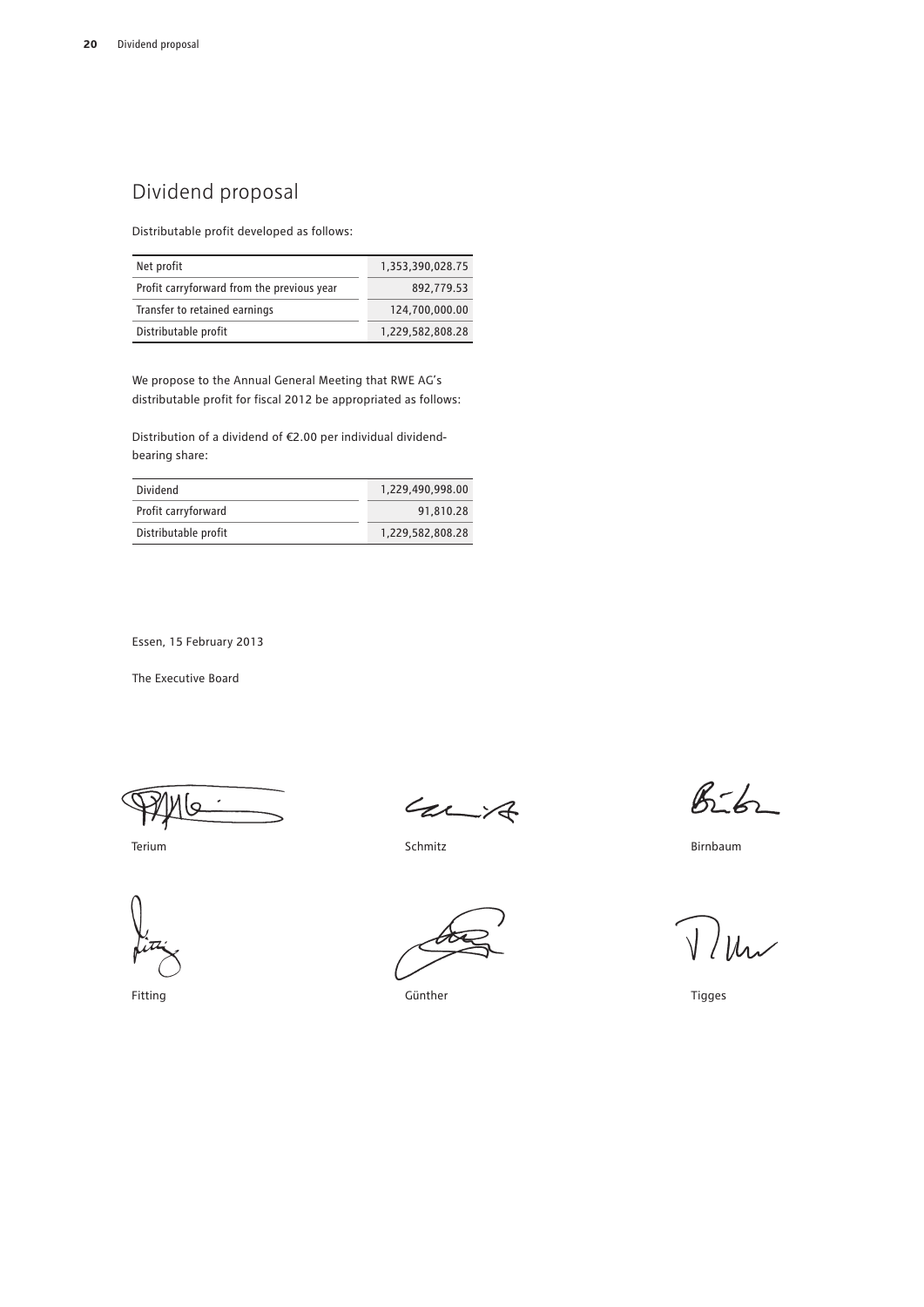# Responsibility statement

To the best of our knowledge, and in accordance with the applicable reporting principles, the financial statements give a true and fair view of the assets, liabilities, financial position and profit or loss of the company, and the review of operations includes a fair review of the development and performance of the business and the position of the company, together with a description of the principal opportunities and risks associated with the expected development of the company.

Essen, 15 February 2013

The Executive Board

lQ

Terium

Fitting

Carit

Schmitz

Günther

 $856$ 

Birnbaum

 $J / l$ 

Tigges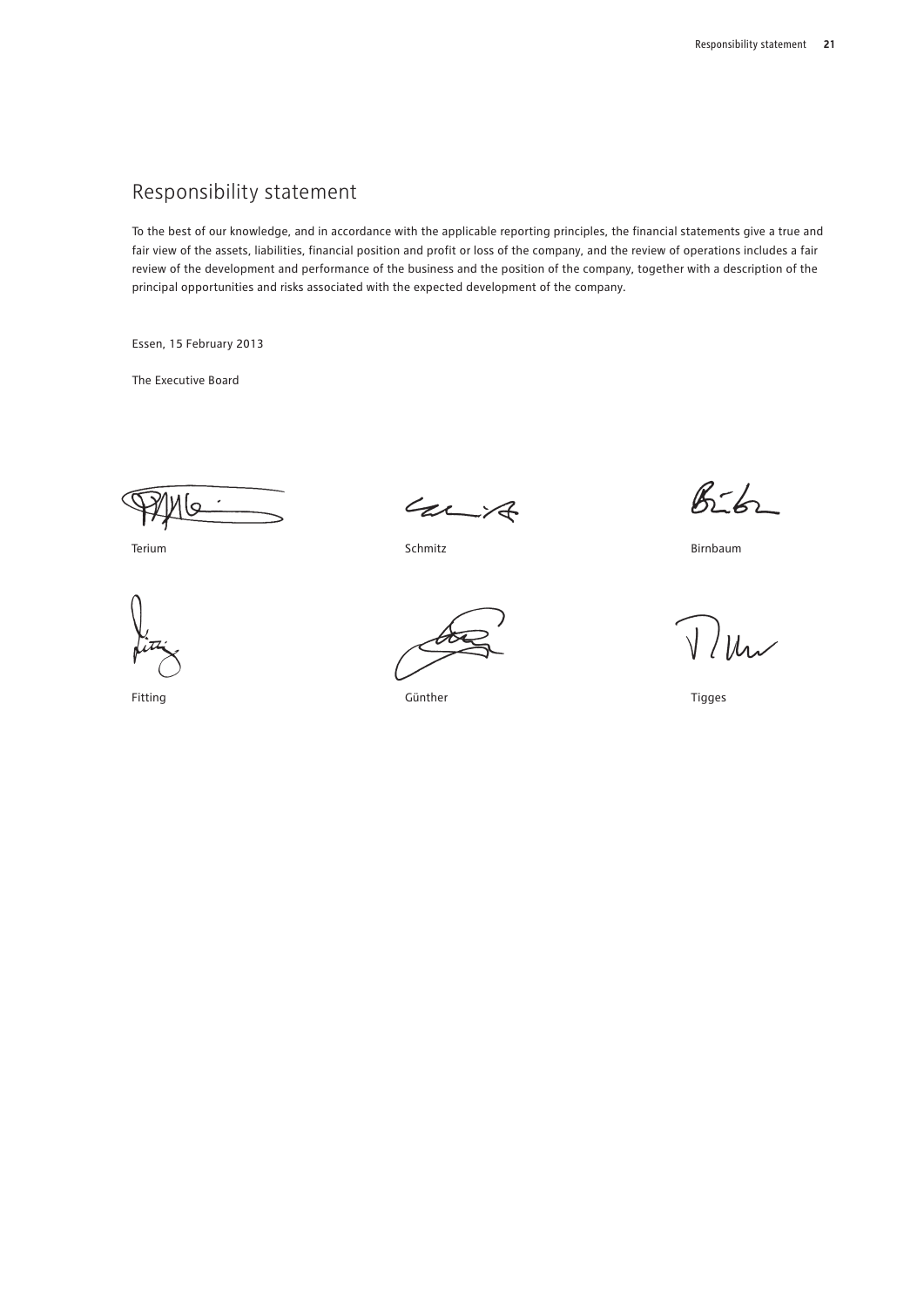# List of Shareholdings (Part of the Notes)

List of shareholdings as per Sec. 285 No. 11 and Sec. 313 Para. 2 (in relation to Sec. 315 a I) of HGB as of 31 Dec 2012

| I. Affiliated companies which are included<br>in the consolidated financial statements | Shareholding in % |       | Equity    | Net<br>income/loss |  |
|----------------------------------------------------------------------------------------|-------------------|-------|-----------|--------------------|--|
|                                                                                        | Direct            | Total | € '000    | € $'000$           |  |
| Aktivabedrijf Wind Nederland B.V., Zwolle/Netherlands                                  |                   | 100   | 59,182    | 15,976             |  |
| An Suidhe Wind Farm Limited, Swindon/United Kingdom                                    |                   | 100   | 20,673    | 730                |  |
| Andromeda Wind S.r.l., Bolzano/Italy                                                   |                   | 51    | 7,334     | 1,452              |  |
| Artelis S.A., Luxembourg/Luxembourg                                                    |                   | 53    | 37,778    | 3,470              |  |
| A/V/E GmbH, Halle (Saale)                                                              |                   | 76    | 1,861     | 314                |  |
| B E B Bio Energie Baden GmbH, Kehl                                                     |                   | 51    | 37,633    | 2,321              |  |
| Bayerische Bergbahnen Beteiligungs-Gesellschaft mbH, Gundremmingen                     |                   | 100   | 21,047    | 756                |  |
| Bayerische Elektrizitätswerke GmbH, Augsburg                                           |                   | 100   | 34,008    | $\mathbf{I}$       |  |
| Bayerische-Schwäbische Wasserkraftwerke Beteiligungsgesellschaft mbH,<br>Gundremmingen |                   | 62    | 84,943    | 21,430             |  |
| BC-Therm Energiatermelő és Szolgáltató Kft., Budapest/Hungary                          |                   | 100   | 3,917     | 564                |  |
| BGE Beteiligungs-Gesellschaft für Energieunternehmen mbH, Essen                        | 100               | 100   | 4,518,743 | $\mathbf{I}$       |  |
| Bilbster Wind Farm Limited, Swindon/United Kingdom                                     |                   | 100   | 1,650     | 623                |  |
| Biomasse Sicilia S.p.A., Enna/Italy                                                    |                   | 100   | 835       | $-805$             |  |
| BPR Energie Geschäftsbesorgung GmbH, Essen                                             |                   | 100   | 17,301    | 27                 |  |
| Bristol Channel Zone Limited, Swindon/United Kingdom                                   |                   | 100   | -457      | $-279$             |  |
| BTB Netz GmbH, Berlin                                                                  |                   | 100   | 25        | $\mathbf{I}$       |  |
| BTB-Blockheizkraftwerks, Träger- und Betreibergesellschaft mbH Berlin, Berlin          |                   | 100   | 18,094    | $\mathbf{I}$       |  |
| Budapesti Elektromos Muvek Nyrt., Budapest/Hungary                                     |                   | 55    | 880,284   | 29,036             |  |
| Carl Scholl GmbH, Cologne                                                              |                   | 100   | 358       | $-170$             |  |
| Cegecom S.A., Luxembourg/Luxembourg                                                    |                   | 100   | 12,738    | 2,835              |  |
| Channel Energy Limited, Swindon/United Kingdom                                         |                   | 100   | -348      | -131               |  |
| Delta Gasservice B.V., Middelburg/Netherlands                                          |                   | 100   | $-863$    | 38                 |  |
| Dorcogen B.V., 's-Hertogenbosch/Netherlands                                            |                   | 100   | 198       | $-194$             |  |
| E & Z Industrie-Lösungen GmbH, Gundremmingen                                           |                   | 100   | 8,591     | $-3,260$           |  |
| ELE Verteilnetz GmbH, Gelsenkirchen                                                    |                   | 100   | 25        | $-6,981$           |  |
| Electra Insurance Limited, Hamilton/Bermuda                                            |                   | 100   | 76,117    | 2,034              |  |
| Electricity Plus Supply Limited, London/United Kingdom                                 |                   | 100   | 48,398    | 18,470             |  |
| Elektrizitätswerk Landsberg GmbH, Landsberg am Lech                                    |                   | 100   | 3,137     | 200                |  |
| Elektrocieplownia Bedzin S.A., Bedzin/Poland                                           |                   | 70    | 21,775    | 2,461              |  |
| ELES B.V., Arnhem/Netherlands                                                          |                   | 100   | 57,441    | -30,538            |  |
| ELMU Halozati Eloszto Kft., Budapest/Hungary                                           |                   | 100   | 935,093   | 42,157             |  |
| ELMU-EMASZ Halozati Szolgáltató Kft., Budapest/Hungary                                 |                   | 100   | 6,381     | 1,838              |  |
| ELMU-EMASZ Ugyfelszolgalati Kft., Budapest/Hungary                                     |                   | 100   | 3,827     | 2,129              |  |
| EMASZ Halozati Kft., Miskolc/Hungary                                                   |                   | 100   | 305,544   | 16,786             |  |
| Emscher Lippe Energie GmbH, Gelsenkirchen                                              |                   | 50    | 41,071    | 29,071             |  |
| Energie Direct B.V., Waalre/Netherlands                                                |                   | 100   | –37,914   | -4,047             |  |
| Energies France S.A.S. - Group - (pre-consolidated)                                    |                   |       | 34,057    | 1,346 <sup>2</sup> |  |
| Centrale Hydroelectrique d'Oussiat S.A.S., Paris/France                                |                   | 100   |           |                    |  |
| Energies Charentus S.A.S., Paris/France                                                |                   | 100   |           |                    |  |
| Energies France S.A.S., Paris/France                                                   |                   | 100   |           |                    |  |

1 Profit- and loss-pooling agreement<br>2 Figures from the Group's consolidated financial statements<br>2 Figures from the Group's consolidated financial statements<br>2 Gontrol by contractual agreement 2 Figures from the Group's consolidated financial statements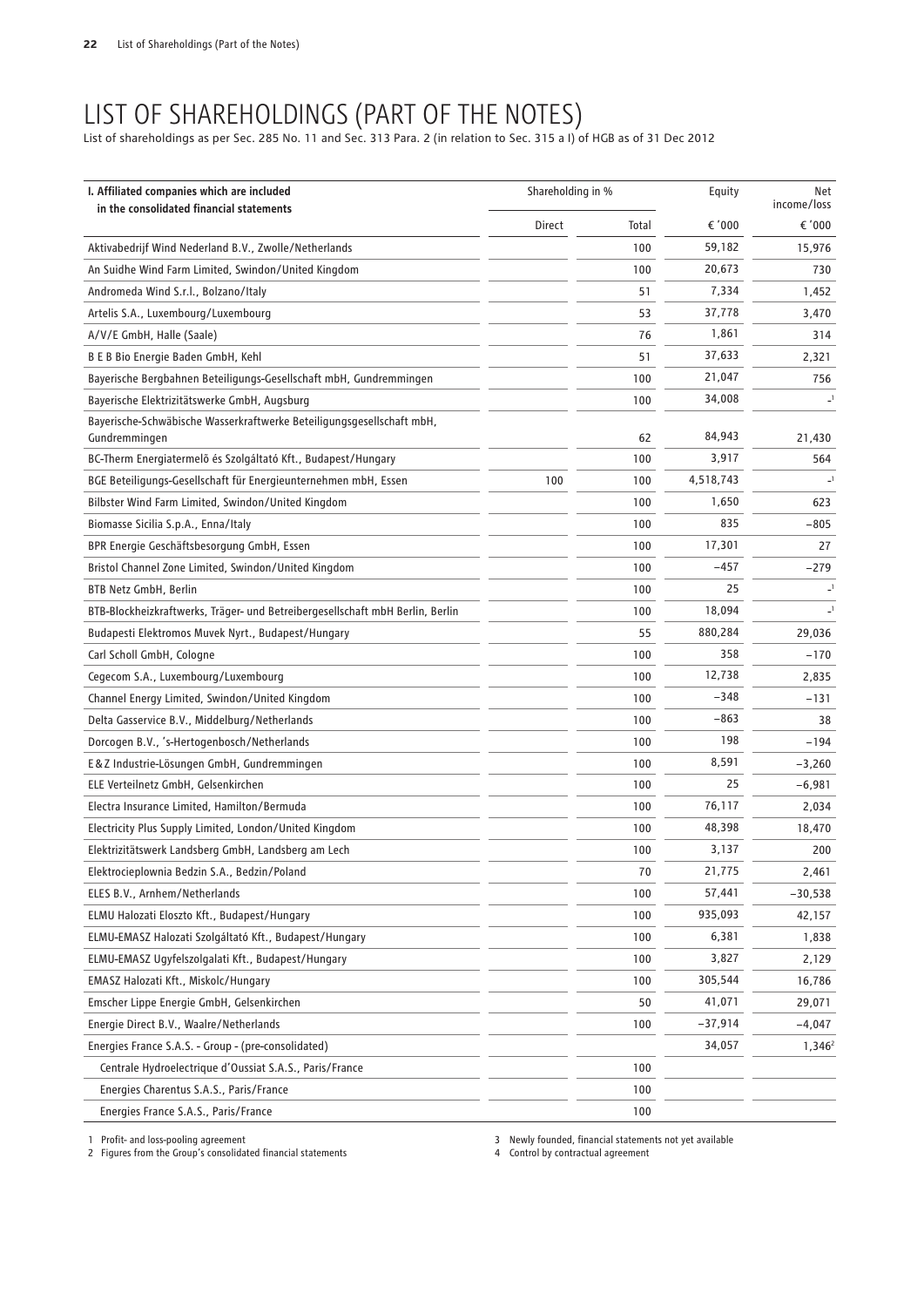| I. Affiliated companies which are included<br>in the consolidated financial statements | Shareholding in % |       | Equity     | Net<br>income/loss        |
|----------------------------------------------------------------------------------------|-------------------|-------|------------|---------------------------|
|                                                                                        | Direct            | Total | € '000     | € '000                    |
| Energies Maintenance S.A.S., Paris/France                                              |                   | 100   |            |                           |
| Energies Saint Remy S.A.S., Paris/France                                               |                   | 100   |            |                           |
| Energies VAR 1 S.A.S., Paris/France                                                    |                   | 100   |            |                           |
| Energies VAR 2 S.A.S., Paris/France                                                    |                   | 100   |            |                           |
| Energies VAR 3 S.A.S., Paris/France                                                    |                   | 100   |            |                           |
| RWE Innogy Dévéloppement France S.A.S., Paris/France                                   |                   | 100   |            |                           |
| SAS Île de France S.A.S., Paris/France                                                 |                   | 100   |            |                           |
| Energis GmbH, Saarbrücken                                                              |                   | 64    | 141,859    | 27,677                    |
| energis-Netzgesellschaft mbH, Saarbrücken                                              |                   | 100   | 25         | $\mathbf{I}$              |
| Energy Direct Limited, Swindon/United Kingdom                                          |                   | 100   | 302,701    | 3,132                     |
| Energy Direct Supply Limited, Swindon/United Kingdom                                   |                   | 100   | 264,090    | 7                         |
| Energy Resources BV, 's-Hertogenbosch/Netherlands                                      |                   | 100   | 314,430    | 5,813                     |
| Energy Resources Holding BV, 's-Hertogenbosch/Netherlands                              |                   | 100   | 286,996    | 128,234                   |
| Energy Resources Ventures BV, 's-Hertogenbosch/Netherlands                             |                   | 100   | 25,389     | $-31$                     |
| Enerservice Maastricht B.V., Maastricht/Netherlands                                    |                   | 100   | 92,479     | 3,500                     |
| envia AQUA GmbH, Chemnitz                                                              |                   | 100   | 510        |                           |
| envia Mitteldeutsche Energie AG, Chemnitz                                              | 1                 | 59    | 1,411,837  | 281,311                   |
| envia Netzservice GmbH, Kabelsketal                                                    |                   | 100   | 4,046      | $\mathbf{I}$              |
| envia SERVICE GmbH, Cottbus                                                            |                   | 100   | 2,927      | 1,927                     |
| envia TEL GmbH, Markkleeberg                                                           |                   | 100   | 11,075     | 2,297                     |
| envia THERM GmbH, Bitterfeld-Wolfen                                                    |                   | 100   | 63,155     | $\mathbf{I}$              |
| enviaM Beteiligungsgesellschaft Chemnitz GmbH, Chemnitz                                |                   | 100   | 56,366     | $\mathbf{L}^{\mathbf{1}}$ |
| enviaM Beteiligungsgesellschaft mbH, Essen                                             |                   | 100   | 175,781    | 31,765                    |
| eprimo GmbH, Neu-Isenburg                                                              |                   | 100   | 4,600      | $\mathbf{I}$              |
| Essent Belgium N.V., Antwerp/Belgium                                                   |                   | 100   | 4,591      | $-5,520$                  |
| Essent Corner Participations B.V., 's-Hertogenbosch/Netherlands                        |                   | 100   | 8,921      | 4,996                     |
| Essent Energie Belgie N.V., Antwerp/Belgium                                            |                   | 100   | 137,389    | 23,692                    |
| Essent Energie Productie B.V., 's-Hertogenbosch/Netherlands                            |                   | 100   | 849,122    | 99                        |
| Essent Energie Verkoop Nederland B.V., 's-Hertogenbosch/Netherlands                    |                   | 100   | 163,974    | 40,687                    |
| Essent Energy Gas Storage B.V., 's-Hertogenbosch/Netherlands                           |                   | 100   | 329        | 505                       |
| Essent Energy Group B.V., Arnhem/Netherlands                                           |                   | 100   | -73        | $-222$                    |
| Essent Energy Systems Noord B.V., Zwolle/Netherlands                                   |                   | 100   | 5,299      | 1,011                     |
| Essent IT B.V., Arnhem/Netherlands                                                     |                   | 100   | $-198,856$ | $-5,179$                  |
| Essent Meetdatabedrijf B.V., 's-Hertogenbosch/Netherlands                              |                   | 100   | $-6,473$   | $-2,225$                  |
| Essent Nederland B.V., Arnhem/Netherlands                                              |                   | 100   | 2,241,000  | $-23,000$                 |
| Essent New Energy B.V., 's-Hertogenbosch/Netherlands                                   |                   | 100   | $-16,436$  | $-5,403$                  |
| Essent N.V., 's-Hertogenbosch/Netherlands                                              |                   | 100   | 10,333,100 | 55,300                    |
| Essent Participations Holding B.V., Arnhem/Netherlands                                 |                   | 100   | 205,943    | 110,745                   |
| Essent Personeel Service B.V., Arnhem/Netherlands                                      |                   | 100   | 2,600      | 2,172                     |
| Essent Power BV, Arnhem/Netherlands                                                    |                   | 100   | $-52,054$  | $-26,278$                 |
| Essent Productie Geleen B.V., 's-Hertogenbosch/Netherlands                             |                   | 100   | $-1,525$   | 1,311                     |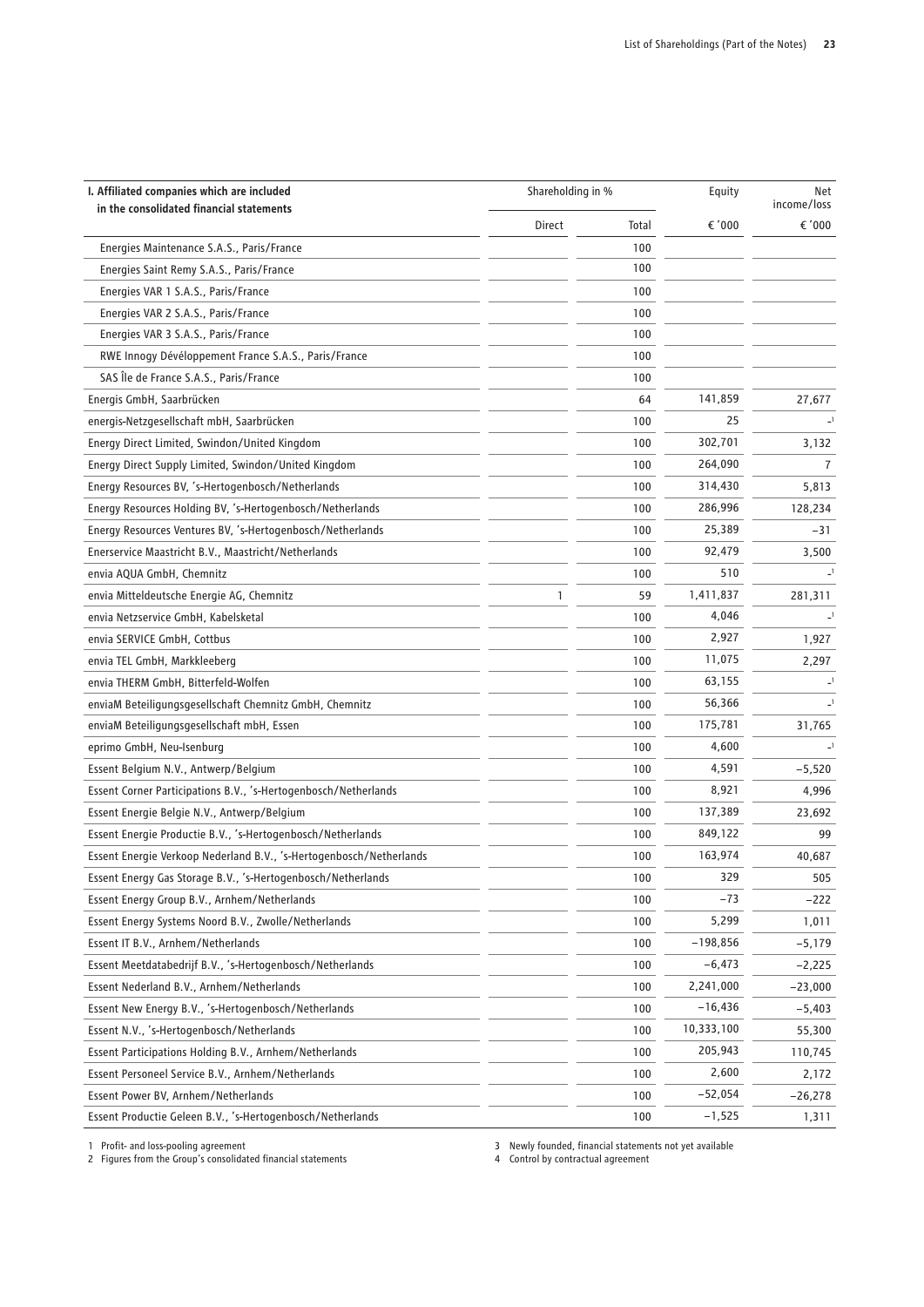| € '000<br>€ '000<br>Direct<br>Total<br>$-33,246$<br>Essent Projects B.V., 's-Hertogenbosch/Netherlands<br>100<br>$-5,110$<br>295,238<br>Essent Retail Bedrijven B.V., Arnhem/Netherlands<br>100<br>$-20,696$<br>100<br>119,509<br>Essent Retail Energie B.V., 's-Hertogenbosch/Netherlands<br>43,973<br>17,385<br>Essent Retail Participations B.V., 's-Hertogenbosch/Netherlands<br>100<br>3,073<br>Essent Sales Portfolio Management B.V., 's-Hertogenbosch/Netherlands<br>100<br>314,393<br>108,904<br>58,781<br>Essent Service B.V., Arnhem/Netherlands<br>100<br>$-20,358$<br>256<br>Essent Wind Nordsee Ost Planungs- und Betriebsgesellschaft mbH, Helgoland<br>100<br>106,601<br>Essent Zuid B.V., Waalre/Netherlands<br>100<br>1,857<br>54<br>319,029<br>Eszak-magyarorszagi Aramszolgáltató Nyrt., Miskolc/Hungary<br>14,963<br>96<br>EuroSkyPark GmbH, Saarbrücken<br>51<br>5<br>EVIP GmbH, Bitterfeld-Wolfen<br>11,347<br>100<br>$-8,691$<br>EWK Nederland B.V., Groningen/Netherlands<br>100<br>334<br>41,547<br>EWV Energie- und Wasser-Versorgung GmbH, Stolberg<br>54<br>13,700<br>1,950<br>EZN Swentibold B.V., Geleen/Netherlands<br>100<br>1,282<br>FAMIS Gesellschaft für Facility Management und Industrieservice mbH,<br>12,109<br>Saarbrücken<br>63<br>1,046<br>7,727<br>Fri-El Anzi Holding S.r.l., Bolzano/Italy<br>51<br>$-319$<br>24,163<br>Fri-El Anzi S.r.l., Bolzano/Italy<br>100<br>547<br>13,294<br>Fri-El Guardionara Holding S.r.l., Bolzano/Italy<br>51<br>413<br>37,856<br>100<br>Fri-El Guardionara S.r.l., Bolzano/Italy<br>5,107<br>$-20,701$<br>Gas Plus Supply Limited, London/United Kingdom<br>100<br>10,745<br>1,508<br>GBE - Gocher Bioenergie GmbH, Goch<br>80<br>$-1,267$<br>GBV Dreizehnte Gesellschaft für Beteiligungsverwaltung mbH & Co. KG,<br>$-18,486$<br>94<br>94<br>0<br>Gundremmingen<br>100<br>4,202,487<br>$\mathbf{I}$<br>GBV Fünfte Gesellschaft für Beteiligungsverwaltung mbH, Essen<br>100<br>GBV Siebte Gesellschaft für Beteiligungsverwaltung mbH, Essen<br>100<br>$\overline{a}$<br>100<br>Gemeinschaftskraftwerk Bergkamen A OHG der STEAG GmbH und der<br>14,316<br>RWE Power AG, Bergkamen<br>51<br>1,359<br>50,000<br>Gemeinschaftskraftwerk Steinkohle Hamm GmbH & Co. KG, Essen<br>78<br>$-110,203$<br>47,656<br>Georgia Biomass Holding LLC, Savannah/USA<br>100<br>2,489<br>34,126<br>Georgia Biomass LLC, Savannah/USA<br>100<br>$-4,118$<br>GfV Gesellschaft für Vermögensverwaltung mbH, Dortmund<br>75,271<br>100<br>$-236$<br>9,445<br>GISA GmbH, Halle (Saale)<br>75<br>3,845<br>3,676<br>Great Yarmouth Power Limited, Swindon/United Kingdom<br>100<br>$\mathbf 0$<br>49,640<br>Green Gecco GmbH & Co. KG, Essen<br>51<br>1,280<br>20,032<br>GWG Grevenbroich GmbH, Grevenbroich<br>60<br>4,809<br>661<br>ICS adminservice GmbH, Leuna<br>100<br>122<br>100<br>Industriepark LH Verteilnetz GmbH, Chemnitz<br>100<br>1,568<br>Innogy Cogen Ireland Limited, Dublin/Ireland<br>100<br>787<br>11,300<br>Innogy Nordsee 1 GmbH, Hamburg<br>100<br>$-1$ | I. Affiliated companies which are included<br>in the consolidated financial statements |  | Shareholding in % |  | Net<br>income/loss |
|------------------------------------------------------------------------------------------------------------------------------------------------------------------------------------------------------------------------------------------------------------------------------------------------------------------------------------------------------------------------------------------------------------------------------------------------------------------------------------------------------------------------------------------------------------------------------------------------------------------------------------------------------------------------------------------------------------------------------------------------------------------------------------------------------------------------------------------------------------------------------------------------------------------------------------------------------------------------------------------------------------------------------------------------------------------------------------------------------------------------------------------------------------------------------------------------------------------------------------------------------------------------------------------------------------------------------------------------------------------------------------------------------------------------------------------------------------------------------------------------------------------------------------------------------------------------------------------------------------------------------------------------------------------------------------------------------------------------------------------------------------------------------------------------------------------------------------------------------------------------------------------------------------------------------------------------------------------------------------------------------------------------------------------------------------------------------------------------------------------------------------------------------------------------------------------------------------------------------------------------------------------------------------------------------------------------------------------------------------------------------------------------------------------------------------------------------------------------------------------------------------------------------------------------------------------------------------------------------------------------------------------------------------------------------------------------------------------------------------------------------------------------------------------------------------------------------------------------------------------------------------------------------------------------------------------------------------------------------------------------------------------------------------------|----------------------------------------------------------------------------------------|--|-------------------|--|--------------------|
|                                                                                                                                                                                                                                                                                                                                                                                                                                                                                                                                                                                                                                                                                                                                                                                                                                                                                                                                                                                                                                                                                                                                                                                                                                                                                                                                                                                                                                                                                                                                                                                                                                                                                                                                                                                                                                                                                                                                                                                                                                                                                                                                                                                                                                                                                                                                                                                                                                                                                                                                                                                                                                                                                                                                                                                                                                                                                                                                                                                                                                          |                                                                                        |  |                   |  |                    |
|                                                                                                                                                                                                                                                                                                                                                                                                                                                                                                                                                                                                                                                                                                                                                                                                                                                                                                                                                                                                                                                                                                                                                                                                                                                                                                                                                                                                                                                                                                                                                                                                                                                                                                                                                                                                                                                                                                                                                                                                                                                                                                                                                                                                                                                                                                                                                                                                                                                                                                                                                                                                                                                                                                                                                                                                                                                                                                                                                                                                                                          |                                                                                        |  |                   |  |                    |
|                                                                                                                                                                                                                                                                                                                                                                                                                                                                                                                                                                                                                                                                                                                                                                                                                                                                                                                                                                                                                                                                                                                                                                                                                                                                                                                                                                                                                                                                                                                                                                                                                                                                                                                                                                                                                                                                                                                                                                                                                                                                                                                                                                                                                                                                                                                                                                                                                                                                                                                                                                                                                                                                                                                                                                                                                                                                                                                                                                                                                                          |                                                                                        |  |                   |  |                    |
|                                                                                                                                                                                                                                                                                                                                                                                                                                                                                                                                                                                                                                                                                                                                                                                                                                                                                                                                                                                                                                                                                                                                                                                                                                                                                                                                                                                                                                                                                                                                                                                                                                                                                                                                                                                                                                                                                                                                                                                                                                                                                                                                                                                                                                                                                                                                                                                                                                                                                                                                                                                                                                                                                                                                                                                                                                                                                                                                                                                                                                          |                                                                                        |  |                   |  |                    |
|                                                                                                                                                                                                                                                                                                                                                                                                                                                                                                                                                                                                                                                                                                                                                                                                                                                                                                                                                                                                                                                                                                                                                                                                                                                                                                                                                                                                                                                                                                                                                                                                                                                                                                                                                                                                                                                                                                                                                                                                                                                                                                                                                                                                                                                                                                                                                                                                                                                                                                                                                                                                                                                                                                                                                                                                                                                                                                                                                                                                                                          |                                                                                        |  |                   |  |                    |
|                                                                                                                                                                                                                                                                                                                                                                                                                                                                                                                                                                                                                                                                                                                                                                                                                                                                                                                                                                                                                                                                                                                                                                                                                                                                                                                                                                                                                                                                                                                                                                                                                                                                                                                                                                                                                                                                                                                                                                                                                                                                                                                                                                                                                                                                                                                                                                                                                                                                                                                                                                                                                                                                                                                                                                                                                                                                                                                                                                                                                                          |                                                                                        |  |                   |  |                    |
|                                                                                                                                                                                                                                                                                                                                                                                                                                                                                                                                                                                                                                                                                                                                                                                                                                                                                                                                                                                                                                                                                                                                                                                                                                                                                                                                                                                                                                                                                                                                                                                                                                                                                                                                                                                                                                                                                                                                                                                                                                                                                                                                                                                                                                                                                                                                                                                                                                                                                                                                                                                                                                                                                                                                                                                                                                                                                                                                                                                                                                          |                                                                                        |  |                   |  |                    |
|                                                                                                                                                                                                                                                                                                                                                                                                                                                                                                                                                                                                                                                                                                                                                                                                                                                                                                                                                                                                                                                                                                                                                                                                                                                                                                                                                                                                                                                                                                                                                                                                                                                                                                                                                                                                                                                                                                                                                                                                                                                                                                                                                                                                                                                                                                                                                                                                                                                                                                                                                                                                                                                                                                                                                                                                                                                                                                                                                                                                                                          |                                                                                        |  |                   |  |                    |
|                                                                                                                                                                                                                                                                                                                                                                                                                                                                                                                                                                                                                                                                                                                                                                                                                                                                                                                                                                                                                                                                                                                                                                                                                                                                                                                                                                                                                                                                                                                                                                                                                                                                                                                                                                                                                                                                                                                                                                                                                                                                                                                                                                                                                                                                                                                                                                                                                                                                                                                                                                                                                                                                                                                                                                                                                                                                                                                                                                                                                                          |                                                                                        |  |                   |  |                    |
|                                                                                                                                                                                                                                                                                                                                                                                                                                                                                                                                                                                                                                                                                                                                                                                                                                                                                                                                                                                                                                                                                                                                                                                                                                                                                                                                                                                                                                                                                                                                                                                                                                                                                                                                                                                                                                                                                                                                                                                                                                                                                                                                                                                                                                                                                                                                                                                                                                                                                                                                                                                                                                                                                                                                                                                                                                                                                                                                                                                                                                          |                                                                                        |  |                   |  |                    |
|                                                                                                                                                                                                                                                                                                                                                                                                                                                                                                                                                                                                                                                                                                                                                                                                                                                                                                                                                                                                                                                                                                                                                                                                                                                                                                                                                                                                                                                                                                                                                                                                                                                                                                                                                                                                                                                                                                                                                                                                                                                                                                                                                                                                                                                                                                                                                                                                                                                                                                                                                                                                                                                                                                                                                                                                                                                                                                                                                                                                                                          |                                                                                        |  |                   |  |                    |
|                                                                                                                                                                                                                                                                                                                                                                                                                                                                                                                                                                                                                                                                                                                                                                                                                                                                                                                                                                                                                                                                                                                                                                                                                                                                                                                                                                                                                                                                                                                                                                                                                                                                                                                                                                                                                                                                                                                                                                                                                                                                                                                                                                                                                                                                                                                                                                                                                                                                                                                                                                                                                                                                                                                                                                                                                                                                                                                                                                                                                                          |                                                                                        |  |                   |  |                    |
|                                                                                                                                                                                                                                                                                                                                                                                                                                                                                                                                                                                                                                                                                                                                                                                                                                                                                                                                                                                                                                                                                                                                                                                                                                                                                                                                                                                                                                                                                                                                                                                                                                                                                                                                                                                                                                                                                                                                                                                                                                                                                                                                                                                                                                                                                                                                                                                                                                                                                                                                                                                                                                                                                                                                                                                                                                                                                                                                                                                                                                          |                                                                                        |  |                   |  |                    |
|                                                                                                                                                                                                                                                                                                                                                                                                                                                                                                                                                                                                                                                                                                                                                                                                                                                                                                                                                                                                                                                                                                                                                                                                                                                                                                                                                                                                                                                                                                                                                                                                                                                                                                                                                                                                                                                                                                                                                                                                                                                                                                                                                                                                                                                                                                                                                                                                                                                                                                                                                                                                                                                                                                                                                                                                                                                                                                                                                                                                                                          |                                                                                        |  |                   |  |                    |
|                                                                                                                                                                                                                                                                                                                                                                                                                                                                                                                                                                                                                                                                                                                                                                                                                                                                                                                                                                                                                                                                                                                                                                                                                                                                                                                                                                                                                                                                                                                                                                                                                                                                                                                                                                                                                                                                                                                                                                                                                                                                                                                                                                                                                                                                                                                                                                                                                                                                                                                                                                                                                                                                                                                                                                                                                                                                                                                                                                                                                                          |                                                                                        |  |                   |  |                    |
|                                                                                                                                                                                                                                                                                                                                                                                                                                                                                                                                                                                                                                                                                                                                                                                                                                                                                                                                                                                                                                                                                                                                                                                                                                                                                                                                                                                                                                                                                                                                                                                                                                                                                                                                                                                                                                                                                                                                                                                                                                                                                                                                                                                                                                                                                                                                                                                                                                                                                                                                                                                                                                                                                                                                                                                                                                                                                                                                                                                                                                          |                                                                                        |  |                   |  |                    |
|                                                                                                                                                                                                                                                                                                                                                                                                                                                                                                                                                                                                                                                                                                                                                                                                                                                                                                                                                                                                                                                                                                                                                                                                                                                                                                                                                                                                                                                                                                                                                                                                                                                                                                                                                                                                                                                                                                                                                                                                                                                                                                                                                                                                                                                                                                                                                                                                                                                                                                                                                                                                                                                                                                                                                                                                                                                                                                                                                                                                                                          |                                                                                        |  |                   |  |                    |
|                                                                                                                                                                                                                                                                                                                                                                                                                                                                                                                                                                                                                                                                                                                                                                                                                                                                                                                                                                                                                                                                                                                                                                                                                                                                                                                                                                                                                                                                                                                                                                                                                                                                                                                                                                                                                                                                                                                                                                                                                                                                                                                                                                                                                                                                                                                                                                                                                                                                                                                                                                                                                                                                                                                                                                                                                                                                                                                                                                                                                                          |                                                                                        |  |                   |  |                    |
|                                                                                                                                                                                                                                                                                                                                                                                                                                                                                                                                                                                                                                                                                                                                                                                                                                                                                                                                                                                                                                                                                                                                                                                                                                                                                                                                                                                                                                                                                                                                                                                                                                                                                                                                                                                                                                                                                                                                                                                                                                                                                                                                                                                                                                                                                                                                                                                                                                                                                                                                                                                                                                                                                                                                                                                                                                                                                                                                                                                                                                          |                                                                                        |  |                   |  |                    |
|                                                                                                                                                                                                                                                                                                                                                                                                                                                                                                                                                                                                                                                                                                                                                                                                                                                                                                                                                                                                                                                                                                                                                                                                                                                                                                                                                                                                                                                                                                                                                                                                                                                                                                                                                                                                                                                                                                                                                                                                                                                                                                                                                                                                                                                                                                                                                                                                                                                                                                                                                                                                                                                                                                                                                                                                                                                                                                                                                                                                                                          |                                                                                        |  |                   |  |                    |
|                                                                                                                                                                                                                                                                                                                                                                                                                                                                                                                                                                                                                                                                                                                                                                                                                                                                                                                                                                                                                                                                                                                                                                                                                                                                                                                                                                                                                                                                                                                                                                                                                                                                                                                                                                                                                                                                                                                                                                                                                                                                                                                                                                                                                                                                                                                                                                                                                                                                                                                                                                                                                                                                                                                                                                                                                                                                                                                                                                                                                                          |                                                                                        |  |                   |  |                    |
|                                                                                                                                                                                                                                                                                                                                                                                                                                                                                                                                                                                                                                                                                                                                                                                                                                                                                                                                                                                                                                                                                                                                                                                                                                                                                                                                                                                                                                                                                                                                                                                                                                                                                                                                                                                                                                                                                                                                                                                                                                                                                                                                                                                                                                                                                                                                                                                                                                                                                                                                                                                                                                                                                                                                                                                                                                                                                                                                                                                                                                          |                                                                                        |  |                   |  |                    |
|                                                                                                                                                                                                                                                                                                                                                                                                                                                                                                                                                                                                                                                                                                                                                                                                                                                                                                                                                                                                                                                                                                                                                                                                                                                                                                                                                                                                                                                                                                                                                                                                                                                                                                                                                                                                                                                                                                                                                                                                                                                                                                                                                                                                                                                                                                                                                                                                                                                                                                                                                                                                                                                                                                                                                                                                                                                                                                                                                                                                                                          |                                                                                        |  |                   |  |                    |
|                                                                                                                                                                                                                                                                                                                                                                                                                                                                                                                                                                                                                                                                                                                                                                                                                                                                                                                                                                                                                                                                                                                                                                                                                                                                                                                                                                                                                                                                                                                                                                                                                                                                                                                                                                                                                                                                                                                                                                                                                                                                                                                                                                                                                                                                                                                                                                                                                                                                                                                                                                                                                                                                                                                                                                                                                                                                                                                                                                                                                                          |                                                                                        |  |                   |  |                    |
|                                                                                                                                                                                                                                                                                                                                                                                                                                                                                                                                                                                                                                                                                                                                                                                                                                                                                                                                                                                                                                                                                                                                                                                                                                                                                                                                                                                                                                                                                                                                                                                                                                                                                                                                                                                                                                                                                                                                                                                                                                                                                                                                                                                                                                                                                                                                                                                                                                                                                                                                                                                                                                                                                                                                                                                                                                                                                                                                                                                                                                          |                                                                                        |  |                   |  |                    |
|                                                                                                                                                                                                                                                                                                                                                                                                                                                                                                                                                                                                                                                                                                                                                                                                                                                                                                                                                                                                                                                                                                                                                                                                                                                                                                                                                                                                                                                                                                                                                                                                                                                                                                                                                                                                                                                                                                                                                                                                                                                                                                                                                                                                                                                                                                                                                                                                                                                                                                                                                                                                                                                                                                                                                                                                                                                                                                                                                                                                                                          |                                                                                        |  |                   |  |                    |
|                                                                                                                                                                                                                                                                                                                                                                                                                                                                                                                                                                                                                                                                                                                                                                                                                                                                                                                                                                                                                                                                                                                                                                                                                                                                                                                                                                                                                                                                                                                                                                                                                                                                                                                                                                                                                                                                                                                                                                                                                                                                                                                                                                                                                                                                                                                                                                                                                                                                                                                                                                                                                                                                                                                                                                                                                                                                                                                                                                                                                                          |                                                                                        |  |                   |  |                    |
|                                                                                                                                                                                                                                                                                                                                                                                                                                                                                                                                                                                                                                                                                                                                                                                                                                                                                                                                                                                                                                                                                                                                                                                                                                                                                                                                                                                                                                                                                                                                                                                                                                                                                                                                                                                                                                                                                                                                                                                                                                                                                                                                                                                                                                                                                                                                                                                                                                                                                                                                                                                                                                                                                                                                                                                                                                                                                                                                                                                                                                          |                                                                                        |  |                   |  |                    |
|                                                                                                                                                                                                                                                                                                                                                                                                                                                                                                                                                                                                                                                                                                                                                                                                                                                                                                                                                                                                                                                                                                                                                                                                                                                                                                                                                                                                                                                                                                                                                                                                                                                                                                                                                                                                                                                                                                                                                                                                                                                                                                                                                                                                                                                                                                                                                                                                                                                                                                                                                                                                                                                                                                                                                                                                                                                                                                                                                                                                                                          |                                                                                        |  |                   |  |                    |
|                                                                                                                                                                                                                                                                                                                                                                                                                                                                                                                                                                                                                                                                                                                                                                                                                                                                                                                                                                                                                                                                                                                                                                                                                                                                                                                                                                                                                                                                                                                                                                                                                                                                                                                                                                                                                                                                                                                                                                                                                                                                                                                                                                                                                                                                                                                                                                                                                                                                                                                                                                                                                                                                                                                                                                                                                                                                                                                                                                                                                                          |                                                                                        |  |                   |  |                    |
|                                                                                                                                                                                                                                                                                                                                                                                                                                                                                                                                                                                                                                                                                                                                                                                                                                                                                                                                                                                                                                                                                                                                                                                                                                                                                                                                                                                                                                                                                                                                                                                                                                                                                                                                                                                                                                                                                                                                                                                                                                                                                                                                                                                                                                                                                                                                                                                                                                                                                                                                                                                                                                                                                                                                                                                                                                                                                                                                                                                                                                          |                                                                                        |  |                   |  |                    |
|                                                                                                                                                                                                                                                                                                                                                                                                                                                                                                                                                                                                                                                                                                                                                                                                                                                                                                                                                                                                                                                                                                                                                                                                                                                                                                                                                                                                                                                                                                                                                                                                                                                                                                                                                                                                                                                                                                                                                                                                                                                                                                                                                                                                                                                                                                                                                                                                                                                                                                                                                                                                                                                                                                                                                                                                                                                                                                                                                                                                                                          |                                                                                        |  |                   |  |                    |
|                                                                                                                                                                                                                                                                                                                                                                                                                                                                                                                                                                                                                                                                                                                                                                                                                                                                                                                                                                                                                                                                                                                                                                                                                                                                                                                                                                                                                                                                                                                                                                                                                                                                                                                                                                                                                                                                                                                                                                                                                                                                                                                                                                                                                                                                                                                                                                                                                                                                                                                                                                                                                                                                                                                                                                                                                                                                                                                                                                                                                                          |                                                                                        |  |                   |  |                    |
|                                                                                                                                                                                                                                                                                                                                                                                                                                                                                                                                                                                                                                                                                                                                                                                                                                                                                                                                                                                                                                                                                                                                                                                                                                                                                                                                                                                                                                                                                                                                                                                                                                                                                                                                                                                                                                                                                                                                                                                                                                                                                                                                                                                                                                                                                                                                                                                                                                                                                                                                                                                                                                                                                                                                                                                                                                                                                                                                                                                                                                          |                                                                                        |  |                   |  |                    |
|                                                                                                                                                                                                                                                                                                                                                                                                                                                                                                                                                                                                                                                                                                                                                                                                                                                                                                                                                                                                                                                                                                                                                                                                                                                                                                                                                                                                                                                                                                                                                                                                                                                                                                                                                                                                                                                                                                                                                                                                                                                                                                                                                                                                                                                                                                                                                                                                                                                                                                                                                                                                                                                                                                                                                                                                                                                                                                                                                                                                                                          |                                                                                        |  |                   |  |                    |
|                                                                                                                                                                                                                                                                                                                                                                                                                                                                                                                                                                                                                                                                                                                                                                                                                                                                                                                                                                                                                                                                                                                                                                                                                                                                                                                                                                                                                                                                                                                                                                                                                                                                                                                                                                                                                                                                                                                                                                                                                                                                                                                                                                                                                                                                                                                                                                                                                                                                                                                                                                                                                                                                                                                                                                                                                                                                                                                                                                                                                                          |                                                                                        |  |                   |  |                    |
|                                                                                                                                                                                                                                                                                                                                                                                                                                                                                                                                                                                                                                                                                                                                                                                                                                                                                                                                                                                                                                                                                                                                                                                                                                                                                                                                                                                                                                                                                                                                                                                                                                                                                                                                                                                                                                                                                                                                                                                                                                                                                                                                                                                                                                                                                                                                                                                                                                                                                                                                                                                                                                                                                                                                                                                                                                                                                                                                                                                                                                          |                                                                                        |  |                   |  |                    |
|                                                                                                                                                                                                                                                                                                                                                                                                                                                                                                                                                                                                                                                                                                                                                                                                                                                                                                                                                                                                                                                                                                                                                                                                                                                                                                                                                                                                                                                                                                                                                                                                                                                                                                                                                                                                                                                                                                                                                                                                                                                                                                                                                                                                                                                                                                                                                                                                                                                                                                                                                                                                                                                                                                                                                                                                                                                                                                                                                                                                                                          |                                                                                        |  |                   |  |                    |
|                                                                                                                                                                                                                                                                                                                                                                                                                                                                                                                                                                                                                                                                                                                                                                                                                                                                                                                                                                                                                                                                                                                                                                                                                                                                                                                                                                                                                                                                                                                                                                                                                                                                                                                                                                                                                                                                                                                                                                                                                                                                                                                                                                                                                                                                                                                                                                                                                                                                                                                                                                                                                                                                                                                                                                                                                                                                                                                                                                                                                                          |                                                                                        |  |                   |  |                    |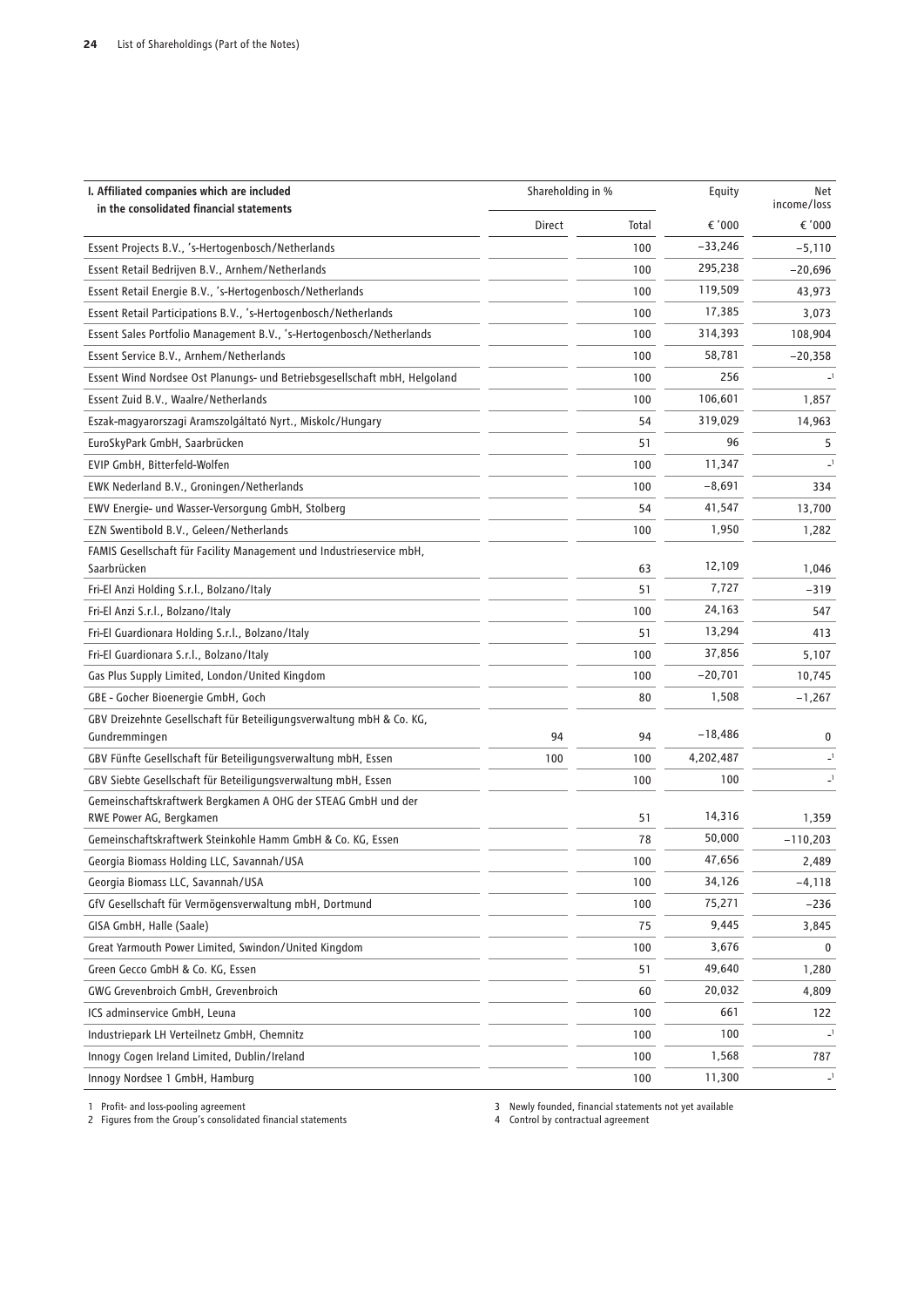| I. Affiliated companies which are included<br>Shareholding in %<br>in the consolidated financial statements              |        | Equity          | Net<br>income/loss |                |
|--------------------------------------------------------------------------------------------------------------------------|--------|-----------------|--------------------|----------------|
|                                                                                                                          | Direct | Total           | € $'000$           | € '000         |
| INVESTERG - Investimentos em Energias, SGPS, Lda. - Group - (pre-consolidated)                                           |        |                 | 10,090             | $-602$         |
| INVESTERG - Investimentos em Energias, Sociedade Gestora de Participações<br>Sociais, Lda., São João do Estoril/Portugal |        | 100             |                    |                |
| LUSITERG - Gestão e Produção Energética, Lda., São João do Estoril/Portugal                                              |        | 74              |                    |                |
| Jihomoravská plynárenská, a.s., Brno/Czech Republic                                                                      |        | 50              | 314,153            | 61,778         |
| JMP Net, s.r.o., Brno/Czech Republic                                                                                     |        | 100             | 417,576            | 31,541         |
| KA Contracting ČR s.r.o., Prague/Czech Republic                                                                          |        | 100             | 19,679             | 802            |
| Kazinc-Therm Fûtõerõmû Kft., Kazincbarcika/Hungary                                                                       |        | 100             | 392                | $-945$         |
| Kernkraftwerk Gundremmingen GmbH, Gundremmingen                                                                          |        | 75              | 84,184             | 8,343          |
| Kernkraftwerk Lingen GmbH, Lingen (Ems)                                                                                  |        | 100             | 20,034             | $\mathbf{I}$   |
| Kernkraftwerke Lippe-Ems GmbH, Lingen (Ems)                                                                              |        | 99              | 432,269            | $\mathbf{I}$   |
| KMG Kernbrennstoff-Management Gesellschaft mbH, Essen                                                                    |        | 100             | 696,225            | $\mathbf{I}$   |
| Knabs Ridge Wind Farm Limited, Swindon/United Kingdom                                                                    |        | 100             | 4,277              | 1,275          |
| Kraftwerksbeteiligungs-OHG der RWE Power AG und der E.ON Kernkraft GmbH,<br>Lingen (Ems)                                 |        | 88              | 144,433            | 5,010          |
| Krzecin Sp. z o.o., Warsaw/Poland                                                                                        |        | 100             | $-16$              | $-17$          |
| KW Eemsmond B.V., Zwolle/Netherlands                                                                                     |        | 100             | 8,815              | 966            |
| Lechwerke AG, Augsburg                                                                                                   |        | 90              | 385,426            | 70,735         |
| LEW Anlagenverwaltung GmbH, Gundremmingen                                                                                |        | 100             | 224,414            | 16,260         |
| LEW Beteiligungsgesellschaft mbH, Gundremmingen                                                                          |        | 100             | 213,728            | 14,371         |
| LEW Netzservice GmbH, Augsburg                                                                                           |        | 100             | 87                 | $\mathbf{I}$   |
| LEW Service & Consulting GmbH, Augsburg                                                                                  |        | 100             | 1,250              | $\overline{a}$ |
| LEW TelNet GmbH, Neusäß                                                                                                  |        | 100             | 6,002              | 4,803          |
| LEW Verteilnetz GmbH, Augsburg                                                                                           |        | 100             | 4,816              | $\mathbf{I}$   |
| Lindhurst Wind Farm Limited, Swindon/United Kingdom                                                                      |        | 100             | 1,060              | 704            |
| Little Cheyne Court Wind Farm Limited, Swindon/United Kingdom                                                            |        | 100             | 19,322             | 8,646          |
| Magyar Áramszolgáltató Kft., Budapest/Hungary                                                                            |        | 100             | 5,037              | 3,550          |
| Mátrai Erömü Zártkörüen Müködö Részvénytársaság, Visonta/Hungary                                                         |        | 51              | 352,100            | 62,413         |
| MEWO Wohnungswirtschaft GmbH & Co. KG, Halle (Saale)                                                                     |        | 100             | 10,715             | 1,767          |
| MITGAS Mitteldeutsche Gasversorgung GmbH, Halle (Saale)                                                                  |        | 75              | 146,488            | 52,702         |
| Mitteldeutsche Netzgesellschaft Gas mbH, Kabelsketal                                                                     |        | 100             | 25                 | $\mathbf{I}$   |
| Mitteldeutsche Netzgesellschaft Strom mbH, Halle (Saale)                                                                 |        | 100             | 24                 | $\mathbf{I}$   |
| Mittlere Donau Kraftwerke AG, Munich                                                                                     |        | 40 <sup>4</sup> | 5,113              | 0              |
| NET4GAS, s.r.o., Prague/Czech Republic                                                                                   |        | 100             | 1,605,212          | 269,528        |
| NEW AG, Mönchengladbach                                                                                                  |        | 43 <sup>4</sup> | 144,702            | 40,873         |
| NEW Netz GmbH, Geilenkirchen                                                                                             |        | 100             | 47,415             | 12,035         |
| NEW Niederrhein Energie und Wasser GmbH, Mönchengladbach                                                                 |        | 100             | 1,000              | 2,203          |
| NEW Niederrhein Wasser GmbH, Viersen                                                                                     |        | 100             | 11,350             | 1,350          |
| NEW Service GmbH, Mönchengladbach                                                                                        |        | 100             | 100                | 902            |
| NEW Tönisvorst GmbH, Tönisvorst                                                                                          |        | 95              | 5,961              | 2,257          |
| NEW Viersen GmbH, Viersen                                                                                                |        | 100             | 38,714             | 8,380          |
| Npower Business and Social Housing Limited, Swindon/United Kingdom                                                       |        | 100             | $-417$             | $-3,100$       |
| Npower Cogen (Hythe) Limited, Swindon/United Kingdom                                                                     |        | 100             | 22,440             | 1,724          |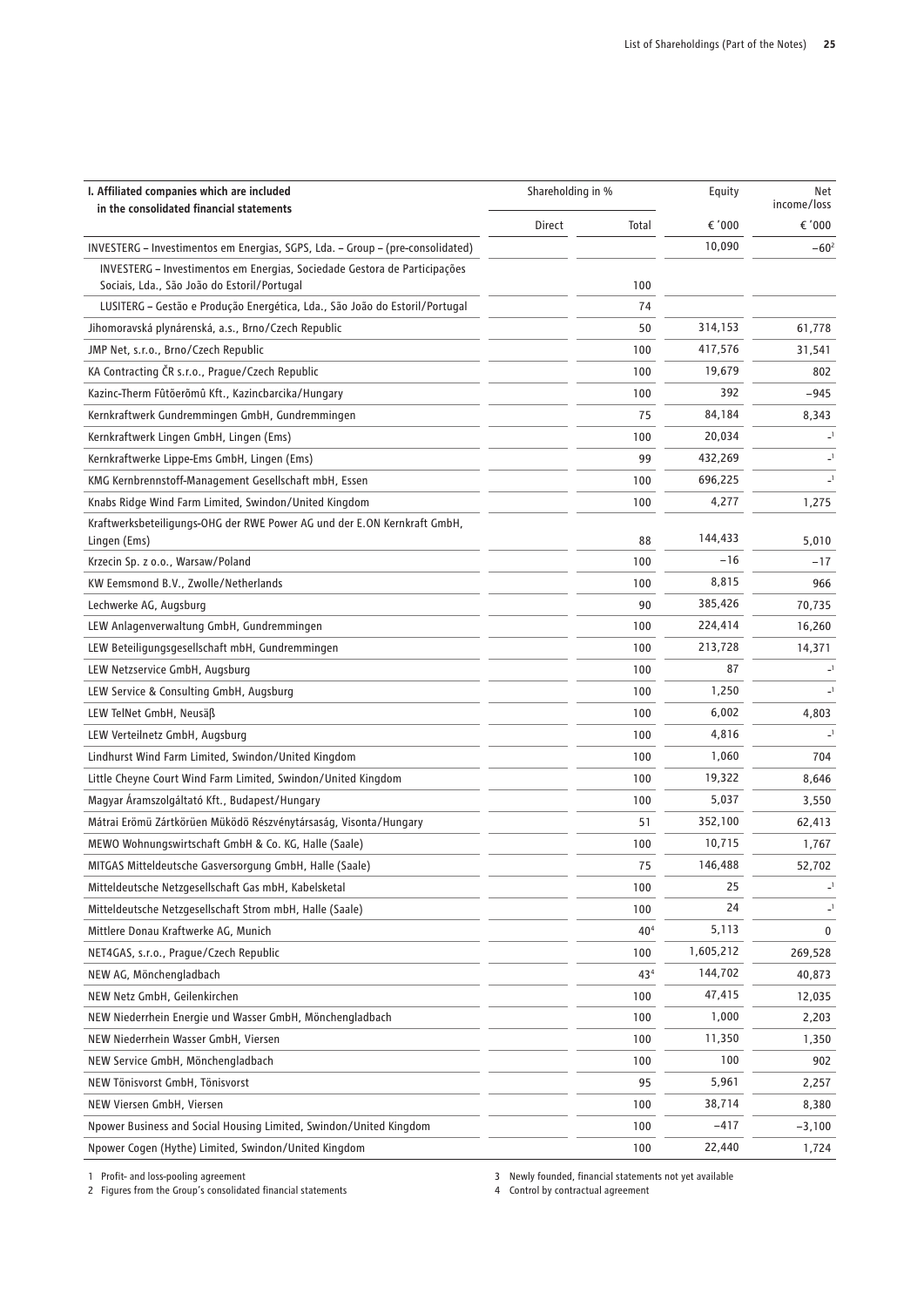| in the consolidated financial statements<br>€ '000<br>Direct<br>Total               | € '000       |
|-------------------------------------------------------------------------------------|--------------|
|                                                                                     |              |
| 225,180<br>Npower Cogen Limited, Swindon/United Kingdom<br>100                      | 17,884       |
| $-717$<br>Npower Cogen Trading Limited, Swindon/United Kingdom<br>100               | 7,772        |
| Npower Commercial Gas Limited, Swindon/United Kingdom<br>100<br>$-13,433$           | 8,837        |
| 180,507<br>Npower Direct Limited, Swindon/United Kingdom<br>100                     | 49,323       |
| Npower Financial Services Limited, Swindon/United Kingdom<br>100<br>$-349$          | 30           |
| $-308,838$<br>Npower Gas Limited, Swindon/United Kingdom<br>100                     | $-12,593$    |
| $-282,931$<br>Npower Limited, Swindon/United Kingdom<br>100                         | 27,712       |
| -490,119<br>Npower Northern Limited, Swindon/United Kingdom<br>100                  | $-119,461$   |
| 100<br>$-656,453$<br>Npower Yorkshire Limited, Swindon/United Kingdom               | $-34,486$    |
| 0<br>100<br>Npower Yorkshire Supply Limited, Swindon/United Kingdom                 | 0            |
| 3,199<br>NRW Pellets GmbH, Erndtebrück<br>90                                        | $-17,780$    |
| 2,873<br>100<br>Octopus Electrical Limited, Swindon/United Kingdom                  | $-335$       |
| 8,364<br>OIE Aktiengesellschaft, Idar-Oberstein<br>100                              | $\lrcorner$  |
| $-5,882$<br>Oval (2205) Limited, Swindon/United Kingdom<br>100                      | 0            |
| 1,216<br>100<br>Ózdi Erőmû Távhőtermelő és Szolgáltató Kft., Kazincbarcika/Hungary  | 24           |
| 4<br>Park Wiatrowy Nowy Staw Sp. z o.o., Warsaw/Poland<br>100                       | $-5$         |
| 7,895<br>Park Wiatrowy Suwalki Sp. z o.o., Warsaw/Poland<br>100                     | $-1,132$     |
| 1,379<br>Park Wiatrowy Tychowo Sp. z o.o., Warsaw/Poland<br>100                     | $-1,424$     |
| 49,512<br>Piecki Sp. z o.o., Warsaw/Poland<br>51                                    | 2,608        |
| 19,321<br>Plus Shipping Services Limited, London/United Kingdom<br>100              | 4,706        |
| Powerhouse B.V., Almere/Netherlands<br>100<br>31,550                                | 16,373       |
| 12,463<br>RE GmbH, Cologne<br>100                                                   | $\lrcorner$  |
| 0<br>Regenesys Holdings Limited, Swindon/United Kingdom<br>100                      | 1,648        |
| 734<br>Regenesys Technologies Limited, Swindon/United Kingdom<br>100                | 6            |
| regionetz GmbH, Düren<br>100<br>37                                                  | $-20$        |
| 4,164<br>Restabwicklung SNR 300 GmbH, Essen<br>100                                  | $-164$       |
| 9,605<br>Rheinbraun Benelux N.V., Wondelgem/Belgium<br>100                          | 28           |
| Rheinbraun Brennstoff GmbH, Cologne<br>100<br>63,316                                | $\mathbf{I}$ |
| 9,236<br>Rheinische Baustoffwerke GmbH, Bergheim<br>100                             | $\Box$       |
| Rheinkraftwerk Albbruck-Dogern Aktiengesellschaft, Waldshut-Tiengen<br>77<br>30,728 | 1,757        |
| 25<br>rhenag Beteiligungs GmbH, Cologne<br>100                                      | $\mathbf{I}$ |
| 151,699<br>rhenag Rheinische Energie Aktiengesellschaft, Cologne<br>67              | 37,500       |
| 48,300<br>Rhenas Insurance Limited, Sliema/Malta<br>100                             | 93           |
| 5,918<br>Rhyl Flats Wind Farm Limited, Swindon/United Kingdom<br>100                | 7,335        |
| RL Beteiligungsverwaltung beschr. haft. OHG, Gundremmingen<br>51<br>100<br>354,041  | 25,454       |
| 19,304<br>RSB LOGISTIC GMBH, Cologne<br>100                                         | $\mathbf{I}$ |
| 76,681<br>RV Rheinbraun Handel und Dienstleistungen GmbH, Cologne<br>100            | 39,987       |
| 595<br>RWE & Turcas Enerji Toptan Satis A.S., Istanbul/Turkey<br>100                | -223         |
| RWE & Turcas Güney Elektrik Üretim A.S., Ankara/Turkey<br>174,446<br>69             | $-5,575$     |
| 10,058,053<br>RWE Aktiengesellschaft, Essen                                         | 1,353,390    |
| 233,106<br>RWE Aqua GmbH, Berlin<br>100                                             | $\mathbf{I}$ |
| 500,950<br>RWE Aqua Holdings GmbH, Essen<br>100<br>100                              | $\mathbf{r}$ |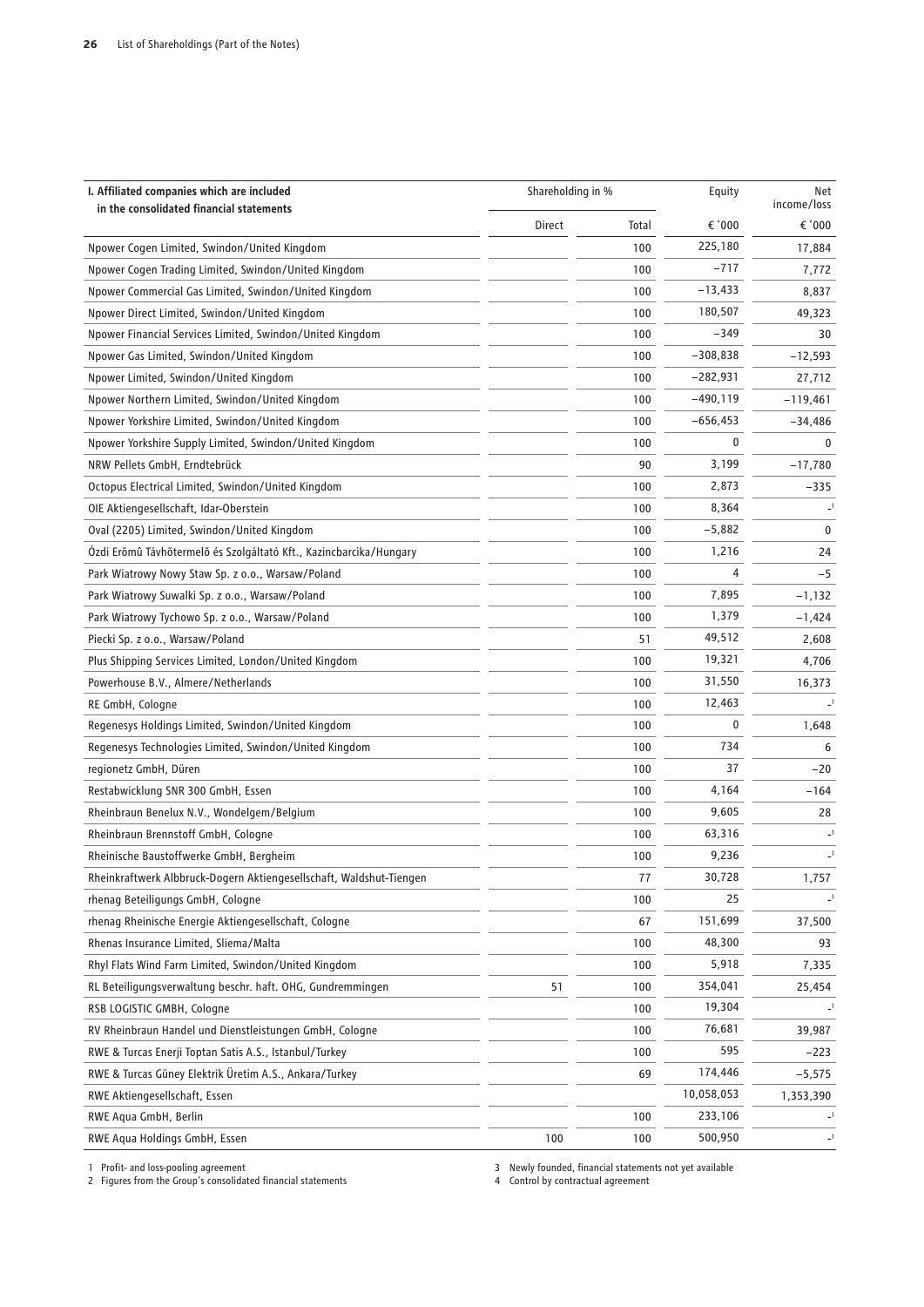| € '000<br>€ '000<br>Direct<br>Total<br>3,824,500<br>RWE Benelux Holding B.V., 's-Hertogenbosch/Netherlands<br>100<br>331,900<br>7,820,490<br>$\mathbf{I}$<br>RWE Beteiligungsgesellschaft mbH, Essen<br>100<br>100<br>RWE Beteiligungsverwaltung Ausland GmbH, Essen<br>435,420<br>$\mathbf{I}$<br>100<br>100<br>RWE Česká republika a.s., Prague/Czech Republic<br>874,076<br>100<br>$-724$<br>RWE Consulting GmbH, Essen<br>$-1$<br>100<br>1,555<br>1,407,379<br>$\mathbf{I}$<br>RWE Dea AG, Hamburg<br>100<br>26<br>$\mathbf{I}$<br>RWE Dea Cyrenaica GmbH, Hamburg<br>100<br>$\mathbf{I}$<br>32,930<br>RWE Dea E & P GmbH, Hamburg<br>100<br>RWE Dea Global Limited, London/United Kingdom<br>100<br>0<br>13,772<br>$\mathbf{I}$<br>RWE Dea Idku GmbH, Hamburg<br>100<br>290,741<br>$\mathbf{I}$<br>RWE Dea International GmbH, Hamburg<br>100<br>130,581<br>$\mathbf{I}$<br>RWE Dea Nile GmbH, Hamburg<br>100<br>207,697<br>RWE Dea Norge AS, Oslo/Norway<br>100<br>59,311<br>130,025<br>$\mathbf{I}$<br>RWE Dea North Africa/Middle East GmbH, Hamburg<br>100<br>RWE Dea Polska Sp. z o.o., Warsaw/Poland<br>46<br>100<br>$-23$<br>25<br>$\mathbf{I}$<br>RWE Dea Speicher GmbH, Hamburg<br>100<br>87,226<br>$\mathbf{I}$<br>RWE Dea Suez GmbH, Hamburg<br>100<br>25<br>$\mathbf{I}$<br>RWE Dea Trinidad & Tobago GmbH, Hamburg<br>100<br>293,002<br>RWE Dea UK Holdings Limited, Aberdeen/United Kingdom<br>100<br>312<br>142,285<br>RWE Dea UK SNS Limited, London/United Kingdom<br>100<br>$-32,238$<br>RWE Deutschland Aktiengesellschaft, Essen<br>508,662<br>$\mathbf{I}$<br>100<br>12<br>20,155<br>RWE Distribuční služby, s.r.o., Brno/Czech Republic<br>100<br>16,883<br>518<br>RWE East, s.r.o., Prague/Czech Republic<br>2<br>100<br>476<br>RWE Eemshaven Holding B.V., Arnhem/Netherlands<br>$-59,563$<br>100<br>$-36,193$<br>RWE Effizienz GmbH, Dortmund<br>25<br>100<br>1,725<br>RWE Energetyka Trzemeszno Sp. z o.o., Wroclaw/Poland<br>100<br>$\mathbf 0$<br>RWE Energie, a.s., Ústí nad Labem/Czech Republic<br>163,279<br>100<br>56,006<br>RWE Energiedienstleistungen GmbH, Dortmund<br>17,911<br>100<br>RWE Energy Beteiligungsverwaltung Luxembourg S.A.R.L.,<br>85.887<br>100<br>8,989<br>Luxembourg/Luxembourg<br>$\lrcorner^1$<br>25<br>100<br>RWE FiberNet GmbH, Essen<br>RWE Finance B.V., 's-Hertogenbosch/Netherlands<br>10,111<br>100<br>100<br>2,582<br>5,422,554<br>RWE Gas International N.V., 's-Hertogenbosch/Netherlands<br>100<br>100<br>252,257 | I. Affiliated companies which are included<br>in the consolidated financial statements | Shareholding in % |  | Equity | Net<br>income/loss |
|--------------------------------------------------------------------------------------------------------------------------------------------------------------------------------------------------------------------------------------------------------------------------------------------------------------------------------------------------------------------------------------------------------------------------------------------------------------------------------------------------------------------------------------------------------------------------------------------------------------------------------------------------------------------------------------------------------------------------------------------------------------------------------------------------------------------------------------------------------------------------------------------------------------------------------------------------------------------------------------------------------------------------------------------------------------------------------------------------------------------------------------------------------------------------------------------------------------------------------------------------------------------------------------------------------------------------------------------------------------------------------------------------------------------------------------------------------------------------------------------------------------------------------------------------------------------------------------------------------------------------------------------------------------------------------------------------------------------------------------------------------------------------------------------------------------------------------------------------------------------------------------------------------------------------------------------------------------------------------------------------------------------------------------------------------------------------------------------------------------------------------------------------------------------------------------------------------------------------------------------------------------------------------------------------------------------------------------------------------------------------------------------------------------------------------------------------------------------------------------------|----------------------------------------------------------------------------------------|-------------------|--|--------|--------------------|
|                                                                                                                                                                                                                                                                                                                                                                                                                                                                                                                                                                                                                                                                                                                                                                                                                                                                                                                                                                                                                                                                                                                                                                                                                                                                                                                                                                                                                                                                                                                                                                                                                                                                                                                                                                                                                                                                                                                                                                                                                                                                                                                                                                                                                                                                                                                                                                                                                                                                                            |                                                                                        |                   |  |        |                    |
|                                                                                                                                                                                                                                                                                                                                                                                                                                                                                                                                                                                                                                                                                                                                                                                                                                                                                                                                                                                                                                                                                                                                                                                                                                                                                                                                                                                                                                                                                                                                                                                                                                                                                                                                                                                                                                                                                                                                                                                                                                                                                                                                                                                                                                                                                                                                                                                                                                                                                            |                                                                                        |                   |  |        |                    |
|                                                                                                                                                                                                                                                                                                                                                                                                                                                                                                                                                                                                                                                                                                                                                                                                                                                                                                                                                                                                                                                                                                                                                                                                                                                                                                                                                                                                                                                                                                                                                                                                                                                                                                                                                                                                                                                                                                                                                                                                                                                                                                                                                                                                                                                                                                                                                                                                                                                                                            |                                                                                        |                   |  |        |                    |
|                                                                                                                                                                                                                                                                                                                                                                                                                                                                                                                                                                                                                                                                                                                                                                                                                                                                                                                                                                                                                                                                                                                                                                                                                                                                                                                                                                                                                                                                                                                                                                                                                                                                                                                                                                                                                                                                                                                                                                                                                                                                                                                                                                                                                                                                                                                                                                                                                                                                                            |                                                                                        |                   |  |        |                    |
|                                                                                                                                                                                                                                                                                                                                                                                                                                                                                                                                                                                                                                                                                                                                                                                                                                                                                                                                                                                                                                                                                                                                                                                                                                                                                                                                                                                                                                                                                                                                                                                                                                                                                                                                                                                                                                                                                                                                                                                                                                                                                                                                                                                                                                                                                                                                                                                                                                                                                            |                                                                                        |                   |  |        |                    |
|                                                                                                                                                                                                                                                                                                                                                                                                                                                                                                                                                                                                                                                                                                                                                                                                                                                                                                                                                                                                                                                                                                                                                                                                                                                                                                                                                                                                                                                                                                                                                                                                                                                                                                                                                                                                                                                                                                                                                                                                                                                                                                                                                                                                                                                                                                                                                                                                                                                                                            |                                                                                        |                   |  |        |                    |
|                                                                                                                                                                                                                                                                                                                                                                                                                                                                                                                                                                                                                                                                                                                                                                                                                                                                                                                                                                                                                                                                                                                                                                                                                                                                                                                                                                                                                                                                                                                                                                                                                                                                                                                                                                                                                                                                                                                                                                                                                                                                                                                                                                                                                                                                                                                                                                                                                                                                                            |                                                                                        |                   |  |        |                    |
|                                                                                                                                                                                                                                                                                                                                                                                                                                                                                                                                                                                                                                                                                                                                                                                                                                                                                                                                                                                                                                                                                                                                                                                                                                                                                                                                                                                                                                                                                                                                                                                                                                                                                                                                                                                                                                                                                                                                                                                                                                                                                                                                                                                                                                                                                                                                                                                                                                                                                            |                                                                                        |                   |  |        |                    |
|                                                                                                                                                                                                                                                                                                                                                                                                                                                                                                                                                                                                                                                                                                                                                                                                                                                                                                                                                                                                                                                                                                                                                                                                                                                                                                                                                                                                                                                                                                                                                                                                                                                                                                                                                                                                                                                                                                                                                                                                                                                                                                                                                                                                                                                                                                                                                                                                                                                                                            |                                                                                        |                   |  |        |                    |
|                                                                                                                                                                                                                                                                                                                                                                                                                                                                                                                                                                                                                                                                                                                                                                                                                                                                                                                                                                                                                                                                                                                                                                                                                                                                                                                                                                                                                                                                                                                                                                                                                                                                                                                                                                                                                                                                                                                                                                                                                                                                                                                                                                                                                                                                                                                                                                                                                                                                                            |                                                                                        |                   |  |        |                    |
|                                                                                                                                                                                                                                                                                                                                                                                                                                                                                                                                                                                                                                                                                                                                                                                                                                                                                                                                                                                                                                                                                                                                                                                                                                                                                                                                                                                                                                                                                                                                                                                                                                                                                                                                                                                                                                                                                                                                                                                                                                                                                                                                                                                                                                                                                                                                                                                                                                                                                            |                                                                                        |                   |  |        |                    |
|                                                                                                                                                                                                                                                                                                                                                                                                                                                                                                                                                                                                                                                                                                                                                                                                                                                                                                                                                                                                                                                                                                                                                                                                                                                                                                                                                                                                                                                                                                                                                                                                                                                                                                                                                                                                                                                                                                                                                                                                                                                                                                                                                                                                                                                                                                                                                                                                                                                                                            |                                                                                        |                   |  |        |                    |
|                                                                                                                                                                                                                                                                                                                                                                                                                                                                                                                                                                                                                                                                                                                                                                                                                                                                                                                                                                                                                                                                                                                                                                                                                                                                                                                                                                                                                                                                                                                                                                                                                                                                                                                                                                                                                                                                                                                                                                                                                                                                                                                                                                                                                                                                                                                                                                                                                                                                                            |                                                                                        |                   |  |        |                    |
|                                                                                                                                                                                                                                                                                                                                                                                                                                                                                                                                                                                                                                                                                                                                                                                                                                                                                                                                                                                                                                                                                                                                                                                                                                                                                                                                                                                                                                                                                                                                                                                                                                                                                                                                                                                                                                                                                                                                                                                                                                                                                                                                                                                                                                                                                                                                                                                                                                                                                            |                                                                                        |                   |  |        |                    |
|                                                                                                                                                                                                                                                                                                                                                                                                                                                                                                                                                                                                                                                                                                                                                                                                                                                                                                                                                                                                                                                                                                                                                                                                                                                                                                                                                                                                                                                                                                                                                                                                                                                                                                                                                                                                                                                                                                                                                                                                                                                                                                                                                                                                                                                                                                                                                                                                                                                                                            |                                                                                        |                   |  |        |                    |
|                                                                                                                                                                                                                                                                                                                                                                                                                                                                                                                                                                                                                                                                                                                                                                                                                                                                                                                                                                                                                                                                                                                                                                                                                                                                                                                                                                                                                                                                                                                                                                                                                                                                                                                                                                                                                                                                                                                                                                                                                                                                                                                                                                                                                                                                                                                                                                                                                                                                                            |                                                                                        |                   |  |        |                    |
|                                                                                                                                                                                                                                                                                                                                                                                                                                                                                                                                                                                                                                                                                                                                                                                                                                                                                                                                                                                                                                                                                                                                                                                                                                                                                                                                                                                                                                                                                                                                                                                                                                                                                                                                                                                                                                                                                                                                                                                                                                                                                                                                                                                                                                                                                                                                                                                                                                                                                            |                                                                                        |                   |  |        |                    |
|                                                                                                                                                                                                                                                                                                                                                                                                                                                                                                                                                                                                                                                                                                                                                                                                                                                                                                                                                                                                                                                                                                                                                                                                                                                                                                                                                                                                                                                                                                                                                                                                                                                                                                                                                                                                                                                                                                                                                                                                                                                                                                                                                                                                                                                                                                                                                                                                                                                                                            |                                                                                        |                   |  |        |                    |
|                                                                                                                                                                                                                                                                                                                                                                                                                                                                                                                                                                                                                                                                                                                                                                                                                                                                                                                                                                                                                                                                                                                                                                                                                                                                                                                                                                                                                                                                                                                                                                                                                                                                                                                                                                                                                                                                                                                                                                                                                                                                                                                                                                                                                                                                                                                                                                                                                                                                                            |                                                                                        |                   |  |        |                    |
|                                                                                                                                                                                                                                                                                                                                                                                                                                                                                                                                                                                                                                                                                                                                                                                                                                                                                                                                                                                                                                                                                                                                                                                                                                                                                                                                                                                                                                                                                                                                                                                                                                                                                                                                                                                                                                                                                                                                                                                                                                                                                                                                                                                                                                                                                                                                                                                                                                                                                            |                                                                                        |                   |  |        |                    |
|                                                                                                                                                                                                                                                                                                                                                                                                                                                                                                                                                                                                                                                                                                                                                                                                                                                                                                                                                                                                                                                                                                                                                                                                                                                                                                                                                                                                                                                                                                                                                                                                                                                                                                                                                                                                                                                                                                                                                                                                                                                                                                                                                                                                                                                                                                                                                                                                                                                                                            |                                                                                        |                   |  |        |                    |
|                                                                                                                                                                                                                                                                                                                                                                                                                                                                                                                                                                                                                                                                                                                                                                                                                                                                                                                                                                                                                                                                                                                                                                                                                                                                                                                                                                                                                                                                                                                                                                                                                                                                                                                                                                                                                                                                                                                                                                                                                                                                                                                                                                                                                                                                                                                                                                                                                                                                                            |                                                                                        |                   |  |        |                    |
|                                                                                                                                                                                                                                                                                                                                                                                                                                                                                                                                                                                                                                                                                                                                                                                                                                                                                                                                                                                                                                                                                                                                                                                                                                                                                                                                                                                                                                                                                                                                                                                                                                                                                                                                                                                                                                                                                                                                                                                                                                                                                                                                                                                                                                                                                                                                                                                                                                                                                            |                                                                                        |                   |  |        |                    |
|                                                                                                                                                                                                                                                                                                                                                                                                                                                                                                                                                                                                                                                                                                                                                                                                                                                                                                                                                                                                                                                                                                                                                                                                                                                                                                                                                                                                                                                                                                                                                                                                                                                                                                                                                                                                                                                                                                                                                                                                                                                                                                                                                                                                                                                                                                                                                                                                                                                                                            |                                                                                        |                   |  |        |                    |
|                                                                                                                                                                                                                                                                                                                                                                                                                                                                                                                                                                                                                                                                                                                                                                                                                                                                                                                                                                                                                                                                                                                                                                                                                                                                                                                                                                                                                                                                                                                                                                                                                                                                                                                                                                                                                                                                                                                                                                                                                                                                                                                                                                                                                                                                                                                                                                                                                                                                                            |                                                                                        |                   |  |        |                    |
|                                                                                                                                                                                                                                                                                                                                                                                                                                                                                                                                                                                                                                                                                                                                                                                                                                                                                                                                                                                                                                                                                                                                                                                                                                                                                                                                                                                                                                                                                                                                                                                                                                                                                                                                                                                                                                                                                                                                                                                                                                                                                                                                                                                                                                                                                                                                                                                                                                                                                            |                                                                                        |                   |  |        |                    |
|                                                                                                                                                                                                                                                                                                                                                                                                                                                                                                                                                                                                                                                                                                                                                                                                                                                                                                                                                                                                                                                                                                                                                                                                                                                                                                                                                                                                                                                                                                                                                                                                                                                                                                                                                                                                                                                                                                                                                                                                                                                                                                                                                                                                                                                                                                                                                                                                                                                                                            |                                                                                        |                   |  |        |                    |
|                                                                                                                                                                                                                                                                                                                                                                                                                                                                                                                                                                                                                                                                                                                                                                                                                                                                                                                                                                                                                                                                                                                                                                                                                                                                                                                                                                                                                                                                                                                                                                                                                                                                                                                                                                                                                                                                                                                                                                                                                                                                                                                                                                                                                                                                                                                                                                                                                                                                                            |                                                                                        |                   |  |        |                    |
|                                                                                                                                                                                                                                                                                                                                                                                                                                                                                                                                                                                                                                                                                                                                                                                                                                                                                                                                                                                                                                                                                                                                                                                                                                                                                                                                                                                                                                                                                                                                                                                                                                                                                                                                                                                                                                                                                                                                                                                                                                                                                                                                                                                                                                                                                                                                                                                                                                                                                            |                                                                                        |                   |  |        |                    |
|                                                                                                                                                                                                                                                                                                                                                                                                                                                                                                                                                                                                                                                                                                                                                                                                                                                                                                                                                                                                                                                                                                                                                                                                                                                                                                                                                                                                                                                                                                                                                                                                                                                                                                                                                                                                                                                                                                                                                                                                                                                                                                                                                                                                                                                                                                                                                                                                                                                                                            |                                                                                        |                   |  |        |                    |
|                                                                                                                                                                                                                                                                                                                                                                                                                                                                                                                                                                                                                                                                                                                                                                                                                                                                                                                                                                                                                                                                                                                                                                                                                                                                                                                                                                                                                                                                                                                                                                                                                                                                                                                                                                                                                                                                                                                                                                                                                                                                                                                                                                                                                                                                                                                                                                                                                                                                                            |                                                                                        |                   |  |        |                    |
|                                                                                                                                                                                                                                                                                                                                                                                                                                                                                                                                                                                                                                                                                                                                                                                                                                                                                                                                                                                                                                                                                                                                                                                                                                                                                                                                                                                                                                                                                                                                                                                                                                                                                                                                                                                                                                                                                                                                                                                                                                                                                                                                                                                                                                                                                                                                                                                                                                                                                            |                                                                                        |                   |  |        |                    |
|                                                                                                                                                                                                                                                                                                                                                                                                                                                                                                                                                                                                                                                                                                                                                                                                                                                                                                                                                                                                                                                                                                                                                                                                                                                                                                                                                                                                                                                                                                                                                                                                                                                                                                                                                                                                                                                                                                                                                                                                                                                                                                                                                                                                                                                                                                                                                                                                                                                                                            |                                                                                        |                   |  |        |                    |
| RWE Gas Slovensko, s.r.o., Košice/Slovakia<br>2,843<br>100<br>426                                                                                                                                                                                                                                                                                                                                                                                                                                                                                                                                                                                                                                                                                                                                                                                                                                                                                                                                                                                                                                                                                                                                                                                                                                                                                                                                                                                                                                                                                                                                                                                                                                                                                                                                                                                                                                                                                                                                                                                                                                                                                                                                                                                                                                                                                                                                                                                                                          |                                                                                        |                   |  |        |                    |
| 636,192<br>RWE Gas Storage, s.r.o., Prague/Czech Republic<br>100<br>84,722                                                                                                                                                                                                                                                                                                                                                                                                                                                                                                                                                                                                                                                                                                                                                                                                                                                                                                                                                                                                                                                                                                                                                                                                                                                                                                                                                                                                                                                                                                                                                                                                                                                                                                                                                                                                                                                                                                                                                                                                                                                                                                                                                                                                                                                                                                                                                                                                                 |                                                                                        |                   |  |        |                    |
| RWE GasNet, s.r.o., Ústí nad Labem/Czech Republic<br>320,618<br>100<br>35,884                                                                                                                                                                                                                                                                                                                                                                                                                                                                                                                                                                                                                                                                                                                                                                                                                                                                                                                                                                                                                                                                                                                                                                                                                                                                                                                                                                                                                                                                                                                                                                                                                                                                                                                                                                                                                                                                                                                                                                                                                                                                                                                                                                                                                                                                                                                                                                                                              |                                                                                        |                   |  |        |                    |
| 350,087<br>RWE Gasspeicher GmbH, Dortmund<br>100<br>$\mathbf{I}$<br>100                                                                                                                                                                                                                                                                                                                                                                                                                                                                                                                                                                                                                                                                                                                                                                                                                                                                                                                                                                                                                                                                                                                                                                                                                                                                                                                                                                                                                                                                                                                                                                                                                                                                                                                                                                                                                                                                                                                                                                                                                                                                                                                                                                                                                                                                                                                                                                                                                    |                                                                                        |                   |  |        |                    |
| $\mathbf{I}$<br>133<br>RWE Gastronomie GmbH, Essen<br>100                                                                                                                                                                                                                                                                                                                                                                                                                                                                                                                                                                                                                                                                                                                                                                                                                                                                                                                                                                                                                                                                                                                                                                                                                                                                                                                                                                                                                                                                                                                                                                                                                                                                                                                                                                                                                                                                                                                                                                                                                                                                                                                                                                                                                                                                                                                                                                                                                                  |                                                                                        |                   |  |        |                    |
| 186,856<br>$-1$<br>RWE Generation SE, Karlstein<br>100<br>100                                                                                                                                                                                                                                                                                                                                                                                                                                                                                                                                                                                                                                                                                                                                                                                                                                                                                                                                                                                                                                                                                                                                                                                                                                                                                                                                                                                                                                                                                                                                                                                                                                                                                                                                                                                                                                                                                                                                                                                                                                                                                                                                                                                                                                                                                                                                                                                                                              |                                                                                        |                   |  |        |                    |
| 42,943<br>RWE Grid Holding, a.s., Prague/Czech Republic<br>100<br>2                                                                                                                                                                                                                                                                                                                                                                                                                                                                                                                                                                                                                                                                                                                                                                                                                                                                                                                                                                                                                                                                                                                                                                                                                                                                                                                                                                                                                                                                                                                                                                                                                                                                                                                                                                                                                                                                                                                                                                                                                                                                                                                                                                                                                                                                                                                                                                                                                        |                                                                                        |                   |  |        |                    |
| 9,687<br>RWE Hungaria Tanacsado Kft., Budapest/Hungary<br>100<br>2,683                                                                                                                                                                                                                                                                                                                                                                                                                                                                                                                                                                                                                                                                                                                                                                                                                                                                                                                                                                                                                                                                                                                                                                                                                                                                                                                                                                                                                                                                                                                                                                                                                                                                                                                                                                                                                                                                                                                                                                                                                                                                                                                                                                                                                                                                                                                                                                                                                     |                                                                                        |                   |  |        |                    |

<sup>1</sup> Profit- and loss-pooling agreement 3 Newly founded, financial statements not yet available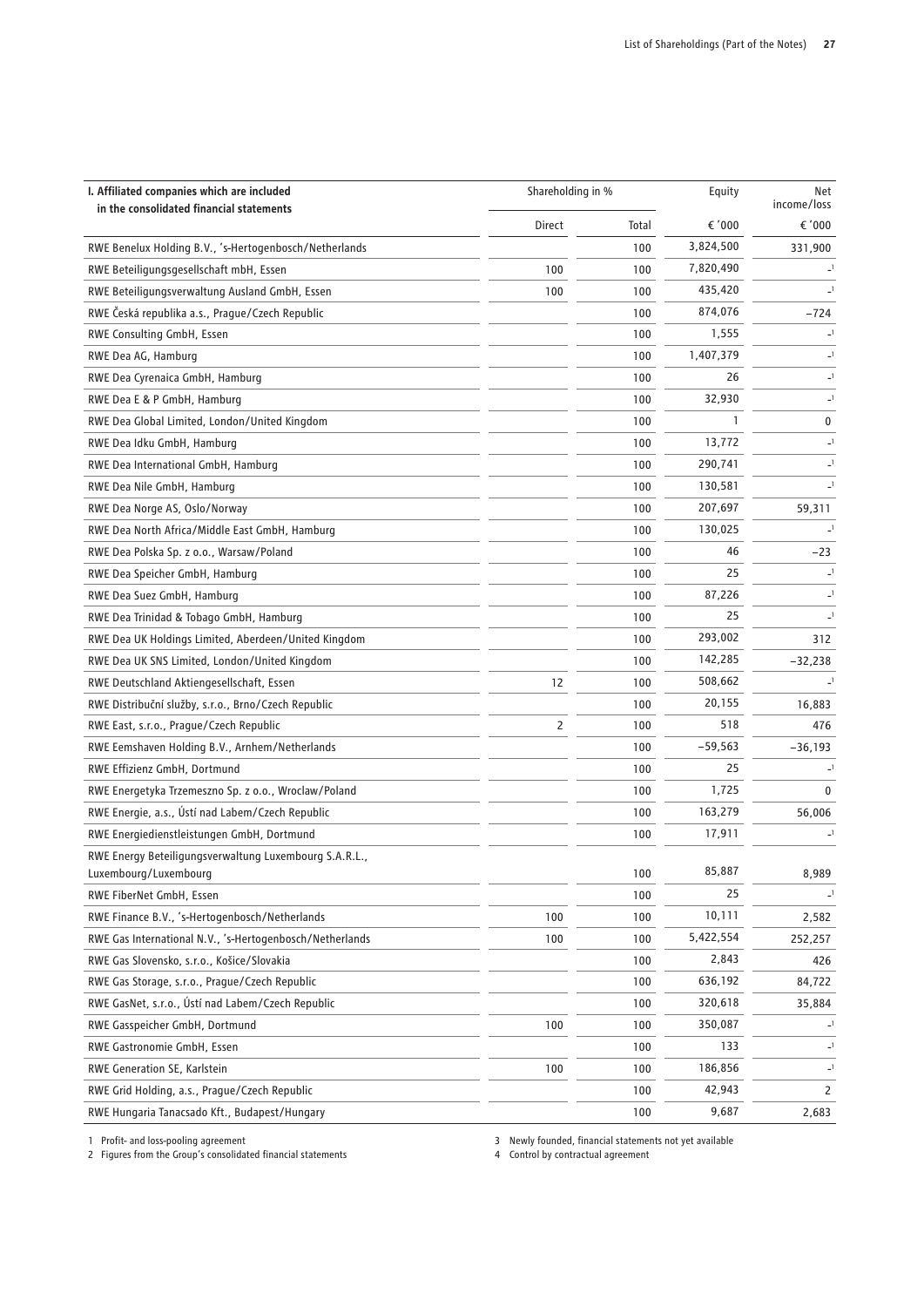| I. Affiliated companies which are included<br>in the consolidated financial statements | Shareholding in % |       | Equity    | Net<br>income/loss  |
|----------------------------------------------------------------------------------------|-------------------|-------|-----------|---------------------|
|                                                                                        | Direct            | Total | € '000    | € '000              |
| RWE Innogy AERSA S.A.U. - Group - (pre-consolidated)                                   |                   |       | 358,930   | 14,813 <sup>2</sup> |
| Danta de Energías, S.A., Soria/Spain                                                   |                   | 99    |           |                     |
| Explotaciones Eólicas de Aldehuelas, S.L., Soria/Spain                                 |                   | 95    |           |                     |
| General de Mantenimiento 21, S.L.U., Barcelona/Spain                                   |                   | 100   |           |                     |
| Hidroeléctrica del Trasvase, S.A., Barcelona/Spain                                     |                   | 60    |           |                     |
| RWE Innogy AERSA, S.A.U., Barcelona/Spain                                              |                   | 100   |           |                     |
| RWE Innogy Benelux B.V., 's-Hertogenbosch/Netherlands                                  |                   | 100   | 1,399     | $-2,223$            |
| RWE Innogy Brise Windparkbetriebsgesellschaft mbH, Hanover                             |                   | 100   | 201       |                     |
| RWE Innogy Cogen Beteiligungs GmbH, Dortmund                                           |                   | 100   | 7,350     | $\mathbf{I}$        |
| RWE Innogy GmbH, Essen                                                                 | 100               | 100   | 653,471   | $\mathbf{I}$        |
| RWE Innogy Italia S.p.A., Bolzano/Italy                                                |                   | 100   | 52,432    | $-55,352$           |
| RWE Innogy Lüneburger Heide Windparkbetriebsgesellschaft mbH, Walsrode                 |                   | 100   | 25        | $\lrcorner$         |
| RWE Innogy Mistral Windparkbetriebsgesellschaft mbH, Hanover                           |                   | 100   | 25        | $\mathbf{I}$        |
| RWE Innogy Sandbostel Windparkbetriebsgesellschaft mbH, Sandbostel                     |                   | 100   | 25        | 1_                  |
| RWE Innogy (UK) Ltd., Swindon/United Kingdom                                           |                   | 100   | 1,342,850 | $-7,400$            |
| RWE Innogy Windpark GmbH, Essen                                                        |                   | 100   | 31,825    |                     |
| RWE Innogy Windpower Hanover GmbH, Hanover                                             |                   | 100   | 77,373    |                     |
| RWE Innogy Windpower Netherlands B.V., 's-Hertogenbosch/Netherlands                    |                   | 100   | $-20,498$ | $-3,862$            |
| RWE Interní služby, s.r.o., Prague/Czech Republic                                      |                   | 100   | 5,658     | 2,281               |
| RWE IT Czech s.r.o., Brno/Czech Republic                                               | 1                 | 100   | 7,714     | 460                 |
| RWE IT GmbH, Essen                                                                     | 100               | 100   | 22,724    | $\mathbf{I}$        |
| RWE IT MAGYARORSZÁG Kft., Budapest/Hungary                                             |                   | 100   | 642       | 241                 |
| RWE IT Poland Sp. z o.o., Warsaw/Poland                                                |                   | 100   | 1,799     | 142                 |
| RWE IT Slovakia s.r.o., Košice/Slovakia                                                | 15                | 100   | 2,287     | 2,246               |
| RWE IT UK Ltd., Swindon/United Kingdom                                                 |                   | 100   | $-2,286$  | $-8,682$            |
| RWE KAC Dezentrale Energien GmbH & Co. KG, Dortmund                                    |                   | 100   | 9,401     | $-3$                |
| RWE Key Account CZ, s.r.o., Prague/Czech Republic                                      |                   | 100   | 3,051     | 865                 |
| RWE Kundenservice GmbH, Bochum                                                         |                   | 100   | 25        | $\mathbf{I}$        |
| RWE Metering GmbH, Mülheim an der Ruhr                                                 |                   | 100   | 25        | $\overline{a}$      |
| RWE Netzservice GmbH, Siegen                                                           |                   | 100   | 25        | $\mathbf{I}$        |
| RWE Npower Group Limited, Swindon/United Kingdom                                       |                   | 100   | 44,647    | 3,970               |
| RWE Npower Holdings plc, Swindon/United Kingdom                                        |                   | 100   | 1,721,603 | 3,695               |
| RWE Npower plc., Swindon/United Kingdom                                                |                   | 100   | 1,487,563 | $-43,107$           |
| RWE Npower Renewables (Galloper) No. 1 Limited, Swindon/United Kingdom                 |                   | 100   | $-7$      | -7                  |
| RWE Npower Renewables (Galloper) No. 2 Limited, Swindon/United Kingdom                 |                   | 100   | -7        | -7                  |
| RWE Npower Renewables Limited, Swindon/United Kingdom                                  |                   | 100   | 896,252   | $-9,186$            |
| RWE Npower Renewables (Markinch) Limited, Swindon/United Kingdom                       |                   | 100   | -5,196    | $-3,898$            |
| RWE Npower Renewables (NEWCO)1 Limited, Swindon/United Kingdom                         |                   | 100   | 23        | 34                  |
| RWE Npower Renewables (NEWCO)2 Limited, Swindon/United Kingdom                         |                   | 100   | 23        | 34                  |
| RWE Npower Renewables (NEWCO)3 Limited, Swindon/United Kingdom                         |                   | 100   | 23        | 34                  |
| RWE Npower Renewables (NEWCO)4 Limited, Swindon/United Kingdom                         |                   | 100   | 70        | 103                 |
| RWE Npower Renewables (Stallingborough) Limited, Swindon/United Kingdom                |                   | 100   | $-5,380$  | -68                 |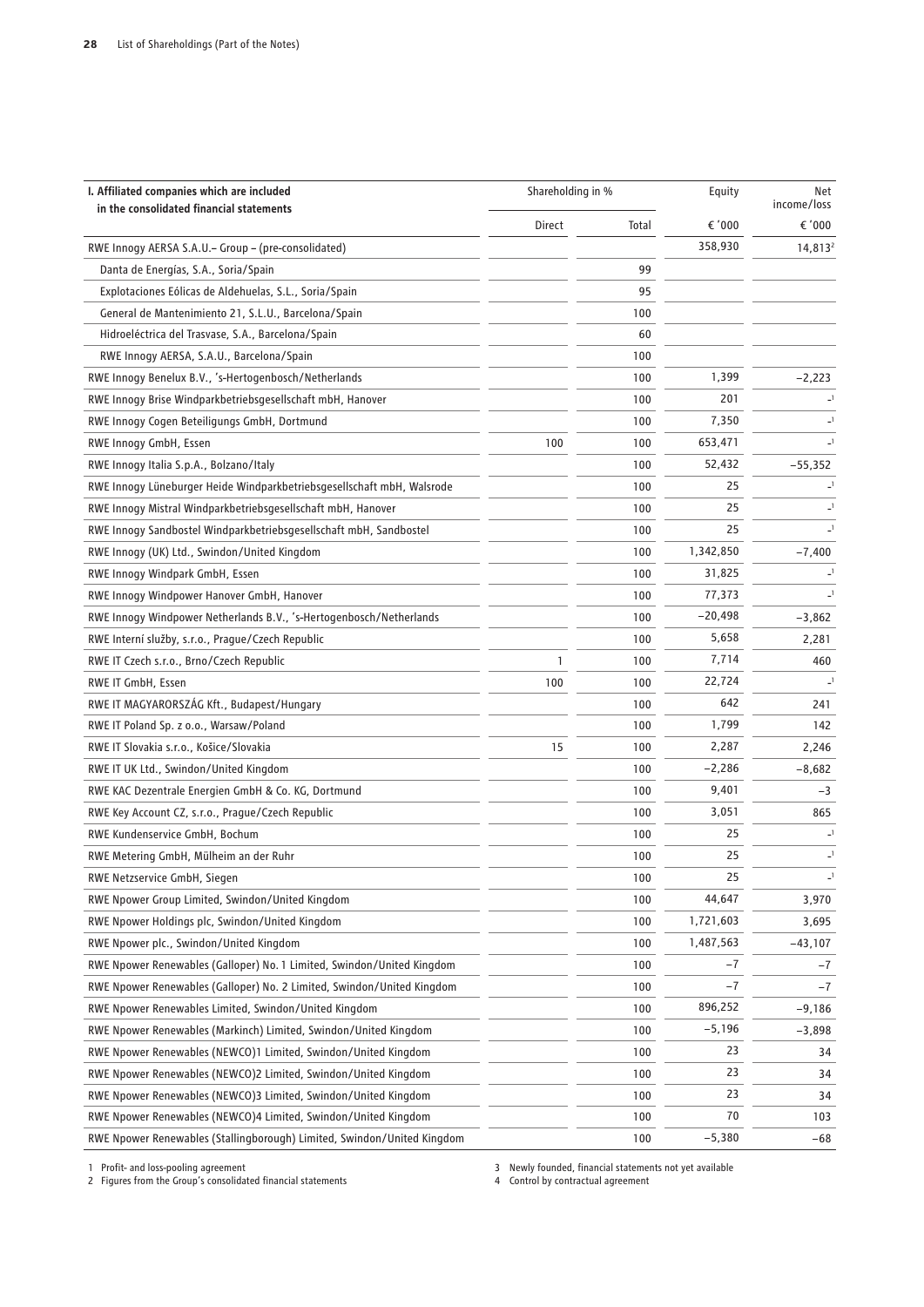| Shareholding in %<br>I. Affiliated companies which are included<br>in the consolidated financial statements |        | Equity |           | Net<br>income/loss |
|-------------------------------------------------------------------------------------------------------------|--------|--------|-----------|--------------------|
|                                                                                                             | Direct | Total  | € '000    | € '000             |
| RWE Offshore Logistics Company GmbH, Hamburg                                                                |        | 100    | 30        | $\Box$             |
| RWE Offshore Wind Nederland B.V., Utrecht/Netherlands                                                       |        | 100    | 220       | $-660$             |
| RWE Plynoprojekt, s.r.o., Prague/Czech Republic                                                             |        | 100    | 3,845     | 943                |
| RWE Polska Contracting Sp. z o.o., Wroclaw/Poland                                                           |        | 100    | 3,474     | 556                |
| RWE Polska S.A., Warsaw/Poland                                                                              |        | 100    | 532,209   | 93,219             |
| RWE Power Aktiengesellschaft, Cologne and Essen                                                             | 100    | 100    | 3,476,964 | $\mathbb{L}^1$     |
| RWE Renewables Polska Sp. z o.o., Warsaw/Poland                                                             |        | 100    | 58,866    | $-29$              |
| RWE Rheinhessen Beteiligungs GmbH, Essen                                                                    |        | 100    | 57,840    | $\mathbf{I}$       |
| RWE Rhein-Ruhr Netzservice GmbH, Siegen                                                                     |        | 100    | 25        | $\mathbf{I}$       |
| RWE RWN Beteiligungsgesellschaft Mitte mbH, Essen                                                           |        | 100    | 286,356   | $\mathbf{I}$       |
| RWE Seabreeze I GmbH & Co. KG, Bremerhaven                                                                  |        | 100    | 25,328    | $-378$             |
| RWE Seabreeze II GmbH & Co. KG, Bremerhaven                                                                 |        | 100    | 23,159    | $-2,735$           |
| RWE Service CZ, s.r.o., Prague/Czech Republic                                                               |        | 100    | 481       | 83                 |
| RWE Service GmbH, Dortmund                                                                                  | 100    | 100    | 248,451   | $\mathbf{I}$       |
| RWE Solutions Ireland Limited, Dublin/Ireland                                                               |        | 100    | 12,186    | 1,773              |
| RWE Solutions UK Limited, Bristol/United Kingdom                                                            |        | 100    | 20,302    | $-108$             |
| RWE Stoen Operator Sp. z o.o., Warsaw/Poland                                                                |        | 100    | 670,720   | 24,849             |
| RWE Supply & Trading Asia-Pacific PTE. LTD., Singapore/Singapore                                            |        | 100    | 6,214     | 6,214              |
| RWE Supply & Trading GmbH, Essen                                                                            | 100    | 100    | 446,800   | $\mathbf{I}$       |
| RWE Supply & Trading Netherlands B.V., 's-Hertogenbosch/Netherlands                                         |        | 100    | 688,532   | -37,800            |
| RWE Supply & Trading Participations Limited, London/United Kingdom                                          |        | 100    | 423,967   | 32,896             |
| RWE Supply & Trading Switzerland S.A., Geneva/Switzerland                                                   |        | 100    | 41,559    | $-263,339$         |
| RWE Technology GmbH, Essen                                                                                  |        | 100    | 25        | $\mathbf{I}$       |
| RWE Technology Tasarim ve Mühendislik Danismanlik Ticaret Limited Sirketi,<br>Istanbul/Turkey               |        | 100    | 2,384     | 1,552              |
| RWE Technology UK Limited, Swindon/United Kingdom                                                           |        | 100    | 344       | 38                 |
| RWE Trading Americas Inc., New York/USA                                                                     |        | 100    | 33,656    | 13,633             |
| RWE Trading Services GmbH, Essen                                                                            |        | 100    | 5,735     | $\mathbf{I}$       |
| RWE Transgas, a.s., Prague/Czech Republic                                                                   |        | 100    | 1,510,325 | 150,844            |
| RWE Turkey Holding A.S., Istanbul/Turkey                                                                    | 100    | 100    | 70,423    | 3,820              |
| RWE Vertrieb Aktiengesellschaft, Dortmund                                                                   |        | 100    | 16,143    | $\mathbf{I}$       |
| RWE Zákaznické služby, s.r.o., Ostrava/Czech Republic                                                       |        | 100    | 2,385     | 1,949              |
| RWW Rheinisch-Westfälische Wasserwerksgesellschaft mbH,                                                     |        |        |           |                    |
| Mülheim an der Ruhr                                                                                         |        | 80     | 75,978    | 10,134             |
| Saarwasserkraftwerke GmbH, Essen                                                                            |        | 100    | 14,368    |                    |
| Scarcroft Investments Limited, Swindon/United Kingdom                                                       |        | 100    | $-13,740$ | 0                  |
| Scaris Investment Limited, Sliema/Malta                                                                     | 100    | 100    | 3,864,239 | 211,495            |
| Schwäbische Entsorgungsgesellschaft mbH, Gundremmingen                                                      |        | 100    | 18,748    | 1,117              |
| Severomoravská plynárenská, a.s., Ostrava/Czech Republic                                                    |        | 68     | 197,583   | 34,501             |
| Sinergy Energiaszolgáltató, Beruházó és Tanácsadó Kft., Budapest/Hungary                                    |        | 100    | 31,374    | 2,358              |
| SMP Net, s.r.o., Ostrava/Czech Republic                                                                     |        | 100    | 270,792   | 27,422             |
| Speicher Breitbrunn/Eggstätt RWE Dea & Storengy, Hamburg                                                    |        | 80     | 0         | 19,038             |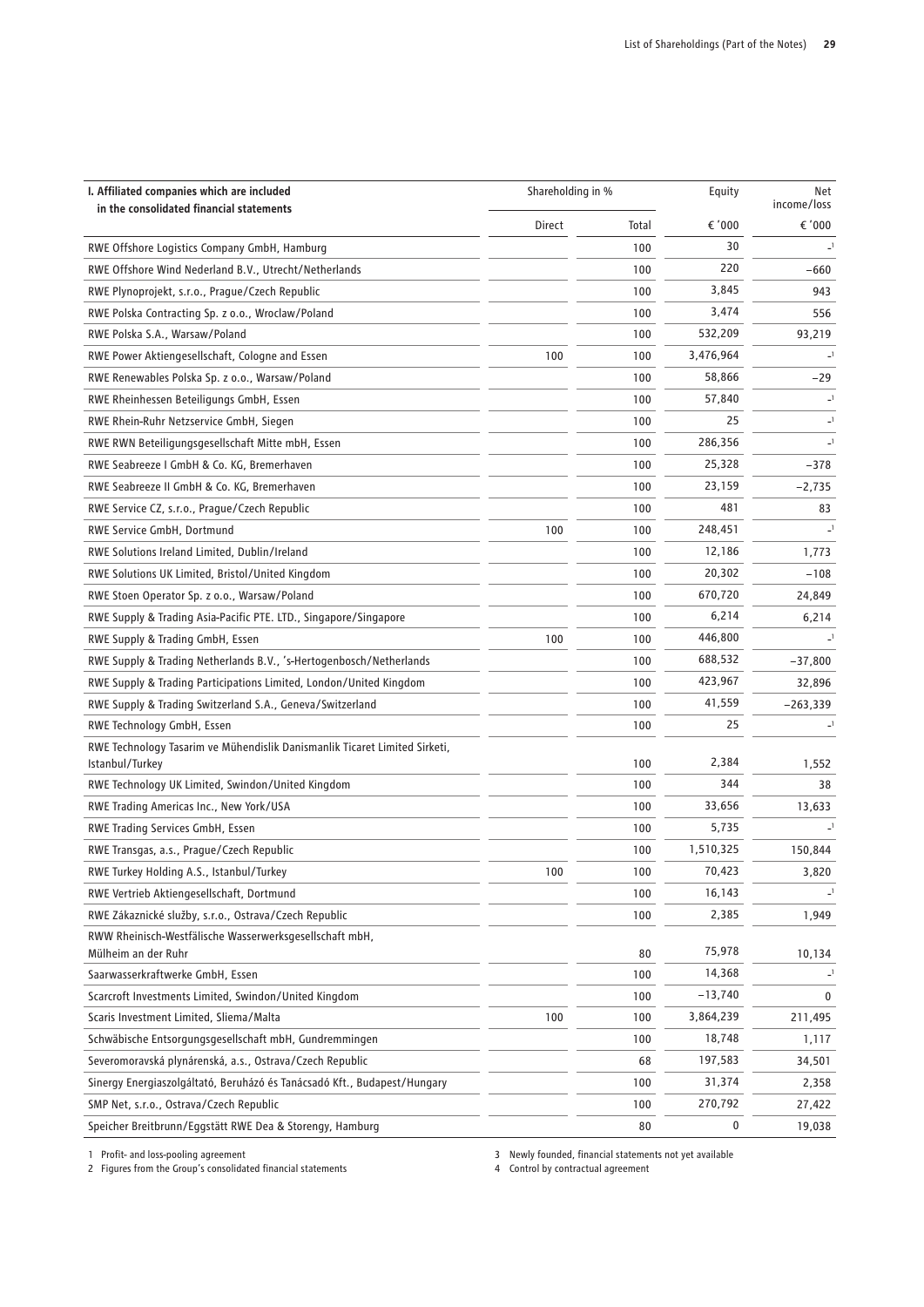| Shareholding in %<br>I. Affiliated companies which are included<br>in the consolidated financial statements |               | Equity |            | Net<br>income/loss |
|-------------------------------------------------------------------------------------------------------------|---------------|--------|------------|--------------------|
|                                                                                                             | <b>Direct</b> | Total  | € '000     | € '000             |
| SPER S.p.A., Enna/Italy                                                                                     |               | 70     | 13,246     | $-408$             |
| SRS EcoTherm GmbH, Salzbergen                                                                               |               | 90     | 11.070     | 3,797              |
| Stadtwärme Kamp-Lintfort GmbH, Kamp-Lintfort                                                                |               | 100    | 2,970      |                    |
| STADTWERKE DÜREN GMBH, Düren                                                                                |               | 75     | 27,934     | 7,169              |
| Stadtwerke Kamp-Lintfort GmbH, Kamp-Lintfort                                                                |               | 51     | 13,902     | 3,912              |
| Südwestsächsische Netz GmbH, Crimmitschau                                                                   |               | 100    | 757        | 306                |
| Süwag Beteiligungs GmbH, Frankfurt am Main                                                                  |               | 100    | 4,425      | $\lrcorner$        |
| Süwag Energie AG, Frankfurt am Main                                                                         |               | 78     | 402,375    | 99,500             |
| Süwag Vertrieb AG & Co. KG, Frankfurt am Main                                                               |               | 100    | 680        | $\mathbf{I}$       |
| Süwag Wasser GmbH, Frankfurt am Main                                                                        |               | 100    | 318        | $\lrcorner$        |
| Syna GmbH, Frankfurt am Main                                                                                |               | 100    | 4,939      | $\lrcorner$        |
| Taciewo Sp. z o.o., Warsaw/Poland                                                                           |               | 100    | $-62$      | $-30$              |
| The Hollies Wind Farm Limited, Swindon/United Kingdom                                                       |               | 100    | 444        | 155                |
| Tisza-Therm Fûtőerőmû Kft., Tiszaújváros/Hungary                                                            |               | 100    | 315        | -417               |
| Tisza-WTP Vízelőkészítő és Szolgáltató Kft., Tiszaújváros/Hungary                                           |               | 100    | 1,859      | 308                |
| Transpower Limited, Dublin/Ireland                                                                          |               | 100    | 3,233      | 884                |
| Triton Knoll Offshore Wind Farm Ltd., Swindon/United Kingdom                                                |               | 100    | $-7,576$   | -98                |
| Überlandwerk Krumbach GmbH, Krumbach                                                                        |               | 75     | 4,858      | 920                |
| VCP Net, s.r.o., Hradec Králové/Czech Republic                                                              |               | 100    | 207,289    | 18,064             |
| Verteilnetz Plauen GmbH, Plauen                                                                             |               | 100    | 22         | $\mathbf{I}$       |
| Volta Limburg B.V., Schinnen/Netherlands                                                                    |               | 89     | 24,848     | 6,950              |
| VSE Aktiengesellschaft, Saarbrücken                                                                         |               | 50     | 168,655    | 23,626             |
| VSE Net GmbH, Saarbrücken                                                                                   |               | 100    | 13,486     | 1,400              |
| VSE Verteilnetz GmbH, Saarbrücken                                                                           |               | 100    | 25         |                    |
| VWS Verbundwerke Südwestsachsen GmbH, Lichtenstein                                                          |               | 98     | 25,666     | 1,024              |
| Východočeská plynárenská, a.s., Hradec Králové/Czech Republic                                               |               | 67     | 135.744    | 25,195             |
| Wendelsteinbahn GmbH, Brannenburg                                                                           |               | 100    | 2,670      | 153                |
| Wendelsteinbahn Verteilnetz GmbH, Brannenburg                                                               |               | 100    | 38         | $-202$             |
| Westnetz GmbH, Wesel                                                                                        |               | 100    | 25         | $\mathbf{I}$       |
| Westnetz GmbH, Recklinghausen                                                                               |               | 100    | 283        | ÷,                 |
| Windpark Bentrup Betriebsgesellschaft mbH, Barntrup                                                         |               | 100    | 25         | $\mathbf{I}$       |
| Windpark Westereems B.V., Zwolle/Netherlands                                                                |               | 100    | 7,840      | 75                 |
| Windpark Zuidwester B.V., 's-Hertogenbosch/Netherlands                                                      |               | 100    | 18         | 0                  |
| WINKRA Hörup Windparkbetriebsgesellschaft mbH, Hörup                                                        |               | 100    | 26         | $\mathbf{r}$       |
| WINKRA Lengerich Windparkbetriebsgesellschaft mbH, Gersten                                                  |               | 100    | 25         | $\mathbf{r}$       |
| WINKRA Messingen Windparkbetriebsgesellschaft mbH, Messingen                                                |               | 100    | 25         | $\mathbf{I}$       |
| WINKRA Sommerland Windparkbetriebsgesellschaft mbH, Sommerland                                              |               | 100    | 26         | $\mathbf{I}$       |
| WINKRA Süderdeich Windparkbetriebsgesellschaft mbH, Süderdeich                                              |               | 100    | 372        | 591                |
| WKN Windkraft Nord GmbH & Co. Windpark Wönkhausen KG, Hanover                                               |               | 100    | 120        | 441                |
| WVP - Wärmeversorgung Plauen GmbH, Plauen                                                                   |               | 100    | 260        | $\mathbf{I}$       |
| YE Gas Limited, Swindon/United Kingdom                                                                      |               | 100    | $-108,231$ | 0                  |
| Yorkshire Energy Limited, Bristol/United Kingdom                                                            |               | 100    | 13,740     | 0                  |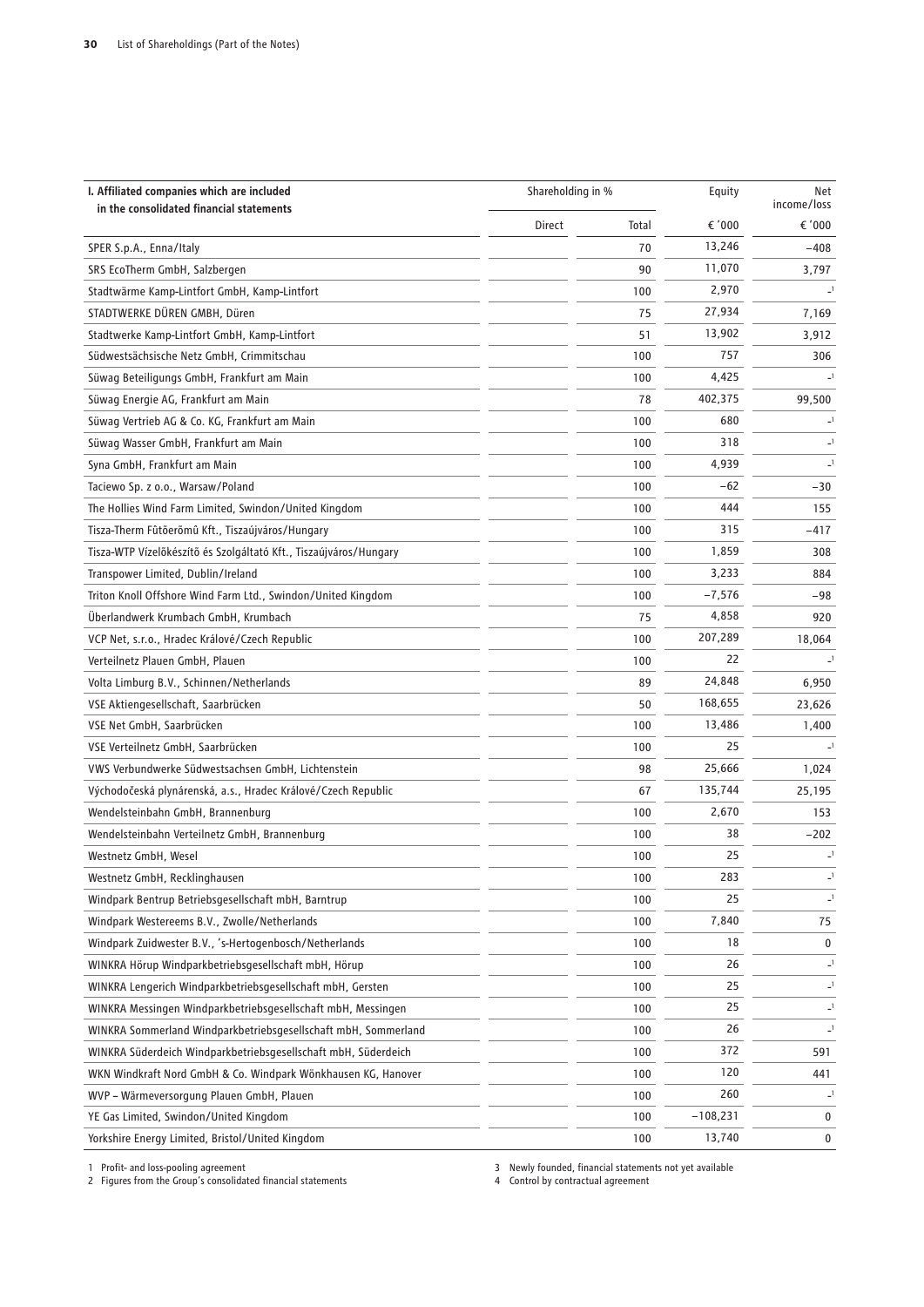| II. Affiliated companies which are not included in the consolidated financial | Shareholding in %<br>statements due to secondary importance for the assets, liabilities, financial |       | Equity    | Net<br>income/loss      |
|-------------------------------------------------------------------------------|----------------------------------------------------------------------------------------------------|-------|-----------|-------------------------|
| position and profit or loss of the Group                                      | Direct                                                                                             | Total | € '000    | € '000                  |
| Agenzia Carboni S.R.L., Genoa/Italy                                           |                                                                                                    | 100   | 398       | 6                       |
| Agora GmbH, Mannheim                                                          |                                                                                                    | 100   | 59        | 5                       |
| Alfred Thiel-Gedächtnis-Unterstützungskasse GmbH, Essen                       |                                                                                                    | 100   | 5,113     | 0                       |
| Allt Dearg Wind Farm Limited, Swindon/United Kingdom                          |                                                                                                    | 100   | 0         | 0                       |
| Alte Haase Bergwerks-Verwaltungs-Gesellschaft mbH, Dortmund                   |                                                                                                    | 100   | $-70,980$ | $-832$                  |
| aqua.t Wassergesellschaft Thüringen mbH, Hermsdorf                            |                                                                                                    | 100   | 100       | $\mathbb{L}^1$          |
| Ardoch Over Enoch Windfarm Limited, Glasgow/United Kingdom                    |                                                                                                    | 100   | 0         | 0                       |
| Ballindalloch Muir Wind Farm Limited, Swindon/United Kingdom                  |                                                                                                    | 100   | 0         | 0                       |
| b_gas Eicken GmbH, Schwalmtal                                                 |                                                                                                    | 100   | $-983$    | $-186$                  |
| bildungszentrum energie GmbH, Halle (Saale)                                   |                                                                                                    | 100   | 612       | 137                     |
| Bioenergie Bad Wimpfen GmbH & Co. KG, Bad Wimpfen                             |                                                                                                    | 51    | 1,901     | $-47$                   |
| Bioenergie Bad Wimpfen Verwaltungs GmbH, Bad Wimpfen                          |                                                                                                    | 100   | 25        | 0                       |
| Bioenergie Kirchspiel Anhausen GmbH & Co. KG, Anhausen                        |                                                                                                    | 100   | 25        | 0                       |
| Bioenergie Kirchspiel Anhausen Verwaltungs-GmbH, Anhausen                     |                                                                                                    | 51    | 1,409     | $-22$                   |
| Biogasanlage Schwalmtal GmbH, Schwalmtal                                      |                                                                                                    | 99    | 31        | 2                       |
| BRAWA, a.s., Prague/Czech Republic                                            |                                                                                                    | 100   | 80        | 0                       |
| Brims Ness Tidal Power Limited, Swindon/United Kingdom                        |                                                                                                    | 100   | 0         | 0                       |
| Burgar Hill Wind Farm Limited, Swindon/United Kingdom                         |                                                                                                    | 100   | 0         | 0                       |
| Carnedd Wen Wind Farm Limited, Swindon/United Kingdom                         |                                                                                                    | 100   | 0         | 0                       |
| Carr Mor Windfarm Limited, Glasgow/United Kingdom                             |                                                                                                    | 100   | 0         | 0                       |
| Carsphairn Windfarm Limited, Glasgow/United Kingdom                           |                                                                                                    | 100   | 1         | 0                       |
| Causeymire Two Wind Farm Limited, Swindon/United Kingdom                      |                                                                                                    | 100   | 0         | $\mathbf 0$             |
| Central de Biomasa de la Vega, S.L.U., Alcobendas/Spain                       |                                                                                                    | 100   | 114       | $-159$                  |
| Comco MCS S.A., Luxembourg/Luxembourg                                         |                                                                                                    | 95    | 430       | 236                     |
| Craigenlee Wind Farm Limited, Swindon/United Kingdom                          |                                                                                                    | 100   | 0         | 0                       |
| Culbin Farm Wind Farm Limited, Swindon/United Kingdom                         |                                                                                                    | 100   | 0         | 0                       |
| Doggerbank Project 1A RWE Limited, Swindon/United Kingdom                     |                                                                                                    | 100   |           | 3                       |
| Doggerbank Project 1B RWE Limited, Swindon/United Kingdom                     |                                                                                                    | 100   |           | 3                       |
| Doggerbank Project 2A RWE Limited, Swindon/United Kingdom                     |                                                                                                    | 100   |           | $\overline{\mathbf{3}}$ |
| Doggerbank Project 2B RWE Limited, Swindon/United Kingdom                     |                                                                                                    | 100   |           | 3                       |
| Doggerbank Project 3A RWE Limited, Swindon/United Kingdom                     |                                                                                                    | 100   |           | 3                       |
| Doggerbank Project 3B RWE Limited, Swindon/United Kingdom                     |                                                                                                    | 100   |           | 3                       |
| Doggerbank Project 4A RWE Limited, Swindon/United Kingdom                     |                                                                                                    | 100   |           | 3                       |
| Doggerbank Project 4B RWE Limited, Swindon/United Kingdom                     |                                                                                                    | 100   |           | 3                       |
| Doggerbank Project 5A RWE Limited, Swindon/United Kingdom                     |                                                                                                    | 100   |           | $\overline{\mathbf{3}}$ |
| Doggerbank Project 5B RWE Limited, Swindon/United Kingdom                     |                                                                                                    | 100   |           | 3                       |
| Doggerbank Project 6A RWE Limited, Swindon/United Kingdom                     |                                                                                                    | 100   |           | 3                       |
| Doggerbank Project 6B RWE Limited, Swindon/United Kingdom                     |                                                                                                    | 100   |           | 3                       |
| ECS – Elektrárna Čechy-Střed, a.s., Prague/Czech Republic                     |                                                                                                    | 51    | 2,168     | -1,419                  |

1 Profit- and loss-pooling agreement 3 Newly founded, financial statements not yet available

2 Figures from the Group's consolidated financial statements 4 Control by contractual agreement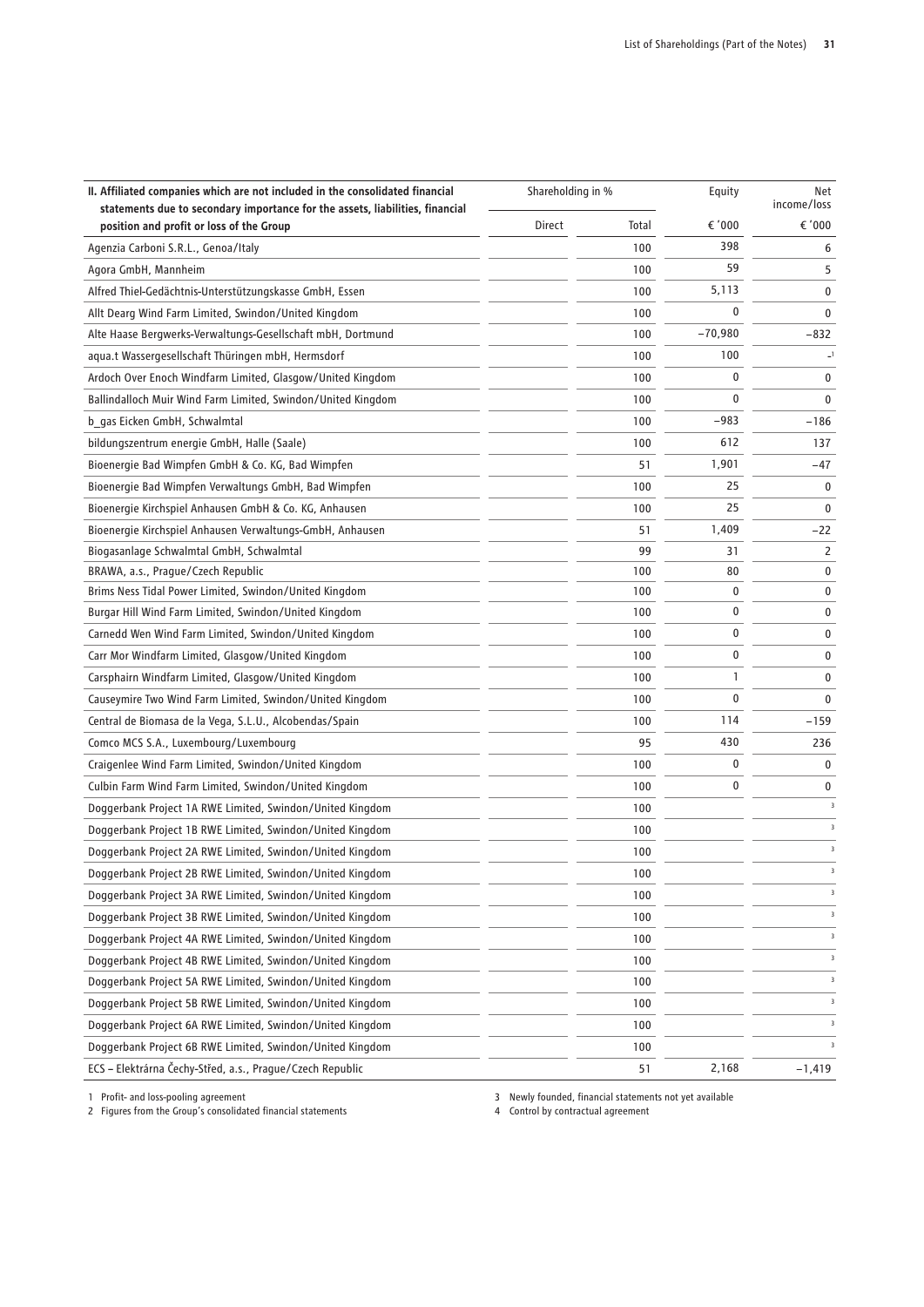| II. Affiliated companies which are not included in the consolidated financial<br>statements due to secondary importance for the assets, liabilities, financial | Shareholding in % |       | Equity   | Net<br>income/loss        |
|----------------------------------------------------------------------------------------------------------------------------------------------------------------|-------------------|-------|----------|---------------------------|
| position and profit or loss of the Group                                                                                                                       | Direct            | Total | € '000   | € '000                    |
| EDON Group Costa Rica S.A., San Jose/Costa Rica                                                                                                                |                   | 100   | 837      | $-133$                    |
| EL-Pöför Epitési és Üzemeltetési Kft., Budapest/Hungary                                                                                                        |                   | 100   | 613      | 60                        |
| <b>ENCON ENergie CONtract GmbH, Hanover</b>                                                                                                                    |                   | 100   | 960      | $-94$                     |
| Energetyka Wschod Sp. z o.o., Wroclaw/Poland                                                                                                                   |                   | 100   | 36       | 0                         |
| Energetyka Zachod Sp. z o.o., Wroclaw/Poland                                                                                                                   |                   | 100   | 57       | 4                         |
| Energiegesellschaft Leimen GmbH & Co. KG, Leimen                                                                                                               |                   | 75    | $-4$     | $-5$                      |
| Energiegesellschaft Leimen Verwaltungsgesellschaft mbH, Leimen                                                                                                 |                   | 75    | 22       | $-3$                      |
| energienatur Gesellschaft für Erneuerbare Energien mbH, Siegburg                                                                                               |                   | 100   |          | 3                         |
| enviaM Erneuerbare Energien Verwaltungsgesellschaft mbH, Markkleeberg                                                                                          |                   | 100   | 26       | $\mathbf{1}$              |
| ESK GmbH, Dortmund                                                                                                                                             |                   | 100   | 128      | 1,653                     |
| e2 Energie GmbH, Ahrensfelde                                                                                                                                   |                   | 100   | 1,660    | 469                       |
| FAMIS Energieservice GmbH, Saarbrücken                                                                                                                         |                   | 100   | 687      | $\mathbf{L}^{\mathbf{1}}$ |
| Fernwärme Saarlouis-Steinrausch Investitionsgesellschaft mbH, Saarlouis                                                                                        |                   | 95    | 7,567    | $\mathbf{r}$              |
| 'Finelectra' Finanzgesellschaft für Elektrizitäts-Beteiligungen AG,<br>Hausen/Switzerland                                                                      |                   | 100   | 13,952   | 594                       |
| GBV Achtundzwanzigste Gesellschaft für Beteiligungsverwaltung, Essen                                                                                           | 100               | 100   | 25       | $\mathbf{I}$              |
| GBV Einundzwanzigste Gesellschaft für Beteiligungsverwaltung, Essen                                                                                            | 100               | 100   | 25       | $\mathbf{L}^{\mathbf{1}}$ |
| GBV Neunundzwanzigste Gesellschaft für Beteiligungsverwaltung, Essen                                                                                           | 100               | 100   | 24       | $\mathbf{I}$              |
| GBV Siebenundzwanzigste Gesellschaft für Beteiligungsverwaltung, Essen                                                                                         | 100               | 100   | 25       | $\Box$                    |
| GBV Verwaltungsgesellschaft mbH, Gundremmingen                                                                                                                 | 94                | 94    | 17       | $-1$                      |
| GBV Zweiundzwanzigste Gesellschaft für Beteiligungsverwaltung, Essen                                                                                           | 100               | 100   | 25       | $\mathbf{I}$              |
| GKB Gesellschaft für Kraftwerksbeteiligungen mbH, Cottbus                                                                                                      |                   | 100   | 132      | $-59$                     |
| GkD Gesellschaft für kommunale Dienstleistungen mbH, Siegburg                                                                                                  |                   | 100   | 62       | 9                         |
| Green Gecco Verwaltungs GmbH, Essen                                                                                                                            |                   | 51    | 26       | 9                         |
| GWG Netzgesellschaft GmbH, Grevenbroich                                                                                                                        |                   | 100   | 100      | 0                         |
| HM&A Verwaltungs GmbH i.L., Essen                                                                                                                              |                   | 100   | 378      | $\mathbf{1}$              |
| Hospitec Facility Management GmbH, Saarbrücken                                                                                                                 |                   | 100   | $-1,794$ | -6                        |
| Infraestructuras de Aldehuelas, S.A., Soria/Spain                                                                                                              |                   | 100   | 428      | $\pmb{0}$                 |
| Infrastrukturgesellschaft Netz Lübz mbH, Hanover                                                                                                               |                   | 100   | 4        | $-13$                     |
| KA Contracting SK s.r.o., Banská Bystrica/Slovakia                                                                                                             |                   | 100   | 948      | $-146$                    |
| KAWAG AG Co. KG, Frankfurt am Main                                                                                                                             |                   | 100   |          |                           |
| KAWAG Netz GmbH & Co. KG, Frankfurt am Main                                                                                                                    |                   | 100   |          | 3                         |
| KAWAG Netz Verwaltungsgesellschaft mbH, Frankfurt am Main                                                                                                      |                   | 100   |          | 3                         |
| Kieswerk Kaarst GmbH & Co. KG, Bergheim                                                                                                                        |                   | 51    | 598      | 98                        |
| Kieswerk Kaarst Verwaltungs GmbH, Bergheim                                                                                                                     |                   | 51    | 27       | 0                         |
| Kiln Pit Hill Wind Farm Limited, Swindon/United Kingdom                                                                                                        |                   | 100   | 0        | $\mathbf 0$               |
| KUP Berlin Brandenburg GmbH, Berlin                                                                                                                            |                   | 100   | 372      | -1,952                    |
| KUP Nordrhein-Westfalen GmbH, Dortmund                                                                                                                         |                   | 100   | 199      | $-301$                    |
| KWS Kommunal-Wasserversorgung Saar GmbH, Saarbrücken                                                                                                           |                   | 100   | 30       | $\mathbf{I}$              |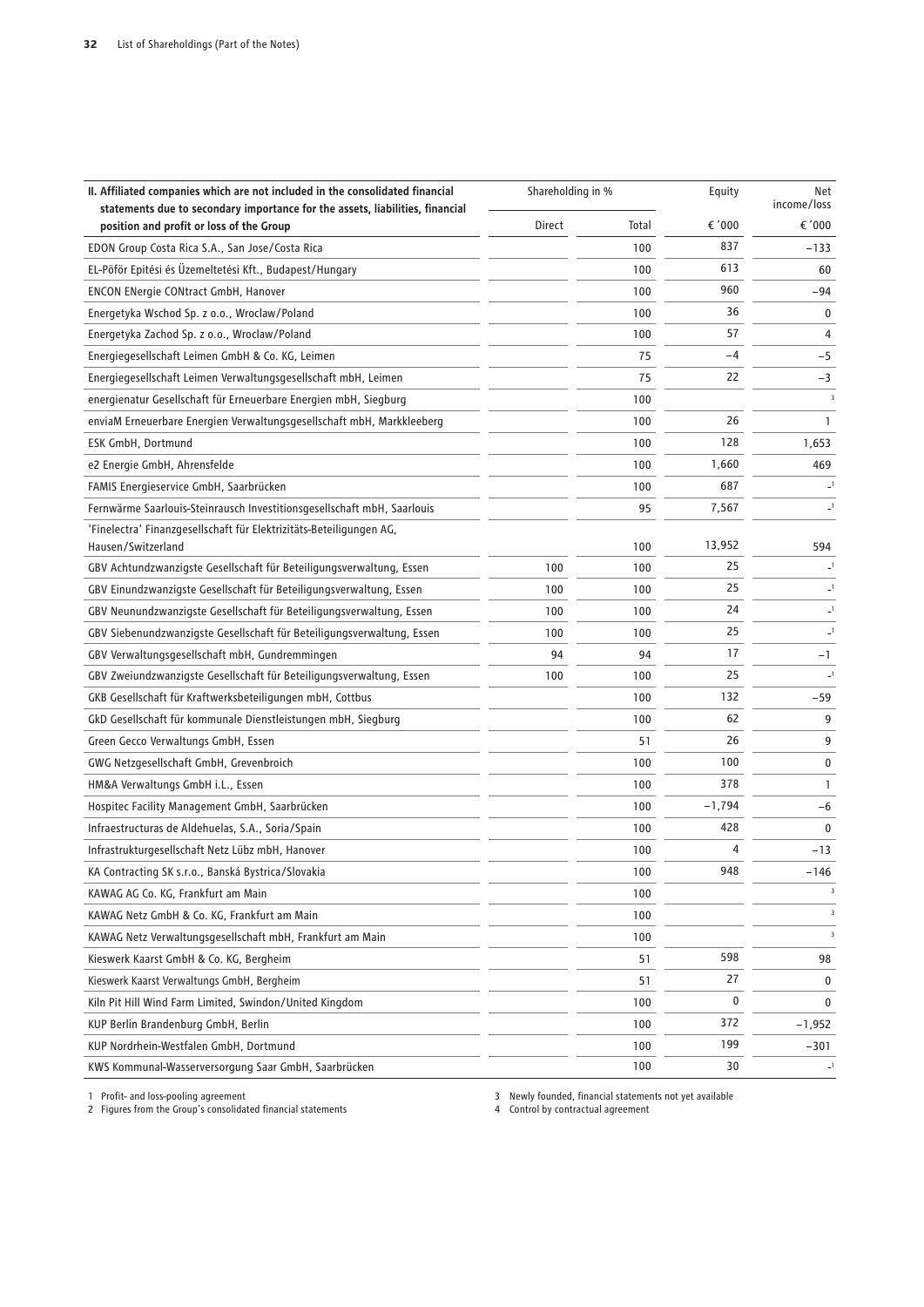| II. Affiliated companies which are not included in the consolidated financial<br>statements due to secondary importance for the assets, liabilities, financial | Shareholding in % |       | Equity | Net<br>income/loss      |
|----------------------------------------------------------------------------------------------------------------------------------------------------------------|-------------------|-------|--------|-------------------------|
| position and profit or loss of the Group                                                                                                                       | Direct            | Total | € '000 | € '000                  |
| Leitungspartner GmbH, Düren                                                                                                                                    |                   | 100   |        | 3                       |
| Lochelbank Wind Farm Limited, Swindon/United Kingdom                                                                                                           |                   | 100   | 0      | 0                       |
| Lößnitz Netz GmbH & Co. KG, Lößnitz                                                                                                                            |                   | 100   |        | $\overline{\mathbf{3}}$ |
| Lößnitz Netz Verwaltungs GmbH, Lößnitz                                                                                                                         |                   | 100   |        | $\overline{\mathbf{3}}$ |
| Lupus 11 GmbH, Grünwald                                                                                                                                        |                   | 100   | 26     | 1                       |
| Lupus 11 GmbH & Co. Solarpark Haunsfeld II KG, Mörnsheim                                                                                                       |                   | 100   | 1,122  | 26                      |
| LYNEMOUTH POWER LIMITED, Swindon/United Kingdom                                                                                                                |                   | 100   | 0      | 0                       |
| Mátrai Erömü Központi Karbantartó KFT, Visonta/Hungary                                                                                                         |                   | 100   | 2,789  | 385                     |
| Meterplus Limited, Swindon/United Kingdom                                                                                                                      |                   | 100   | 0      | 0                       |
| MEWO Wohnungswirtschaft Verwaltungs-GmbH, Halle (Saale)                                                                                                        |                   | 100   | 44     | 2                       |
| Middlemoor Wind Farm Limited, Swindon/United Kingdom                                                                                                           |                   | 100   | 0      | 0                       |
| MIROS Mineralische Rohstoffe, GmbH i.L., Bergheim                                                                                                              |                   | 100   | 0      | 0                       |
| Mitteldeutsche Netzgesellschaft mbH, Chemnitz                                                                                                                  |                   | 100   | 24     | -1                      |
| Netzgesellschaft Rheda-Wiedenbrück Verwaltungs-GmbH, Rheda-Wiedenbrück                                                                                         |                   | 100   |        | $\overline{\mathbf{3}}$ |
| Netzwerke Saarwellingen GmbH, Saarwellingen                                                                                                                    |                   | 100   | 50     | $\mathbf{I}$            |
| NEW Re GmbH, Mönchengladbach                                                                                                                                   |                   | 75    | 100    | 0                       |
| NEW Schwalm-Nette GmbH, Viersen                                                                                                                                |                   | 100   | 6,889  | 1,016                   |
| NEW Schwalm-Nette Netz GmbH, Viersen                                                                                                                           |                   | 100   | 25     | $-273$                  |
| Niederrheinwerke Impuls GmbH, Grefrath                                                                                                                         |                   | 67    | 699    | 306                     |
| North Kintyre Wind Farm Limited, Swindon/United Kingdom                                                                                                        |                   | 100   | 0      | 0                       |
| Novar Two Wind Farm Limited, Swindon/United Kingdom                                                                                                            |                   | 100   | 0      | 0                       |
| Npower Northern Supply Limited, Swindon/United Kingdom                                                                                                         |                   | 100   | 0      | 0                       |
| NRF Neue Regionale Fortbildung GmbH, Halle (Saale)                                                                                                             |                   | 100   | 133    | 1                       |
| Oschatz Netz GmbH & Co. KG, Oschatz                                                                                                                            |                   | 100   |        | 3                       |
| Oschatz Netz Verwaltungs GmbH, Oschatz                                                                                                                         |                   | 100   |        | 3                       |
| Park Wiatrowy Dolice Sp. z o.o., Warsaw/Poland                                                                                                                 |                   | 100   | 46     | -69                     |
| Park Wiatrowy Elk Sp. z o.o., Warsaw/Poland                                                                                                                    |                   | 100   | 9      | $-1$                    |
| Park Wiatrowy Gaworzyce Sp. z o.o., Warsaw/Poland                                                                                                              |                   | 100   | $-261$ | $-284$                  |
| Park Wiatrowy Msciwojów Sp. z o.o., Warsaw/Poland                                                                                                              |                   | 100   | $-62$  | $-51$                   |
| Park Wiatrowy Prudziszki Sp. z o.o., Warsaw/Poland                                                                                                             |                   | 100   | 2      | $-7$                    |
| Park Wiatrowy Smigiel I Sp. z o.o., Warsaw/Poland                                                                                                              |                   | 100   | -99    | $-75$                   |
| Park Wiatrowy Znin Sp. z o.o., Warsaw/Poland                                                                                                                   |                   | 100   | 9      | 1                       |
| Projecta 15 GmbH, Saarbrücken                                                                                                                                  |                   | 100   | 15     | $-3$                    |
| Projecta 5 - Entwicklungsgesellschaft für kommunale Dienstleistungen mbH,                                                                                      |                   |       |        |                         |
| Saarbrücken                                                                                                                                                    |                   | 100   | 19     | $-2$                    |
| Rain Biomasse Wärmegesellschaft mbH, Rain                                                                                                                      |                   | 75    | 3,507  | 0                       |
| RD Hanau GmbH, Hanau                                                                                                                                           |                   | 100   | 0      | -423                    |
| Rebyl Limited, Swindon/United Kingdom                                                                                                                          |                   | 100   | 0      | 0                       |
| ReEnergie Niederrhein Biogas Schwalmtal GmbH & Co. KG, Schwalmtal                                                                                              |                   | 64    | 1,630  | 0                       |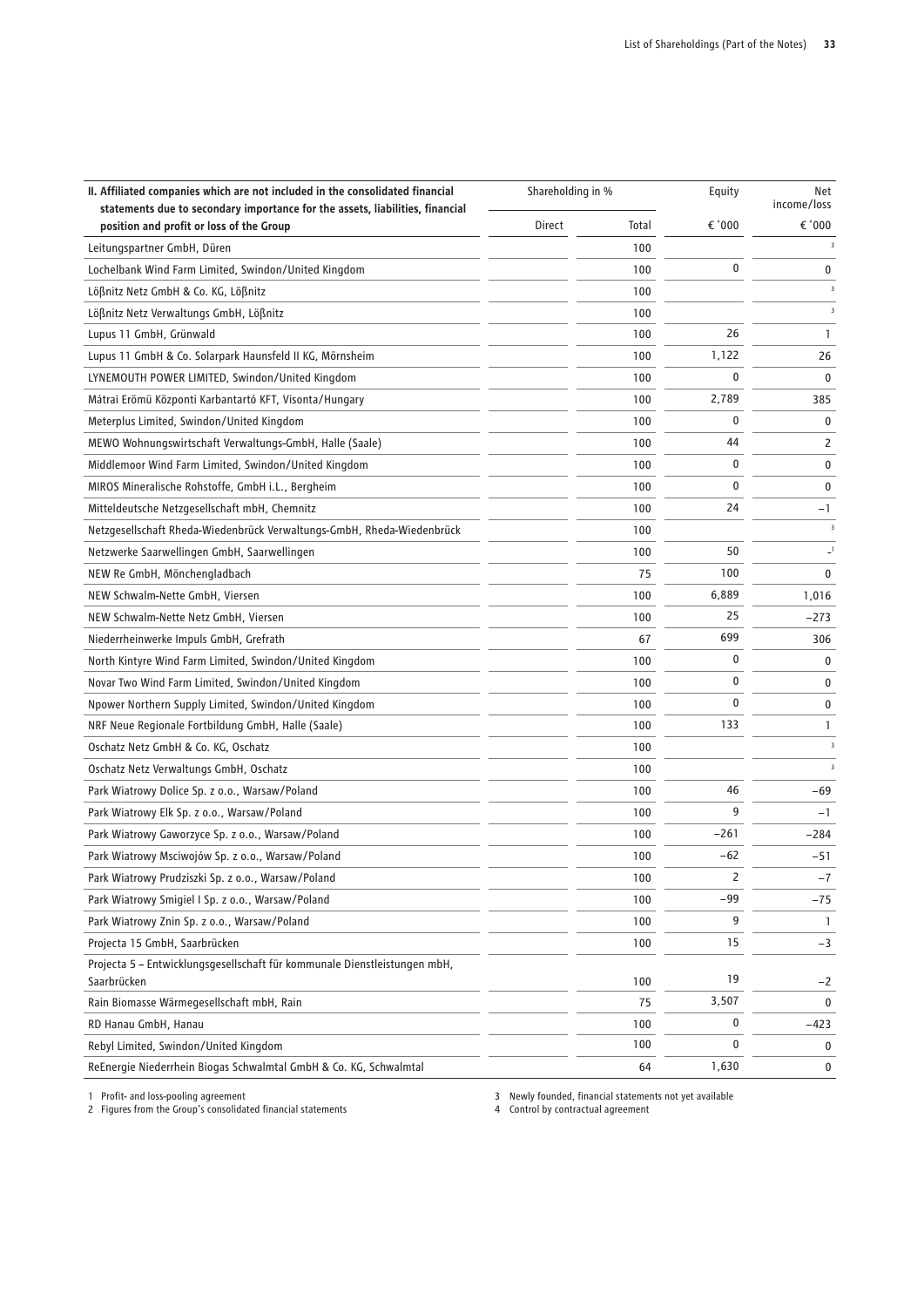| II. Affiliated companies which are not included in the consolidated financial<br>statements due to secondary importance for the assets, liabilities, financial | Shareholding in % |       | Equity | Net<br>income/loss      |
|----------------------------------------------------------------------------------------------------------------------------------------------------------------|-------------------|-------|--------|-------------------------|
| position and profit or loss of the Group                                                                                                                       | Direct            | Total | € '000 | € '000                  |
| Rheinland Westfalen Energiepartner GmbH, Essen                                                                                                                 |                   | 100   | 5,369  | $\mathbf{I}$            |
| rhenagbau GmbH, Cologne                                                                                                                                        |                   | 100   | 1,258  | $\mathbf{I}$            |
| ROTARY-MATRA Kútfúró és Karbantartó KFT, Visonta/Hungary                                                                                                       |                   | 100   | 793    | 16                      |
| RWE & Turcas Dogalgaz Ithalat ve Ihracat A.S., Istanbul/Turkey                                                                                                 |                   | 100   | 60     | $-14$                   |
| RWE & Turcas Kuzey Elektrik Üretim Anonim Sirketi, Ankara/Turkey                                                                                               |                   | 70    | 19     | $-14$                   |
| RWE Aqua International GmbH, Essen                                                                                                                             |                   | 100   | 98     | $\mathbf{I}$            |
| RWE DEA Ukraine LLC, Kiev/Ukraine                                                                                                                              |                   | 100   | 73     | -195                    |
| RWE East Bucharest S.R.L. Bucharest/Romania                                                                                                                    |                   | 100   | 907    | -540                    |
| RWE EUROtest Gesellschaft für Prüfung-Engineering-Consulting mbH, Dortmund                                                                                     |                   | 100   | 51     | $\mathbf{I}$            |
| RWE Gas Transit, s.r.o., Prague/Czech Republic                                                                                                                 |                   | 100   | 4,949  | $-16$                   |
| RWE Group Business Services GmbH, Essen                                                                                                                        |                   | 100   | 23     | $\mathbf{I}$            |
| RWE Hrvatska d.o.o., Zagreb/Croatia                                                                                                                            |                   | 100   | 56     | 51                      |
| RWE Innogy d.o.o. za koristenje obnovljivih izvora energije, Sarajevo/Bosnia and<br>Herzegovina                                                                |                   | 100   | 105    | $-135$                  |
| RWE Innogy Holding S.R.L., Bucharest/Romania                                                                                                                   |                   | 100   | $-44$  | $-43$                   |
| RWE Innogy Kaskasi GmbH, Hamburg                                                                                                                               |                   | 100   | 76     | $\mathbf{I}$            |
| RWE Innogy Serbia d.o.o., Belgrade/Serbia                                                                                                                      |                   | 100   | 1      | 0                       |
| RWE Innogy Windpark Bedburg GmbH & Co. KG, Essen                                                                                                               |                   | 100   |        | $\overline{\mathbf{3}}$ |
| RWE Innogy Windpark Bedburg Verwaltungs GmbH, Essen                                                                                                            |                   | 100   |        | $\overline{\mathbf{3}}$ |
| RWE Innogy Windpark Jüchen GmbH & Co. KG, Essen                                                                                                                |                   | 100   |        | $\overline{\mathbf{3}}$ |
| RWE Innogy Windpark Jüchen Verwaltungs GmbH, Essen                                                                                                             |                   | 100   |        | $\overline{\mathbf{3}}$ |
| RWE KAC Dezentrale Energien Verwaltungsgesellschaft mbH, Dortmund                                                                                              |                   | 100   | 19     | $-1$                    |
| RWE Pensionsfonds AG, Essen                                                                                                                                    | 100               | 100   | 3,723  | $-190$                  |
| RWE POLSKA Generation Sp. z o.o., Warsaw/Poland                                                                                                                |                   | 100   | 508    | $-103$                  |
| RWE Power Benelux B.V., Hoofddorp/Netherlands                                                                                                                  |                   | 100   | 646    | 14                      |
| RWE Power Beteiligungsverwaltung GmbH & Co. KG, Grevenbroich                                                                                                   |                   | 100   | 0      | 0                       |
| RWE Power Climate Protection China GmbH, Essen                                                                                                                 |                   | 100   | 25     | $\mathbf{I}$            |
| RWE Power Climate Protection Clean Energy Technology (Beijing) Co., Ltd.,<br>Beijing/China                                                                     |                   | 100   | 232    | 23                      |
| RWE Power Climate Protection GmbH, Essen                                                                                                                       |                   | 100   | 23     | $\mathbf{I}$            |
| RWE Power Climate Protection Southeast Asia Co., Ltd., Bangkok/Thailand                                                                                        |                   | 100   | 0      | 0                       |
| RWE Power Zweite Gesellschaft für Beteiligungsverwaltung mbH, Grevenbroich                                                                                     |                   | 100   | 24     | $-1$                    |
| RWE Principal Investments (3) Limited, Nova Scotia/Canada                                                                                                      |                   | 100   |        | $\overline{\mathbf{3}}$ |
| RWE Principal Investments (4) Limited Partner, Nova Scotia/Canada                                                                                              |                   | 100   |        | 3                       |
| RWE Rhein Oel Ltd., London/United Kingdom                                                                                                                      |                   | 100   | -1     | 0                       |
| RWE Seabreeze I Verwaltungs GmbH, Bremerhaven                                                                                                                  |                   | 100   | 31     | 28                      |
| RWE Seabreeze II Verwaltungs GmbH, Bremerhaven                                                                                                                 |                   | 100   | 31     | 28                      |
| RWE Stiftung gemeinnützige GmbH, Essen                                                                                                                         | 100               | 100   | 59,183 | 170                     |
| RWE Trading Services Ltd., Swindon/United Kingdom                                                                                                              |                   | 100   | 936    | 71                      |
| RWE WP 4 Sp. z o.o., Warsaw/Poland                                                                                                                             |                   | 100   | 272    | $-19$                   |

1 Profit- and loss-pooling agreement<br>2 Figures from the Group's consolidated financial statements<br>2 Figures from the Group's consolidated financial statements<br>2 Gontrol by contractual agreement 2 Figures from the Group's consolidated financial statements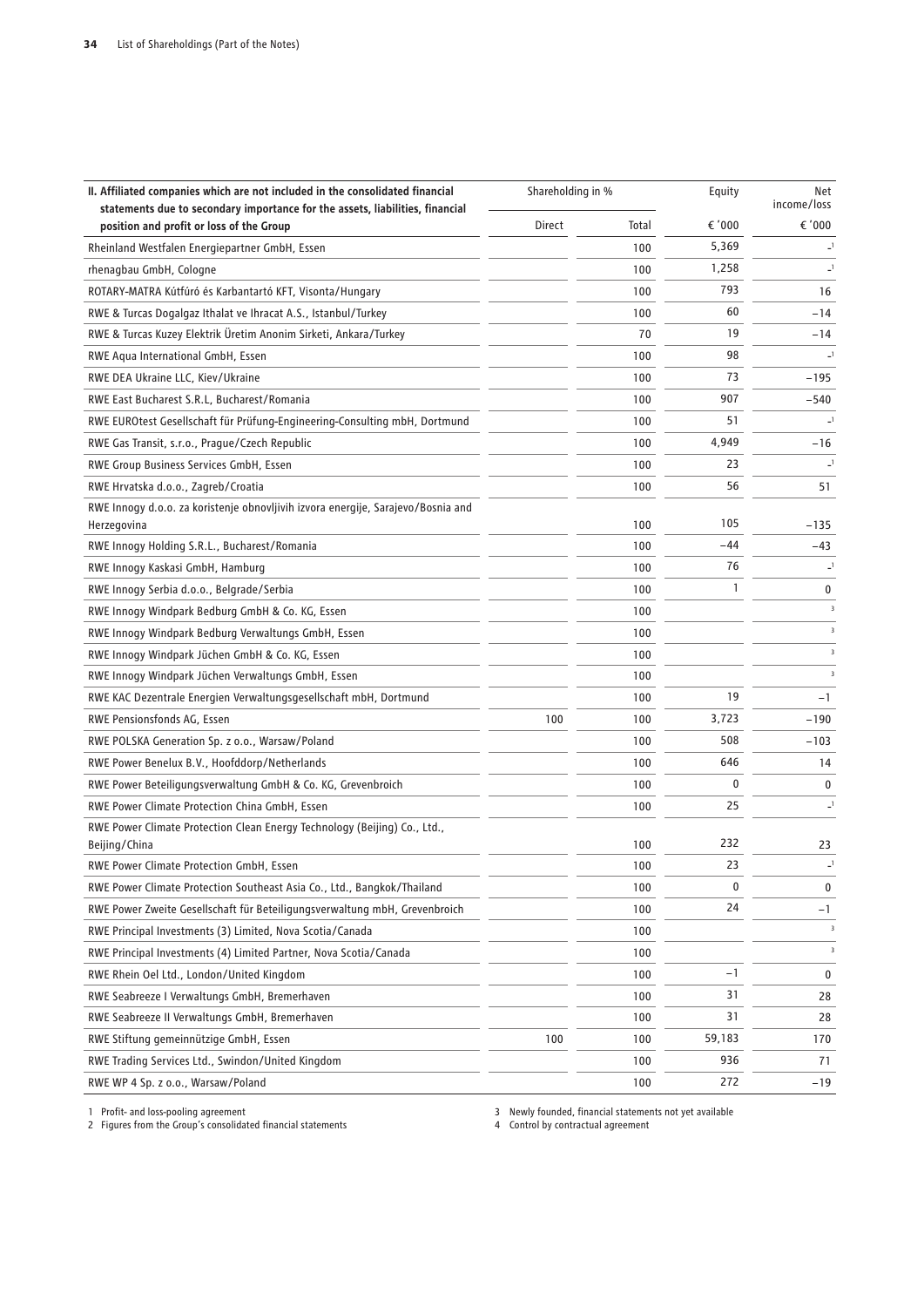| II. Affiliated companies which are not included in the consolidated financial<br>Shareholding in %<br>statements due to secondary importance for the assets, liabilities, financial |               | Equity |              | Net<br>income/loss |  |
|-------------------------------------------------------------------------------------------------------------------------------------------------------------------------------------|---------------|--------|--------------|--------------------|--|
| position and profit or loss of the Group                                                                                                                                            | <b>Direct</b> | Total  | € '000       | € '000             |  |
| RWE-EnBW Magyarország Energiaszolgáltató Korlátolt Felelösségü Társaság,                                                                                                            |               |        |              |                    |  |
| Budapest/Hungary                                                                                                                                                                    |               | 70     | 273          | 102                |  |
| SASKIA Informations-Systeme GmbH, Chemnitz                                                                                                                                          |               | 90     | 596          | 181                |  |
| SchlauTherm GmbH, Saarbrücken                                                                                                                                                       |               | 75     | 138          | 59                 |  |
| Securum AG, Zug/Switzerland                                                                                                                                                         |               | 100    | 3,015        | 33                 |  |
| Snowgoat Glen Wind Farm Limited, Swindon/United Kingdom                                                                                                                             |               | 100    | $\mathbf{0}$ | 0                  |  |
| Stadtwerke Korschenbroich GmbH, Mönchengladbach                                                                                                                                     |               | 100    |              | $\overline{3}$     |  |
| Steinkohlendoppelblock Verwaltungs GmbH, Essen                                                                                                                                      |               | 100    | 206          | 50                 |  |
| Stoen Nieruchomosci Sp. z o.o., Warsaw/Poland                                                                                                                                       |               | 100    | $-485$       | 11                 |  |
| Stroupster Wind Farm Limited, Swindon/United Kingdom                                                                                                                                |               | 100    | $\mathbf{0}$ | 0                  |  |
| Süwag Erneuerbare Energien GmbH, Frankfurt am Main                                                                                                                                  |               | 100    | 124          | $-1$               |  |
| Süwag Vertrieb Management GmbH, Frankfurt am Main                                                                                                                                   |               | 100    | 24           | 0                  |  |
| Taff-Ely Wind Farm Project Limited, Swindon/United Kingdom                                                                                                                          |               | 100    | 107          | 0                  |  |
| Tarskavaig Wind Farm Limited, Swindon/United Kingdom                                                                                                                                |               | 100    | 0            | 0                  |  |
| T.B.E. TECHNISCHE BERATUNG ENERGIE für wirtschaftliche Energieanwendung                                                                                                             |               |        |              |                    |  |
| GmbH, Duisburg                                                                                                                                                                      |               | 100    | 337          | $\mathbf{I}$       |  |
| TEPLO Rumburk s.r.o., Rumburk/Czech Republic                                                                                                                                        |               | 98     | 351          | $-4$               |  |
| Thermolux S.a.r.l., Luxembourg/Luxembourg                                                                                                                                           |               | 100    | 582          | $-875$             |  |
| Thyssengas-Unterstützungskasse GmbH, Dortmund                                                                                                                                       |               | 100    | 75           | $-38$              |  |
| Tisza BioTerm Kft., Budapest/Hungary                                                                                                                                                |               | 60     | 2            | $\mathbf{0}$       |  |
| TWS Technische Werke der Gemeinde Saarwellingen GmbH, Saarwellingen                                                                                                                 |               | 51     | 3,015        | 543                |  |
| Versuchsatomkraftwerk Kahl GmbH, Karlstein                                                                                                                                          |               | 80     | 5,711        | 31                 |  |
| VKN Saar Geschäftsführungsgesellschaft mbH, Ensdorf                                                                                                                                 |               | 51     | 44           | 2                  |  |
| VKN Saar Gesellschaft für Verwertung von Kraftwerksnebenprodukten und<br>Ersatzbrennstoffen mbH & Co. KG, Ensdorf                                                                   |               | 51     | 50           | 192                |  |
| VSE - Windpark Merchingen GmbH & Co. KG, Saarbrücken                                                                                                                                |               | 100    | 2,267        | $-533$             |  |
| VSE – Windpark Merchingen Verwaltungs GmbH, Saarbrücken                                                                                                                             |               | 100    | 55           | 2                  |  |
| VSE Stiftung gGmbH, Saarbrücken                                                                                                                                                     |               | 100    | 2,558        | 23                 |  |
| Wabea Wasserbehandlungsanlagen Berlin GmbH i.L., Berlin                                                                                                                             |               | 100    | 420          | 19                 |  |
| Wärmeversorgung Schwaben GmbH, Augsburg                                                                                                                                             |               | 100    | 64           | 0                  |  |
| WLN Wasserlabor Niederrhein GmbH, Mönchengladbach                                                                                                                                   |               | 60     | 326          | 0                  |  |
|                                                                                                                                                                                     |               |        |              |                    |  |

1 Profit- and loss-pooling agreement 3 Newly founded, financial statements not yet available

2 Figures from the Group's consolidated financial statements 4 Control by contractual agreement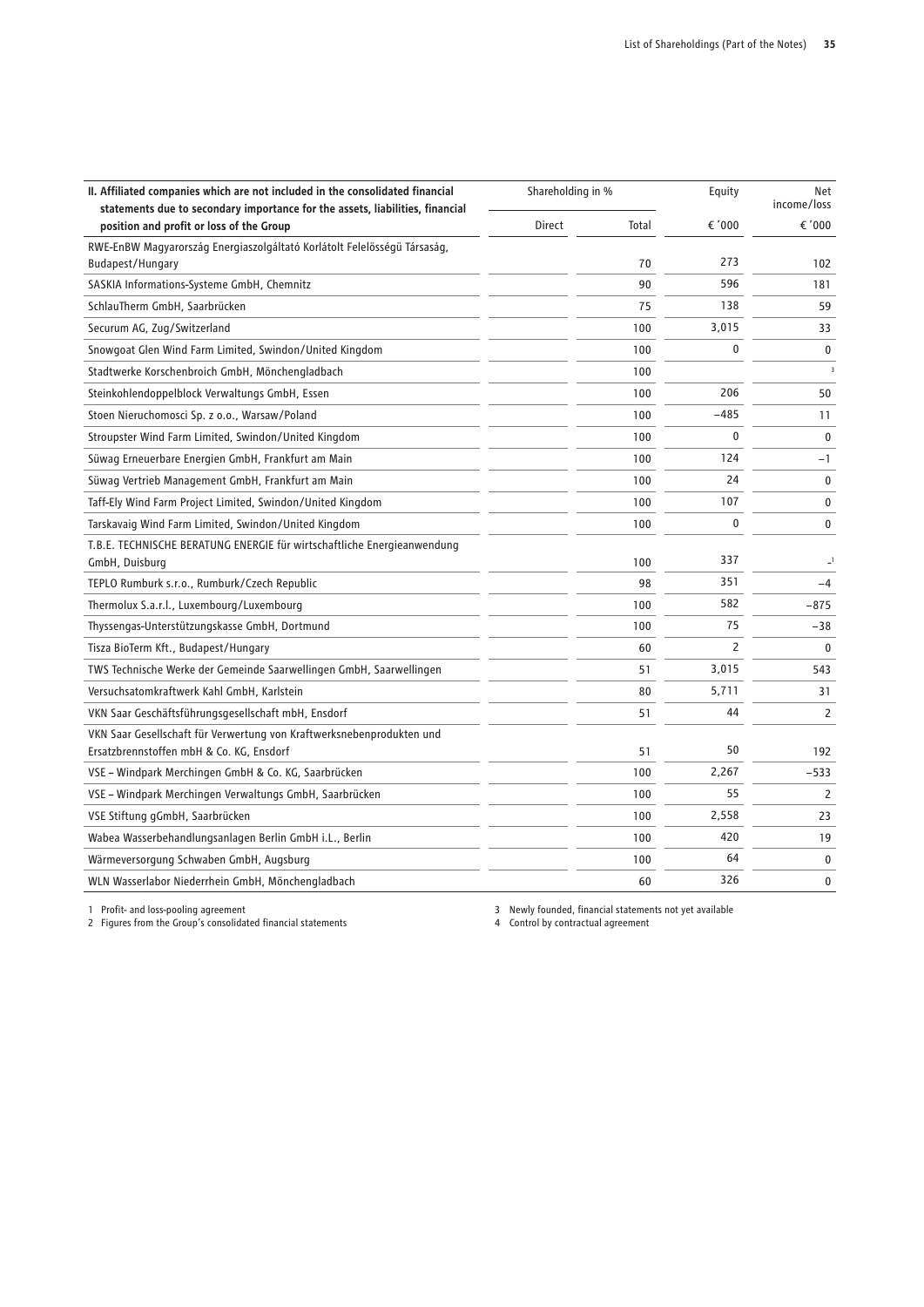| III. Companies accounted for using the equity method                             | Shareholding in % |       | Equity   | Net<br>income/loss |
|----------------------------------------------------------------------------------|-------------------|-------|----------|--------------------|
|                                                                                  | <b>Direct</b>     | Total | € '000   | € '000             |
| Amprion GmbH, Dortmund                                                           | 25                | 25    | 733,100  | 82,100             |
| AS 3 Beteiligungs GmbH, Essen                                                    |                   | 51    | 23,167   | 204                |
| ATBERG - Eólicas do Alto Tâmega e Barroso, Lda., Ribeira de Pena/Portugal        |                   | 40    | 2,347    | 21                 |
| AVA Abfallverwertung Augsburg GmbH, Augsburg                                     |                   | 25    | 21,610   | 5,025              |
| AVU Aktiengesellschaft für Versorgungs-Unternehmen, Gevelsberg                   |                   | 50    | 101,813  | 14,400             |
| BC-Eromu Kft., Miskolc/Hungary                                                   |                   | 74    | 17,848   | 2,346              |
| BEW Netze GmbH, Wipperfürth                                                      |                   | 61    | 9,917    | 1,264              |
| Blackhawk Mining LLC, Lexington/USA                                              |                   | 25    | 102,134  | $-8,361^2$         |
| Budapesti Disz- es Közvilagitsi Korlatolt Felelössegü Tarsasag, Budapest/Hungary |                   | 50    | 30,731   | 1,241              |
| C-Power N.V., Zwijndrecht/Belgium                                                |                   | 27    | 166,276  | $-3,050$           |
| Delesto B.V., Delfzijl/Netherlands                                               |                   | 50    | 59,880   | 3,449              |
| Desco B.V., Dordrecht/Netherlands                                                |                   | 33    | 10,342   | 834                |
| Desco C.V., Dordrecht/Netherlands                                                |                   | 33    | 12,901   | $\Omega$           |
| Dortmunder Energie- und Wasserversorgung GmbH (DEW 21), Dortmund                 |                   | 47    | 168,019  | 2,602              |
| EAH Holding B.V., Heerenveen/Netherlands                                         |                   | 33    | 4,193    | 0                  |
| EdeA VOF, Geleen/Netherlands                                                     |                   | 50    | 36,300   | 1,964              |
| EGG Holding B.V., 's-Hertogenbosch/Netherlands                                   |                   | 50    | 9,393    | 1,933              |
| Electrorisk Verzekeringsmaatschappij N.V., Arnhem/Netherlands                    |                   | 25    | 11,340   | 346                |
| Elsta B.V., Middelburg/Netherlands                                               |                   | 25    | 194      | 176                |
| Elsta B.V. & CO C.V., Middelburg/Netherlands                                     |                   | 25    | 1,333    | 7,241              |
| Energie Nordeifel GmbH & Co. KG, Kall                                            |                   | 50    | 11,231   | $3,071^2$          |
| Energie- und Wasserversorgung Altenburg GmbH, Altenburg                          |                   | 30    | 29,761   | 3,128              |
| Energieversorgung Guben GmbH, Guben                                              |                   | 45    | 5,613    | 469                |
| Energieversorgung Hürth GmbH, Hürth                                              |                   | 25    | 4,961    | 0                  |
| Energieversorgung Oberhausen AG, Oberhausen                                      |                   | 10    | 30,305   | $\Omega$           |
| Energiewacht N.V., Veendam/Netherlands                                           |                   | 50    | 21,196   | 3,425              |
| ENNI Energie & Umwelt Niederrhein GmbH, Moers                                    |                   | 20    | 38,216   | 9,046              |
| Enovos International S. A., Luxembourg/Luxembourg                                |                   | 18    | 717,031  | 40,078             |
| Éoliennes de Mounés S.A.S., Paris/France                                         |                   | 50    | $-3,587$ | 935                |
| EPZ - N.V. Elektriciteits Produktiemij Zuid-Nederland, Borssele/Netherlands      |                   | 30    | 45,408   | 21,577             |
| <b>EWR Aktiengesellschaft, Worms</b>                                             |                   | 2     | 74,307   | 18,023             |
| EWR Dienstleistungen GmbH & Co. KG, Worms                                        |                   | 50    | 144,232  | 18,132             |
| Excelerate Energy LLC, The Woodlands/USA                                         |                   | 50    | 9,141    | 0                  |
| Excelerate Energy LP, The Woodlands/USA                                          |                   | 50    | $-9,212$ | $-88,947^2$        |
| Exemplar NV, Brussels/Belgium                                                    |                   | 15    | 715      | 699                |
| Expedient NV, Antwerp/Belgium                                                    |                   | 15    | 712      | 477                |
| Exquisite NV, Antwerp/Belgium                                                    |                   | 15    | 1,310    | 433                |
| Fovarosi Gazmuvek Zrt., Budapest/Hungary                                         |                   | 50    | 147,453  | 28,558             |
| Freiberger Stromversorgung GmbH (FSG), Freiberg                                  |                   | 30    | 8,948    | 1,663              |
| Fri-El S.p.A., Bolzano/Italy                                                     |                   | 50    | 15,432   | $-1,5502$          |

1 Profit- and loss-pooling agreement 3 Newly founded, financial statements not yet available

2 Figures from the Group's consolidated financial statements 4 Control by contractual agreement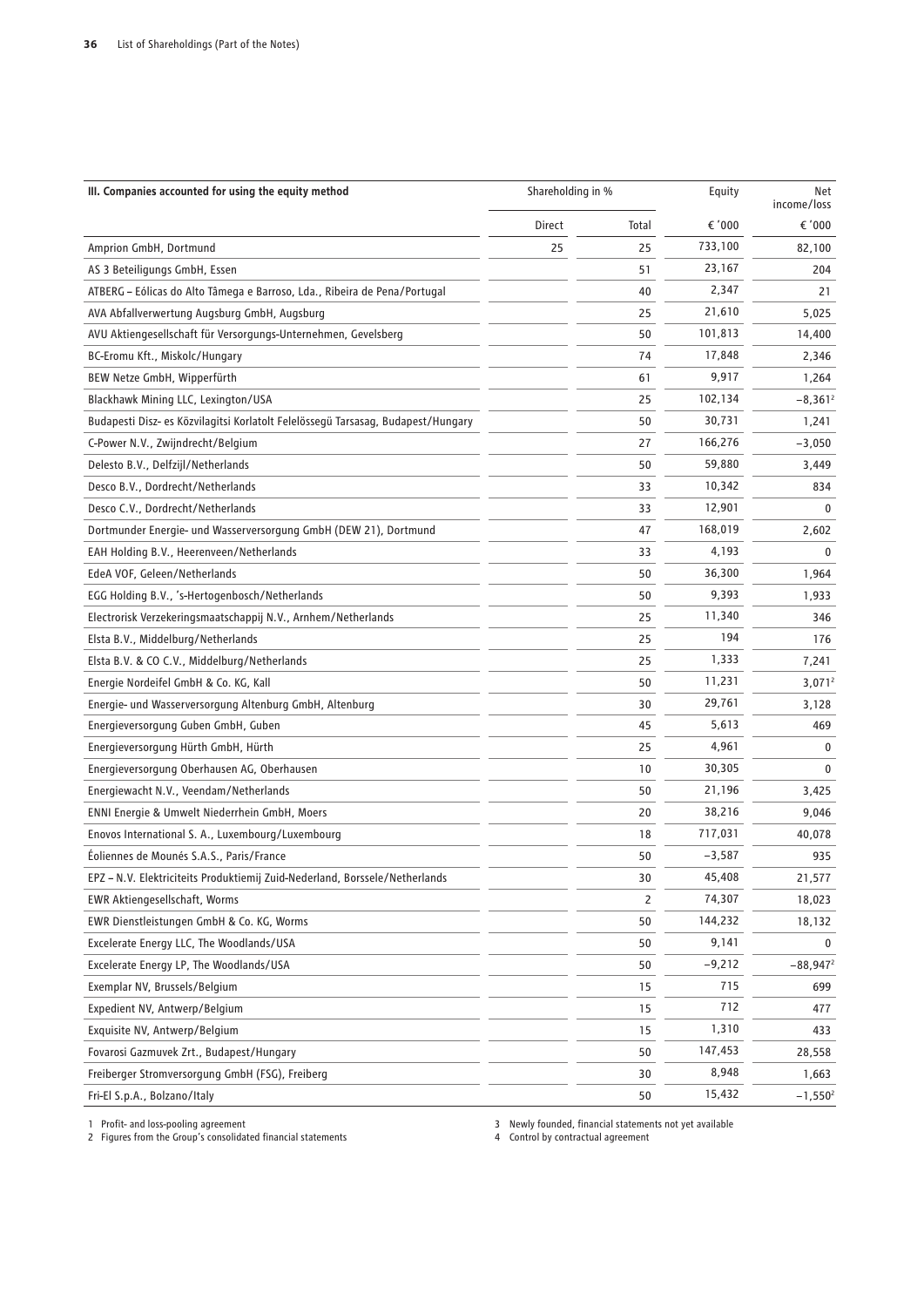| III. Companies accounted for using the equity method                                                          |        | Shareholding in % |          | Net<br>income/loss  |
|---------------------------------------------------------------------------------------------------------------|--------|-------------------|----------|---------------------|
|                                                                                                               | Direct | Total             | € '000   | € '000              |
| FSO GmbH & Co. KG, Oberhausen                                                                                 |        | 50                | 21,562   | 10,4982             |
| Geas Energiewacht B.V., Enschede/Netherlands                                                                  |        | 50                | 9,584    | 1,597               |
| GNS Gesellschaft für Nuklear-Service mbH, Essen                                                               |        | 28                | 905      | 2,020 <sup>2</sup>  |
| Greater Gabbard Offshore Winds Limited, Reading/United Kingdom                                                |        | 50                | 90,280   | 7,512               |
| Grosskraftwerk Mannheim Aktiengesellschaft, Mannheim                                                          |        | 40                | 114,142  | 6,647               |
| Gwynt Y Môr Offshore Wind Farm Limited, Swindon/United Kingdom                                                |        | 60                | $-3,458$ | $-37$               |
| HIDROERG - Projectos Energéticos, Lda., Lisbon/Portugal                                                       |        | 32                | 9,139    | 898                 |
| Hungáriavíz Vagyonkezelő Zrt., Budapest/Hungary                                                               |        | 49                | 46,125   | 2,798               |
| Innogy Renewables Technology Fund I GmbH & Co. KG, Essen                                                      |        | 78                | 47,433   | $-6,161$            |
| Innogy Venture Capital GmbH, Essen                                                                            |        | 75                | 118      | 93                  |
| Kärntner Energieholding Beteiligungs GmbH, Klagenfurt/Austria                                                 |        | 49                | 566,843  | 87,297              |
| KELAG-Kärntner Elektrizitäts-AG, Klagenfurt/Austria                                                           |        | 13                | 587,954  | 91,890 <sup>2</sup> |
| Kemkens B.V., Oss/Netherlands                                                                                 |        | 49                | 12,901   | 4,819               |
| KEW Kommunale Energie- und Wasserversorgung AG, Neunkirchen                                                   |        | 29                | 72,714   | 9,500               |
| Konsortium Energieversorgung Opel oHG der RWE Innogy GmbH und<br>der Kraftwerke Mainz-Wiesbaden AG, Karlstein |        | 67                | 29,299   | 10,804              |
| medl GmbH, Mülheim an der Ruhr                                                                                |        | 49                | 21,972   | 0                   |
| Mingas-Power GmbH, Essen                                                                                      |        | 40                | 5,080    | 4,410               |
| Nebelhornbahn-Aktiengesellschaft, Oberstdorf                                                                  |        | 27                | 4,865    | 309                 |
| Pfalzwerke Aktiengesellschaft, Ludwigshafen                                                                   |        | 27                | 191,648  | 17,2572             |
| Pistazit Anlagen-Vermietungs GmbH & Co. Objekt Willich KG, Mainz                                              |        | 100               | 460      | 752                 |
| PRENU Projektgesellschaft für Rationelle Energienutzung in Neuss mbH, Neuss                                   |        | 50                | 254      | $-15$               |
| Projecta 14 GmbH, Saarbrücken                                                                                 |        | 50                | 39,456   | 1,722               |
| Propan Rheingas GmbH & Co KG, Brühl                                                                           |        | 30                | 14,537   | 52                  |
| Przedsiêbiorstwo Wodociagów i Kanalizacji Sp. z o.o., Dabrowa Górnica/Poland                                  |        | 34                | 31,394   | 1,658               |
| Regionalgas Euskirchen GmbH & Co. KG, Euskirchen                                                              |        | 43                | 56,763   | 11,052              |
| RheinEnergie AG, Cologne                                                                                      |        | 20                | 716,918  | 195,304             |
| Rhein-Main-Donau AG, Munich                                                                                   |        | 22                | 110,169  | 0                   |
| Sampi Anlagen-Vermietungs GmbH & Co. Objekt Meerbusch KG, Mainz                                               |        | 100               | 377      | 1,330               |
| Schluchseewerk Aktiengesellschaft, Laufenburg (Baden)                                                         |        | 50                | 59,339   | 2,809               |
| SHW/RWE Umwelt Aqua Vodogradnja d.o.o., Zagreb/Croatia                                                        |        | 50                | 1,672    | 347                 |
| Siegener Versorgungsbetriebe GmbH, Siegen                                                                     |        | 25                | 21,781   | 3,308               |
| Société Electrique de l'Our S.A., Luxembourg/Luxembourg                                                       |        | 40                | 12,953   | $-4912$             |
| SpreeGas Gesellschaft für Gasversorgung und Energiedienstleistung mbH,<br>Cottbus                             |        | 33                | 35,663   | 7,103               |
| SSW Stadtwerke St. Wendel GmbH & Co. KG, St. Wendel                                                           |        | 50                | 20,215   | 2,096               |
| Stadtwerke Bernburg GmbH, Bernburg                                                                            |        | 45                | 31,709   | 5,976               |
| Stadtwerke Bitterfeld-Wolfen GmbH, Bitterfeld-Wolfen                                                          |        | 40                | 20,175   | 1,648               |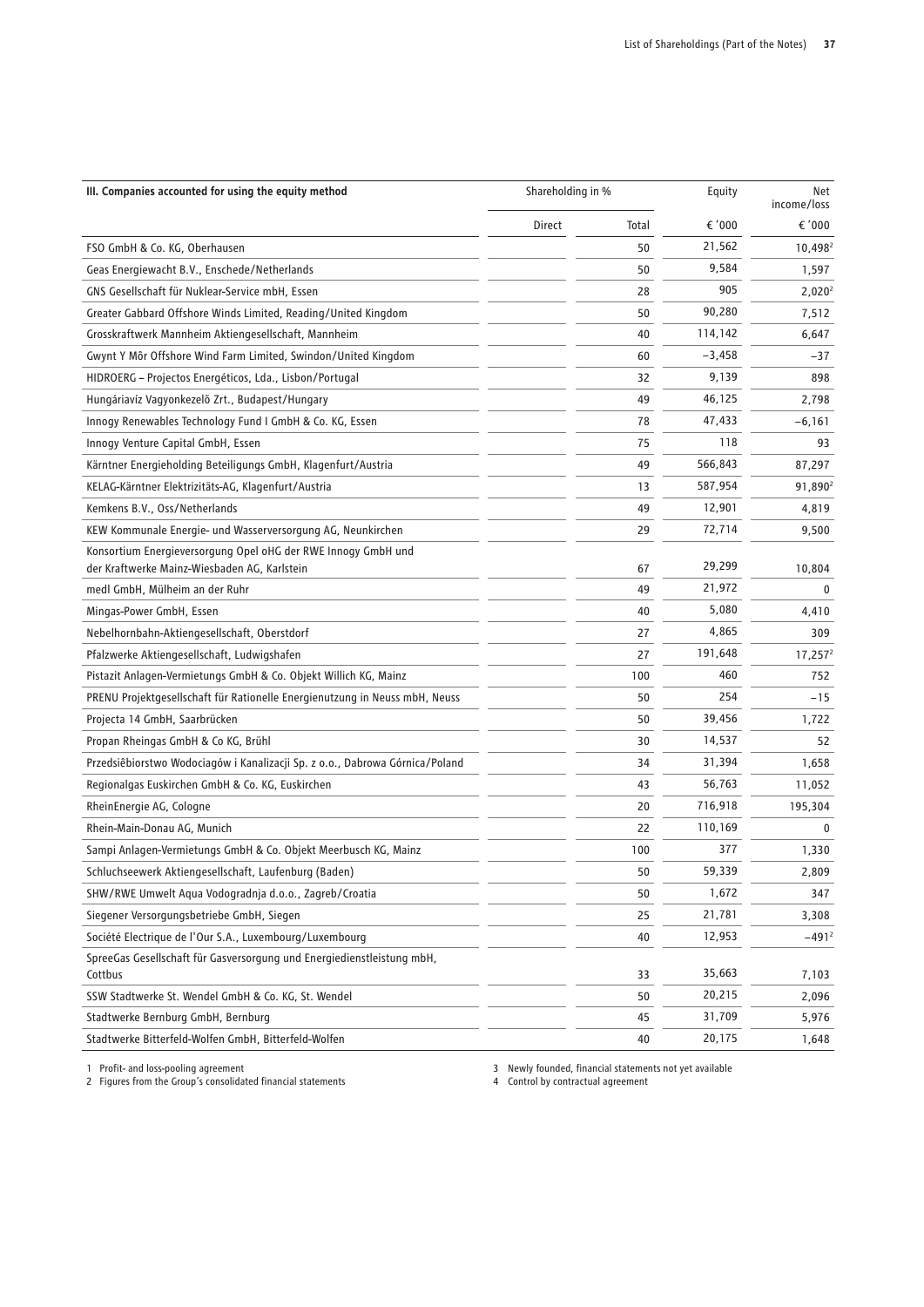| III. Companies accounted for using the equity method                      | Shareholding in % |       |           |                     | Equity | Net<br>income/loss |
|---------------------------------------------------------------------------|-------------------|-------|-----------|---------------------|--------|--------------------|
|                                                                           | Direct            | Total | € '000    | € $'000$            |        |                    |
| Stadtwerke Bühl GmbH, Bühl                                                |                   | 30    | 21,757    | $\mathbf{0}$        |        |                    |
| Stadtwerke Duisburg Aktiengesellschaft, Duisburg                          |                   | 20    | 163,071   | 5,662               |        |                    |
| Stadtwerke Dülmen Dienstleistungs- und Beteiligungs-GmbH & Co. KG, Dülmen |                   | 50    | 26,306    | 3,546               |        |                    |
| Stadtwerke Emmerich GmbH, Emmerich am Rhein                               |                   | 25    | 12,115    | 3,282               |        |                    |
| Stadtwerke Essen Aktiengesellschaft, Essen                                |                   | 29    | 117,257   | 26,529              |        |                    |
| Stadtwerke Geldern GmbH, Geldern                                          |                   | 49    | 11,201    | 3,221               |        |                    |
| Stadtwerke GmbH Bad Kreuznach, Bad Kreuznach                              |                   | 25    | 39,925    | $\bf{0}$            |        |                    |
| Stadtwerke Kirn GmbH, Kirn                                                |                   | 49    | 1,951     | 355                 |        |                    |
| Stadtwerke Meerane GmbH, Meerane                                          |                   | 24    | 11,974    | 1,631               |        |                    |
| Stadtwerke Merseburg GmbH, Merseburg                                      |                   | 40    | 20,392    | 3,347               |        |                    |
| Stadtwerke Merzig GmbH, Merzig                                            |                   | 50    | 15,906    | 1,677               |        |                    |
| Stadtwerke Neuss Energie und Wasser GmbH, Neuss                           |                   | 25    | 88,344    | 11,426              |        |                    |
| Stadtwerke Radevormwald GmbH, Radevormwald                                |                   | 50    | 4,818     | 1,453               |        |                    |
| Stadtwerke Ratingen GmbH, Ratingen                                        |                   | 25    | 48,221    | 4,775               |        |                    |
| Stadtwerke Reichenbach/Vogtland GmbH, Reichenbach                         |                   | 24    | 11,974    | 1,922               |        |                    |
| Stadtwerke Remscheid GmbH, Remscheid                                      |                   | 25    | 148,146   | 7,356 <sup>2</sup>  |        |                    |
| Stadtwerke Saarlouis GmbH, Saarlouis                                      |                   | 49    | 33,522    | 4,495               |        |                    |
| Stadtwerke Velbert GmbH, Velbert                                          |                   | 50    | 82,005    | 10,724              |        |                    |
| Stadtwerke Weißenfels GmbH, Weißenfels                                    |                   | 24    | 23,044    | 4,274               |        |                    |
| Stadtwerke Willich GmbH, Willich                                          |                   | 25    | 12,581    | 3,338               |        |                    |
| Stadtwerke Zeitz GmbH, Zeitz                                              |                   | 24    | 20,434    | 3,050               |        |                    |
| Südwestfalen Energie und Wasser AG, Hagen                                 |                   | 19    | 223,215   | 14,177 <sup>2</sup> |        |                    |
| TCP Petcoke Corporation, Dover/USA                                        |                   | 50    | 18,745    | 19,054 <sup>2</sup> |        |                    |
| TE Plomin d.o.o., Plomin/Croatia                                          |                   | 50    | 32,019    | 1,530               |        |                    |
| TVK Eromu Termelo es Szolgáltató Korlatolt Felelossegu Tarsasag,          |                   |       |           |                     |        |                    |
| Tiszaujvaros/Hungary                                                      |                   | 74    | 17,578    | 5,176               |        |                    |
| URANIT GmbH, Jülich                                                       |                   | 50    | 91,780    | 29,747              |        |                    |
| Vliegasunie B.V., De Bilt/Netherlands                                     |                   | 43    | 2,956     | 608                 |        |                    |
| VOF Dobbestroom, Veendam/Netherlands                                      |                   | 50    | 14,076    | 119                 |        |                    |
| VOF Hunzestroom. Veendam/Netherlands                                      |                   | 50    | 10,462    | 248                 |        |                    |
| Východoslovenská energetika a.s., Košice/Slovakia                         | 49                | 49    | 247,029   | 96,129 <sup>2</sup> |        |                    |
| Wasser- und Energieversorgung Kreis St. Wendel GmbH, St. Wendel           |                   | 28    | 19,931    | 1,175               |        |                    |
| WBM Wirtschaftsbetriebe Meerbusch GmbH, Meerbusch                         |                   | 40    | 21,139    | 3,414               |        |                    |
| WestEnergie und Verkehr GmbH, Geilenkirchen                               |                   | 50    | 37,075    | 7,121               |        |                    |
| Zagrebacke otpadne vode d.o.o., Zagreb/Croatia                            |                   | 48    | 138,097   | 20,900              |        |                    |
| Zagrebacke otpadne vode-upravljanje i pogon d.o.o., Zagreb/Croatia        |                   | 33    | 3,813     | 3,827               |        |                    |
| Zephyr Investments Limited, Swindon/United Kingdom                        |                   | 33    | $-30,173$ | 1,480 <sup>2</sup>  |        |                    |
| Zwickauer Energieversorgung GmbH, Zwickau                                 |                   | 27    | 37,360    | 12,522              |        |                    |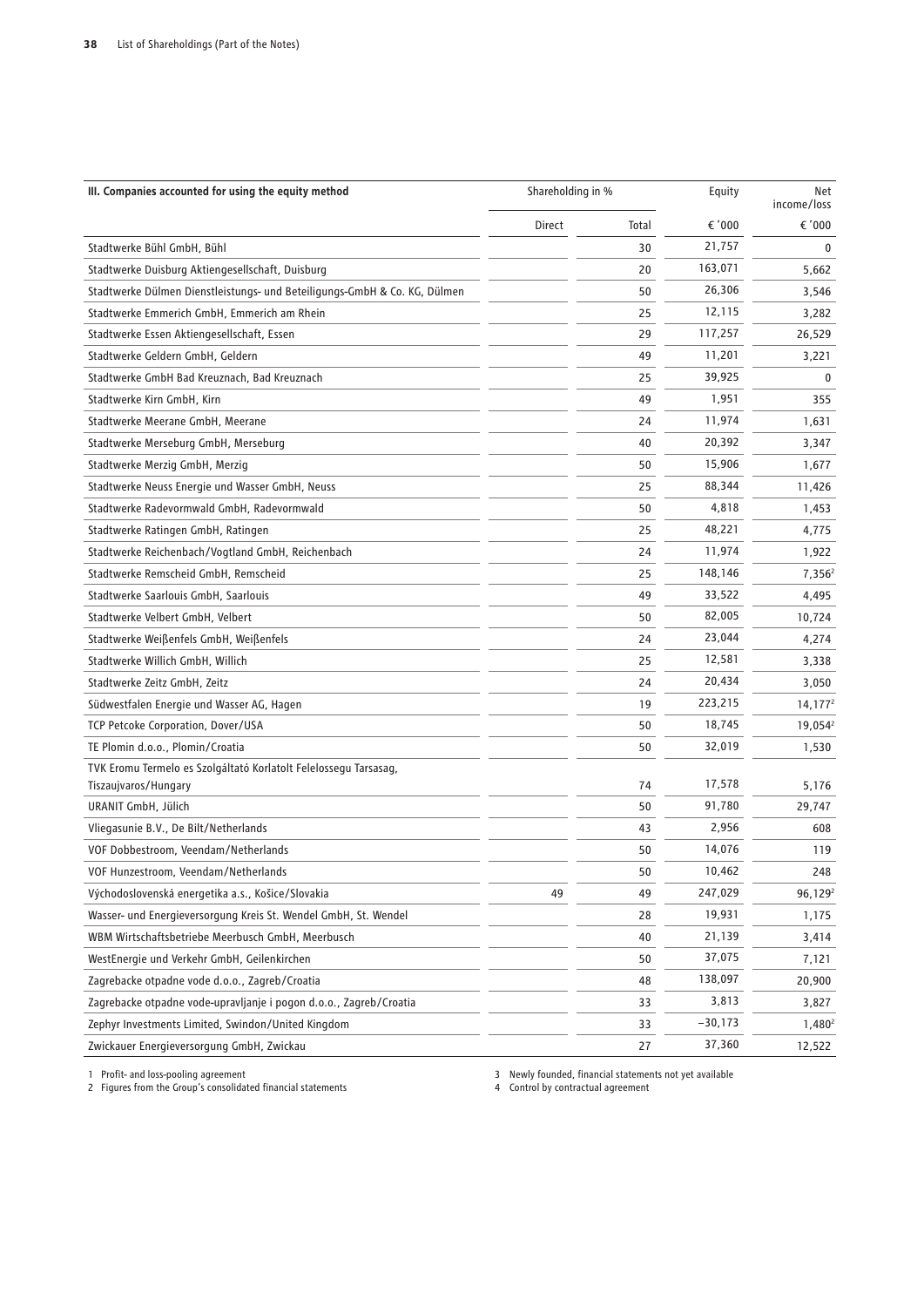| secondary importance for the assets, liabilities, financial position and profit      | Net<br>income/loss      |
|--------------------------------------------------------------------------------------|-------------------------|
| or loss of the Group<br>€ '000<br><b>Direct</b><br>Total                             | € '000                  |
| 478<br>Abwasser-Gesellschaft Knapsack, GmbH, Hürth<br>33                             | 248                     |
| -62<br>Astralis S.A., Betzdorf/Luxembourg<br>49                                      | $-11$                   |
| 95<br>Awotec Gebäude Servicegesellschaft mbH, Saarbrücken<br>48                      | $-1$                    |
| 58<br>Bäderbetriebsgesellschaft St. Ingbert GmbH, St. Ingbert<br>49                  | 2                       |
| BIG Breitband-Infrastrukturges. Cochem Zell mbH, Cochem-Zell<br>21                   | $\overline{\mathbf{3}}$ |
| 25<br>Biogas Mönchengladbach-Süd GmbH & Co. KG, Mönchengladbach<br>50                | 0                       |
| 290<br>Breer Gebäudedienste Heidelberg GmbH, Heidelberg<br>45                        | 169                     |
| Brockloch Rig Windfarm Limited, Glasgow/United Kingdom<br>50<br>1                    | 0                       |
| 8,998<br>CARBON CDM Korea Ltd., Seoul/South Korea<br>49                              | 8,692                   |
| $-577$<br>CARBON Climate Protection GmbH, Langenlois/Austria<br>50                   | 536                     |
| 5,351<br>CARBON Egypt Ltd., Cairo/Egypt<br>49                                        | 5,622                   |
| 1<br>Caspian Energy Company Limited, London/United Kingdom<br>50                     | 0                       |
| CUT! Energy GmbH, Essen<br>49                                                        | 3                       |
| 147<br>CZT Valašské Meziříčí s.r.o., Valašské Meziříčí/Czech Republic<br>20          | 61                      |
| 57<br>DES Dezentrale Energien Schmalkalden GmbH, Schmalkalden<br>30                  | 15                      |
| Deutsche Gesellschaft für Wiederaufarbeitung von                                     |                         |
| 662<br>Kernbrennstoffen AG & Co. oHG, Gorleben<br>31                                 | 161                     |
| 661<br>D&S Geo Innogy GmbH, Essen<br>50                                              | -80                     |
| ELE-GEW Photovoltaikgesellschaft mbH, Gelsenkirchen<br>66<br>50                      | 46                      |
| ELE-RAG Montan Immobilien Erneuerbare Energien GmbH, Bottrop<br>50                   | $\overline{\mathbf{3}}$ |
| 657<br>ELE-Scholven-Wind GmbH, Gelsenkirchen<br>30                                   | 146                     |
| 1,633<br>Enercraft Energiemanagement OHG haftungsbeschränkt, Frankfurt am Main<br>50 | 75                      |
| Energie BOL GmbH, Ottersweier<br>50                                                  | $\overline{\mathbf{3}}$ |
| 27<br>Energie Nordeifel Beteiligungs-GmbH, Kall<br>50                                | $\overline{2}$          |
| $-1,663$<br>Energie Service Saar GmbH, Völklingen<br>50                              | $-263$                  |
| 4,733<br>Energieversorgung Beckum GmbH & Co. KG, Beckum<br>49                        | 2,472                   |
| Energieversorgung Beckum Verwaltungs-GmbH, Beckum<br>47<br>49                        | 2                       |
| 1,770<br>Energieversorgung Marienberg GmbH, Marienberg<br>49                         | 856                     |
| 6,323<br>Energieversorgung Oelde GmbH, Oelde<br>46                                   | 1,044                   |
| 1,090<br>Enerventis GmbH & Co. KG, Saarbrücken<br>33                                 | 243                     |
| 1,476<br>Ensys AG, Frankfurt am Main<br>25                                           | $-1,546$                |
| 607<br>Eólica de la Mata, S.A., Soria/Spain<br>26                                    | 0                       |
| Eólica de Sarnago, S.A., Soria/Spain<br>78<br>50                                     | 4                       |
| 493<br>Erdgasversorgung Industriepark Leipzig Nord GmbH, Leipzig<br>50               | 58                      |
| 6,017<br>Erdgasversorgung Oranienburg GmbH, Oranienburg<br>24                        | 758                     |
| ESG Energie Schmallenberg GmbH, Schmallenberg<br>44                                  | $\overline{\mathbf{3}}$ |
| 653<br>EWC Windpark Cuxhaven GmbH, Munich<br>50                                      | 385                     |
| EWV Baesweiler GmbH & Co. KG, Baesweiler<br>45                                       | 3                       |
| EWV Baesweiler Verwaltungs GmbH, Baesweiler<br>45                                    | 3                       |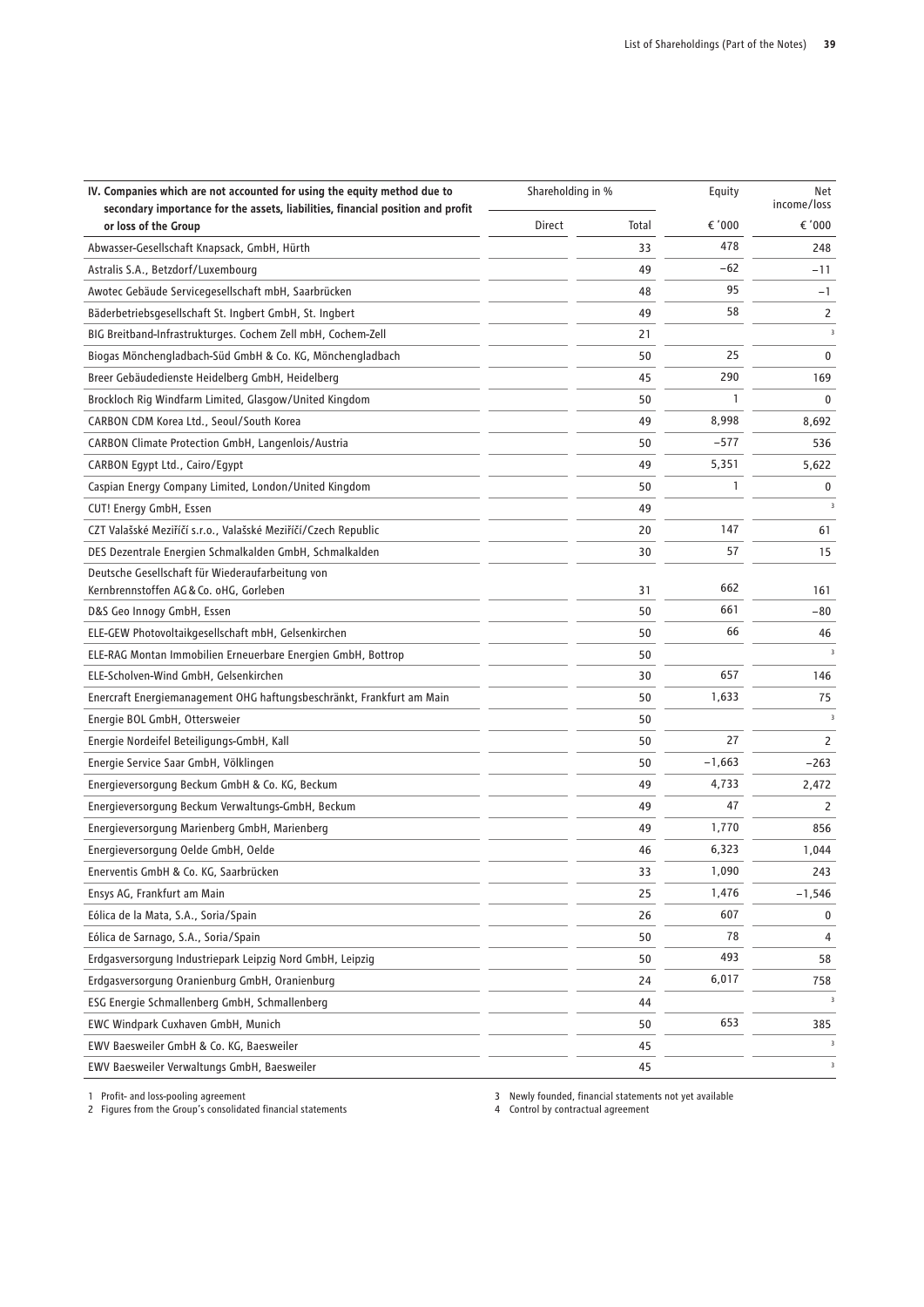| IV. Companies which are not accounted for using the equity method due to<br>secondary importance for the assets, liabilities, financial position and profit | Shareholding in % |       | Equity    | Net<br>income/loss      |
|-------------------------------------------------------------------------------------------------------------------------------------------------------------|-------------------|-------|-----------|-------------------------|
| or loss of the Group                                                                                                                                        | Direct            | Total | € '000    | € '000                  |
| FAMOS - Facility Management Osnabrück GmbH, Osnabrück                                                                                                       |                   | 49    | 101       | 4                       |
| Fernwärmeversorgung Zwönitz GmbH, Zwönitz                                                                                                                   |                   | 50    | 2,687     | 347                     |
| Forewind Limited, Swindon/United Kingdom                                                                                                                    |                   | 25    | 0         | 0                       |
| FSO Verwaltungs-GmbH, Oberhausen                                                                                                                            |                   | 50    | 31        | 1                       |
| Galloper Wind Farm Limited, Reading/United Kingdom                                                                                                          |                   | 50    | 3         | 3                       |
| Gas Service Freiberg GmbH, Freiberg                                                                                                                         |                   | 29    | 163       | 201                     |
| Gas- und Wasserwerke Bous-Schwalbach GmbH, Bous                                                                                                             |                   | 49    | 13,638    | 3,771                   |
| Gasgesellschaft Kerken Wachtendonk mbH, Geldern                                                                                                             |                   | 49    | 2,223     | 254                     |
| Gasversorgung Delitzsch GmbH, Delitzsch                                                                                                                     |                   | 49    | 5,332     | 587                     |
| Gemeindewerke Everswinkel GmbH, Everswinkel                                                                                                                 |                   | 45    | 3,940     | 795                     |
| Gemeindewerke Namborn GmbH, Namborn                                                                                                                         |                   | 49    | 676       | 166                     |
| Gemeindewerke Schwalbach GmbH, Schwalbach                                                                                                                   |                   | 49    | 550       | 220                     |
| Gemeinschaftswerk Hattingen GmbH, Essen                                                                                                                     |                   | 52    | 4,939     | 0                       |
| GfB, Gesellschaft für Baudenkmalpflege mbH, Idar-Oberstein                                                                                                  |                   | 20    | 56        | $-3$                    |
| GfS Gesellschaft für Simulatorschulung mbH, Essen                                                                                                           |                   | 31    | 54        | 3                       |
| GKW Dillingen GmbH & Co. KG, Saarbrücken                                                                                                                    |                   | 25    | 15,338    | 3,255                   |
| GREEN GECCO Beteiligungsgesellschaft mbH & Co. KG, Troisdorf                                                                                                |                   | 21    | 25,457    | 483                     |
| GREEN GECCO Beteiligungsgesellschaft-Verwaltungs GmbH, Troisdorf                                                                                            |                   | 21    | 32        | 2                       |
| GREEN Gesellschaft für regionale und erneuerbare Energie mbH, Stolberg                                                                                      |                   | 49    | 2         | $-23$                   |
| Green Solar Herzogenrath GmbH, Herzogenrath                                                                                                                 |                   | 45    |           | $\overline{\mathbf{3}}$ |
| Greenplug GbR, Hamburg                                                                                                                                      |                   | 49    |           | 3                       |
| GWE-energis Netzgesellschaft mbH & Co. KG, Eppelborn                                                                                                        |                   | 50    | $-173$    | -198                    |
| GWE-energis-Geschäftsführungs-GmbH, Eppelborn                                                                                                               |                   | 50    | 30        | $\mathbf{1}$            |
| HOCHTEMPERATUR-KERNKRAFTWERK GmbH (HKG). Gemeinsames Europäisches                                                                                           |                   |       |           |                         |
| Unternehmen, Hamm                                                                                                                                           |                   | 31    | 0         | 0                       |
| Homepower Retail Limited, Swindon/United Kingdom                                                                                                            |                   | 50    | $-27,407$ | 0                       |
| Industriekraftwerke Oberschwaben beschränkt haftende OHG,<br>Biberach an der Riß                                                                            |                   | 50    | 3,153     | $-573$                  |
| IWW Rheinisch-Westfälisches Institut für Wasserforschung gemeinnützige GmbH,                                                                                |                   |       |           |                         |
| Mülheim an der Ruhr                                                                                                                                         |                   | 30    | 1,223     | $-9$                    |
| Kavernengesellschaft Staßfurt mbH, Staßfurt                                                                                                                 |                   | 50    | 501       | 62                      |
| KEVAG Telekom GmbH, Koblenz                                                                                                                                 |                   | 30    | 2,332     | 910                     |
| Klärschlammentsorgung Hesselberg Service GmbH, Unterschwaningen                                                                                             |                   | 49    | 23        | $\mathbf 0$             |
| K-net GmbH, Kaiserslautern                                                                                                                                  |                   | 25    | 909       | 14                      |
| Kommunale Dienste Marpingen GmbH, Marpingen                                                                                                                 |                   | 49    | 2,824     | 2                       |
| Kommunale Dienste Tholey GmbH, Tholey                                                                                                                       |                   | 49    | 759       | 95                      |
| Kommunale Entsorgung Neunkirchen Geschäftsführungsgesellschaft mbH,                                                                                         |                   |       |           |                         |
| Neunkirchen                                                                                                                                                 |                   | 50    | 52        | 1                       |
| Kommunale Entsorgung Neunkirchen (KEN) GmbH & Co. KG, Neunkirchen                                                                                           |                   | 46    | 2,625     | 23                      |
| Kraftwerk Buer Betriebsgesellschaft mbH i.L., Gelsenkirchen                                                                                                 |                   | 50    | 13        | 0                       |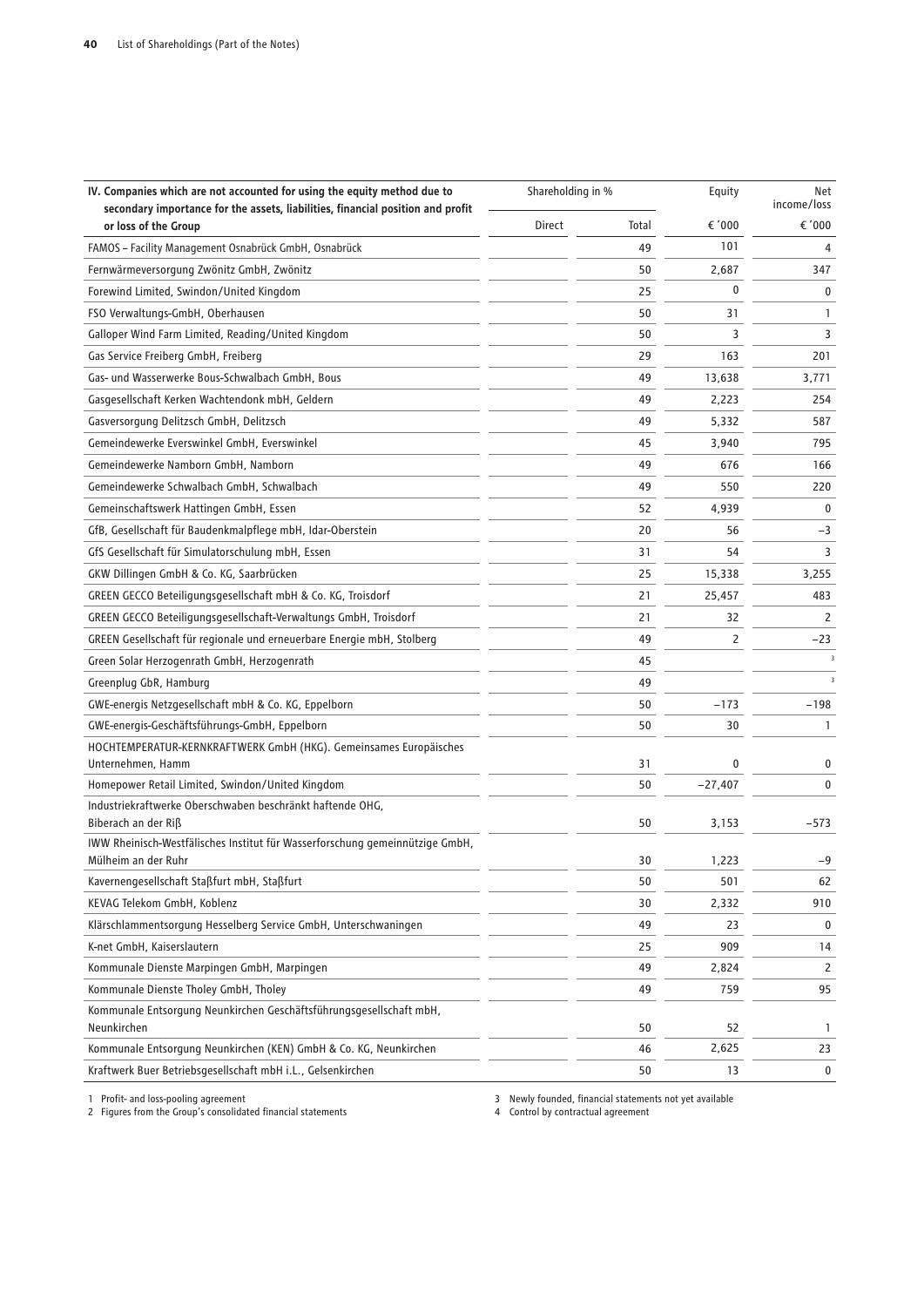| IV. Companies which are not accounted for using the equity method due to<br>secondary importance for the assets, liabilities, financial position and profit | Shareholding in % |       | Equity | Net<br>income/loss      |
|-------------------------------------------------------------------------------------------------------------------------------------------------------------|-------------------|-------|--------|-------------------------|
| or loss of the Group                                                                                                                                        | Direct            | Total | € '000 | € '000                  |
| Kraftwerk Buer GbR, Gelsenkirchen                                                                                                                           |                   | 50    | 5,113  | 0                       |
| Kraftwerk Voerde OHG der STEAG GmbH und RWE Power AG, Voerde                                                                                                |                   | 25    | 5,060  | 423                     |
| Kraftwerk Wehrden GmbH, Völklingen                                                                                                                          |                   | 33    | 10,627 | 29                      |
| KSG Kraftwerks-Simulator-Gesellschaft mbH, Essen                                                                                                            |                   | 31    | 538    | 26                      |
| KSP Kommunaler Service Püttlingen GmbH, Püttlingen                                                                                                          |                   | 40    | 97     | 66                      |
| KÜCKHOVENER Deponiebetrieb GmbH & Co. KG, Bergheim                                                                                                          |                   | 50    | 47     | $-3$                    |
| KÜCKHOVENER Deponiebetrieb Verwaltungs-GmbH, Bergheim                                                                                                       |                   | 50    | 35     | 1                       |
| Maingau Energie GmbH, Obertshausen                                                                                                                          |                   | 47    | 17,723 | 3,724                   |
| MBS Ligna Therm GmbH, Hofheim am Taunus                                                                                                                     |                   | 33    | $-10$  | $-37$                   |
| Moravske Hidroelektrane d.o.o., Belgrade/Serbia                                                                                                             |                   | 51    | 184    | $\mathbf{1}$            |
| Naturstrom Betriebsgesellschaft Oberhonnefeld mbH, Koblenz                                                                                                  |                   | 25    | 148    | $-1$                    |
| Netzanbindung Tewel OHG, Cuxhaven                                                                                                                           |                   | 25    | 1,164  | 7                       |
| Netzgesellschaft Bühlertal GmbH & Co. KG, Bühlertal                                                                                                         |                   | 50    |        | $\overline{\mathbf{3}}$ |
| Netzgesellschaft Korb GmbH & Co. KG, Korb                                                                                                                   |                   | 50    | $-2$   | $-3$                    |
| Netzgesellschaft Korb Verwaltungs-GmbH, Korb                                                                                                                |                   | 50    | 22     | -3                      |
| Netzgesellschaft Lauf GmbH & Co. KG, Lauf                                                                                                                   |                   | 50    |        | $\overline{\mathbf{3}}$ |
| Netzgesellschaft Ottersweier GmbH & Co. KG, Ottersweier                                                                                                     |                   | 50    |        | $\overline{\mathbf{3}}$ |
| Objektverwaltungsgesellschaft Dampfkraftwerk Bernburg mbH, Hanover                                                                                          |                   | 58    | 568    | 56                      |
| Offshore Trassenplanungs-GmbH OTP, Hanover                                                                                                                  |                   | 50    | 93     | 3                       |
| Peißenberger Wärmegesellschaft mit beschränkter Haftung, Peißenberg                                                                                         |                   | 50    | 875    | 215                     |
| Prego - Gesellschaft für IT- und HR-Services mbH, Saarbrücken                                                                                               |                   | 37    | 7,939  | 156                     |
| Propan Rheingas GmbH, Brühl                                                                                                                                 |                   | 28    | 42     | 2                       |
| rhenag - Thüga Rechenzentrum GbR, Cologne                                                                                                                   |                   | 50    | 179    | 176                     |
| RIWA GmbH Gesellschaft für Geoinformationen, Kempten                                                                                                        |                   | 33    | 1,298  | 305                     |
| RKH Rheinkies Hitdorf GmbH & Co. KG i.L., Bergheim                                                                                                          |                   | 33    | 306    | 4                       |
| RKH Rheinkies Hitdorf Verwaltungs GmbH i.L., Bergheim                                                                                                       |                   | 33    | 43     | 2                       |
| RurEnergie GmbH, Düren                                                                                                                                      |                   | 25    | 396    | $-104$                  |
| Sandersdorf-Brehna Netz GmbH & Co. KG, Sandersdorf-Brehna                                                                                                   |                   | 49    | 22     | $-3$                    |
| SE SAUBER ENERGIE GmbH & Co. KG, Cologne                                                                                                                    |                   | 33    | 740    | $-493$                  |
| SSW Stadtwerke St. Wendel Geschäftsführungsgesellschaft mbH, St. Wendel                                                                                     |                   | 50    | 103    |                         |
| Stadtentwässerung Schwerte GmbH, Schwerte                                                                                                                   |                   | 48    | 51     | 0                       |
| Städtische Werke Borna GmbH, Borna                                                                                                                          |                   | 37    | 2,866  | $-76$                   |
| Städtisches Wasserwerk Eschweiler GmbH, Eschweiler                                                                                                          |                   | 25    | 4,430  | 892                     |
| Stadtwerke - Strom Plauen GmbH & Co. KG, Plauen                                                                                                             |                   | 49    | 4,351  | 244                     |
| Stadtwerke Aschersleben GmbH, Aschersleben                                                                                                                  |                   | 35    | 15,514 | 2,625                   |
| Stadtwerke Attendorn GmbH, Attendorn                                                                                                                        |                   | 20    | 10,168 | 795                     |
| Stadtwerke Aue GmbH, Aue                                                                                                                                    |                   | 24    | 12,370 | 1,462                   |
| Stadtwerke Dillingen/Saar Gesellschaft mbH, Dillingen                                                                                                       |                   | 49    | 5,075  | 841                     |
| Stadtwerke Dülmen Verwaltungs-GmbH, Dülmen                                                                                                                  |                   | 50    | 29     | 0                       |

1 Profit- and loss-pooling agreement 3 Newly founded, financial statements not yet available

2 Figures from the Group's consolidated financial statements 4 Control by contractual agreement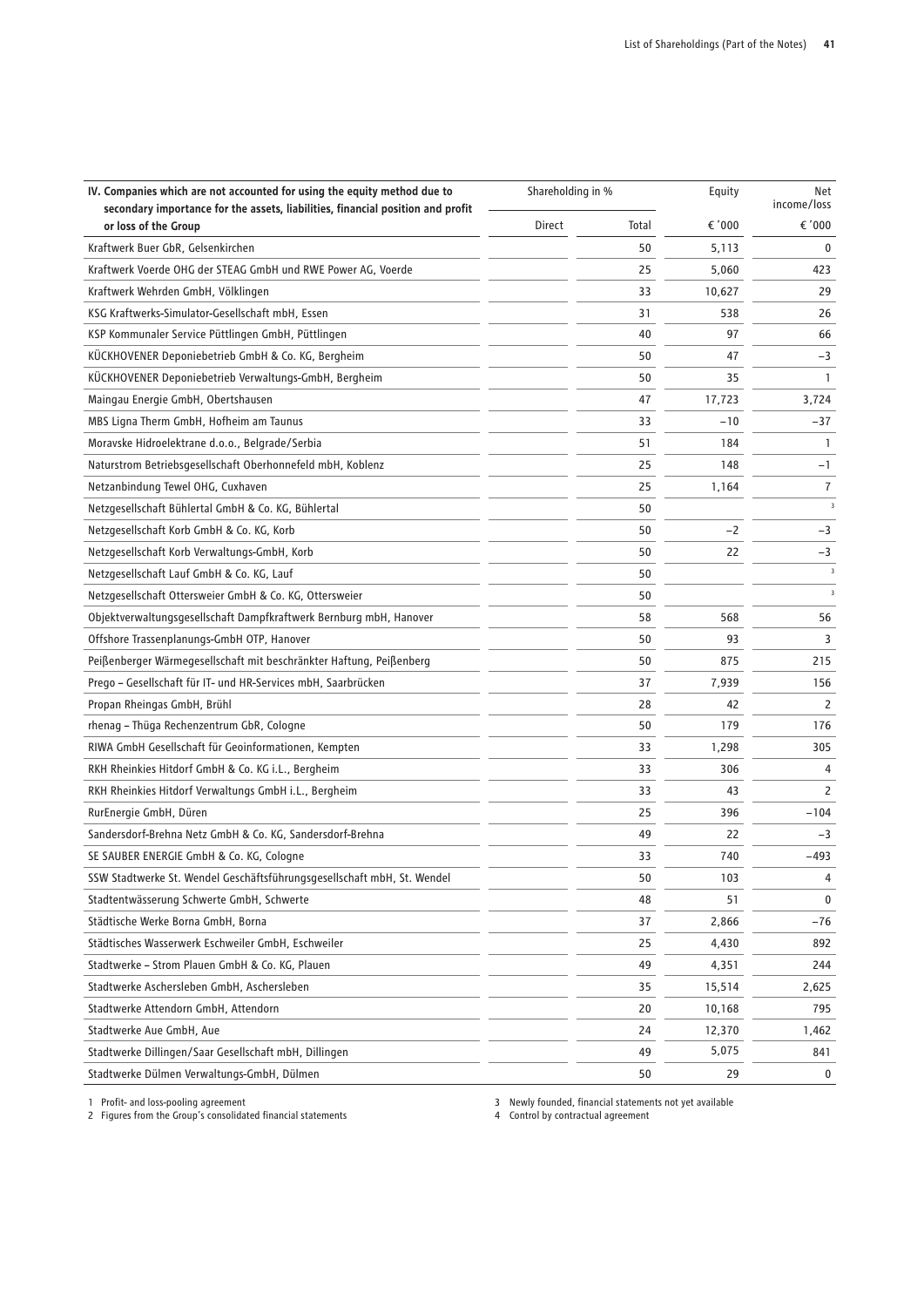| IV. Companies which are not accounted for using the equity method due to                                | Shareholding in % |       | Equity | Net<br>income/loss      |
|---------------------------------------------------------------------------------------------------------|-------------------|-------|--------|-------------------------|
| secondary importance for the assets, liabilities, financial position and profit<br>or loss of the Group | Direct            | Total | € '000 | € '000                  |
| Stadtwerke Gescher GmbH, Gescher                                                                        |                   | 42    | 2,965  | 486                     |
| Stadtwerke Langenfeld GmbH, Langenfeld                                                                  |                   | 20    | 4,766  | 2,492                   |
| Stadtwerke Lingen GmbH, Lingen (Ems)                                                                    |                   | 40    | 13,471 | 6,086                   |
| Stadtwerke Lübbecke GmbH, Lübbecke                                                                      |                   | 25    | 16,894 | 2,135                   |
| Stadtwerke Meinerzhagen GmbH, Meinerzhagen                                                              |                   | 27    | 20,796 | 802                     |
| Stadtwerke Oberkirch GmbH, Oberkirch                                                                    |                   | 33    | 6,192  | $\mathbf{0}$            |
| Stadtwerke Roßlau Fernwärme GmbH, Dessau-Roßlau                                                         |                   | 49    | 1,475  | 294                     |
| Stadtwerke Schwarzenberg GmbH, Schwarzenberg                                                            |                   | 28    | 13,766 | 1,459                   |
| Stadtwerke Steinfurt GmbH, Steinfurt                                                                    |                   | 48    | 6,642  | 969                     |
| Stadtwerke Vlotho GmbH, Vlotho                                                                          |                   | 25    | 4,609  | $-375$                  |
| Stadtwerke Wadern GmbH, Wadern                                                                          |                   | 49    | 3,488  | 1,063                   |
| Stadtwerke Weilburg GmbH, Weilburg                                                                      |                   | 20    | 7,900  | 621                     |
| Stadtwerke Werl GmbH, Werl                                                                              |                   | 25    | 6,435  | 2,944                   |
| STEAG - Kraftwerksbetriebsgesellschaft mbH, Essen                                                       |                   | 21    | 327    | 2                       |
| Stromnetz Diez GmbH & Co. KG, Diez                                                                      |                   | 25    |        | $\overline{\mathbf{3}}$ |
| Stromnetz Diez Verwaltungsgesellschaft mbH, Diez                                                        |                   | 25    |        | $\overline{\mathbf{3}}$ |
| SVS-Versorgungsbetriebe GmbH, Stadtlohn                                                                 |                   | 38    | 20,421 | 2,833                   |
| SWL-energis Netzgesellschaft mbH & Co. KG, Lebach                                                       |                   | 50    | 3,037  | 12                      |
| SWL-energis-Geschäftsführungs-GmbH, Lebach                                                              |                   | 50    | 30     | 1                       |
| Talsperre Nonnweiler Aufbereitungsgesellschaft mbH, Saarbrücken                                         |                   | 23    | 489    | 89                      |
| Technische Werke Naumburg GmbH, Naumburg (Saale)                                                        |                   | 49    | 7,116  | 333                     |
| Teplarna Kyjov, a.s., Kyjov/Czech Republic                                                              |                   | 32    | 25,301 | 73                      |
| TEPLO Votice s.r.o., Votice/Czech Republic                                                              |                   | 20    | 69     | 2                       |
| The Bristol Bulk Company Limited, London/United Kingdom                                                 |                   | 25    | 1      | 0                       |
| Toledo PV A.E.I.E., Madrid/Spain                                                                        |                   | 33    | 823    | 237                     |
| Topell Nederland B.V., The Hague/Netherlands                                                            |                   | 51    | 1,694  | $-3,809$                |
| trilan GmbH, Trier                                                                                      |                   | 26    | 718    | 268                     |
| TWE Technische Werke Ensdorf GmbH, Ensdorf                                                              |                   | 49    | 2,463  | 104                     |
| TWL Technische Werke der Gemeinde Losheim GmbH, Losheim                                                 |                   | 50    | 4,602  | 1,618                   |
| TWM Technische Werke der Gemeinde Merchweiler GmbH, Merchweiler                                         |                   | 49    | 1,832  | 99                      |
| TWN Trinkwasserverbund Niederrhein GmbH, Grevenbroich                                                   |                   | 33    | 151    | 61                      |
| TWR Technische Werke der Gemeinde Rehlingen - Siersburg GmbH, Rehlingen                                 |                   | 35    | 4,704  | 179                     |
| Umspannwerk Putlitz GmbH & Co. KG, Frankfurt am Main                                                    |                   | 25    | 40     | -216                    |
| Untere Iller Aktiengesellschaft, Landshut                                                               |                   | 40    | 1,134  | 41                      |
| Verteilnetze Energie Weißenhorn GmbH & Co. KG, Weißenhorn                                               |                   | 35    | 843    | 108                     |
| Verwaltungsgesellschaft Energie Weißenhorn GmbH, Weißenhorn                                             |                   | 35    | 23     | 0                       |
| Verwaltungsgesellschaft GKW Dillingen mbH, Saarbrücken                                                  |                   | 25    | 149    | 8                       |
| VEW-VKR Fernwärmeleitung Shamrock-Bochum GbR, Gelsenkirchen                                             |                   | 45    | 0      | 0                       |
| Voltaris GmbH, Maxdorf                                                                                  |                   | 50    | 1,613  | 126                     |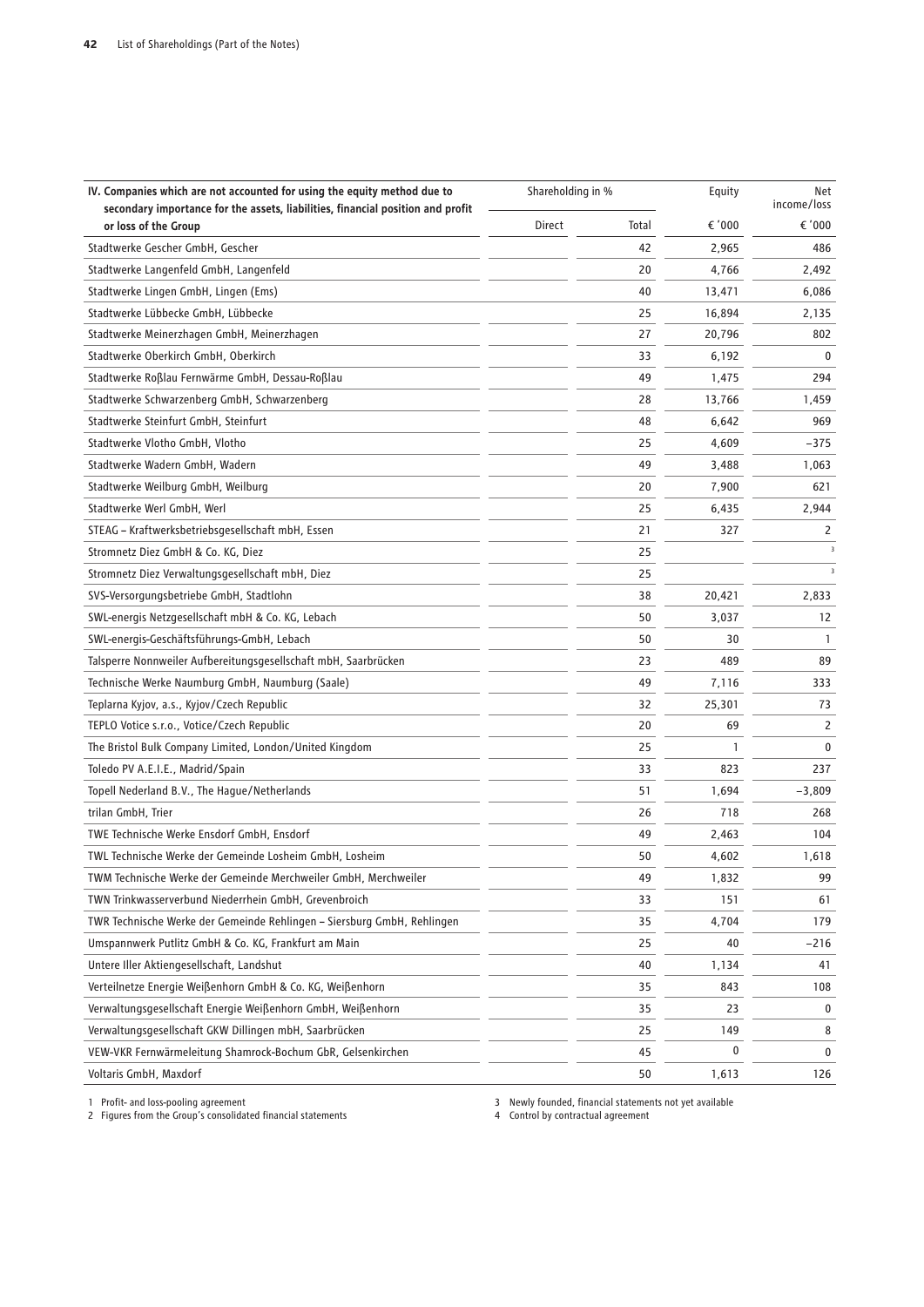| IV. Companies which are not accounted for using the equity method due to<br>secondary importance for the assets, liabilities, financial position and profit | Shareholding in % |       | Equity | Net<br>income/loss |
|-------------------------------------------------------------------------------------------------------------------------------------------------------------|-------------------|-------|--------|--------------------|
| or loss of the Group                                                                                                                                        | Direct            | Total | € '000 | € '000             |
| Wärmeversorgung Mücheln GmbH, Mücheln                                                                                                                       |                   | 49    | 815    | 51                 |
| Wärmeversorgung Wachau GmbH, Markkleeberg                                                                                                                   |                   | 49    | 131    | 34                 |
| Wärmeversorgung Würselen GmbH, Würselen                                                                                                                     |                   | 49    | 1.255  | 29                 |
| Wasserverbund Niederrhein GmbH, Mülheim an der Ruhr                                                                                                         |                   | 42    | 9,296  | 758                |
| Wasserversorgung Main-Taunus GmbH, Frankfurt am Main                                                                                                        |                   | 49    | 101    | $-2$               |
| Wasserwerk Wadern GmbH, Wadern                                                                                                                              |                   | 49    | 3,349  | 229                |
| WEV Warendorfer Energieversorgung GmbH, Warendorf                                                                                                           |                   | 25    | 2,173  | 1,473              |
| Windenergie Frehne GmbH & Co. KG, Marienfließ                                                                                                               |                   | 41    | 7.979  | 154                |
| WINDTEST Grevenbroich GmbH, Grevenbroich                                                                                                                    |                   | 38    | 140    | 314                |
| Wohnungsbaugesellschaft für das Rheinische Braunkohlenrevier GmbH, Cologne                                                                                  |                   | 50    | 45,678 | 658                |
| WPD Windpark Damme Beteiligungsgesellschaft mbH, Damme                                                                                                      |                   | 30    | 50     | 3                  |
| WVG-Warsteiner Verbundgesellschaft mbH, Warstein                                                                                                            |                   | 35    | 1,333  | 583                |
| WVL Wasserversorgung Losheim GmbH, Losheim                                                                                                                  |                   | 50    | 4,901  | 257                |
| WWS Wasserwerk Saarwellingen GmbH, Saarwellingen                                                                                                            |                   | 49    | 3,130  | 142                |
| Zugló-Therm Kft., Budapest/Hungary                                                                                                                          |                   | 49    | 4,324  | $-293$             |
| Zweckverband Wasser Nalbach, Nalbach                                                                                                                        |                   | 49    | 1,666  | 85                 |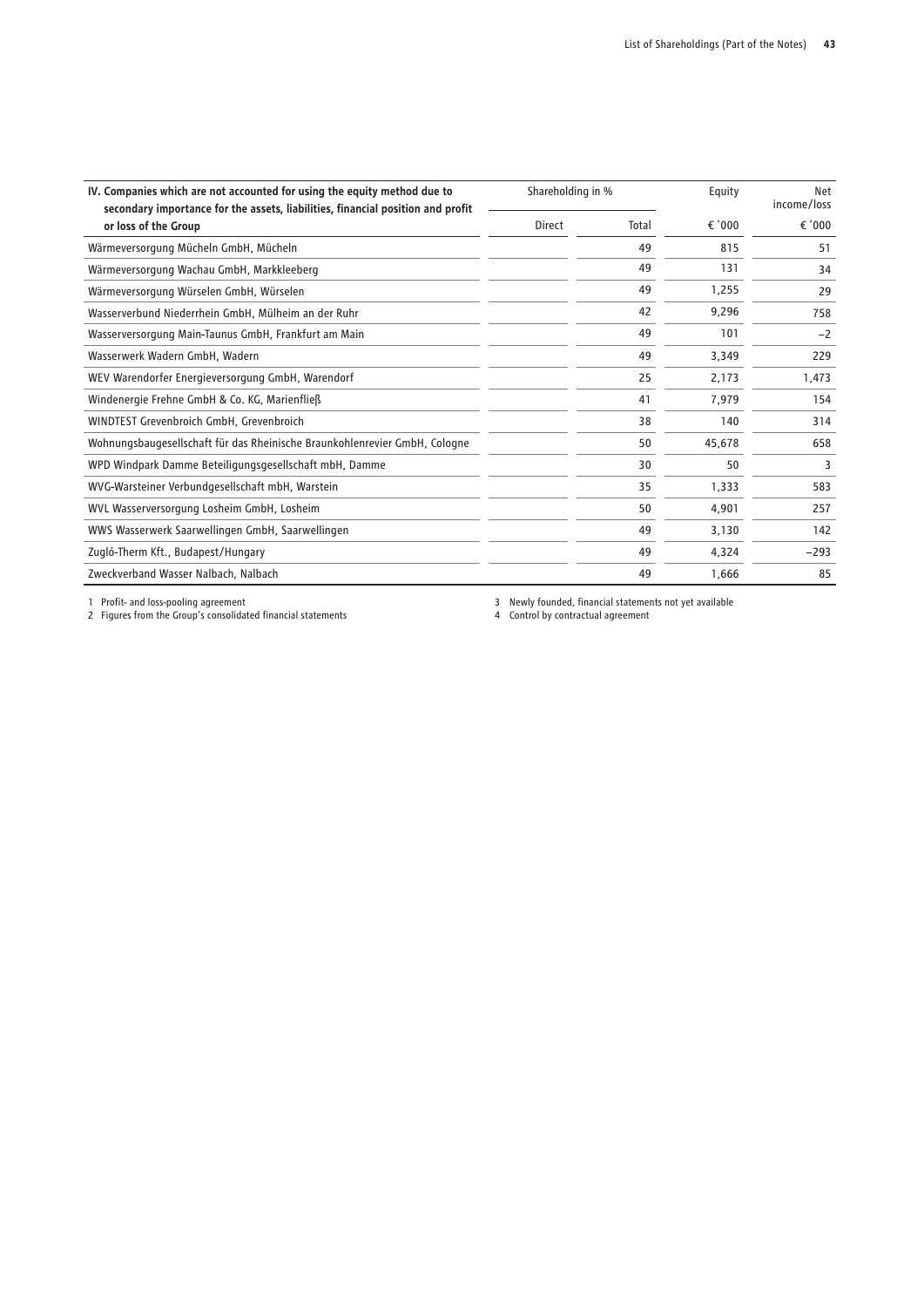| Shareholding in %<br>V. Other investments                                                                         |        | Equity         | Net<br>income/loss |                         |
|-------------------------------------------------------------------------------------------------------------------|--------|----------------|--------------------|-------------------------|
|                                                                                                                   | Direct | Total          | € '000             | € '000                  |
| Aarewerke AG, Klingnau/Switzerland                                                                                |        | 30             | 20,325             | 1,312                   |
| Adria LNG Study Limited, Valleta/Malta                                                                            |        | 16             | 8                  | $-1$                    |
| APEP Dachfonds GmbH & Co. KG, Munich                                                                              | 48     | 48             | 533,913            | 17,270                  |
| AURICA AG, Aarau/Switzerland                                                                                      |        | 8              | 93                 | 1                       |
| BEW Bergische Energie- und Wasser GmbH, Wipperfürth                                                               |        | 19             | 25,258             | 4,721                   |
| BFG-Bernburger Freizeit GmbH, Bernburg (Saale)                                                                    |        | 1              | 11,178             | $-671$                  |
| CELP II Chrysalix Energy II US Limited Partnership, Vancouver/Canada                                              |        | 6              | 2,409              | $\mathbf{0}$            |
| CELP III Chrysalix Energy III US Limited Partnership, Vancouver/Canada                                            |        | 11             | 1,326              | $\mathbf 0$             |
| DII GmbH, Munich                                                                                                  | 8      | 8              | 2,417              | 284                     |
| Doggerbank Project 1 Bizco Limited, Reading/United Kingdom                                                        |        | 25             |                    | 3                       |
| Doggerbank Project 2 Bizco Limited, Reading/United Kingdom                                                        |        | 25             |                    | $\overline{\mathbf{3}}$ |
| Doggerbank Project 3 Bizco Limited, Reading/United Kingdom                                                        |        | 25             |                    | 3                       |
| Doggerbank Project 4 Bizco Limited, Reading/United Kingdom                                                        |        | 25             |                    | $\overline{3}$          |
| Doggerbank Project 5 Bizco Limited, Reading/United Kingdom                                                        |        | 25             |                    | 3                       |
| Doggerbank Project 6 Bizco Limited, Reading/United Kingdom                                                        |        | 25             |                    |                         |
| eins energie in sachsen GmbH & Co. KG, Chemnitz                                                                   |        | 9              | 457,601            | 78,966                  |
| Energías Renovables de Ávila, S.A., Madrid/Spain                                                                  |        | 17             | 516                | -1                      |
| Energieagentur Region Trier GmbH, Trier                                                                           |        | 10             | 6                  | $\mathbf 0$             |
| Energieallianz Bayern GmbH & Co. KG, Freising                                                                     |        | 3              | 384                | 26                      |
| Energiehandel Saar GmbH & Co. KG, Neunkirchen                                                                     |        | 1              | 419                | $-4$                    |
| Energiehandel Saar Verwaltungs-GmbH, Neunkirchen                                                                  |        | 2              | 25                 | 0                       |
| Energiepartner Dörth GmbH, Dörth                                                                                  |        | 49             | 24                 | 2                       |
| Energiepartner Elsdorf GmbH, Elsdorf                                                                              |        | 40             | 21                 | $-4$                    |
| Energiepartner Kerpen GmbH, Kerpen                                                                                |        | 49             |                    | $\overline{\mathbf{3}}$ |
| Energiepartner Solar Kreuztal GmbH, Kreuztal                                                                      |        | 40             | 23                 | $-2$                    |
| Energiepartner Wesseling GmbH, Wesseling                                                                          |        | 30             |                    | $\overline{\mathbf{z}}$ |
| Energieversorgung Limburg GmbH, Limburg an der Lahn                                                               |        | 10             | 24,595             | 4,785                   |
| ENO Entwicklungsgesellschaft Neu Oberhausen mbH, Oberhausen                                                       |        | $\overline{c}$ | 866                | $-1,076$                |
| Erdgas Münster GmbH, Münster                                                                                      |        | 5              | 5,824              | 12,756 <sup>2</sup>     |
| Erdgas Westthüringen Beteiligungsgesellschaft mbH, Bad Salzungen                                                  |        | 10             | 25,082             | 5,000                   |
| ESV-ED GmbH & Co. KG, Buchloe                                                                                     |        | 4              | 204                | 51                      |
| European Energy Exchange AG, Leipzig                                                                              |        | 4              | 58,052             | 11,299                  |
| Fernkälte Geschäftsstadt Nord GbR, Hamburg                                                                        |        | 10             | 0                  | 0                       |
| GasLINE Telekommunikationsnetz-Geschäftsführungsgesellschaft deutscher<br>Gasversorgungsunternehmen mbH, Straelen |        | 10             | 56                 | 3                       |
| GasLINE Telekommunikationsnetzgesellschaft deutscher Gasversorgungs-<br>unternehmen mbH & Co. KG, Straelen        |        | 10             | 41,000             | 42,149                  |
| Gemeinschafts-Lehrwerkstatt Neheim-Hüsten GmbH, Arnsberg                                                          |        | 7              | 1,135              | 61                      |
| Gesellschaft für Stadtmarketing Bottrop GmbH, Bottrop                                                             |        | 3              | 194                | $-393$                  |

1 Profit- and loss-pooling agreement 3 Newly founded, financial statements not yet available

2 Figures from the Group's consolidated financial statements 4 Control by contractual agreement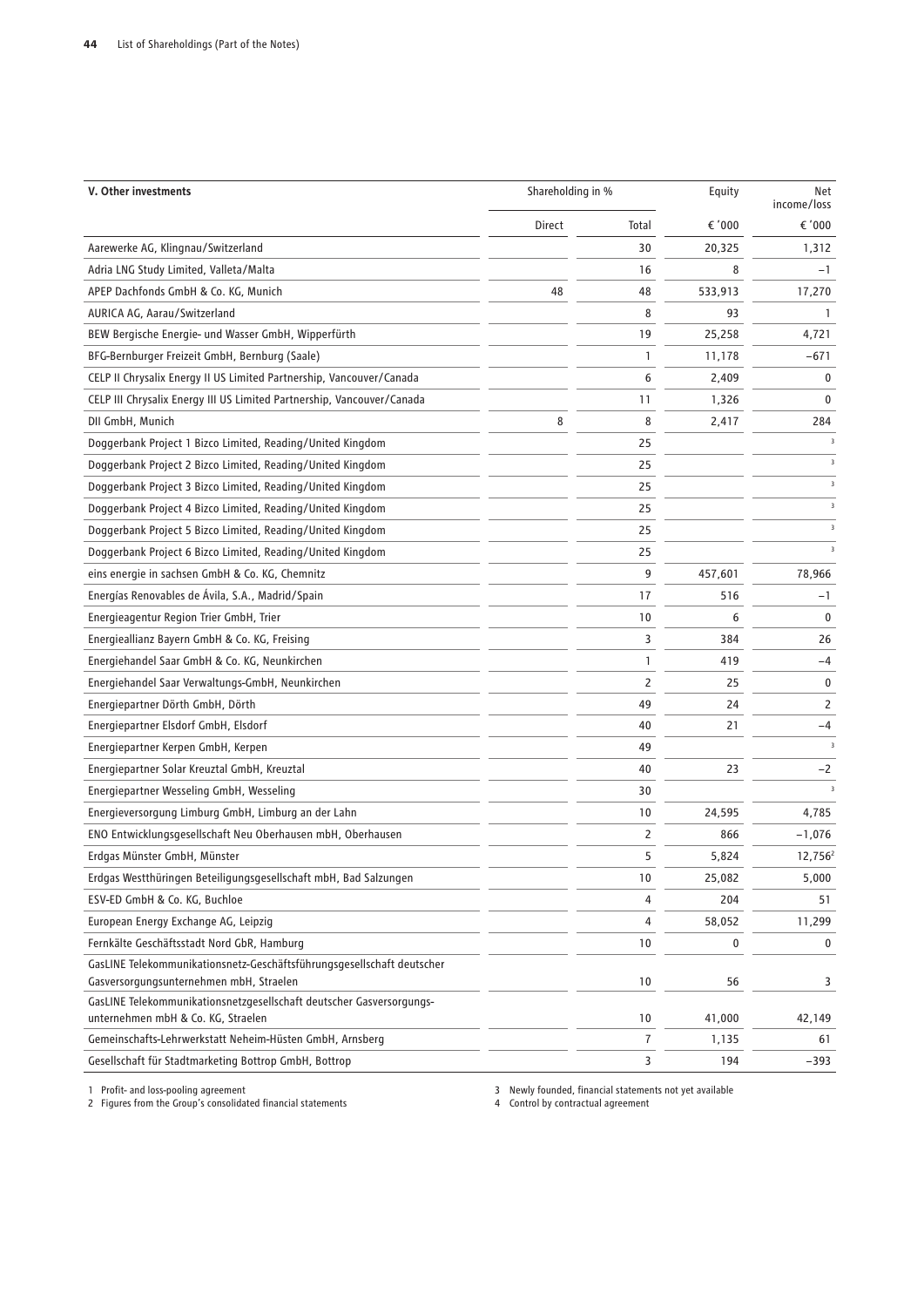| Shareholding in %<br>V. Other investments                                                             |        | Equity | Net<br>income/loss |           |
|-------------------------------------------------------------------------------------------------------|--------|--------|--------------------|-----------|
|                                                                                                       | Direct | Total  | € '000             | € '000    |
| Gesellschaft für Wirtschaftsförderung Duisburg mbH, Duisburg                                          |        | 1      | 835                | $-1,725$  |
| Goldboro LNG Limited Partnership, Nova Scotia/Canada                                                  |        | 50     |                    |           |
| GSG Wohnungsbau Braunkohle GmbH, Cologne                                                              |        | 15     | 42,158             | 783       |
| High-Tech Gründerfonds II GmbH & Co. KG, Bonn                                                         |        | 1      | 3,465              | 0         |
| Hubject GmbH, Berlin                                                                                  |        | 17     |                    | 3         |
| ISR Internationale Schule am Rhein in Neuss GmbH, Neuss                                               |        | 6      | $-86$              | $-56$     |
| IZES gGmbH, Saarbrücken                                                                               |        | 9      | 704                | 4         |
| KEV Energie GmbH, Kall                                                                                |        | 2      | 25                 | 0         |
| Kreis-Energie-Versorgung Schleiden GmbH, Kall                                                         |        | 2      | 8,030              | 0         |
| Nabucco Gas Pipeline International GmbH, Vienna/Austria                                               |        | 17     | 6,468              | $-41,372$ |
| Neckar-Aktiengesellschaft, Stuttgart                                                                  |        | 12     | 10,179             | 0         |
| Ningxia Antai New Energy Resources Joint Stock Co., Ltd., Yinchuan/China                              |        | 25     | 16,686             | 1,024     |
| Ökostrom Saar Biogas Losheim KG, Merzig                                                               |        | 10     | $-332$             | 52        |
| Oppenheim Private Equity Institutionelle Anleger GmbH & Co. KG, Cologne                               | 26     | 26     | 11,039             | 4,294     |
| Parkstad Energiediensten B.V., Voerendaal/Netherlands                                                 |        | 0      | 18                 | 0         |
| Parque Eólico Cassiopea, S.L., Oviedo/Spain                                                           |        | 10     | 55                 | 0         |
| Parque Eólico Escorpio, S.A., Oviedo/Spain                                                            |        | 10     | 542                | $-10$     |
| Parque Eólico Leo, S.L., Oviedo/Spain                                                                 |        | 10     | 143                | $-3$      |
| Parque Eólico Sagitario, S.L., Oviedo/Spain                                                           |        | 10     | 127                | $-1$      |
| PEAG Holding GmbH, Dortmund                                                                           | 12     | 12     | 14,956             | 1,459     |
| Pieridae Energy (Canada) Ltd., Nova Scotia/Canada                                                     |        | 50     |                    |           |
| pro regionale energie eG, Diez                                                                        |        | 2      | 883                | 32        |
| Promocion y Gestion Cáncer, S.L., Oviedo/Spain                                                        |        | 10     | 66                 | $-1$      |
| PSI AG für Produkte und Systeme der Informationstechnologie, Berlin                                   |        | 18     | 72,910             | 7,444     |
| Renergie Stadt Wittlich GmbH, Wittlich                                                                |        | 30     |                    | 3         |
| ROSOLA Grundstücks-Vermietungsgesellschaft mbH & Co. Objekt Alzenau KG,                               |        |        |                    |           |
| Düsseldorf                                                                                            |        | 100    | 488                | 433       |
| SALUS Grundstücks-Vermietungsges. mbH & Co. Objekt Leipzig KG, Düsseldorf                             |        | 100    | -49                | 14        |
| Sdružení k vytvoření a využívání digitální technické mapy města Pardubic,<br>Pardubice/Czech Republic |        | 12     | 4                  | 0         |
| SE SAUBER ENERGIE Verwaltungs-GmbH, Cologne                                                           |        | 17     | 96                 | 7         |
| SET Fund II C.V., Amsterdam/Netherlands                                                               |        | 30     |                    | 3         |
| SET Sustainable Energy Technology Fund C.V., Amsterdam/Netherlands                                    |        | 50     | 19,780             | 0         |
| Shanxi Baolai Power Development Co., Ltd., Tàiyuán/China                                              |        | 25     | 1,766              | -248      |
| Solarpark St. Wendel GmbH, St. Wendel                                                                 |        | 15     | 830                | $-120$    |
| SolarProjekt Mainaschaff GmbH, Mainaschaff                                                            |        | 50     | 39                 | 7         |
| SolarProjekt Rheingau-Taunus GmbH, Bad Schwalbach                                                     |        | 50     | 149                | 100       |
| SolarRegion RengsdorferLAND eG, Rengsdorf                                                             |        | 16     | 257                | 2         |
| Stadtmarketing-Gesellschaft Gelsenkirchen mbH, Gelsenkirchen                                          |        | 2      | 0                  | -235      |
| Stadtwerke Ahaus GmbH, Ahaus                                                                          |        | 46     | 9,273              | 0         |

1 Profit- and loss-pooling agreement<br>2 Figures from the Group's consolidated financial statements<br>2 Figures from the Group's consolidated financial statements<br>2 Gontrol by contractual agreement 2 Figures from the Group's consolidated financial statements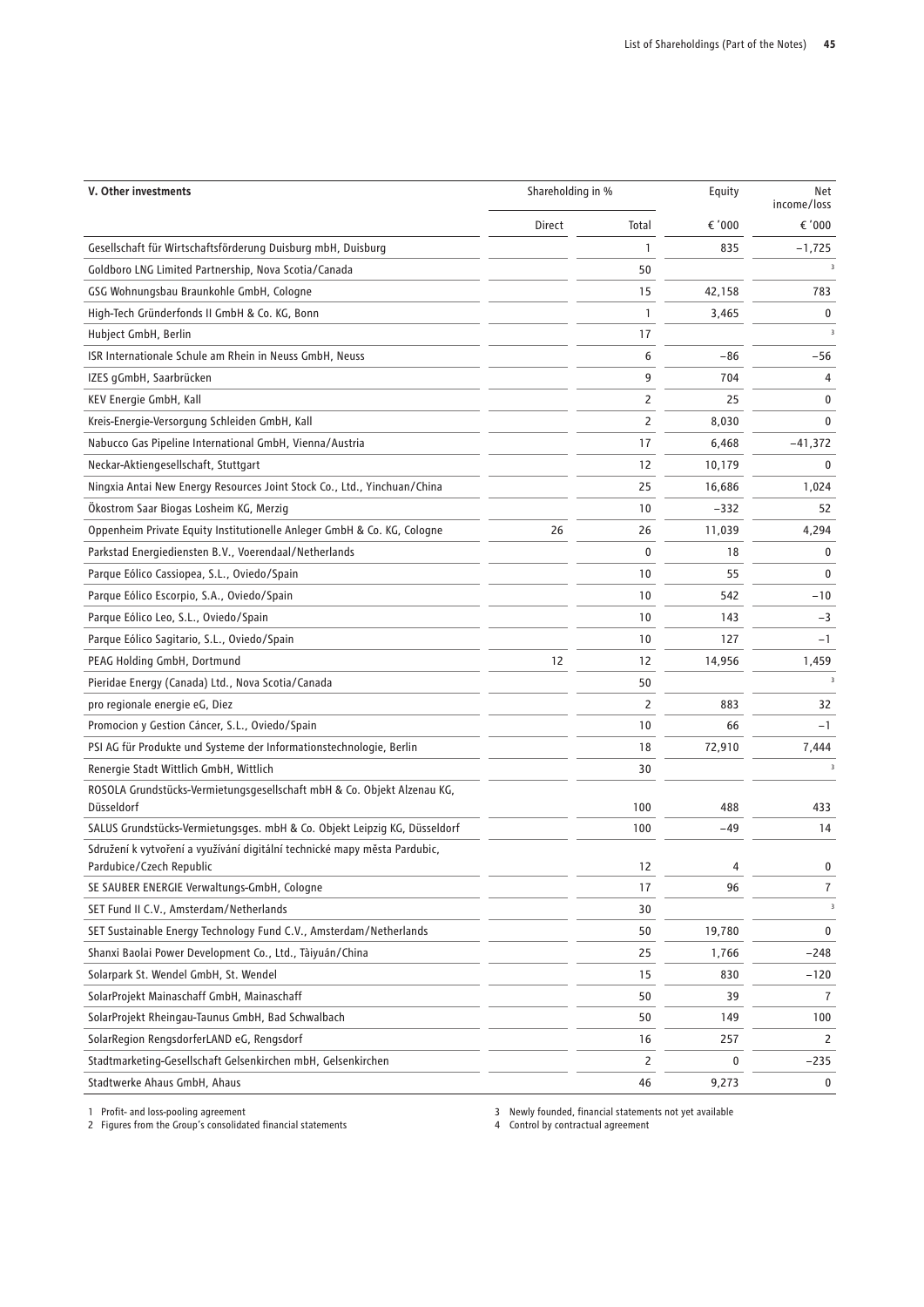| V. Other investments                                                                  | Shareholding in % |       | Equity     | <b>Net</b><br>income/loss |
|---------------------------------------------------------------------------------------|-------------------|-------|------------|---------------------------|
|                                                                                       | Direct            | Total | € '000     | € '000                    |
| Stadtwerke Detmold GmbH, Detmold                                                      |                   | 12    | 31,495     | 0                         |
| Stadtwerke ETO GmbH & Co. KG, Telgte                                                  |                   | 3     | 30,718     | 3,866                     |
| Stadtwerke Porta Westfalica GmbH, Porta Westfalica                                    |                   | 12    | 6,669      | 958                       |
| Stadtwerke Sulzbach GmbH, Sulzbach                                                    |                   | 15    | 11.431     | 2,590                     |
| Stadtwerke Unna GmbH, Unna                                                            |                   | 24    | 12,523     | 3,454                     |
| Stadtwerke Völklingen Netz GmbH, Völklingen                                           |                   | 18    | 16.387     | 1,682                     |
| Stadtwerke Völklingen Vertrieb GmbH, Völklingen                                       |                   | 18    | 7,301      | 1,883                     |
| Store-X storage capacity exchange GmbH, Leipzig                                       |                   | 12    | 721        | 221                       |
| SWT Stadtwerke Trier Versorgungs-GmbH, Trier                                          |                   | 19    | 51.245     | 8,479                     |
| Technologiezentrum Jülich GmbH, Jülich                                                |                   | 5     | 747        | 159                       |
| TGZ Halle TECHNOLOGIE- UND GRÜNDERZENTRUM HALLE GmbH, Halle (Saale)                   |                   | 15    | 14,156     | 37                        |
| Transport- und Frischbeton-GmbH & Co. KG Aachen, Aachen                               |                   | 17    | 390        | 131                       |
| Trianel GmbH, Aachen                                                                  |                   | 3     | 81,544     | 7,152                     |
| Trinkaus Secondary GmbH & Co. KGaA, Düsseldorf                                        | 43                | 43    | 24,876     | 3,523                     |
| Umspannwerk Lübz GbR, Lübz                                                            |                   | 18    | 8          | 16                        |
| Union Group, a.s., Ostrava/Czech Republic                                             |                   | 2     | 91,448     | 0                         |
| Untermain Erneuerbare Energien Verwaltungs-GmbH, Raunheim                             |                   | 25    |            | $\overline{3}$            |
| URSUS, Warsaw/Poland                                                                  |                   | 1     | $-114,463$ | $-1,192$                  |
| Versorgungsbetriebe Hoyerswerda GmbH, Hoyerswerda                                     |                   | 10    | 17,159     | 6,650                     |
| vitronet Holding GmbH, Essen                                                          |                   | 15    | 7,983      | $-202$                    |
| Wasserver- und Abwasserentsorgungsgesellschaft "Thüringer Holzland" mbH,<br>Hermsdorf |                   | 49    | 4,510      | 458                       |
| Wasserwerke Paderborn GmbH, Paderborn                                                 |                   | 10    | 24,991     | 1,182                     |
| WiN Emscher-Lippe GmbH, Herten                                                        |                   | 2     | 246        | $-373$                    |
| Windpark Saar GmbH & Co. Repower KG, Freisen                                          |                   | 10    | 7,877      | 120                       |
| WPD Windpark Damme GmbH & Co. KG, Damme                                               |                   | 10    | 8,233      | 2,093                     |
| Zellstoff Stendal GmbH, Arneburg                                                      |                   | 25    | 44,516     | 4,902                     |
|                                                                                       |                   |       |            |                           |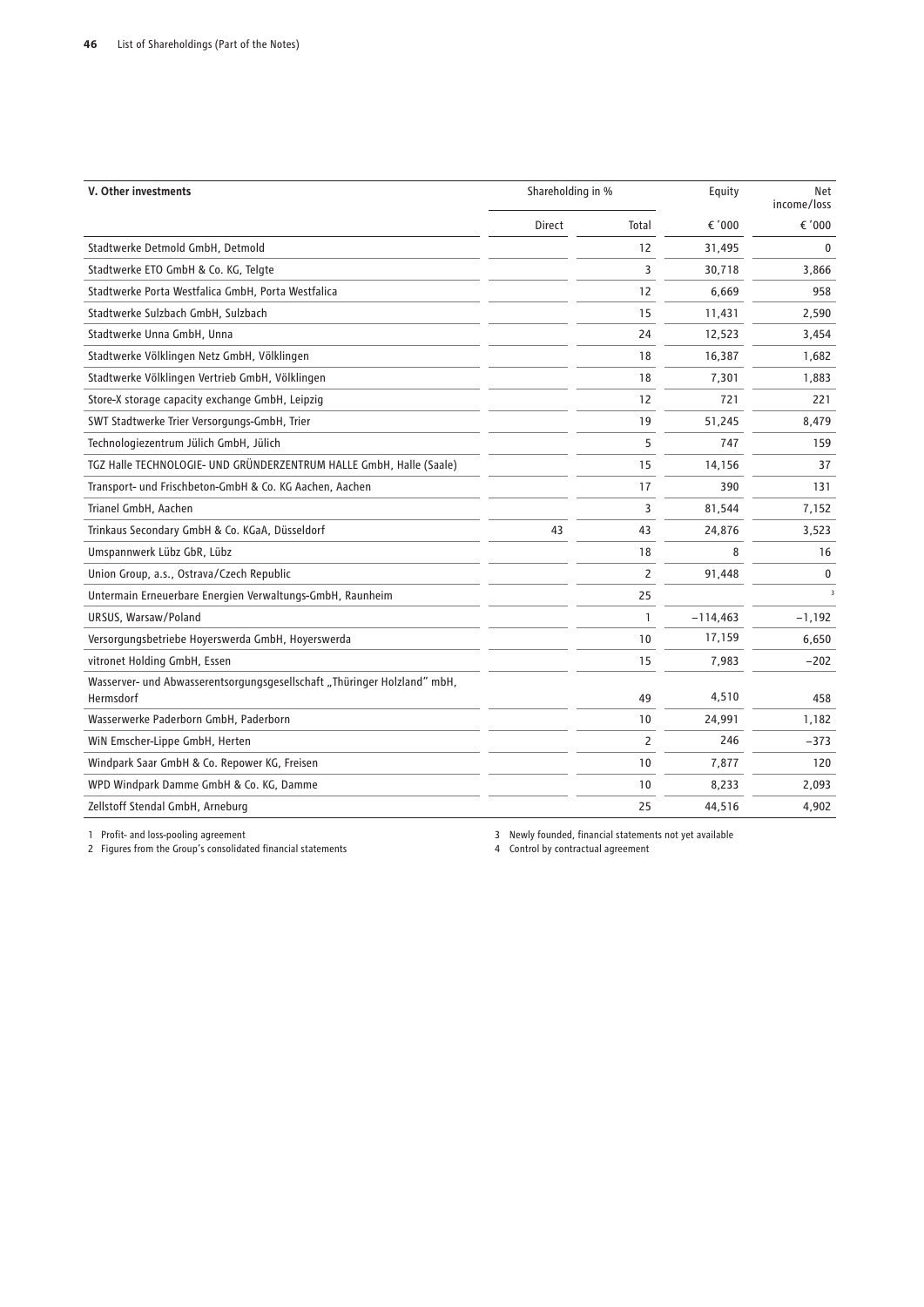# Boards (Part of the Notes)

As of 15 February 2013

# Supervisory Board

#### **Dr. Manfred Schneider**

Leverkusen Chairman Year of birth: 1938 Member since: 10 December 1992

# Other appointments:

• Linde AG (Chairman)

#### **Frank Bsirske**

Berlin Deputy Chairman Chairman of ver.di Vereinte Dienstleistungsgewerkschaft Year of birth: 1952 Member since: 9 January 2001

#### Other appointments:

- • Deutsche Lufthansa AG
- Deutsche Postbank AG
- • IBM Central Holding GmbH
- KfW Bankengruppe

### **Dr. Paul Achleitner**

Munich Chairman of the Supervisory Board of Deutsche Bank AG Year of birth: 1956 Member since: 16 March 2000

#### Other appointments:

- • Bayer AG
- • Daimler AG
- • Deutsche Bank AG (Chairman)

### **Werner Bischoff1**

Monheim am Rhein Former member of the Main Executive Board of IG Bergbau, Chemie, Energie Year of birth: 1947 Member since: 13 April 2006

### Other appointments:

- • Continental AG
- • RWE Dea AG
- • RWE Power AG

#### **Carl-Ludwig von Boehm-Bezing**

Bad Soden Former member of the Management Board of Deutsche Bank AG Year of birth: 1940 Member since: 11 December 1997

#### **Reiner Böhle1**

Witten Chairman of the General Works Council of RWE Deutschland AG Year of birth: 1960 Member since: 1 January 2013

Other appointments:

• RWE Deutschland AG

### **Heinz Büchel1,2**

Trier Former Chairman of the General Works Council of RWE Deutschland AG Year of birth: 1956 - until 31 December 2012 -

#### **Dieter Faust**<sup>1</sup>

**Eschweiler** Chairman of the Group Works Council of RWE Year of birth: 1958 Member since: 1 August 2005

Other appointments:

• RWE Power AG

#### **Roger Graef**

Bollendorf Managing Director of Verband der kommunalen RWE-Aktionäre GmbH Year of birth: 1943 Member since: 20 April 2011

#### **Arno Hahn1**

Waldalgesheim Chairman of the General Works Council of RWE Vertrieb AG Year of birth: 1962 Member since: 1 July 2012

Other appointments:

• RWE Vertrieb AG

• Member of other mandatory supervisory boards.

Member of comparable domestic and foreign supervisory boards of commercial enterprises.

Employee representative.

2 Information valid as of the date of retirement.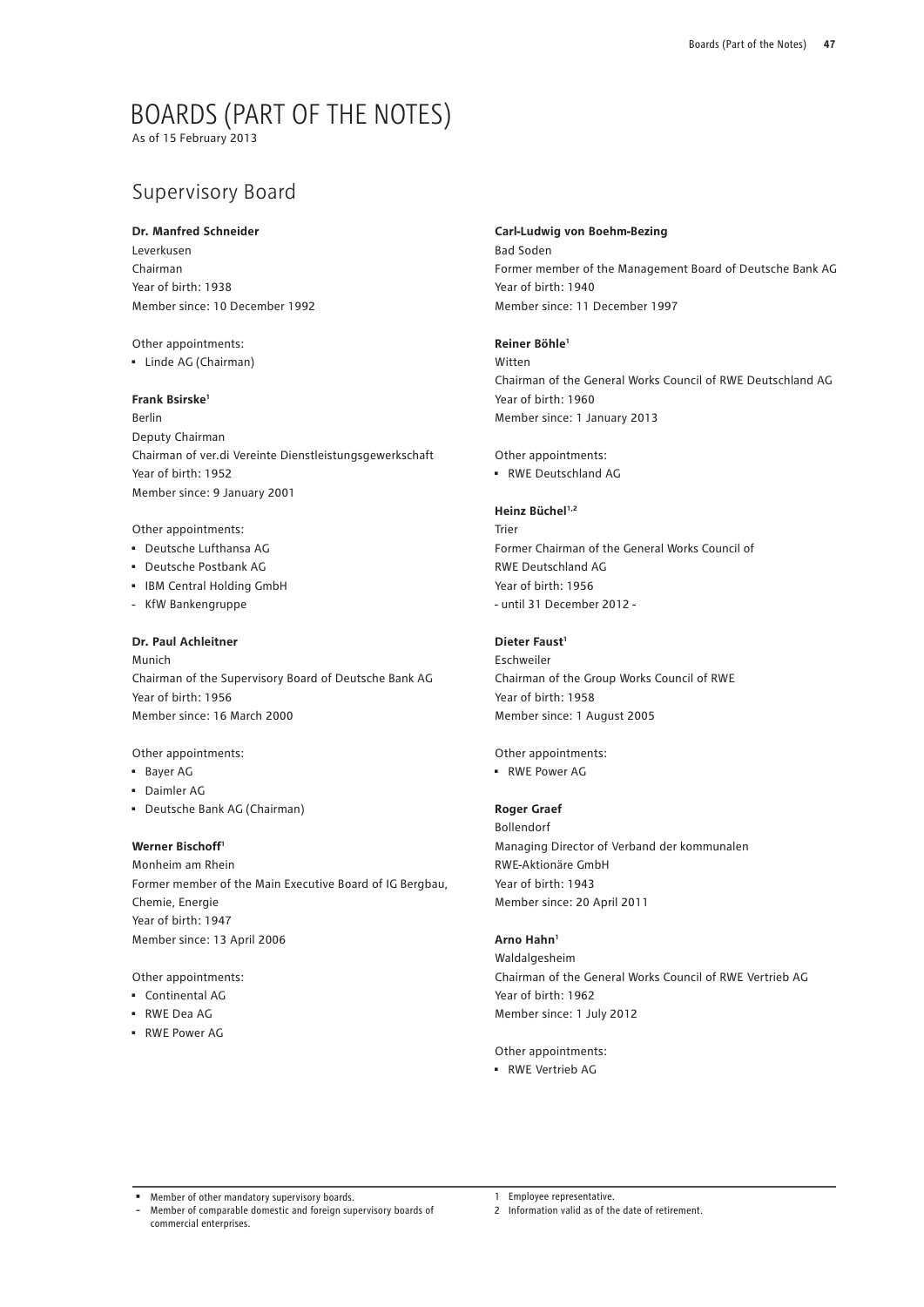### **Manfred Holz1**

Grevenbroich Deputy Chairman of the General Works Council of RWE Power AG Year of birth: 1954 Member since: 20 April 2011

#### **Frithjof Kühn**

Sankt Augustin Chief Administrative Officer, Rhein-Sieg Rural District Year of birth: 1943 Member since: 1 February 2010

#### Other appointments:

- • RW Holding AG
- Elektrische Bahnen der Stadt Bonn und des Rhein-Sieg-Kreises oHG
- Energie- und Wasserversorgung Bonn/Rhein-Sieg GmbH
- Gemeinnützige Wohnungsbaugesellschaft für den Rhein-Sieg-Kreis GmbH
- Kreissparkasse Köln
- Rhein-Sieg-Abfallwirtschaftsgesellschaft mbH
- Rhein-Sieg-Verkehrsgesellschaft mbH

#### Hans Peter Lafos<sup>1</sup>

Bergheim

Regional District Sector Head, Utilities and Disposal (Sector 2), ver.di Vereinte Dienstleistungsgewerkschaft, District of NRW Year of birth: 1954 Member since: 28 October 2009

Other appointments:

- • GEW Köln AG
- • RWE Deutschland AG
- • RWE Power AG
- • RWE Vertrieb AG

#### **Christine Merkamp1**

Cologne Head of Controlling, Upgrading, RWE Power AG Year of birth: 1967 Member since: 20 April 2011

#### **Dagmar Mühlenfeld**

Mülheim an der Ruhr Mayor of the City of Mülheim an der Ruhr Year of birth: 1951 Member since: 4 January 2005

Other appointments:

- • RW Holding AG (Chairwoman)
- Beteiligungsholding Mülheim an der Ruhr GmbH
- Flughafen Essen/Mülheim GmbH (Chairwoman)
- medl GmbH (Chairwoman)
- Mülheim & Business GmbH (Chairwoman)

#### **Dagmar Schmeer1**

Saarbrücken Chairwoman of the Works Council of VSE AG Year of birth: 1967 Member since: 9 August 2006

Other appointments:

• VSE AG

#### **Prof. Dr.-Ing. Dr.-Ing. E. h. Dr. h. c. Ekkehard D. Schulz**

Krefeld Former Chairman of the Executive Board of ThyssenKrupp AG Year of birth: 1941 Member since: 13 April 2006

Other appointments:

- • Bayer AG
- • MAN SE

#### **Dr. Wolfgang Schüssel**

Vienna Former Federal Chancellor of Austria Year of birth: 1945 Member since: 1 March 2010

Other appointments:

- Bertelsmann Stiftung

• Member of other mandatory supervisory boards. Member of comparable domestic and foreign supervisory boards of

commercial enterprises.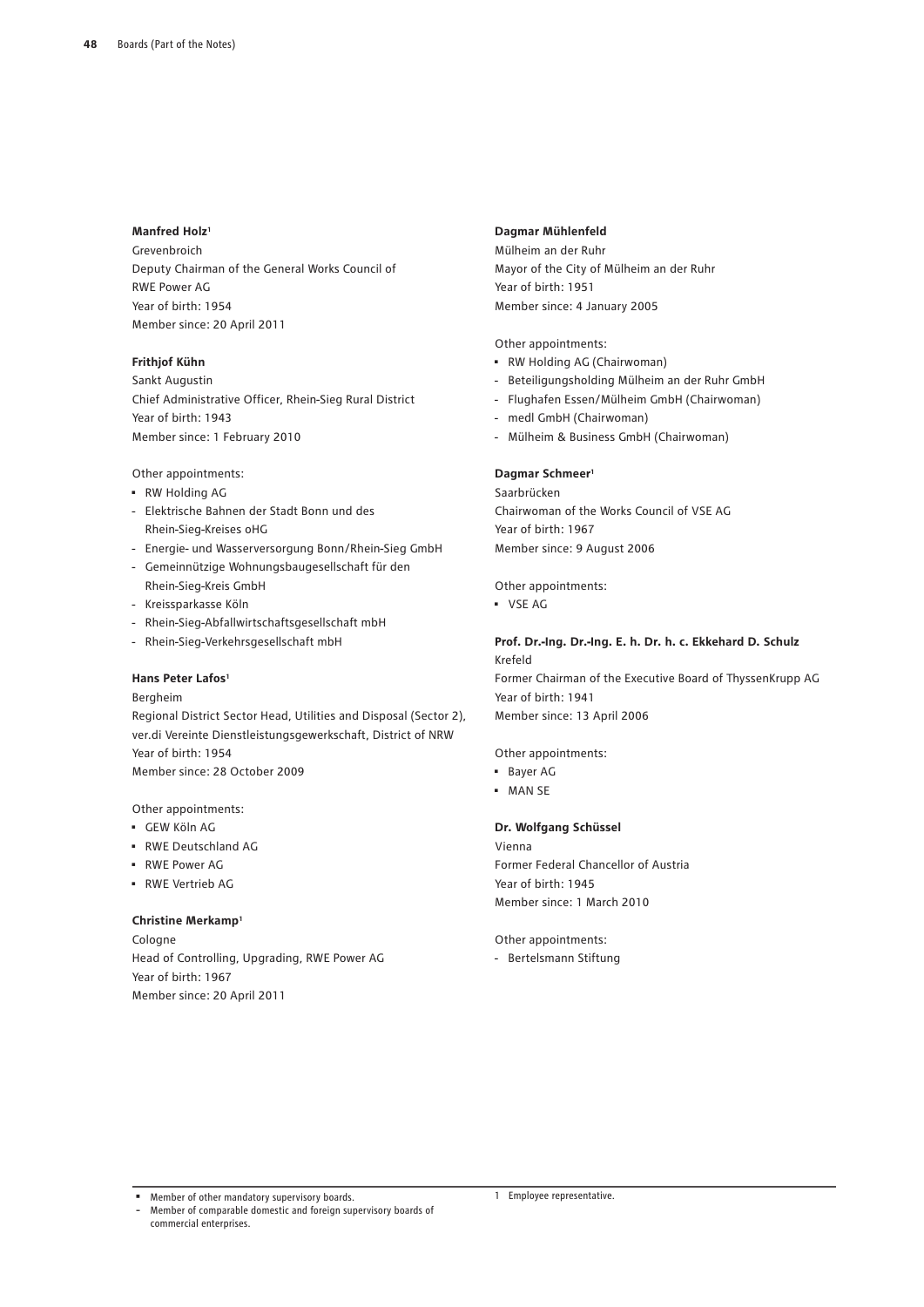### **Ullrich Sierau**

Dortmund Mayor of the City of Dortmund Year of birth: 1956 Member since: 20 April 2011

Other appointments:

- • Dortmunder Stadtwerke AG (Chairman)
- Emschergenossenschaft
- KEB Holding AG (Chairman)
- Klinikum Dortmund gGmbH (Chairman)
- KSBG Kommunale Verwaltungsgesellschaft GmbH
- Medicos Holding GmbH & Co. KG
- Schüchtermann-Schiller'sche Kliniken Bad Rothenfelde GmbH & Co. KG
- Sparkasse Dortmund (Chairman)

#### Uwe Tigges<sup>1,2</sup>

Bochum Chairman of the Group Works Council of RWE Year of birth: 1960 - until 30 June 2012 -

Other appointments: • RWE Vertrieb AG

# **Manfred Weber1**

Wietze Chairman of the General Works Council of RWE Dea AG Year of birth: 1947 Member since: 1 December 2008

Other appointments:

• RWE Dea AG

#### **Dr. Dieter Zetsche**

**Stuttgart** Chairman of the Executive Board of Daimler AG Year of birth: 1953 Member since: 16 July 2009

## Supervisory Board Committees

#### **Executive Committee of the Supervisory Board**

Dr. Manfred Schneider (Chairman) Dr. Paul Achleitner Frank Bsirske Manfred Holz Dagmar Mühlenfeld Dagmar Schmeer Prof. Dr.-Ing. Dr.-Ing. E. h. Dr. h. c. Ekkehard D. Schulz Manfred Weber

#### **Mediation Committee in accordance with Sec. 27 Para. 3**

**of the German Co-Determination Act (MitbestG)**

Dr. Manfred Schneider (Chairman) Werner Bischoff Frank Bsirske Prof. Dr.-Ing. Dr.-Ing. E. h. Dr. h. c. Ekkehard D. Schulz

#### **Personnel Affairs Committee**

Dr. Manfred Schneider (Chairman) Dr. Paul Achleitner Rainer Böhle - since 1 January 2013 - Frank Bsirske Heinz Büchel - until 31 December 2012 - Dieter Faust - since 23 July 2012 - Frithjof Kühn Uwe Tigges - until 30 June 2012 -

#### **Audit Committee**

Carl-Ludwig von Boehm-Bezing (Chairman) Werner Bischoff Dieter Faust Arno Hahn – since 23 July 2012 – Prof. Dr.-Ing. Dr.-Ing. E. h. Dr. h. c. Ekkehard D. Schulz Ullrich Sierau Uwe Tigges - until 30 June 2012 -

#### **Nomination Committee**

Dr. Manfred Schneider (Chairman) Dr. Paul Achleitner Frithjof Kühn

• Member of other mandatory supervisory boards.

Member of comparable domestic and foreign supervisory boards of commercial enterprises.

1 Employee representative.

2 Information valid as of the date of retirement.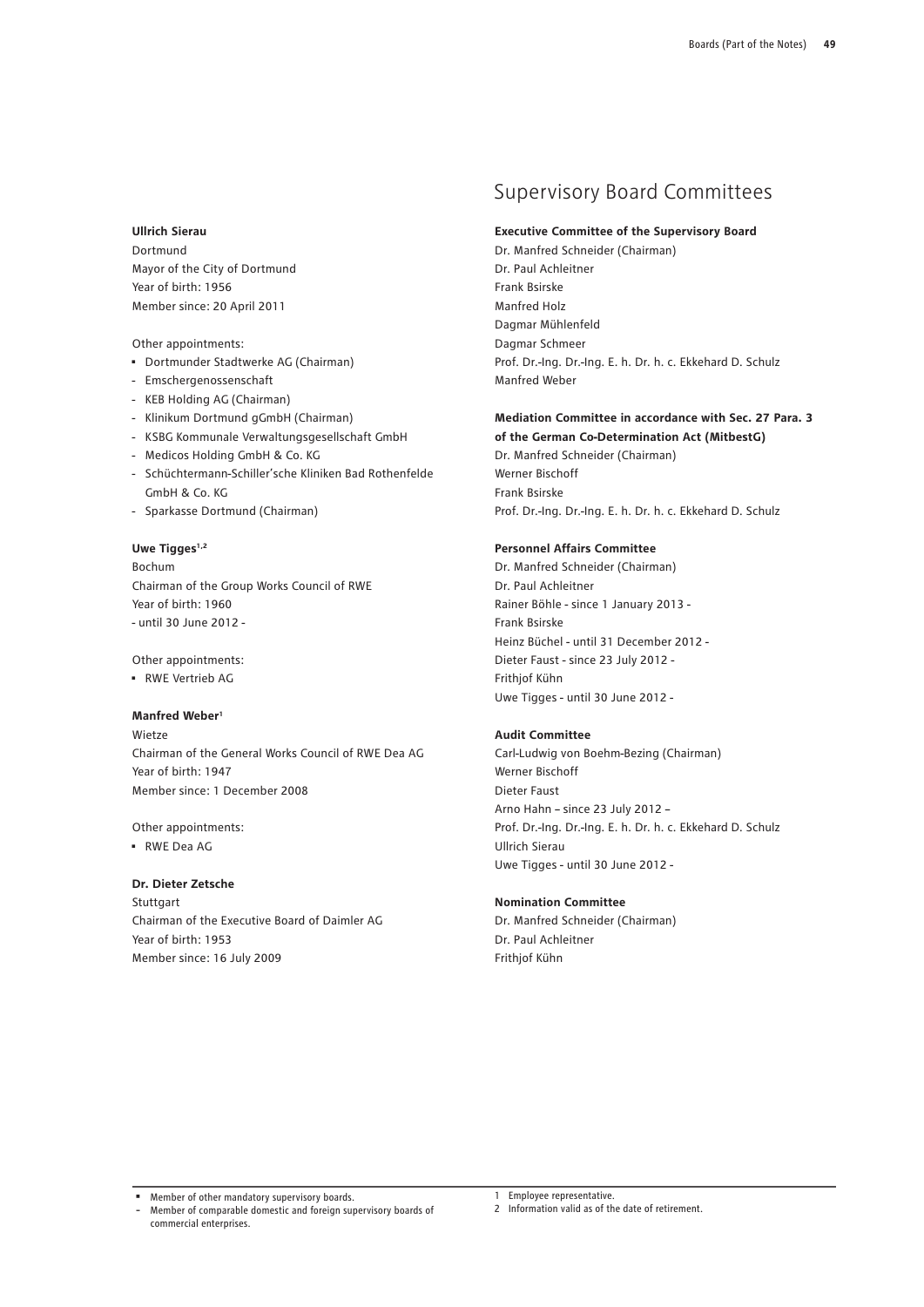## Executive Board

### **Peter Terium** (Chief Executive Officer)

Chairman of the Executive Board of RWE AG since 1 July 2012, appointed until 31 August 2016 Deputy Chairman of RWE AG from 1 September 2011 to

30 June 2012

Other appointments:

- • RWE IT GmbH (Chairman)
- NET4GAS, s.r.o.

### **Dr. Rolf Martin Schmitz** (Deputy Chairman and Chief Operating Officer)

Deputy Chairman of the Executive Board of RWE AG since 1 July 2012

Member of the Executive Board of RWE AG since 1 May 2009, appointed until 30 April 2014

#### Other appointments:

- • RWE Deutschland AG (Chairman)
- • RWE Generation SE (Chairman)
- • RWE Power AG (Chairman)
- • Süwag Energie AG (Chairman)
- Essent N.V.
- KELAG-Kärntner Elektrizitäts-AG
- RWE Supply&Trading CZ, a.s. (Chairman)
- RWE Turkey Holding A.S. (Chairman)

### **Dr. Leonhard Birnbaum** (Chief Commercial Officer) Member of the Executive Board of RWE AG since 1 October 2008,

appointed until 30 September 2013

#### Other appointments:

- • Georgsmarienhütte Holding GmbH
- • RWE Dea AG (Chairman)
- • RWE Innogy GmbH
- • RWE Supply&Trading GmbH (Chairman)
- RWE Turkey Holding A.S.

#### **Alwin Fitting** (Labour Director)

Member of the Executive Board of RWE AG since 1 August 2005, appointed until 31 March 2013

Other appointments:

• Amprion GmbH

### **Dr. Bernhard Günther** (Chief Financial Officer) Member of the Executive Board of RWE AG since 1 July 2012, appointed until 30 June 2017

Other appointments:

- • RWE Deutschland AG
- • RWE Generation SE
- • RWE Pensionsfonds AG (Chairman)
- • RWE Power AG
- Essent N.V.

**Uwe Tigges** (Chief HR Officer) Member of the Executive Board of RWE AG since 1 January 2013, appointed until 31 December 2015

Other appointments:

- • RWE Generation SE
- • RWE Pensionsfonds AG
- • RWE Service GmbH

# Exiting members of the Executive Board

**Dr. Jürgen Großmann** (former President and Chief Executive Officer)1

Member of the Executive Board of RWE AG until 30 June 2012

Other appointments:

- • BATIG Gesellschaft für Beteiligungen mbH
- • British American Tobacco (Germany) GmbH
- • British American Tobacco (Industrie) GmbH
- • Deutsche Bahn AG
- • SURTECO SE (Chairman)
- Hanover Acceptances Limited

**Dr. Rolf Pohlig** (former Chief Financial Officer)<sup>1</sup> Member of the Executive Board of RWE AG until 31 December 2012

Other appointments:

- Versatel GmbH (Chairman)

Member of comparable domestic and foreign supervisory boards of commercial enterprises.

Member of other mandatory supervisory boards.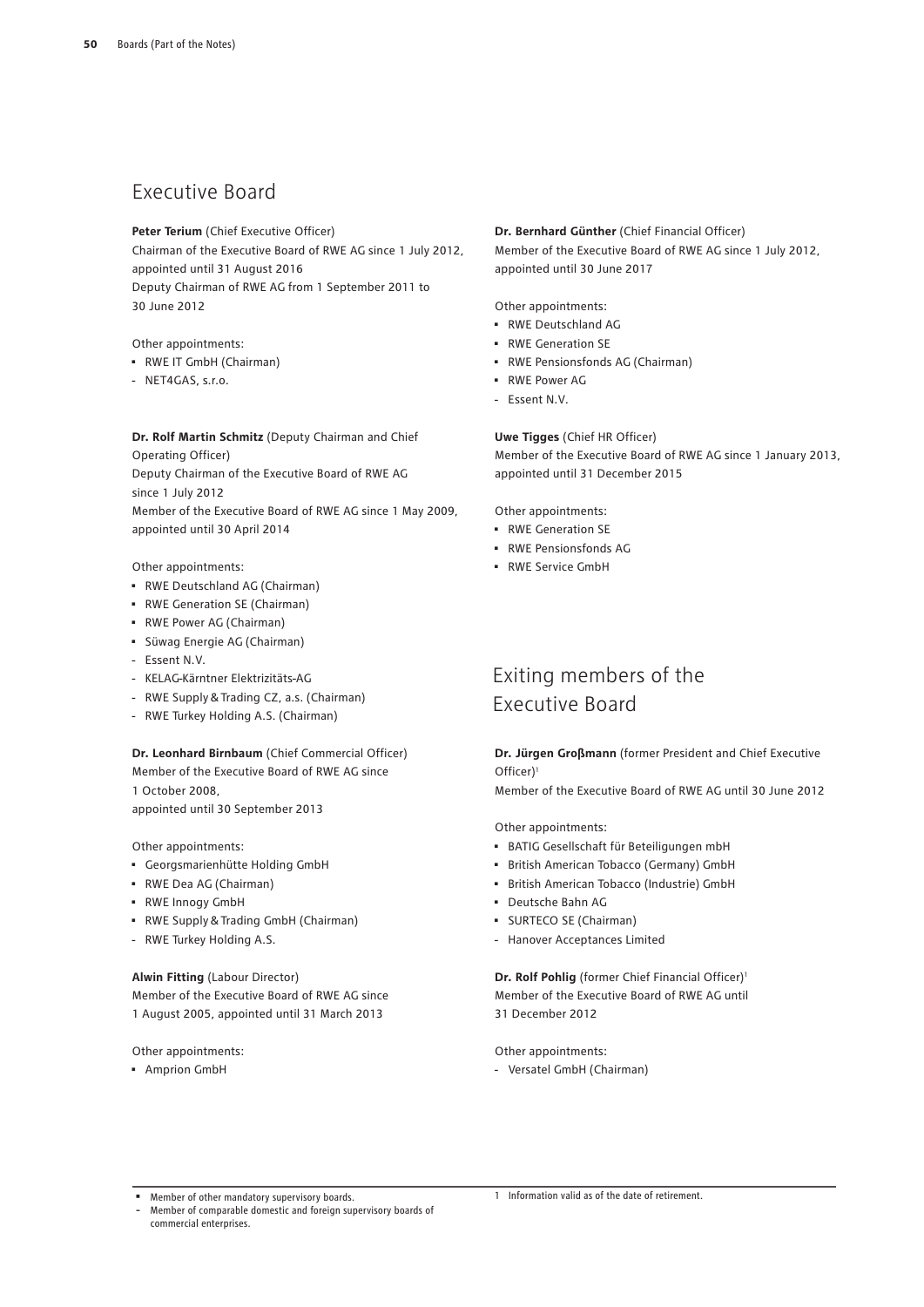## Auditor's report

We have audited the annual financial statements, comprising the balance sheet, the income statement and the notes to the financial statements, together with the bookkeeping system and the management report of the RWE Aktiengesellschaft, Essen, which is combined with the group management report, for the business year from 1 January to 31 December 2012. The maintenance of the books and records and the preparation of the annual financial statements and combined management report in accordance with German commercial law and supplementary provisions of the articles of incorporation are the responsibility of the Company's Board of Managing Directors. Our responsibility is to express an opinion on the annual financial statements, together with the bookkeeping system, and the combined management report based on our audit.

We conducted our audit of the annual financial statements in accordance with § (Article) 317 HGB ("Handelsgesetzbuch": "German Commercial Code") and German generally accepted standards for the audit of financial statements promulgated by the Institut der Wirtschaftsprüfer (Institute of Public Auditors in Germany) (IDW). Those standards require that we plan and perform the audit such that misstatements materially affecting the presentation of the net assets, financial position and results of operations in the annual financial statements in accordance with (German) principles of proper accounting and in the management report are detected with reasonable assurance. Knowledge of the business activities and the economic and legal environment of the Company and expectations as to possible misstatements are taken into account in the determination of audit procedures. The effectiveness of the accounting-related internal control system and the evidence supporting the disclosures in the books and records, the annual financial statements and the combined management report are

examined primarily on a test basis within the framework of the audit. The audit includes assessing the accounting principles used and significant estimates made by the Company's Board of Managing Directors, as well as evaluating the overall presentation of the annual financial statements and combined management report. We believe that our audit provides a reasonable basis for our opinion.

Our audit has not led to any reservations.

In our opinion based on the findings of our audit, the annual financial statements comply with the legal requirements and supplementary provisions of the articles of incorporation and give a true and fair view of the net assets, financial position and results of operations of the Company in accordance with (German) principles of proper accounting. The combined management report is consistent with the annual financial statements and as a whole provides a suitable view of the Company's position and suitably presents the opportunities and risks of future development.

Essen, 19 February 2013

PricewaterhouseCoopers Aktiengesellschaft Wirtschaftsprüfungsgesellschaft

Manfred Wiegand Markus Dittmann Wirtschaftsprüfer Wirtschaftsprüfer

(German Public Auditor) (German Public Auditor)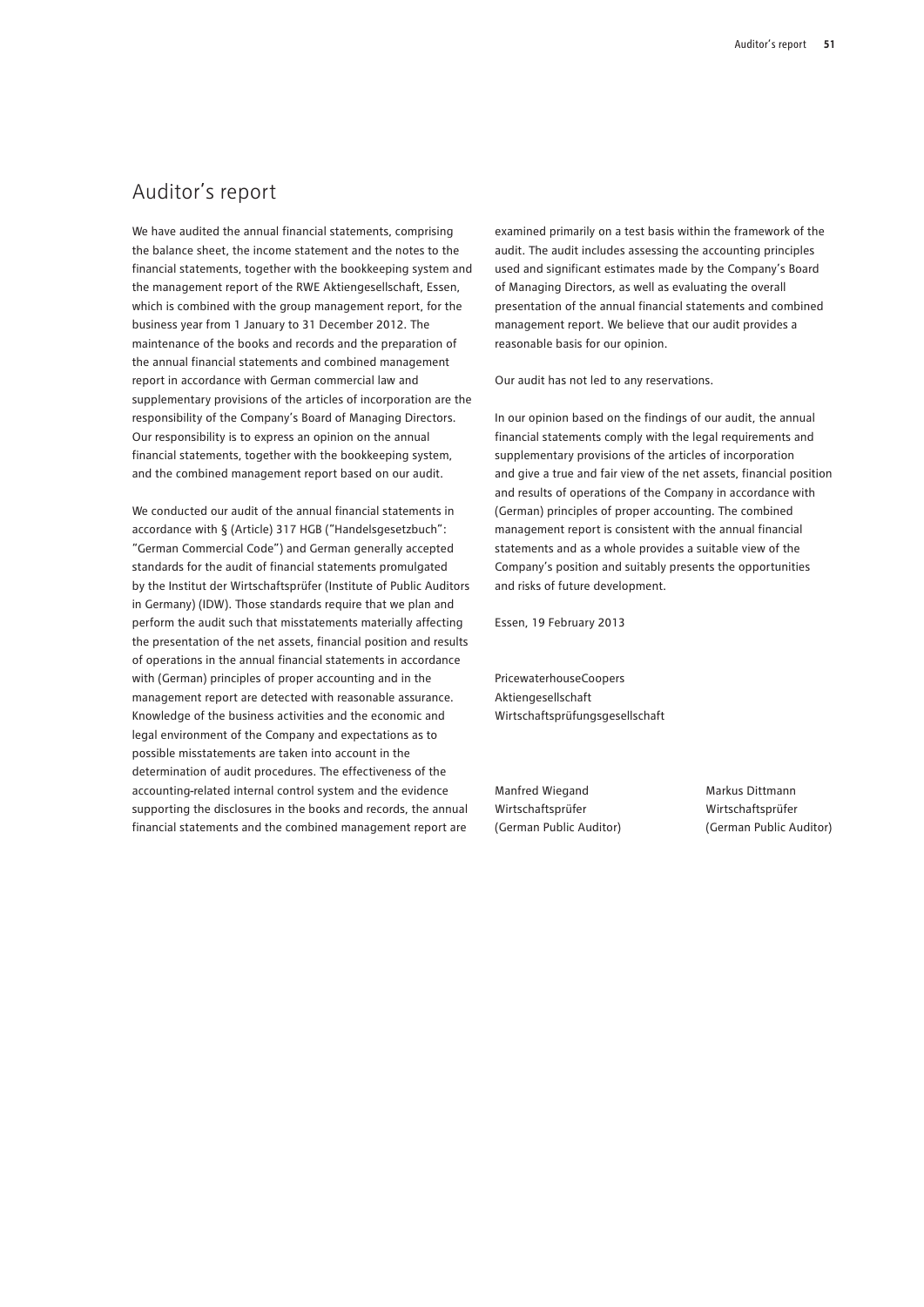# Financial Calendar

| 18 April 2013    | Annual General Meeting                              |
|------------------|-----------------------------------------------------|
| 19 April 2013    | Dividend payment                                    |
| 15 May 2013      | Interim report for the first quarter of 2013        |
| 14 August 2013   | Interim report for the first half of 2013           |
| 14 November 2013 | Interim report for the first three quarters of 2013 |
| 4 March 2014     | Annual report for fiscal 2013                       |
| 16 April 2014    | Annual General Meeting                              |
| 17 April 2014    | Dividend payment                                    |
| 14 May 2014      | Interim report for the first quarter of 2014        |
| 14 August 2014   | Interim report for the first half of 2014           |
| 13 November 2014 | Interim report for the first three quarters of 2014 |

The Annual General Meeting and all events concerning the publication of the financial reports are broadcast live on the internet and recorded. We will keep the recordings on our website for at least twelve months.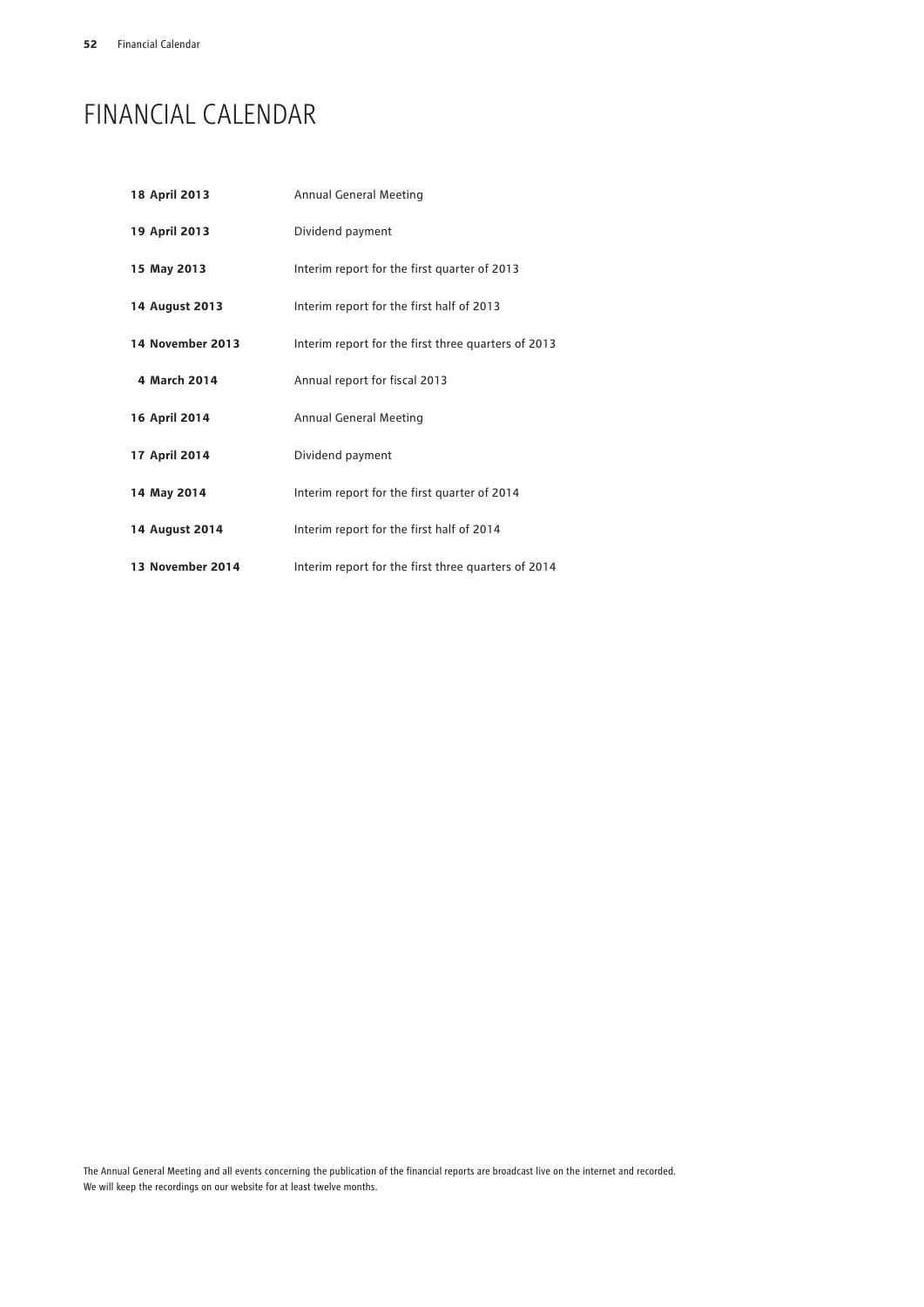# **IMPRINT**

#### **RWE Aktiengesellschaft**

Opernplatz 1 45128 Essen Germany

Phone +49 201 12-00 Fax +49 201 12-15199 E-mail contact@rwe.com

#### **Investor Relations:**

Phone +49 201 12-15025 Fax +49 201 12-15265 E-mail invest@rwe.com

#### **Corporate Communications:**

Phone +49 201 12-15250 Fax +49 201 12-15094

For annual reports, interim reports and further information on RWE, please visit us on the internet at www.rwe.com

This report was published on 5 March 2013.

This is a translation of the German financial statements. In case of divergence from the German version, the German version shall prevail.

**Typesetting and production:** CHIARI GmbH – Agentur für Markenkommunikation, Düsseldorf

**Printing:** Kunst- und Werbedruck, Bad Oeynhausen

RWE is a member of DIRK – the German Investor Relations Association.